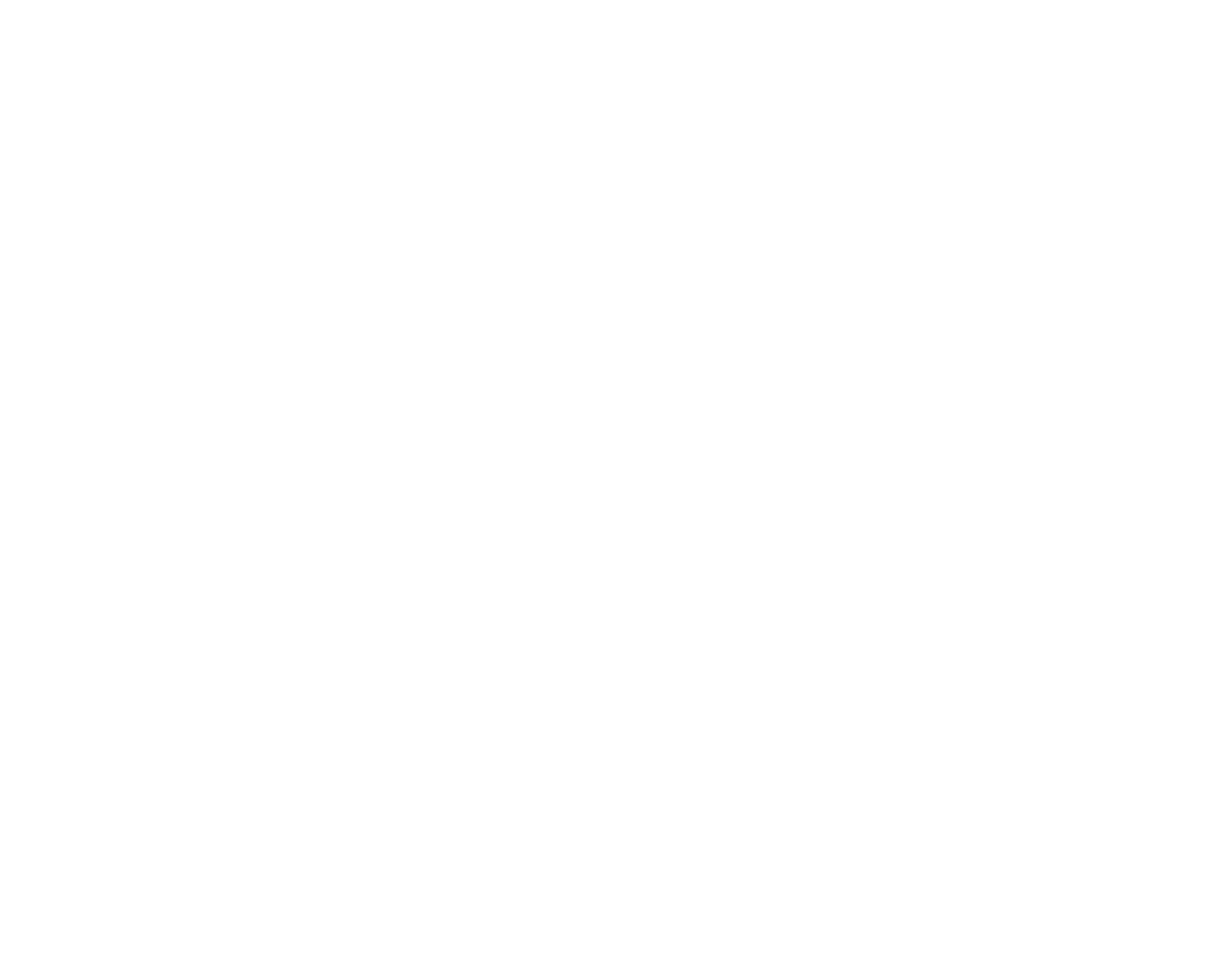### FLL / FTC / SCRRF / LARobotics Financial Report Totals

| Program<br><b>FLL</b><br>$\Delta$ 6 mo<br>$\Delta$ 12 mo             | 06/30/2007<br>0.00     | 12/31/2007<br>9,078.26<br>9,078.26   | 06/30/2008<br>3,609.43<br>$-5,468.83$<br>3,609.43 | 12/31/2008<br>8,449.80<br>4,840.37  | 06/30/2009<br>635.36<br>$-7,814.44$<br>$-2,974.07$   | 12/31/2009<br>4,941.99<br>4,306.63   | 06/30/2010<br>31,124.08<br>26,182.09<br>30,488.72 | 12/31/2010<br>11,477.98<br>$-19,646.10$ | 06/30/2011<br>3,116.95<br>$-8,361.03$<br>$-28,007.13$  |
|----------------------------------------------------------------------|------------------------|--------------------------------------|---------------------------------------------------|-------------------------------------|------------------------------------------------------|--------------------------------------|---------------------------------------------------|-----------------------------------------|--------------------------------------------------------|
| <b>FTC</b><br>$\Delta$ 6 mo<br>$\Delta$ 12 mo                        | 0.00                   | 0.00<br>0.00                         | 0.00<br>0.00<br>0.00                              | 0.00<br>0.00                        | 0.00<br>0.00<br>0.00                                 | 7,313.74<br>7,313.74                 | 7,313.74<br>0.00<br>7,313.74                      | 6,128.02<br>$-1,185.72$                 | 15,179.02<br>9,051.00<br>7,865.28                      |
| <b>SCRRF</b><br>$\Delta$ 6 mo<br>$\Delta$ 12 mo                      | 5,754.02               | 7,256.85<br>1,502.83                 | 5,452.63<br>$-1,804.22$<br>$-301.39$              | 6,325.83<br>873.20                  | 5,636.43<br>$-689.40$<br>183.80                      | 5,778.22<br>141.79                   | 6,582.96<br>804.74<br>946.53                      | 10,131.92<br>3,548.96                   | 9,032.55<br>$-1,099.37$<br>2,449.59                    |
| <b>Total</b><br>$\Delta$ 6 mo<br>$\Delta$ 12 mo                      | 5,754.02               | 16,335.11<br>10,581.09               | 9,062.06<br>$-7,273.05$<br>3,308.04               | 14,775.63<br>5,713.57               | 6,271.79<br>$-8,503.84$<br>$-2,790.27$               | 18,033.95<br>11,762.16               | 45,020.78<br>26,986.83<br>38,748.99               | 27,737.92<br>$-17,282.86$               | 27,328.52<br>$-409.40$<br>$-17,692.26$                 |
|                                                                      |                        |                                      |                                                   |                                     |                                                      |                                      |                                                   |                                         |                                                        |
| <b>LARobotics</b><br><b>Banks</b><br>$\Delta$ 6 mo<br>$\Delta$ 12 mo | 06/30/2007<br>5,754.02 | 12/31/2007<br>16,260.11<br>10,506.09 | 06/30/2008<br>8,917.69<br>$-7,342.42$<br>3,163.67 | 12/31/2008<br>14,918.85<br>6,001.16 | 06/30/2009<br>6,271.79<br>$-8,647.06$<br>$-2,645.90$ | 12/31/2009<br>17,848.53<br>11,576.74 | 06/30/2010<br>43,865.78<br>26,017.25<br>37,593.99 | 12/31/2010<br>29,877.21<br>$-13,988.57$ | 06/30/2011<br>26,684.39<br>$-3,192.82$<br>$-17,181.39$ |
| <b>Assets</b><br>$\Delta$ 6 mo<br>$\Delta$ 12 mo                     | 0.00                   | 75.00<br>75.00                       | 144.37<br>69.37<br>144.37                         | 1,732.47<br>1,588.10                | 0.00<br>$-1,732.47$<br>$-144.37$                     | 2,069.35<br>2,069.35                 | 1,155.00<br>$-914.35$<br>1,155.00                 | 3,008.94<br>1,853.94                    | 1,393.94<br>$-1,615.00$<br>238.94                      |
| <b>Liabilities</b><br>$\Delta$ 6 mo<br>$\Delta$ 12 mo                | 0.00                   | 0.00<br>0.00                         | 0.00<br>0.00<br>0.00                              | $-1,875.69$<br>$-1,875.69$          | 0.00<br>1,875.69<br>0.00                             | $-1,883.93$<br>$-1,883.93$           | 0.00<br>1,883.93<br>0.00                          | $-5,148.23$<br>$-5,148.23$              | $-749.81$<br>4,398.42<br>$-749.81$                     |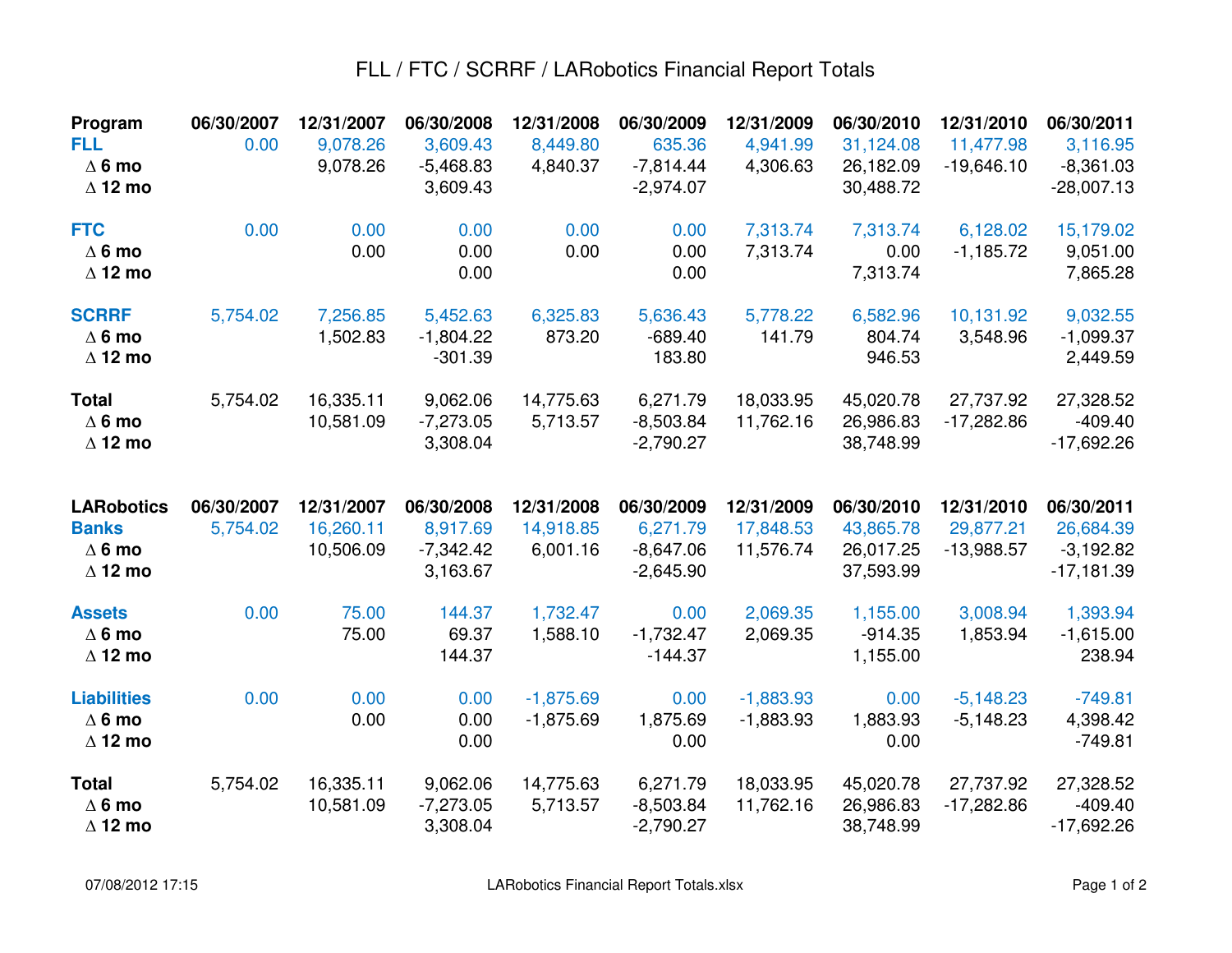### FLL / FTC / SCRRF / LARobotics Financial Report Totals

| Program                                                              | 12/31/2011                                        | 06/30/2012                                             |
|----------------------------------------------------------------------|---------------------------------------------------|--------------------------------------------------------|
| FLL<br>$\Delta$ 6 mo<br>$\Delta$ 12 mo                               | 7,742.01<br>4,625.06                              | 2,541.45<br>$-5,200.56$<br>$-575.50$                   |
| <b>FTC</b><br>$\Delta$ 6 mo<br>$\Delta$ 12 mo                        | 15,650.84<br>471.82                               | 14,923.06<br>$-727.78$<br>$-255.96$                    |
| <b>SCRRF</b><br>$\Delta$ 6 mo<br>$\Delta$ 12 mo                      | 10,662.99<br>1,630.44                             | 8,675.92<br>$-1,987.07$<br>$-356.63$                   |
| <b>Total</b><br>$\Delta$ 6 mo<br>$\Delta$ 12 mo                      | 34,055.84<br>6,727.32                             | 26,140.43<br>$-7,915.41$<br>$-1,188.09$                |
| <b>LARobotics</b><br><b>Banks</b><br>$\Delta$ 6 mo<br>$\Delta$ 12 mo | 12/31/2011<br>48,542.70<br>21,858.31<br>18,665.49 | 06/30/2012<br>24,818.20<br>$-23,724.50$<br>$-1,866.19$ |
| <b>Assets</b><br>$\Delta$ 6 mo<br>$\Delta$ 12 mo                     | 8,923.00<br>7,529.06                              | 1,322.23<br>$-7,600.77$<br>$-71.71$                    |
| <b>Liabilities</b><br>$\Delta$ 6 mo<br>$\Delta$ 12 mo                | $-23,409.86$<br>$-22,660.05$                      | 0.00<br>23,409.86<br>749.81                            |
| <b>Total</b>                                                         | 34,055.84                                         | 26,140.43                                              |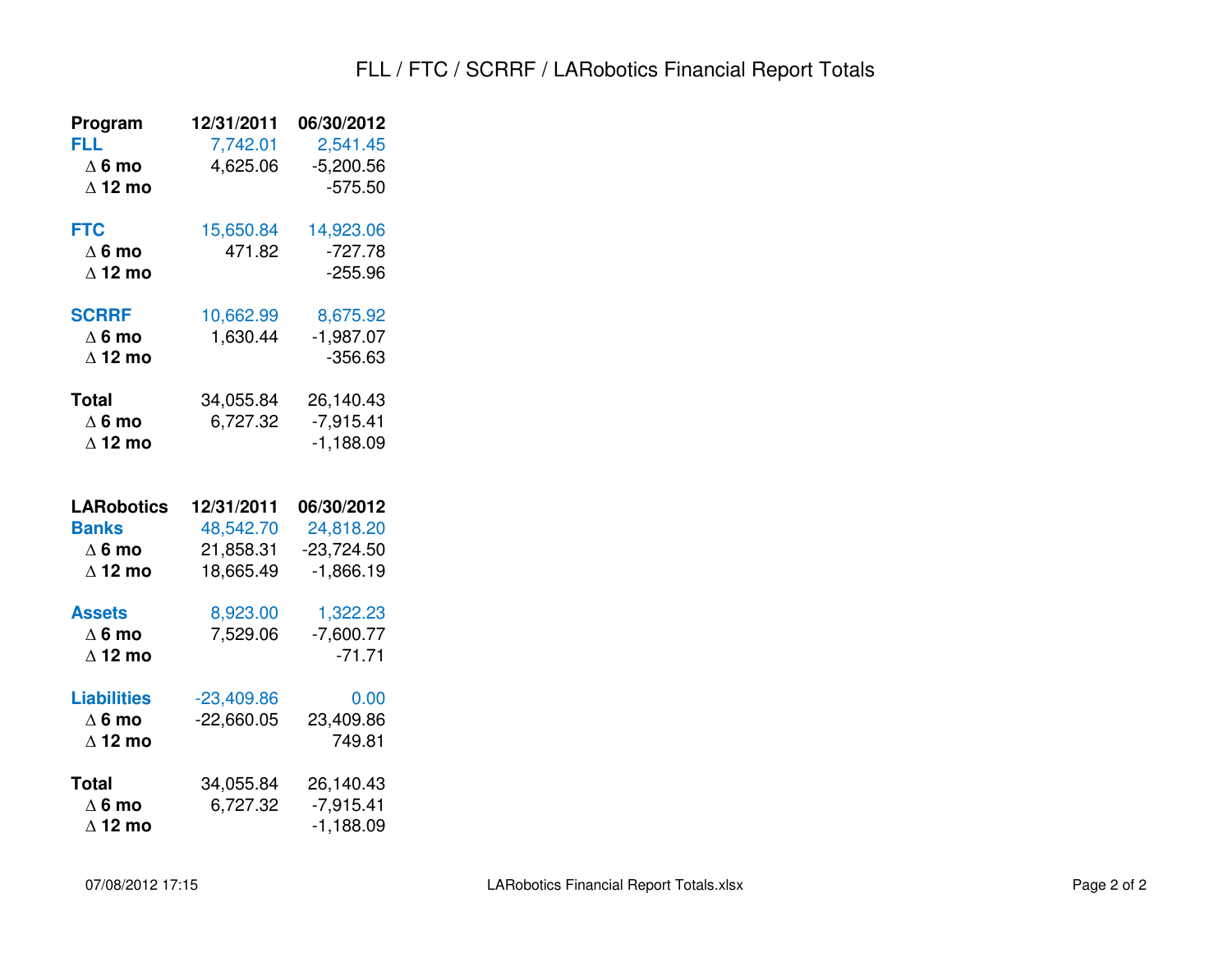| 07/08/2012               |                                   |                |                                      |                                                                  |                                                             |                 |              | Page 1      |
|--------------------------|-----------------------------------|----------------|--------------------------------------|------------------------------------------------------------------|-------------------------------------------------------------|-----------------|--------------|-------------|
| Date                     | Account                           | Num            | Description                          | Memo                                                             | Category                                                    | Tag             |              | Clr Amount  |
| 07/01/2011               | <b>FLL Payable</b>                | Payable        | <b>Susan Nemets</b>                  | FLL Expo Expenses 3/26/11 LA Regional - misplaced expense report | [FLL Team Mgmt]                                             | Demo            | R            | $-85.00$    |
| 07/07/2011               | <b>LARobotics Checking</b>        | 2165           | Alliance Member Services - AMS       | LARobotics Member #30326 Liability Insurance - Balance           | [SCRRF Scrimmage]                                           | Ins             | R            | $-165.00$   |
| 07/19/2011               | <b>LARobotics Checking</b>        | EFT            | www.1and1.com 877-461-2631 PA        | LARobotics.org WebsiteBuilder Plus 3 mo                          | [FLL Team Mgmt]                                             | Admin           | R            | $-29.97$    |
| 07/25/2011               | <b>LARobotics Checking</b>        | 110720         | S FIRST                              | FLL 2011 RC Championship Tournament Grant                        | [FLL RC Champ Grant] Grant Inc                              |                 | R            | 12,400      |
|                          |                                   |                |                                      | FLL 2011 RC New Team Support Grant                               | [FLL RC Team Grants] Grant Inc                              |                 | R            | 8,530.71    |
|                          |                                   |                |                                      | FLL 2011 RC New Team Stipends Grant                              | [FLL RC Team Grants] Grant Inc                              |                 | R            | 4,500.00    |
|                          |                                   |                |                                      | FLL 2011 RC 2nd Year Team Support Grant                          | [FLL RC Team Grants] Grant Inc                              |                 | R            | 2,364.21    |
|                          |                                   |                |                                      | FLL 2011 RC 2nd Year Stipends Grant                              | [FLL RC Team Grants] Grant Inc                              |                 | R            | 1,500.00    |
|                          |                                   |                |                                      | FLL 2011 RC Teacher Training Grant                               | [FLL RC Traning Grants] Grant Inc                           |                 | R            | 705.08      |
| 07/25/2011               | <b>LARobotics Checking</b>        | DEP            | <b>FLL Sales Cash</b>                | <b>FLL 2010 FSK</b>                                              | [FLL Other]                                                 | Sales           | R            | 40.00       |
| 07/29/2011               | <b>LARobotics PayPal</b>          | S              | <b>Samuel Genis</b>                  | SCRRF 09/24/2011 Fall Classic FRC Team 3677                      | [SCRRF Classic]                                             | Reg             | R            | 150.00      |
|                          |                                   |                |                                      | <b>SCRRF PayPal fee</b>                                          | [SCRRF Classic]                                             | Bank            | R            | $-3.60$     |
| 08/08/2011               | <b>LARobotics Checking</b>        | 2166           | Shaenita Jefferson                   | FLL Team 10203 RC New Team Stipend                               | [FLL RC Team Grants]                                        | Stipend New     | R            | $-500.00$   |
| 08/08/2011               | <b>LARobotics Checking</b>        | 2163           | Shaenita Jefferson - VOID 5/27 Check | FLL Team 10203 RC New Team Stipend                               | [FLL RC Team Grants]                                        | Stipend New     | - R          | 500.00      |
| 08/11/2011               | FTC Checking                      | <b>DEP</b>     | S Suparna Mukherjee                  | FTC 2010 12/11 CT 1 T-shirt @ 20                                 | [FTC Other]                                                 | Sales           | R            | 20.00       |
| 08/12/2011               | <b>LARobotics PayPal</b>          | S              | Janet Price                          | SCRRF 09/24/2011 Fall Classic FRC Team 973                       | [SCRRF Classic]                                             | Reg             | R            | 150.00      |
|                          |                                   |                |                                      | SCRRF PayPal fee                                                 | [SCRRF Classic]                                             | Bank            | R            | $-3.60$     |
| 08/12/2011               | <b>SCRRF</b> Invoices             | 112            | S High Tech High FRC Team 1538       | SCRRF 9/24/2011 Fall Classic                                     | [SCRRF Classic]                                             | Reg             | $\mathtt{C}$ | 150.00      |
| 08/13/2011               | <b>LARobotics Checking</b>        | EFT            | LEGO Education 620-231-0000 KS       | FLL 24 FSKs                                                      | [FLL RC Champ Grant]                                        | Field           | R            | $-1,696.50$ |
| 08/16/2011               | <b>SCRRF Receivable</b>           | Receivable     | Orcutt Academy Robotics Team         | SCRRF 2/20 Scrimmage Team 3512 Spartatroniks - Absent            | [SCRRF Scrimmage]                                           | Write Off       | R            | $-200.00$   |
| 08/17/2011               | <b>LARobotics Checking</b>        | EFT            | LEGO Education 620-231-0000 KS       | FLL 24 FSKs Shipping                                             | [FLL RC Champ Grant]                                        | Field           | R            | $-118.76$   |
| 08/17/2011               | <b>LARobotics PayPal</b>          | S              | David Berggren                       | SCRRF PayPal fee                                                 | [SCRRF Classic]                                             | Bank            | R            | $-3.60$     |
| 08/22/2011               | <b>LARobotics PayPal</b>          | S              | Klint Kirkconnell                    | SCRRF 09/24/2011 Fall Classic FRC Team 3647                      | [SCRRF Classic]                                             | Reg             | R            | 150.00      |
|                          |                                   |                |                                      | SCRRF PayPal fee                                                 | [SCRRF Classic]                                             | Bank            | R            | $-3.60$     |
| 08/31/2011               | <b>LARobotics PayPal</b>          | S              | <b>Dennis Smalley</b>                | SCRRF 09/24/2011 Fall Classic FRC Team 691                       | [SCRRF Classic]                                             | Reg             | R            | 150.00      |
|                          |                                   |                |                                      | SCRRF PayPal fee                                                 | [SCRRF Classic]                                             | Bank            | R            | $-3.60$     |
| 09/02/2011               | <b>LARobotics PayPal</b>          | S              | Chris Spurgeon                       | SCRRF 09/24/2011 Fall Classic FRC Team 696                       | [SCRRF Classic]                                             | Reg             | R            | 150.00      |
|                          |                                   |                |                                      | SCRRF PayPal fee                                                 | [SCRRF Classic]                                             | Bank            | R            | $-3.60$     |
|                          |                                   |                | LeRoy E. Nelson                      | FLL training expense - Lowes brackets for demo field tables      |                                                             |                 | R            | $-6.96$     |
| 09/02/2011<br>09/07/2011 | <b>FLL Payable</b><br>FTC Payable | Payable        | Linds World Impex                    | FTC Field 4 6 lb Orange HB drilled bowling balls                 | [FLL RC Traning Grants] Equip<br>[FTC RC Champ Grant] Field |                 | R            | $-254.94$   |
| 09/09/2011               |                                   | Payable<br>ATM |                                      | FTC Kickoff field markers                                        |                                                             |                 | R            | $-14.97$    |
|                          | FTC Checking                      |                | Staples Pasadena CA                  |                                                                  | [FTC RC Champ Grant] Field                                  |                 |              |             |
| 09/09/2011               | FTC Checking                      | ATM            | Orchard Supply So Pasadena CA        | FTC Kickoff field pipes and tubes                                | [FTC RC Champ Grant] Field                                  |                 | R            | $-64.20$    |
| 09/09/2011               | <b>LARobotics PayPal</b>          | S              | Robert Bornino                       | SCRRF 09/24/2011 Fall Classic FRC Team 1197                      | [SCRRF Classic]                                             | Reg             | $\mathsf{R}$ | 150.00      |
|                          |                                   |                |                                      | SCRRF PayPal fee                                                 | [SCRRF Classic]                                             | Bank            | R            | $-3.60$     |
| 09/10/2011               | FTC Checking                      | ATM            | Domino's Monrovia CA                 | FTC Kickoff lunch for 10 teams                                   | [FTC RC Champ Grant] Food                                   |                 | R            | $-150.56$   |
| 09/10/2011               | FTC Checking                      | ATM            | Zelo Pizzeria Arcadia CA             | FTC Kickoff volunteer lunch                                      | [FTC RC Champ Grant] Food                                   |                 | R            | $-26.64$    |
| 09/10/2011               | FTC Checking                      | ATM            | The Home Depot Los Angeles CA        | FTC Kickoff field contact paper, hex                             | [FTC RC Champ Grant] Field                                  |                 | R            | $-18.42$    |
| 09/10/2011               | <b>LARobotics PayPal</b>          | S              | Cathleen Hoxie                       | SCRRF 09/24/2011 Fall Classic FRC Team 2496                      | [SCRRF Classic]                                             | Reg             | R            | 150.00      |
|                          |                                   |                |                                      | SCRRF PayPal fee                                                 | [SCRRF Classic]                                             | Bank            | $\mathsf{R}$ | $-3.60$     |
| 09/14/2011               | <b>LARobotics Checking</b>        | 110813         | Archer School for Girls              | SCRRF 09/24/2011 Fall Classic FRC Team 362                       | [SCRRF Classic]                                             | Reg             | R            | 150.00      |
| 09/14/2011               | LARobotics Checking EFT           |                | LEGO Education 620-231-0000 KS       | FLL Team 3052 RC New Team Support                                | [FLL RC Team Grants]                                        | Team New        | R            | $-746.59$   |
| 09/15/2011               | LARobotics PayPal                 | S              | <b>Robert Steele</b>                 | SCRRF 09/24/2011 Fall Classic FRC Team 330                       | [SCRRF Classic]                                             | Reg             | R            | 150.00      |
|                          |                                   |                |                                      | SCRRF PayPal fee                                                 | [SCRRF Classic]                                             | Bank            | R            | $-3.60$     |
| 09/15/2011               | <b>LARobotics PayPal</b>          | S              | Nancy Mcintyre                       | SCRRF 09/24/2011 Fall Classic FRC Team 1138                      | [SCRRF Classic]                                             | Reg             | R            | 150.00      |
|                          |                                   |                |                                      | SCRRF PayPal fee                                                 | [SCRRF Classic]                                             | Bank            | R            | $-3.60$     |
| 09/15/2011               | <b>LARobotics PayPal</b>          | S              | Joseph Condrat                       | SCRRF 09/24/2011 Fall Classic FRC Team 3759                      | [SCRRF Classic]                                             | Reg             | R            | 150.00      |
|                          |                                   |                |                                      | SCRRF PayPal fee                                                 | [SCRRF Classic]                                             | Bank            | R            | $-3.60$     |
| 09/16/2011               | <b>LARobotics Checking</b>        | EFT            | LEGO Education 620-231-0000 KS       | FLL Team 11881 RC New Team Support T                             | [FLL RC Team Grants]                                        | Team New        | R            | $-257.06$   |
| 09/16/2011               | <b>LARobotics Checking</b>        | EFT            | LEGO Education 620-231-0000 KS       | FLL Team 11888 RC New Team Support T                             | [FLL RC Team Grants]                                        | <b>Team New</b> | R            | $-257.06$   |
| 09/16/2011               | LARobotics Checking EFT           |                | LEGO Education 620-231-0000 KS       | FLL Team 11891 RC New Team Support T                             | [FLL RC Team Grants] Team New                               |                 | R            | $-257.06$   |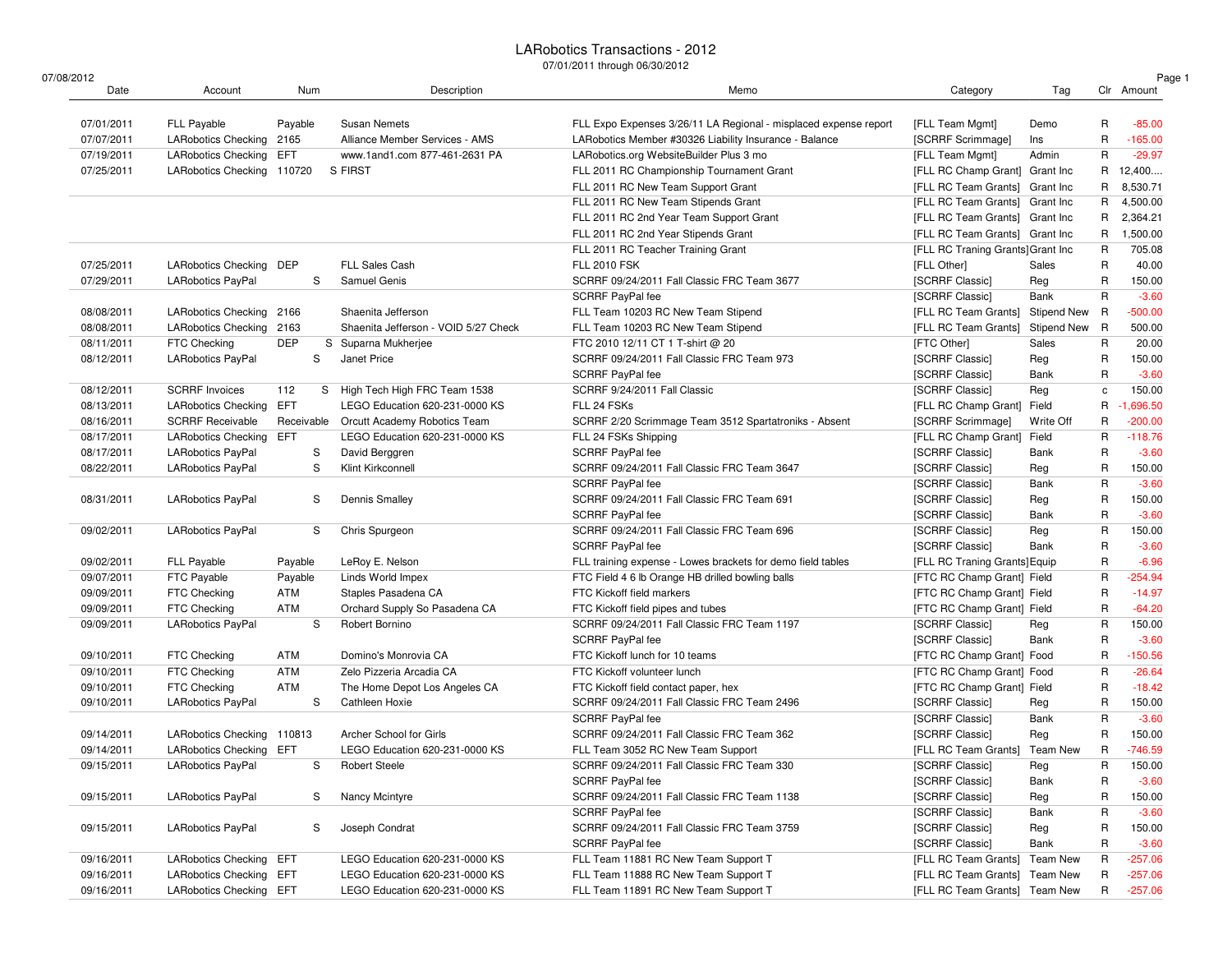| 07/08/2012 |                            |            |                                        |                                                               |                               |                 |          | Page 2     |
|------------|----------------------------|------------|----------------------------------------|---------------------------------------------------------------|-------------------------------|-----------------|----------|------------|
| Date       | Account                    | Num        | Description                            | Memo                                                          | Category                      | Tag             |          | Clr Amount |
| 09/16/2011 | LARobotics Checking        | EFT        | LEGO Education 620-231-0000 KS         | FLL Team 11898 RC New Team Support T                          | [FLL RC Team Grants]          | Team New        | R        | $-257.06$  |
| 09/16/2011 | <b>LARobotics Checking</b> | EFT.       | LEGO Education 620-231-0000 KS         | FLL Team 9152 RC New Team Support T                           | [FLL RC Team Grants]          | Team New        | R        | $-260.44$  |
| 09/16/2011 | LARobotics Checking EFT    |            | LEGO Education 620-231-0000 KS         | FLL Team 9916 RC New Team Support TR                          | [FLL RC Team Grants] Team New |                 | R        | $-746.59$  |
| 09/16/2011 | <b>LARobotics Checking</b> | EFT        | LEGO Education 620-231-0000 KS         | FLL Team 11442 RC 2nd Team Support T                          | [FLL RC Team Grants]          | Team 2nd        | R        | $-260.44$  |
| 09/16/2011 | <b>LARobotics Checking</b> | EFT        | LEGO Education 620-231-0000 KS         | FLL Team 11440 RC 2nd Team Support T                          | [FLL RC Team Grants] Team 2nd |                 | R        | $-260.44$  |
| 09/16/2011 | LARobotics Checking EFT    |            | LEGO Education 620-231-0000 KS         | FLL Team 11439 RC 2nd Team Support T                          | [FLL RC Team Grants]          | Team 2nd        | R        | $-260.44$  |
| 09/16/2011 | <b>LARobotics PayPal</b>   | S          | Daniel Riedinger                       | SCRRF 09/24/2011 Fall Classic FRC Team 2584                   | [SCRRF Classic]               | Reg             | R        | 150.00     |
|            |                            |            |                                        | SCRRF PayPal fee                                              | [SCRRF Classic]               | Bank            | R        | $-3.60$    |
| 09/16/2011 | <b>LARobotics PayPal</b>   | S          | Alex Davis                             | SCRRF 09/24/2011 Fall Classic FRC Team 702                    | [SCRRF Classic]               | Reg             | R        | 150.00     |
|            |                            |            |                                        | SCRRF PayPal fee                                              | [SCRRF Classic]               | Bank            | R        | $-3.60$    |
| 09/20/2011 | <b>LARobotics Checking</b> | EFT        | LEGO Education 620-231-0000 KS         | FLL Team 11551 RC New Team Support T                          | [FLL RC Team Grants] Team New |                 | R        | $-260.44$  |
| 09/20/2011 | LARobotics Checking EFT    |            | LEGO Education 620-231-0000 KS         | FLL Team 11898 RC New Team Support R                          | [FLL RC Team Grants]          | <b>Team New</b> | R        | $-479.85$  |
| 09/20/2011 | <b>LARobotics Checking</b> | EFT        | LEGO Education 620-231-0000 KS         | FLL Team 11891 RC New Team Support R                          | [FLL RC Team Grants]          | <b>Team New</b> | R        | $-479.85$  |
| 09/20/2011 | <b>LARobotics Checking</b> | EFT        | LEGO Education 620-231-0000 KS         | FLL Team 11888 RC New Team Support R                          | [FLL RC Team Grants] Team New |                 | R        | $-479.85$  |
| 09/20/2011 | <b>LARobotics Checking</b> | EFT        | LEGO Education 620-231-0000 KS         | FLL Team 11881 RC New Team Support R                          | [FLL RC Team Grants]          | Team New        | R        | $-479.85$  |
| 09/20/2011 | <b>LARobotics Checking</b> | EFT        | LEGO Education 620-231-0000 KS         | FLL Team 9152 RC New Team Support R                           | [FLL RC Team Grants]          | <b>Team New</b> | R        | $-486.15$  |
| 09/20/2011 | <b>LARobotics Checking</b> | EFT        | LEGO Education 620-231-0000 KS         | FLL Team 12384 RC 2nd Team Support T                          | [FLL RC Team Grants]          | Team 2nd        | R        | $-260.44$  |
| 09/20/2011 | <b>FLL Payable</b>         | Payable    | Return Unused Funds - Kenneth Green    | FLL Team 11788 RC New Team Support TR for RC Employee         | [FLL RC Team Grants]          | Team New        | R        | 9.67       |
| 09/21/2011 | <b>SCRRF Receivable</b>    | Receivable | West Covina High School                | SCRRF 9/25/2010 Fall Classic FRC Team 968 - Waive host        | [SCRRF Classic]               | Write Off       | R        | $-150.00$  |
| 09/22/2011 | <b>LARobotics Checking</b> | EFT        | LEGO Education 620-231-0000 KS         | FLL Team 5509 RC 2nd Year Team Support T                      | [FLL RC Team Grants] Team 2nd |                 | R        | $-260.44$  |
| 09/23/2011 | FTC Checking               | 1001       | S Ric Wilson                           | FTC 2011 field - 9/9 OSH - Lav/cedar laundry, 6pc combo kit   | [FTC RC Champ Grant] Field    |                 | R        | $-52.18$   |
|            |                            |            |                                        | FTC 2011 field - 9/7 Michaels - 36x48 red, 1.9x20Y CH         | [FTC RC Champ Grant] Field    |                 | R        | $-16.28$   |
|            |                            |            |                                        | FTC 2011 field - 9/9 Comtel Pro Media - Gaffer's tape         | [FTC RC Champ Grant] Field    |                 | R        | $-67.37$   |
| 09/25/2011 | <b>LARobotics Checking</b> | 2169       | <b>Burbank Unified School District</b> | SCRRF 9/24/2011 Fall Classic - Invoice 11-0298 - David Brinza | <b>ISCRRF Classic1</b>        | Field           | R        | $-420.00$  |
| 09/25/2011 | LARobotics Checking 2170   |            | David E. Brinza                        | SCRRF 9/24/2011 Fall Classic - AD Mfg Corp - Award Plaques    | [SCRRF Classic]               | Awards          | R        | $-188.67$  |
| 09/27/2011 | LARobotics Checking 110920 |            | Lancaster High School ASB              | SCRRF 9/24/2011 Fall Classic FRC Team 399                     | <b>ISCRRF Classic1</b>        | Reg             | R        | 150.00     |
| 09/27/2011 | LARobotics Checking 110924 |            | Scott E Barton                         | SCRRF 9/24/2011 Fall Classic FRC Team 1160                    | [SCRRF Classic]               | Reg             | R        | 150.00     |
| 09/27/2011 | LARobotics Checking EFT    |            | Storage Etc Torrance CA                | FLL Storage for FLL Tables - 4 months                         | [FLL Team Mgmt]               | Rental          | R        | $-128.00$  |
| 10/01/2011 | <b>LARobotics PayPal</b>   | S          | Megan Edwards                          | FLL Team 3419 QT Fee                                          | [FLL QTs]                     | Reg             | R        | 60.00      |
|            |                            |            |                                        | Bank charges                                                  | [FLL QTs]                     | Bank            | R        | $-1.62$    |
| 10/01/2011 | <b>LARobotics PayPal</b>   | S          | Robert Wheeler                         | FLL Team 5510 QT Fee                                          | [FLL QTs]                     | Reg             | R        | 60.00      |
|            |                            |            |                                        | Bank charges                                                  | [FLL QTs]                     | Bank            | R        | $-1.62$    |
| 10/01/2011 | <b>LARobotics PayPal</b>   | S          | Kathy Reynolds                         | FLL Team 3343 QT Fee                                          | [FLL QTs]                     | Reg             | R        | 60.00      |
|            |                            |            |                                        | Bank charge                                                   | [FLL QTs]                     | Bank            | R        | $-1.62$    |
| 10/02/2011 | <b>LARobotics PayPal</b>   | S          | Susan Christenson                      | FLL Team 10226 QT Fee                                         | [FLL QTs]                     | Reg             | R        | 60.00      |
|            |                            |            |                                        | Bank charges                                                  | [FLL QTs]                     | Bank            | R        | $-1.62$    |
| 10/02/2011 | <b>LARobotics PayPal</b>   | S          | Ramona Pal                             | FLL Team 9320 QT Fee                                          | [FLL QTs]                     |                 | R        | 60.00      |
|            |                            |            |                                        |                                                               |                               | Reg             |          |            |
|            |                            |            |                                        | Bank charges                                                  | [FLL QTs]                     | Bank            | R        | $-1.62$    |
| 10/02/2011 | <b>LARobotics PayPal</b>   | S          | <b>Tremayne Baker</b>                  | FLL Team 2374 QT Fee                                          | [FLL QTs]                     | Reg             | R        | 60.00      |
|            |                            |            |                                        | Bank charges                                                  | [FLL QTs]                     | Bank            | R        | $-1.62$    |
| 10/03/2011 | <b>LARobotics PayPal</b>   | S          | <b>Timothy Ballard</b>                 | FLL Team 7145 QT Fee                                          | [FLL QTs]                     | Reg             | R        | 60.00      |
|            |                            |            |                                        | Bank charges                                                  | [FLL QTs]                     | Bank            | R        | $-1.62$    |
| 10/03/2011 | LARobotics PayPal          | S          | Ken Miller                             | FLL Team 9624 QT Fee                                          | [FLL QTs]                     | Reg             | <b>R</b> | 60.00      |
|            |                            |            |                                        | Bank charges                                                  | [FLL QTs]                     | Bank            | R        | $-1.62$    |
| 10/03/2011 | LARobotics PayPal          | S          | Loren Mavromati                        | FLL Team 9778 QT Fee                                          | [FLL QTs]                     | Reg             | R        | 60.00      |
|            |                            |            |                                        | Bank charges                                                  | [FLL QTs]                     | Bank            | R        | $-1.62$    |
| 10/04/2011 | LARobotics PayPal          | S          | Randall Kamiya                         | FLL Team 2691 QT Fee                                          | [FLL QTs]                     | Reg             | R        | 60.00      |
|            |                            |            |                                        | Bank charge                                                   | [FLL QTs]                     | Bank            | R        | $-1.62$    |
| 10/04/2011 | <b>LARobotics PayPal</b>   | S          | Jesus Moncayo                          | FLL Team 1000 QT Fee                                          | [FLL QTs]                     | Reg             | R        | 60.00      |
|            |                            |            |                                        | Bank charges                                                  | [FLL QTs]                     | Bank            | R        | $-1.62$    |
| 10/04/2011 | LARobotics PayPal          | S          | Dennis Smalley                         | FLL Team 2517 QT Fee                                          | [FLL QTs]                     | Reg             | R        | 60.00      |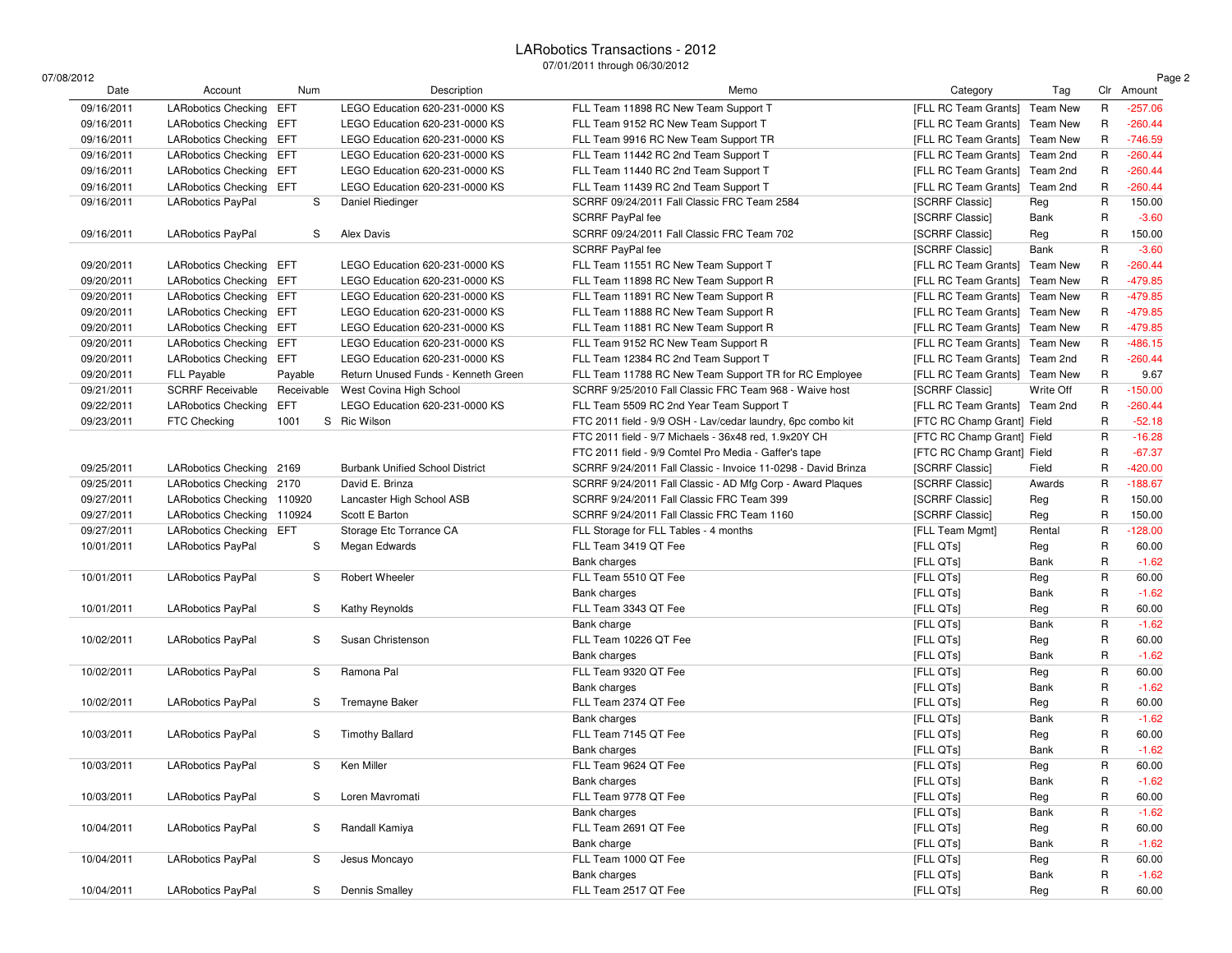$07/$ 

| /08/2012   |                          |      |                             |                                                                  |                            |          |              | Page 3     |
|------------|--------------------------|------|-----------------------------|------------------------------------------------------------------|----------------------------|----------|--------------|------------|
| Date       | Account                  | Num  | Description                 | Memo                                                             | Category                   | Tag      |              | Clr Amount |
|            |                          |      |                             | <b>Bank charges</b>                                              | [FLL QTs]                  | Bank     | $\mathsf R$  | $-1.62$    |
| 10/04/2011 | LARobotics PayPal        | S    | Dora Costa                  | FLL Team 6981 QT Fee                                             | [FLL QTs]                  | Reg      | R            | 60.00      |
|            |                          |      |                             | Bank charges                                                     | [FLL QTs]                  | Bank     | R            | $-1.62$    |
| 10/05/2011 | LARobotics PayPal        | S    | Shari Rosenman              | FLL Team 3576 QT Fee                                             | [FLL QTs]                  | Reg      | R            | 60.00      |
|            |                          |      |                             | Bank charges                                                     | [FLL QTs]                  | Bank     | R            | $-1.62$    |
| 10/05/2011 | LARobotics PayPal        | S    | Deborah Pereda              | FLL Team 7770 QT Fee                                             | [FLL QTs]                  | Reg      | R            | 60.00      |
|            |                          |      |                             | Bank charges                                                     | [FLL QTs]                  | Bank     | R            | $-1.62$    |
| 10/06/2011 | LARobotics PayPal        | S    | Erin Carter                 | FLL Team 2793 QT Fee                                             | [FLL QTs]                  | Reg      | R            | 60.00      |
|            |                          |      |                             | Bank charges                                                     | [FLL QTs]                  | Bank     | R            | $-1.62$    |
| 10/08/2011 | LARobotics PayPal        | S    | Anthony Rojko               | FLL Team 270 QT Fee                                              | [FLL QTs]                  | Reg      | $\mathsf{R}$ | 60.00      |
|            |                          |      |                             | Bank charges                                                     | [FLL QTs]                  | Bank     | R            | $-1.62$    |
| 10/10/2011 | LARobotics PayPal        | S    | Tami Harel                  | <b>SCRRF Donation</b>                                            | [SCRRF Other]              | Donation | R            | 15.00      |
|            |                          |      |                             | SCRRF PayPal fee                                                 | [SCRRF Other]              | Bank     | R            | $-0.63$    |
| 10/10/2011 | <b>LARobotics PayPal</b> | S    | Kelly A Steinbock           | FLL Team 9144 QT Fee                                             | [FLL QTs]                  | Reg      | R            | 60.00      |
|            |                          |      |                             | Bank charges                                                     | [FLL QTs]                  | Bank     | R            | $-1.62$    |
| 10/10/2011 | LARobotics PayPal        | S    | <b>Terrance Domae</b>       | FLL Team 267 QT Fee                                              | [FLL QTs]                  | Reg      | R            | 60.00      |
|            |                          |      |                             | Bank charges                                                     | [FLL QTs]                  | Bank     | R            | $-1.62$    |
| 10/11/2011 | LARobotics PayPal        | S    | Francisco Valeriano         | FLL Team 8010 QT Fee                                             | [FLL QTs]                  | Reg      | R            | 60.00      |
|            |                          |      |                             | Bank charges                                                     | [FLL QTs]                  | Bank     | R            | $-1.62$    |
| 10/11/2011 | LARobotics PayPal        | S    | Andre Akins                 | FLL Team 2711 QT Fee                                             | [FLL QTs]                  | Reg      | R            | 60.00      |
|            |                          |      |                             | <b>Bank charges</b>                                              | [FLL QTs]                  | Bank     | R            | $-1.62$    |
| 10/12/2011 | <b>LARobotics PayPal</b> | S    | Helga Rothaupt              | FLL Team 2320 QT Fee                                             | [FLL QTs]                  | Reg      | R            | 60.00      |
|            |                          |      |                             | Bank charges                                                     | [FLL QTs]                  | Bank     | R            | $-1.62$    |
| 10/12/2011 | LARobotics PayPal        | S    | Donald Sawdai               | FLL Teams 6732, 6727, 11299 11/5 El Segundo Fee                  | [FLL El Segundo]           | Reg      | R            | 150.00     |
|            |                          |      |                             | FLL PayPal fee                                                   | [FLL El Segundo]           | Bank     | R            | $-3.60$    |
| 10/12/2011 | LARobotics PayPal        | S    | Donald Sawdai               | FLL Teams 6732, 6727, 11299 QT Fee                               | [FLL QTs]                  | Reg      | R            | 180.00     |
|            |                          |      |                             | Bank charges                                                     | [FLL QTs]                  | Bank     | R            | $-4.26$    |
| 10/13/2011 | FTC Checking             | 1002 | S Ric Wilson                | FTC 2011 field - 9/30 Home Depot - Paint, plywd, brushes, hinges | [FTC RC Champ Grant] Field |          | R            | $-161.15$  |
|            |                          |      |                             | FTC 2011 field - 9/30 Lowe's - tape, screws, fib vent            | [FTC RC Champ Grant] Field |          | R            | $-37.03$   |
|            |                          |      |                             | FTC 2011 field - 10/1 Orchard Supply Hdw - Hole saw              | [FTC RC Champ Grant] Field |          | R            | $-16.30$   |
| 10/13/2011 | LARobotics PayPal        | S    | Jesus Moncayo               | FLL Team 1000 10/22 Eagle Rock Fee                               | [FLL Eagle Rock]           | Reg      | R            | 40.00      |
|            |                          |      |                             | FLL PayPal fee                                                   |                            | Bank     | R            | $-1.18$    |
|            |                          |      |                             |                                                                  | [FLL Eagle Rock]           |          | R            |            |
| 10/13/2011 | LARobotics PayPal        | S    | Amy Taylor                  | FLL Team 4952 10/22 Eagle Rock Fee                               | [FLL Eagle Rock]           | Reg      | R            | 40.00      |
|            |                          |      |                             | FLL PayPal fee                                                   | [FLL Eagle Rock]           | Bank     |              | $-1.18$    |
| 10/13/2011 | LARobotics PayPal        | S    | Christina McMillan          | FLL Team 8375 10/22 Eagle Rock Fee                               | [FLL Eagle Rock]           | Reg      | $\mathsf R$  | 40.00      |
|            |                          |      |                             | FLL PayPal fee                                                   | [FLL Eagle Rock]           | Bank     | R            | $-1.18$    |
| 10/13/2011 | LARobotics PayPal        | S    | Christina McMillan          | FLL Team 8375 10/22 Eagle Rock Fee Refund                        | [FLL Eagle Rock]           | Reg      | R            | $-40.00$   |
|            |                          |      |                             | PayPal fee refund                                                | [FLL Eagle Rock]           | Bank     | R            | 0.88       |
| 10/13/2011 | LARobotics PayPal        | S    | <b>Trirath Tansopalucks</b> | FLL Team 13370 QT Fee                                            | [FLL QTs]                  | Reg      | R            | 60.00      |
|            |                          |      |                             | Bank charges                                                     | [FLL QTs]                  | Bank     | R            | $-1.62$    |
| 10/13/2011 | LARobotics PayPal        | S    | Jerri Ogden                 | FLL Team 1885 QT Fee                                             | [FLL QTs]                  | Reg      | R            | 60.00      |
|            |                          |      |                             | <b>Bank charges</b>                                              | [FLL QTs]                  | Bank     | R            | $-1.62$    |
| 10/13/2011 | LARobotics PayPal        | S    | Janice Brown                | FLL Team 2595 QT Fee                                             | [FLL QTs]                  | Reg      | $\mathsf R$  | 60.00      |
|            |                          |      |                             | Bank charges                                                     | [FLL QTs]                  | Bank     | R            | $-1.62$    |
| 10/13/2011 | LARobotics PayPal        | S    | <b>Trirath Tansopalucks</b> | FLL Team 13372 QT Fee                                            | [FLL QTs]                  | Reg      | R            | 60.00      |
|            |                          |      |                             | Bank charges                                                     | [FLL QTs]                  | Bank     | $\mathsf R$  | $-1.62$    |
| 10/13/2011 | <b>LARobotics PayPal</b> | S    | <b>Trirath Tansopalucks</b> | FLL Team 13379 QT Fee                                            | [FLL QTs]                  | Reg      | R            | 60.00      |
|            |                          |      |                             | Bank charges                                                     | [FLL QTs]                  | Bank     | R            | $-1.62$    |
| 10/13/2011 | <b>LARobotics PayPal</b> | S    | Jerri Ogden                 | FLL Team 7181 QT Fee                                             | [FLL QTs]                  | Reg      | R            | 60.00      |
|            |                          |      |                             | Bank charges                                                     | [FLL QTs]                  | Bank     | R            | $-1.62$    |
| 10/13/2011 | LARobotics PayPal        | S    | <b>Trirath Tansopalucks</b> | FLL Team 13380 QT Fee                                            | [FLL QTs]                  | Reg      | R            | 60.00      |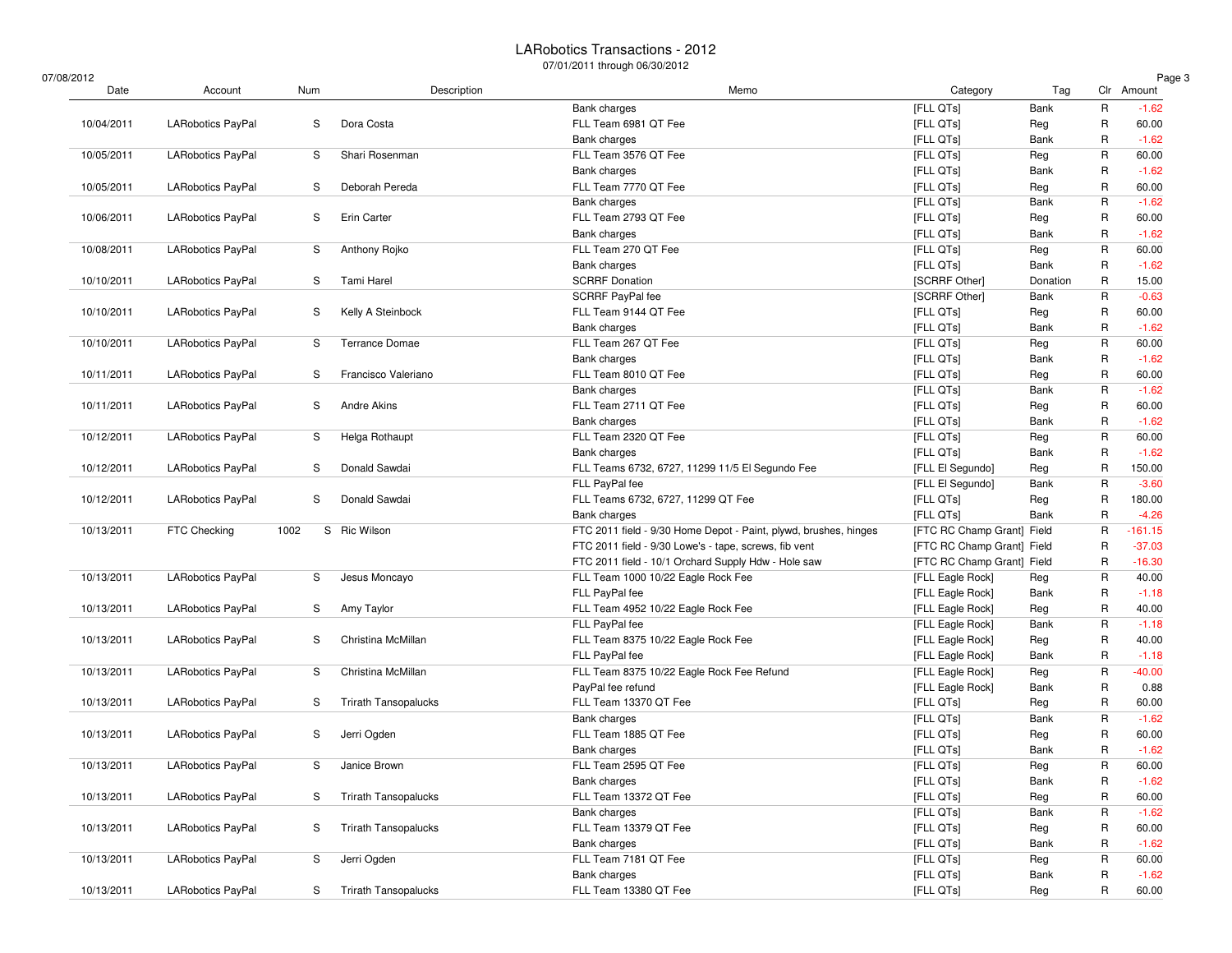07/08/2012

| /08/2012   |                          |     |                          |                                   |                  |      |              | Page 4           |
|------------|--------------------------|-----|--------------------------|-----------------------------------|------------------|------|--------------|------------------|
| Date       | Account                  | Num | Description              | Memo                              | Category         | Tag  |              | Clr Amount       |
|            |                          |     |                          | Bank charges                      | [FLL QTs]        | Bank | $\mathsf{R}$ | $-1.62$          |
| 10/13/2011 | LARobotics PayPal        | S   | Christina McMillan       | FLL Team 8375 11/5 El Segundo Fee | [FLL El Segundo] | Reg  | R            | 50.00            |
|            |                          |     |                          | FLL PayPal fee                    | [FLL El Segundo] | Bank | R            | $-1.40$          |
| 10/13/2011 | LARobotics PayPal        | S   | Christina McMillan       | FLL Team 8375 QT Fee              | [FLL QTs]        | Reg  | $\mathsf{R}$ | 60.00            |
|            |                          |     |                          | FLL PayPal fee                    | [FLL QTs]        | Bank | R            | $-1.62$          |
| 10/14/2011 | LARobotics PayPal        | S   | Francisco Valeriano      | FLL Team 8010 11/5 El Segundo Fee | [FLL El Segundo] | Reg  | R            | 50.00            |
|            |                          |     |                          | FLL PayPal fee                    | [FLL El Segundo] | Bank | $\mathsf{R}$ | $-1.40$          |
| 10/14/2011 | <b>LARobotics PayPal</b> | S   | <b>AGBU School</b>       | FLL Team 7345 QT Fee              | [FLL QTs]        | Reg  | R            | 60.00            |
|            |                          |     |                          | FLL PayPal fee                    | [FLL QTs]        | Bank | R            | $-1.62$          |
| 10/14/2011 | LARobotics PayPal        | S   | <b>Carmen Fellows</b>    | FLL Team 2125 QT Fee              | [FLL QTs]        | Reg  | $\mathsf{R}$ | 60.00            |
|            |                          |     |                          | FLL PayPal fee                    | [FLL QTs]        | Bank | R            | $-1.62$          |
| 10/14/2011 | LARobotics PayPal        | S   | Kim Cantrell             | FLL Team 9678 QT Fee              | [FLL QTs]        | Reg  | R            | 60.00            |
|            |                          |     |                          | FLL PayPal fee                    | [FLL QTs]        | Bank | $\mathsf{R}$ | $-1.62$          |
| 10/14/2011 | <b>LARobotics PayPal</b> | S   | Payment Chris Miko       | FLL Team 10019 QT Fee             | [FLL QTs]        | Reg  | R            | 60.00            |
|            |                          |     |                          | FLL PayPal fee                    | [FLL QTs]        | Bank | R            | $-1.62$          |
| 10/14/2011 | LARobotics PayPal        | S   | Alison Bradley           | FLL Team 12447 QT Fee             | [FLL QTs]        | Reg  | $\mathsf{R}$ | 60.00            |
|            |                          |     |                          | FLL PayPal fee                    | [FLL QTs]        | Bank | R            | $-1.62$          |
| 10/14/2011 | LARobotics PayPal        | S   | Azizi Gibbs              | FLL Team 3348 QT Fee              | [FLL QTs]        | Reg  | R            | 60.00            |
|            |                          |     |                          | FLL PayPal fee                    | [FLL QTs]        | Bank | $\mathsf R$  | $-1.62$          |
| 10/14/2011 | LARobotics PayPal        | S   | David Andrews            | FLL Team 4959 QT Fee              | [FLL QTs]        | Reg  | R            | 60.00            |
|            |                          |     |                          | FLL PayPal fee                    | [FLL QTs]        | Bank | R            | $-1.62$          |
| 10/14/2011 | <b>LARobotics PayPal</b> | S   | Ri-pen Chou              | FLL Team 3455 QT Fee              | [FLL QTs]        | Reg  | R            | 60.00            |
|            |                          |     |                          | FLL PayPal fee                    | [FLL QTs]        | Bank | R            | $-1.62$          |
| 10/14/2011 | LARobotics PayPal        | S   | David Parkinson          | FLL Team 7888 QT Fee              | [FLL QTs]        | Reg  | R            | 60.00            |
|            |                          |     |                          | FLL PayPal fee                    | [FLL QTs]        | Bank | R            | $-1.62$          |
| 10/14/2011 | LARobotics PayPal        | S   | June Gee                 | FLL Team 2660 QT Fee              | [FLL QTs]        | Reg  | R            | 60.00            |
|            |                          |     |                          | FLL PayPal fee                    | [FLL QTs]        | Bank | R            | $-1.62$          |
| 10/14/2011 | <b>LARobotics PayPal</b> | S   | Patricia Soulliere       | FLL Team 12872 QT Fee             | [FLL QTs]        | Reg  | R            | 60.00            |
|            |                          |     |                          | FLL PayPal fee                    | [FLL QTs]        | Bank | R            | $-1.62$          |
| 10/14/2011 | LARobotics PayPal        | S   | John Rivera              | FLL Team 1955 QT Fee              | [FLL QTs]        | Reg  | R            | 60.00            |
|            |                          |     |                          | FLL PayPal fee                    | [FLL QTs]        | Bank | R            | $-1.62$          |
| 10/14/2011 | LARobotics PayPal        | S   | Charlene Tambara         | FLL Team 9438 QT Fee              | [FLL QTs]        | Reg  | $\mathsf R$  | 60.00            |
|            |                          |     |                          | FLL PayPal fee                    | [FLL QTs]        | Bank | R            | $-1.62$          |
| 10/14/2011 | LARobotics PayPal        | S   | <b>Heather Snodgrass</b> | FLL Team 4587 QT Fee              | [FLL QTs]        | Reg  | R            | 60.00            |
|            |                          |     |                          | FLL PayPal fee                    | [FLL QTs]        | Bank | $\mathsf R$  | $-1.62$          |
| 10/14/2011 | LARobotics PayPal        | S   | <b>Terry Wells</b>       | FLL Team 3470 QT Fee              | [FLL QTs]        | Reg  | R            | 60.00            |
|            |                          |     |                          | FLL PayPal fee                    | [FLL QTs]        | Bank | R            | $-1.62$          |
| 10/14/2011 | LARobotics PayPal        | S   | <b>Catherine Eckley</b>  | FLL Team 8121 QT Fee              | [FLL QTs]        | Reg  | R            | 60.00            |
|            |                          |     |                          | FLL PayPal fee                    | [FLL QTs]        | Bank | R            | $-1.62$          |
| 10/14/2011 | LARobotics PayPal        | S   | Youngmin Kim             | FLL Team 7583 QT Fee              | [FLL QTs]        | Reg  | R            | 60.00            |
|            |                          |     |                          | FLL PayPal fee                    | [FLL QTs]        | Bank | $\mathsf R$  | $-1.62$          |
|            | <b>LARobotics PayPal</b> |     | Janine Fairall           | FLL Team 1704 QT Fee              |                  |      | R            |                  |
| 10/14/2011 |                          | S   |                          |                                   | [FLL QTs]        | Reg  | $\mathsf R$  | 60.00<br>$-1.62$ |
|            |                          |     |                          | FLL PayPal fee                    | [FLL QTs]        | Bank |              |                  |
| 10/14/2011 | LARobotics PayPal        | S   | <b>Bart Webber</b>       | FLL Team 4678 QT Fee              | [FLL QTs]        | Reg  | R            | 60.00            |
|            |                          |     |                          | FLL PayPal fee                    | [FLL QTs]        | Bank | R            | $-1.62$          |
| 10/14/2011 | LARobotics PayPal        | S   | David Filgas             | FLL Team 1800 QT Fee              | [FLL QTs]        | Reg  | $\mathsf R$  | 60.00            |
|            |                          |     |                          | FLL PayPal fee                    | [FLL QTs]        | Bank | R            | $-1.62$          |
| 10/14/2011 | <b>LARobotics PayPal</b> | S   | Patricia Tsoiasue        | FLL Team 3289 QT Fee              | [FLL QTs]        | Reg  | R            | 60.00            |
|            |                          |     |                          | FLL PayPal fee                    | [FLL QTs]        | Bank | R            | $-1.62$          |
| 10/14/2011 | LARobotics PayPal        | S   | <b>Brett Kufeldt</b>     | FLL Team 4588 QT Fee              | [FLL QTs]        | Reg  | R            | 60.00            |
|            |                          |     |                          | FLL PayPal fee                    | [FLL QTs]        | Bank | R            | $-1.62$          |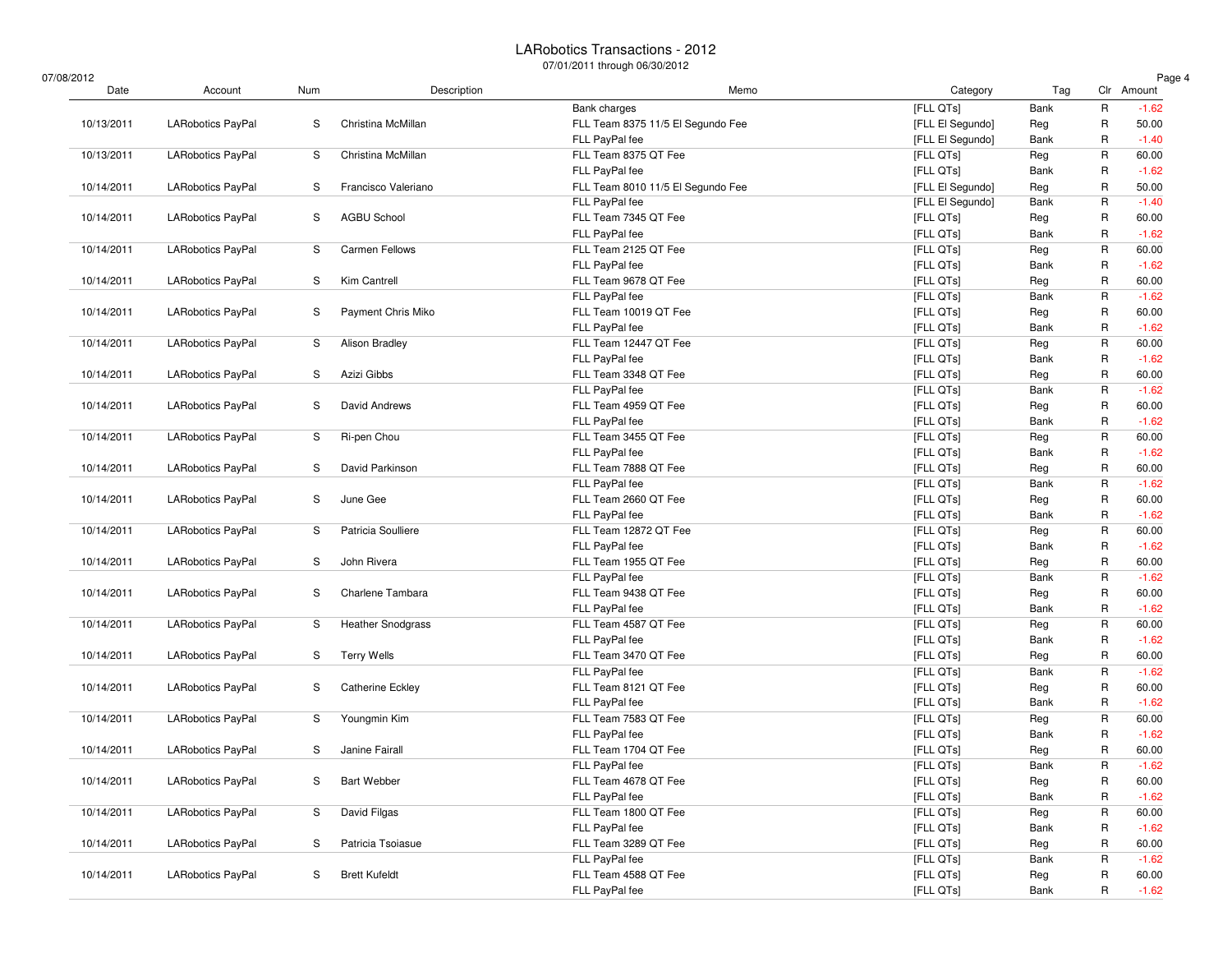07

| 7/08/2012  |                          |     |                             |                                        |                            |      |             | Page 5     |
|------------|--------------------------|-----|-----------------------------|----------------------------------------|----------------------------|------|-------------|------------|
| Date       | Account                  | Num | Description                 | Memo                                   | Category                   | Tag  |             | Clr Amount |
| 10/14/2011 | LARobotics PayPal        | S   | Arthur Vuong                | FLL Team 2480 QT Fee                   | [FLL QTs]                  | Reg  | R           | 60.00      |
|            |                          |     |                             | FLL PayPal fee                         | [FLL QTs]                  | Bank | R           | $-1.62$    |
| 10/14/2011 | LARobotics PayPal        | S   | <b>Carmen Fellows</b>       | FLL Team 2125 QT Fee Refund            | [FLL QTs]                  | Reg  | R           | $-60.00$   |
|            |                          |     |                             | FLL PayPal fee refund                  | [FLL QTs]                  | Bank | R           | 1.32       |
| 10/14/2011 | <b>LARobotics PayPal</b> | S   | Steven Eno                  | FLL Team 7584, 7586 QT Fee             | [FLL QTs]                  | Reg  | R           | 120.00     |
|            |                          |     |                             | FLL PayPal fee                         | [FLL QTs]                  | Bank | R           | $-2.94$    |
| 10/14/2011 | LARobotics PayPal        | S   | <b>Robert Fleming</b>       | FLL Team 3747, 3748 QT Fee             | [FLL QTs]                  | Reg  | R           | 120.00     |
|            |                          |     |                             | FLL PayPal fee                         | [FLL QTs]                  | Bank | R           | $-2.94$    |
| 10/14/2011 | <b>LARobotics PayPal</b> | S   | Stephan Scoggins            | FLL Team 4859, 4860 QT Fee             | [FLL QTs]                  | Reg  | R           | 120.00     |
|            |                          |     |                             | FLL PayPal fee                         | [FLL QTs]                  | Bank | R           | $-2.94$    |
| 10/14/2011 | <b>LARobotics PayPal</b> | S   | Great Minds Learning Center | FLL Team 4021, 4023, 4024 QT Fee       | [FLL QTs]                  | Reg  | R           | 180.00     |
|            |                          |     |                             | FLL PayPal fee                         | [FLL QTs]                  | Bank | R           | $-4.26$    |
| 10/14/2011 | LARobotics PayPal        | S   | Steven Clark                | FLL Team 7258, 7260, 7261, 7262 QT Fee | [FLL QTs]                  | Reg  | R           | 240.00     |
|            |                          |     |                             | FLL PayPal fee                         | [FLL QTs]                  | Bank | R           | $-5.58$    |
| 10/14/2011 | <b>LARobotics PayPal</b> | S   | Youngmin Kim                | FLL Team 7585 QT Fee                   | [FLL QTs]                  | Reg  | R           | 60.00      |
|            |                          |     |                             | FLL PayPal fee                         | [FLL QTs]                  | Bank | R           | $-1.62$    |
| 10/14/2011 | LARobotics PayPal        | S   | Patricia Tsoiasue           | FLL Team 3290 QT Fee                   | [FLL QTs]                  | Reg  | R           | 60.00      |
|            |                          |     |                             | FLL PayPal fee                         | [FLL QTs]                  | Bank | R           | $-1.62$    |
| 10/14/2011 | <b>LARobotics PayPal</b> | S   | Patricia Soulliere          | FLL Team 12388 QT Fee                  | [FLL QTs]                  | Reg  | R           | 60.00      |
|            |                          |     |                             | FLL PayPal fee                         | [FLL QTs]                  | Bank | R           | $-1.62$    |
| 10/14/2011 | <b>LARobotics PayPal</b> | S   | Arthur Vuong                | FLL Team 2476 QT Fee                   | [FLL QTs]                  | Reg  | R           | 60.00      |
|            |                          |     |                             | FLL PayPal fee                         | [FLL QTs]                  | Bank | R           | $-1.62$    |
| 10/15/2011 | LARobotics PayPal        | S   | Mark Abrams                 | FLL Team 7868 10/22 Eagle Rock fee     | [FLL Eagle Rock]           | Reg  | R           | 40.00      |
|            |                          |     |                             | FLL PayPal fee                         | [FLL Eagle Rock]           | Bank | R           | $-1.18$    |
| 10/15/2011 | <b>LARobotics PayPal</b> | S   | Stephen O'Bryan             | FLL Team 4734 10/22 Eagle Rock fee     | [FLL Eagle Rock]           | Reg  | R           | 40.00      |
|            |                          |     |                             | FLL PayPal fee                         | [FLL Eagle Rock]           | Bank | R           | $-1.18$    |
| 10/15/2011 | LARobotics PayPal        | S   | Joe Shochet                 | FLL Team 7113 QT Fee                   | [FLL QTs]                  | Reg  | R           | 60.00      |
|            |                          |     |                             | FLL PayPal fee                         | [FLL QTs]                  | Bank | R           | $-1.62$    |
| 10/15/2011 | LARobotics PayPal        | S   | <b>Richard Loomis</b>       | FLL Team 3267 QT Fee                   | [FLL QTs]                  | Reg  | R           | 60.00      |
|            |                          |     |                             | FLL PayPal fee                         | [FLL QTs]                  | Bank | R           | $-1.62$    |
| 10/15/2011 | LARobotics PayPal        | S   | David Andrews               | FLL Team 4959 QT fee refund            | [FLL QTs]                  | Reg  | R           | $-60.00$   |
|            |                          |     |                             | PayPal fee refund                      | [FLL QTs]                  | Bank | R           | 1.32       |
| 10/15/2011 | LARobotics PayPal        | S   | <b>Robert Cloer</b>         | FLL Teams 11494,12829 QT fee           | [FLL QTs]                  | Reg  | R           | 120.00     |
|            |                          |     |                             | FLL PayPal fee                         | [FLL QTs]                  | Bank | R           | $-2.94$    |
| 10/15/2011 | LARobotics PayPal        | S   | Jeremy Pontius              | FLL Teams 1032, 1035, 1050 QT fee      | [FLL QTs]                  | Reg  | R           | 180.00     |
|            |                          |     |                             | FLL PayPal fee                         | [FLL QTs]                  | Bank | R           | $-4.26$    |
| 10/16/2011 | LARobotics PayPal        | S   | Arthur Vuong                | FLL Team 2476 QT fee refund            | [FLL QTs]                  | Reg  | R           | $-60.00$   |
|            |                          |     |                             | FLL PayPal fee refund                  | [FLL QTs]                  | Bank | R           | 1.32       |
| 10/16/2011 | LARobotics PayPal        | S   | John Rivera                 | FLL Team 1955 QT fee refund            | [FLL QTs]                  | Reg  | R           | $-60.00$   |
|            |                          |     |                             | FLL PayPal fee refund                  | [FLL QTs]                  | Bank | R           | 1.32       |
| 10/16/2011 | LARobotics PayPal        | S   | Arthur Vuong                | FLL Team 2480 QT fee refund            | [FLL QTs]                  | Reg  | R           | $-60.00$   |
|            |                          |     |                             | FLL PayPal fee refund                  | [FLL QTs]                  | Bank | R           | 1.32       |
| 10/17/2011 | LARobotics Checking EFT  |     | Yazoo Mills Inc New Oxfo    | FLL Shipping tubes for FSK mats        | [FLL RC Champ Grant] Field |      | R           | $-123.70$  |
| 10/17/2011 | LARobotics PayPal        | S   | Shawn Locke                 | FLL Team 9055 QT Fee                   | [FLL QTs]                  | Reg  | R           | 60.00      |
|            |                          |     |                             | FLL PayPal fee                         | [FLL QTs]                  | Bank | R           | $-1.62$    |
| 10/17/2011 | LARobotics PayPal        | S   | Eric Yu                     | FLL Team 11551 QT Fee                  | [FLL QTs]                  | Reg  | $\mathsf R$ | 60.00      |
|            |                          |     |                             | FLL PayPal fee                         | [FLL QTs]                  | Bank | R           | $-1.62$    |
| 10/17/2011 | LARobotics PayPal        | S   | Quinten Pierce              | FLL Team 8376 QT Fee                   | [FLL QTs]                  | Reg  | R           | 60.00      |
|            |                          |     |                             | FLL PayPal fee                         | [FLL QTs]                  | Bank | R           | $-1.62$    |
| 10/17/2011 | <b>LARobotics PayPal</b> | S   | Shawn Locke                 | FLL Team 12743 QT Fee                  | [FLL QTs]                  | Reg  | R           | 60.00      |
|            |                          |     |                             | FLL PayPal fee                         | [FLL QTs]                  | Bank | R           | $-1.62$    |
|            |                          |     |                             |                                        |                            |      |             |            |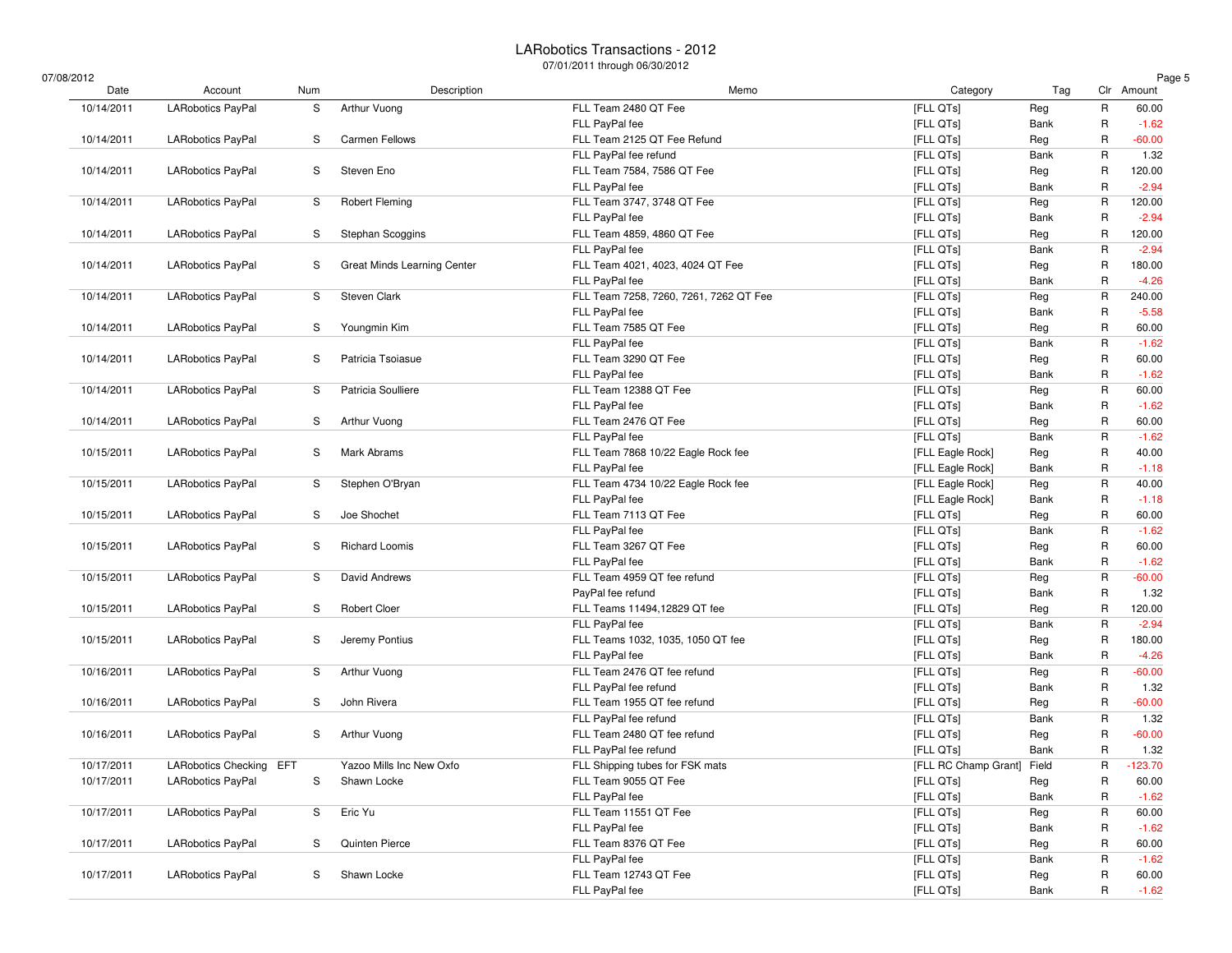$07/0$ 

| 08/2012    |                            |            |                                  |                                                     |                   |             |              | Page 6     |
|------------|----------------------------|------------|----------------------------------|-----------------------------------------------------|-------------------|-------------|--------------|------------|
| Date       | Account                    | Num        | Description                      | Memo                                                | Category          | Tag         |              | Clr Amount |
| 10/19/2011 | LARobotics Checking EFT    |            | www.1and1.com 877-461-2631 PA    | LARobotics.org WebsiteBuilder Plus 3 mo             | [FLL Team Mgmt]   | Admin       | $\mathsf{R}$ | $-29.97$   |
| 10/19/2011 | LARobotics PayPal          | S          | Reagan Woolf                     | FLL Team 1830 11/5 El Segundo Fee                   | [FLL El Segundo]  | Reg         | R            | 50.00      |
|            |                            |            |                                  | FLL PayPal fee                                      | [FLL El Segundo]  | Bank        | R            | $-1.40$    |
| 10/19/2011 | <b>LARobotics PayPal</b>   | S          | Reagan Woolf                     | FLL Team 1830 QT Fee                                | [FLL QTs]         | Reg         | $\mathsf{R}$ | 60.00      |
|            |                            |            |                                  | FLL PayPal fee                                      | [FLL QTs]         | Bank        | $\mathsf{R}$ | $-1.62$    |
| 10/20/2011 | <b>LARobotics PayPal</b>   | S          | Meera Ichharam                   | FLL Team 4958 11/5 El Segundo fee                   | [FLL El Segundo]  | Reg         | R            | 50.00      |
|            |                            |            |                                  | FLL PayPal fee                                      | [FLL El Segundo]  | Bank        | $\mathsf{R}$ | $-1.40$    |
| 10/20/2011 | <b>FLL Receivable</b>      | Receivable | <b>Adriane Holmes</b>            | FLL Team 2543 QT Fee                                | [FLL QTs]         | Reg         | R            | 60.00      |
| 10/21/2011 | LARobotics Checking ATM    |            | U Haul Torrance CA               | FLL 10/22 Eagle Rock rental truck                   | [FLL Eagle Rock]  | Rental      | R            | $-80.00$   |
| 10/22/2011 | <b>LARobotics Checking</b> | ATM        | U Haul Torrance CA               | FLL 1/22 Eagle Rock rental truck balance            | [FLL Eagle Rock]  | Rental      | $\mathsf{R}$ | $-1.62$    |
| 10/22/2011 | <b>LARobotics Checking</b> | ATM        | Rapid Carson Ca                  | FLL 10/22 Eagle Rock fuel                           | [FLL Eagle Rock]  | Rental      | R            | $-22.32$   |
| 10/22/2011 | FLL Receivable             | Receivable | La Canada Engineering Club       | FLL Teams 172,179 PT Reg 10/22 Eagle Rock           | [FLL Eagle Rock]  | Reg         | R            | 80.00      |
| 10/23/2011 | LARobotics PayPal          | S          | Ruben Aburto                     | SCRRF 11/5 Workshop FRC Team 4029                   | [SCRRF Workshops] | Reg         | $\mathsf{R}$ | 50.00      |
|            |                            |            |                                  | SCRRF PayPal fee                                    | [SCRRF Workshops] | Bank        | R            | $-1.40$    |
| 10/24/2011 | LARobotics Checking EFT    |            | Crown Trophy #18 603-645-1022 NH | FLL 10/22 Eagle Rock trophies                       | [FLL Eagle Rock]  | Awards      | R            | $-52.82$   |
| 10/24/2011 | <b>LARobotics PayPal</b>   | S          | Julie Loughboro                  | SCRRF 11/5 Workshop FRC Team 1197                   | [SCRRF Workshops] | Reg         | R            | 50.00      |
|            |                            |            |                                  | SCRRF PayPal fee                                    | [SCRRF Workshops] | Bank        | R            | $-1.40$    |
| 10/25/2011 | LARobotics PayPal          | S          | Teadra Zarate                    | FLL Team 2858 QT Fee                                | [FLL QTs]         | Reg         | R            | 60.00      |
|            |                            |            |                                  | FLL PayPal fee                                      | [FLL QTs]         | Bank        | $\mathsf{R}$ | $-1.62$    |
| 10/25/2011 | LARobotics PayPal          | S          | Dongchul Lee                     | FLL Team 7320 QT Fee                                | [FLL QTs]         | Reg         | R            | 60.00      |
|            |                            |            |                                  | FLL PayPal fee                                      | [FLL QTs]         | Bank        | R            | $-1.62$    |
| 10/25/2011 | LARobotics PayPal          | S          | Jose A Sanchez                   | FLL Team 2502 QT Fee                                | [FLL QTs]         | Reg         | R            | 60.00      |
|            |                            |            |                                  | FLL PayPal fee                                      | [FLL QTs]         | Bank        | $\mathsf{R}$ | $-1.62$    |
| 10/25/2011 | <b>LARobotics PayPal</b>   | S          | <b>Mesut Deniz</b>               | FLL Team 13716 QT Fee                               | [FLL QTs]         | Reg         | R            | 60.00      |
|            |                            |            |                                  | FLL PayPal fee                                      | [FLL QTs]         | Bank        | R            | $-1.62$    |
| 10/25/2011 | <b>LARobotics PayPal</b>   | S          | Linda Stone-abrams               | FLL Team 7868 QT Fee                                | [FLL QTs]         | Reg         | R            | 60.00      |
|            |                            |            |                                  | FLL PayPal fee                                      | [FLL QTs]         | Bank        | R            | $-1.62$    |
| 10/25/2011 | LARobotics PayPal          | S          | Wendi Henry                      | FLL Team 9984 QT Fee                                | [FLL QTs]         | Reg         | R            | 60.00      |
|            |                            |            |                                  | FLL PayPal fee                                      | [FLL QTs]         | Bank        | $\mathsf{R}$ | $-1.62$    |
| 10/25/2011 | LARobotics PayPal          | S          | Andrew Gagne                     | FLL Team 2755, 2761, 13137 QT Fee                   | [FLL QTs]         | Reg         | R            | 180.00     |
|            |                            |            |                                  | FLL PayPal fee                                      | [FLL QTs]         | Bank        | R            | $-4.26$    |
| 10/26/2011 | <b>LARobotics PayPal</b>   | S          | John Tong                        | FLL Team 13316 QT Fee                               | [FLL QTs]         | Reg         | R            | 60.00      |
|            |                            |            |                                  | FLL PayPal fee                                      | [FLL QTs]         | Bank        | R            | $-1.62$    |
| 10/27/2011 | <b>LARobotics PayPal</b>   | S          | <b>Benedicto Sibal</b>           | SCRRF 11/5 Workshop FRC Team 4101                   | [SCRRF Workshops] | Reg         | R            | 50.00      |
|            |                            |            |                                  | SCRRF PayPal fee                                    | [SCRRF Workshops] | Bank        | $\mathsf{R}$ | $-1.40$    |
| 10/27/2011 | <b>LARobotics PayPal</b>   | S          | Deborah Sinness                  | FLL Team 13818 QT Fee                               | [FLL QTs]         | Reg         | R            | 60.00      |
|            |                            |            |                                  | FLL PayPal fee                                      | [FLL QTs]         | Bank        | R            | $-1.62$    |
| 10/27/2011 | <b>LARobotics PayPal</b>   | S          | John Zeising                     | FLL Team 2883 QT Fee                                | [FLL QTs]         | Reg         | $\mathsf R$  | 60.00      |
|            |                            |            |                                  | FLL PayPal fee                                      | [FLL QTs]         | Bank        | R            | $-1.62$    |
| 10/28/2011 | FTC Checking               | DEP        | S FTC Registration Checks        | FTC CT Reg Team 3493 Venice Robotics Annette Mercer | [FTC Other]       | Reg         | R            | 125.00     |
|            |                            |            |                                  | FTC CT Reg Team 452 PHI Robotics Alpha              | [FTC Other]       | Reg         | R            | 125.00     |
|            |                            |            |                                  | FTC CT Reg Team 4322 PHI Robotics Omega             | [FTC Other]       | Reg         | R            | 125.00     |
| 10/28/2011 | LARobotics PayPal          | S          | Arnel Abad                       | SCRRF 11/5 Workshop FRC Team 2012256                | [SCRRF Workshops] | Reg         | $\mathsf R$  | 50.00      |
|            |                            |            |                                  | SCRRF PayPal fee                                    | [SCRRF Workshops] | Bank        | R            | $-1.40$    |
| 10/28/2011 | LARobotics PayPal          | S          | Punjatorn Chanudomchok           | SCRRF 11/5 Workshop FRC Team 4046                   | [SCRRF Workshops] | Reg         | R            | 50.00      |
|            |                            |            |                                  | <b>SCRRF PayPal fee</b>                             | [SCRRF Workshops] | Bank        | R            | $-1.40$    |
| 10/28/2011 | LARobotics PayPal          | S          | Nancy Mcintyre                   | SCRRF 11/5 Workshop FRC Team 1138                   | [SCRRF Workshops] | Reg         | R            | 50.00      |
|            |                            |            |                                  | SCRRF PayPal fee                                    | [SCRRF Workshops] | Bank        | R            | $-1.40$    |
| 10/28/2011 | LARobotics PayPal          | S          | Adam Suk                         | FLL Team 8093 QT Fee                                | [FLL QTs]         |             | R            | 60.00      |
|            |                            |            |                                  | FLL PayPal fee                                      | [FLL QTs]         | Reg<br>Bank | R            | $-1.62$    |
|            |                            | S          |                                  | FLL Team 6924 QT Fee                                | [FLL QTs]         |             | R            |            |
| 10/28/2011 | LARobotics PayPal          |            | Lavanya Jawaharlal               |                                                     |                   | Reg         |              | 60.00      |

R 60.00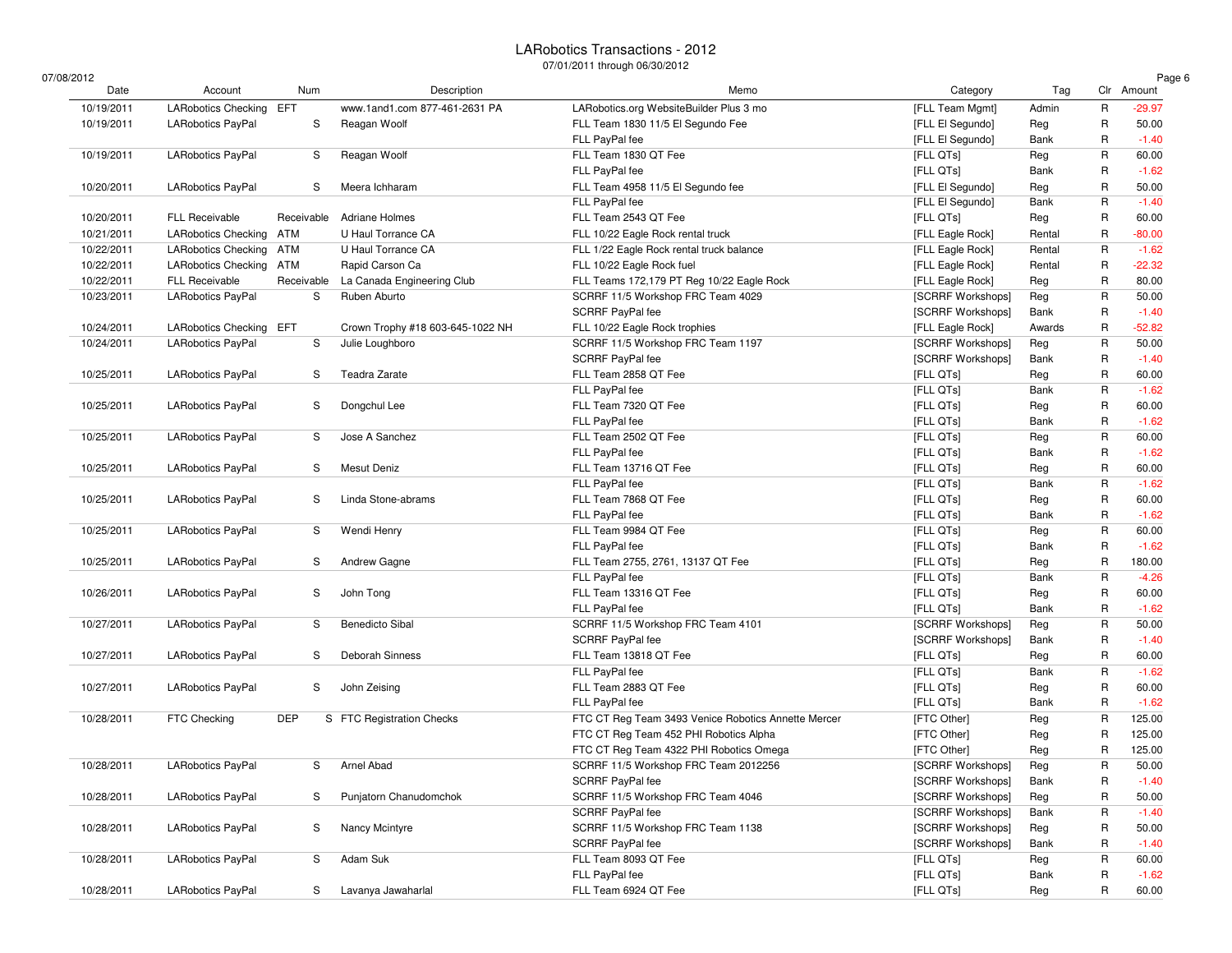07/08/2012

| /08/2012   |                            |            |                                                                        |                                                                   |                            |            |             | Page 7      |
|------------|----------------------------|------------|------------------------------------------------------------------------|-------------------------------------------------------------------|----------------------------|------------|-------------|-------------|
| Date       | Account                    | Num        | Description                                                            | Memo                                                              | Category                   | Tag        |             | Clr Amount  |
|            |                            |            |                                                                        | FLL PayPal fee                                                    | [FLL QTs]                  | Bank       | $\mathsf R$ | $-1.62$     |
| 10/28/2011 | <b>LARobotics PayPal</b>   | S          | Lavanya Jawaharlal                                                     | FLL Team 11767 QT Fee                                             | [FLL QTs]                  | Reg        | R           | 60.00       |
|            |                            |            |                                                                        | FLL PayPal fee                                                    | [FLL QTs]                  | Bank       | R           | $-1.62$     |
| 10/28/2011 | FLL Invoices               | FLL1101    | SAmargosa Creek Middle School                                          | FLL Qualifying Tournament Fee                                     | [FLL QTs]                  | Reg        | c           | 180.00      |
| 10/31/2011 | <b>LARobotics PayPal</b>   | S          | Donald Sawdai                                                          | FLL Team 6732, 6727 11/5 El Segundo fee refund                    | [FLL El Segundo]           | Reg        | R           | $-100.00$   |
|            |                            |            |                                                                        | FLL PayPal fee                                                    | [FLL El Segundo]           | Bank       | R           | 2.20        |
| 10/31/2011 | <b>FLL Receivable</b>      | Receivable | Pleasant Valley Education Foundation                                   | FLL 19 teams QT Fee @ \$60                                        | [FLL QTs]                  | Reg        | R           | 1,140.00    |
| 10/31/2011 | <b>FLL Receivable</b>      | Receivable | FLL QT Registration Fees                                               | FLL QT reg fees 30-6-5 RC & Hardship grant recipient teams @ \$60 | [FLL QTs]                  | Reg        | R           | 1,140.00    |
| 10/31/2011 | FLL Chevron Grant          |            | FLL QT Registration Fees                                               | FLL QT reg fees 6 Rockwell Collins grant recipient teams @ \$60   | [FLL QTs]                  | Reg        | R           | 480.00      |
| 10/31/2011 | FLL Lancaster QT           |            | Antelope Valley Techno Classic FLL QT                                  | FLL 12/3 AVTC QT Host Fee 28 teams                                | [FLL QTs]                  | Host       |             | R -1,260.00 |
| 10/31/2011 | FLL MB QT                  |            | Manhattan Beach FLL QT                                                 | FLL 29 team QT host fees                                          | [FLL QTs]                  | Host       |             | R -1,305.00 |
| 10/31/2011 | <b>FLL Payable</b>         | Payable    | AGBU Manoogian-Demirdjian School                                       | FLL 20 team QT host fees                                          | [FLL QTs]                  | Host       | R           | $-900.00$   |
| 10/31/2011 | FLL Payable                | Payable    | Academy Of The Canyons ASB                                             | FLL 24 team QT host fees for FRC Team 691                         | [FLL QTs]                  | Host       |             | R -1.080.00 |
| 10/31/2011 | <b>FLL Payable</b>         | Payable    | California Lutheran University                                         | FLL 24 team QT host fees                                          | [FLL QTs]                  | Host       |             | R -1,080.00 |
| 10/31/2011 | <b>FLL Payable</b>         | Payable    | Franklin High School Student Body--Solar Cup  FLL 24 team QT host fees |                                                                   | [FLL QTs]                  | Host       |             | R -1,080.00 |
| 10/31/2011 | <b>FLL Payable</b>         | Payable    | Jefferson Robotics Club                                                | FLL 28 team QT host fees                                          | [FLL QTs]                  | Host       |             | R -1,260.00 |
| 10/31/2011 | <b>FLL Payable</b>         | Payable    | Pleasant Valley Education Foundation                                   | FLL 24 team QT Host Fee                                           | [FLL QTs]                  | Host       |             | R -1,080.00 |
| 10/31/2011 | FLL QTs                    |            | Antelope Valley Techno Classic FLL QT                                  | FLL 12/3 AVTC QT Host Fee 28 teams                                | [FLL Lancaster QT]         | Host       | R           | 1,260.00    |
| 10/31/2011 | FLL QTs                    |            | Manhattan Beach FLL QT                                                 | FLL 29 team QT host fees                                          | [FLL MB QT]                | Host       | R           | 1,305.00    |
| 10/31/2011 | FLL QTs                    |            | FLL QT Registration Fees                                               | FLL QT reg fees 6 Rockwell Collins grant recipient teams @ \$60   | [FLL Chevron Grant]        | Reg        | R           | $-480.00$   |
| 11/01/2011 | LARobotics Checking 2171   |            | Manhattan Beach Unified School District                                | FLL 12/3 MBMS custodian                                           | [FLL MB QT]                | Facilities | R           | $-362.50$   |
| 11/01/2011 | <b>LARobotics PayPal</b>   | S          | Aileen Watanabe                                                        | FLL Team 12579 QT Fee                                             | [FLL QTs]                  | Reg        | R           | 60.00       |
|            |                            |            |                                                                        | FLL PayPal fee                                                    | [FLL QTs]                  | Bank       | R           | $-1.62$     |
| 11/02/2011 | LARobotics PayPal          | S          | FRC Team 980 Thunderbots                                               | SCRRF 11/5 Workshop FRC Team 980                                  | [SCRRF Workshops]          | Reg        | R           | 75.00       |
|            |                            |            |                                                                        | <b>SCRRF PayPal fee</b>                                           | [SCRRF Workshops]          | Bank       | R           | $-1.95$     |
| 11/02/2011 | <b>LARobotics PayPal</b>   | S          | Lisa Fiore                                                             | FLL Team 5730, 7284 QT Fee                                        | [FLL QTs]                  | Reg        | R           | 120.00      |
|            |                            |            |                                                                        | FLL PayPal fee                                                    | [FLL QTs]                  | Bank       | R           | $-2.94$     |
| 11/02/2011 | <b>LARobotics PayPal</b>   | S          | Larry Lesch                                                            | FLL Team 11209 QT Fee                                             | [FLL QTs]                  | Reg        | R           | 60.00       |
|            |                            |            |                                                                        | FLL PayPal fee                                                    | [FLL QTs]                  | Bank       | R           | $-1.62$     |
| 11/02/2011 | <b>LARobotics PayPal</b>   | S          | Larry Lesch                                                            | FLL Team 11210 QT Fee                                             | [FLL QTs]                  | Reg        | R           | 60.00       |
|            |                            |            |                                                                        | FLL PayPal fee                                                    | [FLL QTs]                  | Bank       | R           | $-1.62$     |
| 11/02/2011 | <b>LARobotics PayPal</b>   | S          | Larry Lesch                                                            | FLL Team 11211 QT Fee                                             | [FLL QTs]                  | Reg        | R           | 60.00       |
|            |                            |            |                                                                        | FLL PayPal fee                                                    | [FLL QTs]                  | Bank       | R           | $-1.62$     |
| 11/02/2011 | <b>LARobotics PayPal</b>   | S          | Larry Lesch                                                            | FLL Team 11212 QT Fee                                             | [FLL QTs]                  | Reg        | R           | 60.00       |
|            |                            |            |                                                                        | FLL PayPal fee                                                    | [FLL QTs]                  | Bank       | $\mathsf R$ | $-1.62$     |
| 11/02/2011 | <b>LARobotics PayPal</b>   | S          | Larry Lesch                                                            | FLL Team 12778 QT Fee                                             | [FLL QTs]                  | Reg        | R           | 60.00       |
|            |                            |            |                                                                        | FLL PayPal fee                                                    | [FLL QTs]                  | Bank       | R           | $-1.62$     |
| 11/03/2011 | <b>LARobotics Checking</b> | ATM        | Wal-mart Torrance CA                                                   | FLL Storage bins and power cords                                  | [FLL RC Champ Grant]       | Equip      | R           | $-43.43$    |
| 11/03/2011 | LARobotics Checking ATM    |            | Wal-mart Torrance CA                                                   | FLL 4 Cobra 2-way radios                                          | [FLL RC Champ Grant] Equip |            | R           | $-73.75$    |
| 11/04/2011 | LARobotics Checking ATM    |            | Staples, Inc. Hawthorne 677978                                         | FLL Sheet protectors, labels, folders                             | [FLL MB QT]                | Event      | R           | $-67.14$    |
| 11/04/2011 | LARobotics Checking EFT    |            | Amazon.Com Bill Payments WA                                            | FLL 8' tripod screen                                              | [FLL RC Champ Grant] Equip |            | R           | $-161.50$   |
| 11/04/2011 | <b>LARobotics PayPal</b>   | S          | Karen Richardson                                                       | SCRRF 11/5 Workshop FRC Team 4019                                 | [SCRRF Workshops]          | Reg        | R           | 50.00       |
|            |                            |            |                                                                        | <b>SCRRF PayPal fee</b>                                           | [SCRRF Workshops]          | Bank       | $\mathsf R$ | $-1.40$     |
| 11/04/2011 |                            | S          | Lori Paillet                                                           |                                                                   | [SCRRF Workshops]          |            | R           | 75.00       |
|            | LARobotics PayPal          |            |                                                                        | SCRRF 11/5 Workshop FRC Team 4279<br><b>SCRRF PayPal fee</b>      | [SCRRF Workshops]          | Reg        | R           | $-1.95$     |
|            |                            |            |                                                                        |                                                                   |                            | Bank       |             |             |
| 11/04/2011 | LARobotics PayPal          | S          | Daniel Riedinger                                                       | SCRRF 11/5 Workshop FRC Team 2584                                 | [SCRRF Workshops]          | Reg        | R<br>R      | 75.00       |
|            |                            |            |                                                                        | SCRRF PayPal fee                                                  | [SCRRF Workshops]          | Bank       |             | $-1.95$     |
| 11/04/2011 | <b>LARobotics PayPal</b>   | S          | Yolanda S Bautista                                                     | SCRRF 11/5 Workshop FRC Team 4201                                 | [SCRRF Workshops]          | Reg        | R           | 75.00       |
|            |                            |            |                                                                        | SCRRF PayPal fee                                                  | [SCRRF Workshops]          | Bank       | R           | $-1.95$     |
| 11/04/2011 | <b>LARobotics PayPal</b>   | S          | Rustam Babakulyyev                                                     | FLL Team 2842 QT Fee                                              | [FLL QTs]                  | Reg        | R           | 60.00       |
|            |                            |            |                                                                        | FLL PayPal fee                                                    | [FLL QTs]                  | Bank       | R           | $-1.62$     |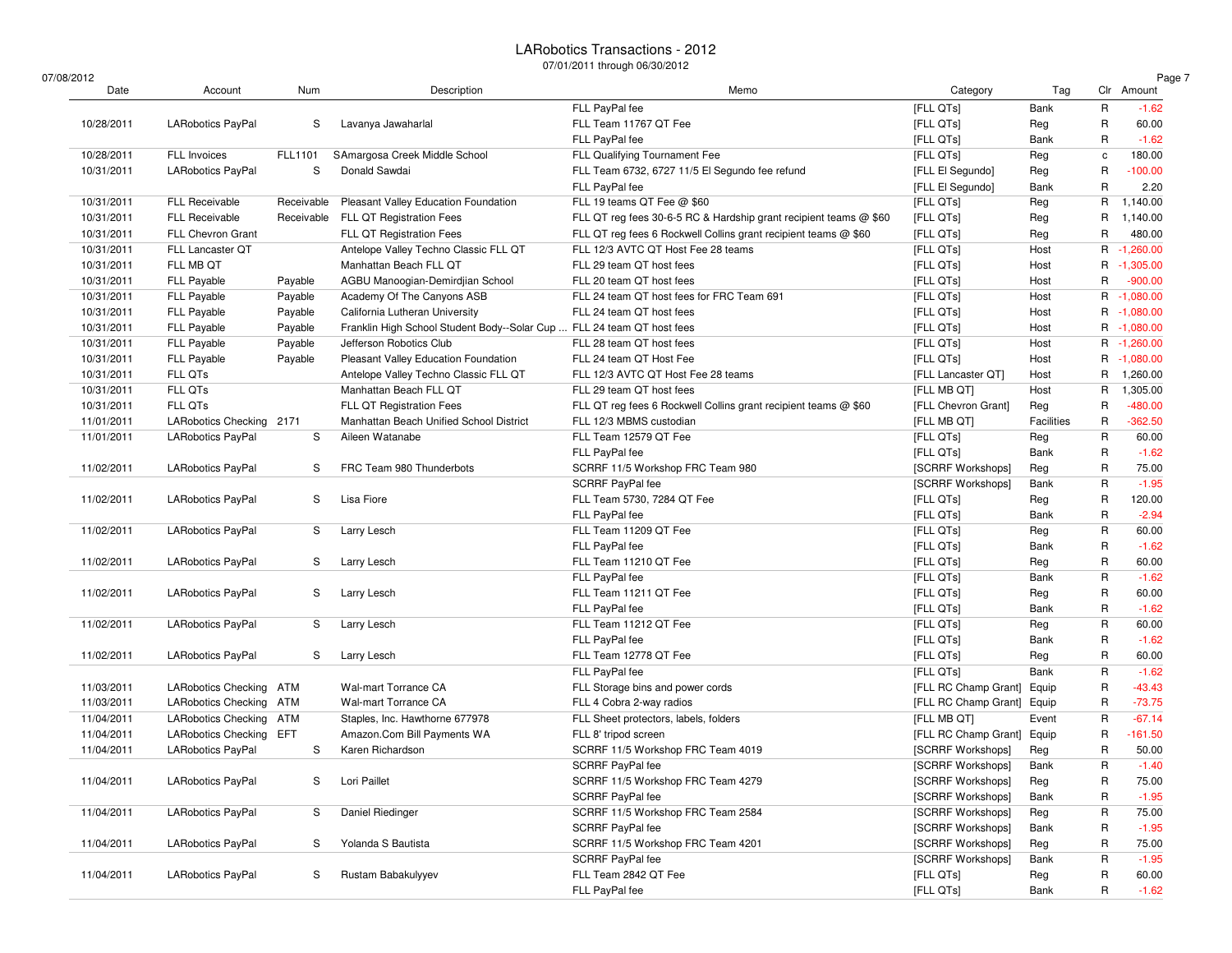$07/$ 

| /08/2012   |                            |            |                                                                               |                                                                  |                                  |           |              | Page 8      |
|------------|----------------------------|------------|-------------------------------------------------------------------------------|------------------------------------------------------------------|----------------------------------|-----------|--------------|-------------|
| Date       | Account                    | Num        | Description                                                                   | Memo                                                             | Category                         | Tag       |              | Clr Amount  |
| 11/04/2011 | LARobotics PayPal          | S          | <b>Adriane Holmes</b>                                                         | FLL Team 3581 QT Fee                                             | [FLL QTs]                        | Reg       | $\mathsf R$  | 60.00       |
|            |                            |            |                                                                               | FLL PayPal fee                                                   | [FLL QTs]                        | Bank      | R            | $-1.62$     |
| 11/05/2011 | LARobotics Checking ATM    |            | ARCO Hawthorne CA                                                             | FLL rental truck fuel 11/6 Somis                                 | [FLL Tournaments]                | Rental    | R            | $-65.51$    |
| 11/05/2011 | <b>LARobotics PayPal</b>   | S          | Lawrence Abele                                                                | FLL Team 2344 QT Fee                                             | [FLL QTs]                        | Reg       | R            | 60.00       |
|            |                            |            |                                                                               | FLL PayPal fee                                                   | [FLL QTs]                        | Bank      | R            | $-1.62$     |
| 11/05/2011 | <b>FLL Receivable</b>      | Receivable | La Canada Engineering Club                                                    | FLL Teams 145,172,179,184,190 11/5 El Segundo fee                | [FLL El Segundo]                 | Reg       | R            | 250.00      |
| 11/05/2011 | <b>FLL Receivable</b>      | Receivable | Kevin Tambara                                                                 | FLL Team 9438 11/5 El Segundo Fee                                | [FLL El Segundo]                 | Reg       | R            | 50.00       |
| 11/06/2011 | <b>LARobotics Checking</b> | <b>ATM</b> | Costco Gas Hawthorne CA                                                       | FLL rental truch fuel 11/5 El Segundo                            | [FLL El Segundo]                 | Rental    | R            | $-37.62$    |
| 11/07/2011 | FTC Checking               | <b>DEP</b> | S FTC Registration Checks                                                     | FTC CT Reg Team 25 GSGLA Rock N Roll Robots                      | [FTC Other]                      | Reg       | R            | 125.00      |
|            |                            |            |                                                                               | FTC CT Reg Team 5011 Bat Squad Lancaster Michael Parry           | [FTC Other]                      | Reg       | R            | 125.00      |
| 11/07/2011 | <b>LARobotics Checking</b> | ATM        | U-Haul of Gardena CA                                                          | FLL truck rental 11/6 Somis                                      | [FLL Tournaments]                | Rental    | R            | $-124.88$   |
| 11/07/2011 | LARobotics Checking ATM    |            | U-Haul of Gardena CA                                                          | FLL truck rental 11/6 Somis                                      | [FLL Tournaments]                | Rental    | R            | $-153.43$   |
| 11/07/2011 | <b>LARobotics PayPal</b>   | S          | <b>Ricky Austinson</b>                                                        | FLL Team 5836 QT Fee                                             | [FLL QTs]                        | Reg       | R            | 60.00       |
|            |                            |            |                                                                               | FLL PayPal fee                                                   | [FLL QTs]                        | Bank      | R            | $-1.62$     |
| 11/08/2011 | <b>FTC Checking</b>        | <b>DEP</b> | S FTC Registration Checks                                                     | FTC CT Reg Team 3650 San Diego Susan Domanico                    | [FTC Other]                      | Reg       | R            | 125.00      |
|            |                            |            |                                                                               | FTC CT Reg Team 135 Fusion Celia Ewing                           | [FTC Other]                      | Reg       | R            | 125.00      |
|            |                            |            |                                                                               | FTC CT Reg Team 3848 Shockwave Jeffrey Linam                     | [FTC Other]                      | Reg       | R            | 125.00      |
|            |                            |            |                                                                               | FTC CT Reg Team 4112 San Diego Rock Academy Warriors             | [FTC Other]                      | Reg       | R            | 125.00      |
|            |                            |            |                                                                               | FTC CT Reg Team 4278 Canyon Crest Academy de Evolution           | [FTC Other]                      | Reg       | R            | 125.00      |
|            |                            |            |                                                                               | FTC CT Reg Colton HS Mega Masterminds                            | [FTC Other]                      | Reg       | R            | 125.00      |
|            |                            |            |                                                                               | FTC CT Reg Vistamar School Vikings                               | [FTC Other]                      | Reg       | R            | 125.00      |
| 11/08/2011 | <b>LARobotics Checking</b> | 2172       | Ryan Epperson                                                                 | SCRRF 9/24 Fall Classic Hotel                                    | [SCRRF Classic]                  | Travel    | R            | $-311.92$   |
| 11/08/2011 | LARobotics Checking 2174   |            | Nancy McIntyre                                                                | SCRRF 11/05/2011 Workshops - Lunch for Presenters - Wood Ranch   | [SCRRF Workshops]                | Food      | R            | $-305.00$   |
| 11/08/2011 | LARobotics Checking 2173   |            | <b>ESMS Robotics</b>                                                          | FLL 11/5 El Segundo FLL Tournament Expenses - custodian and food | [FLL El Segundo]                 | Host      | R            | $-300.00$   |
| 11/08/2011 | <b>LARobotics PayPal</b>   | S          | Reagan Woolf                                                                  | FLL Team 1830 11/5 El Segundo Fee refund                         | [FLL El Segundo]                 | Reg       | R            | $-50.00$    |
|            |                            |            |                                                                               | FLL PayPal fee refund                                            | [FLL El Segundo]                 | Bank      | R            | 1.10        |
| 11/09/2011 | <b>LARobotics Checking</b> | DEP        | S SCRRF Registration Checks                                                   | SCRRF 11/5 Workshop Team 330 Hope Chapel Academy                 | [SCRRF Workshops]                | Reg       | R            | 50.00       |
|            |                            |            |                                                                               | SCRRF 11/5 Workshop Team 3309 Martin F Carr, Jr                  | [SCRRF Workshops]                | Reg       | R            | 50.00       |
|            |                            |            |                                                                               | SCRRF 11/5 Workshop Team 589 Lyn Redpath-Martos                  | [SCRRF Workshops]                | Reg       | R            | 75.00       |
|            |                            |            |                                                                               | SCRRF 11/5 Workshop Team 4144 Kevin Yang                         | [SCRRF Workshops]                | Reg       | R            | 50.00       |
|            |                            |            |                                                                               | SCRRF 11/5 Workshop Team 2496 Cathleen Hoxie                     | [SCRRF Workshops]                | Reg       | R            | 50.00       |
|            |                            |            |                                                                               | SCRRF 11/5 Workshop Team 597 Darryl B. Newhouse                  | [SCRRF Workshops]                | Reg       | R            | 75.00       |
|            |                            |            |                                                                               | SCRRF 11/5 Workshop Team 4 High Tech L.A.                        | [SCRRF Workshops]                | Reg       | R            | 30.00       |
| 11/09/2011 | <b>LARobotics Checking</b> | <b>DEP</b> | <b>SCRRF Registration Cash</b>                                                | SCRRF 11/5 Workshops Team 606 Cyber Eagles                       | [SCRRF Workshops]                |           | R            | 75.00       |
| 11/11/2011 | FTC Checking               | <b>DEP</b> | S FTC Registration Checks                                                     | FTC CT Reg Los Altos Academy of Engineering Booster              | [FTC Other]                      | Reg       | R            | 125.00      |
|            |                            |            |                                                                               |                                                                  |                                  | Reg       |              |             |
|            |                            |            |                                                                               | FTC CT Reg Team 31 San Diego John Brooks                         | [FTC Other]                      | Reg       | R<br>R       | 125.00      |
|            |                            |            |                                                                               | FTC CT Reg Teams 4947,5498 Santa Fe Student Body                 | [FTC Other]                      | Reg       |              | 250.00      |
| 11/11/2011 | <b>LARobotics Checking</b> | ATM        | U-Haul of Gardena CA                                                          | FLL truck rental deposit                                         | [FLL QTs]                        | Rental    | R            | $-394.70$   |
| 11/15/2011 | LARobotics Checking 2176   |            | Attorney General's Registry of Charitable Trusts LARobotics 2009 Form RRF-1   |                                                                  | [FLL Team Mgmt]                  | Admin     | R            | $-25.00$    |
| 11/15/2011 | LARobotics Checking 2175   |            | Franchise Tax Board                                                           | LARobotics 2010 Form 199 Filing Fee                              | [FLL Team Mgmt]                  | Admin     | R            | $-10.00$    |
| 11/19/2011 | <b>LARobotics Checking</b> | ATM        | ARCO Hawthorne CA                                                             | FLL rental truck fuel                                            | [FLL QTs]                        | Rental    | R            | $-100.00$   |
| 11/19/2011 | <b>SCRRF Receivable</b>    | Receivable | Blizzard ENT*ONL Sto 800                                                      | SCRRF Write off - not reimbursed as promised                     | [SCRRF Other]                    | Write Off | R            | $-83.94$    |
| 11/19/2011 | <b>FLL Payable</b>         | Payable    | Melrose Elementary School Math/Science/Tech FLL Team 1955 RC New Team Support |                                                                  | [FLL RC Team Grants] Team New    |           | R            | $-753.04$   |
| 11/19/2011 | FLL Payable                | Payable    | <b>Cerritos Student Body</b>                                                  | FLL Team 9232,9250 RC New Team Support TR                        | [FLL RC Team Grants] Team New    |           |              | R -1,506.08 |
| 11/19/2011 | FLL Payable                | Payable    | Ocean View Junior High School                                                 | FLL Team 9430 RC New Team Support T                              | [FLL RC Team Grants] Team New    |           | R            | $-260.44$   |
| 11/19/2011 | FLL Payable                | Payable    | Lisa Abeloe                                                                   | FLL Team 9430 RC New Team Stipend                                | [FLL RC Team Grants] Stipend New |           | $\mathsf{R}$ | $-500.00$   |
| 11/19/2011 | FLL Payable                | Payable    | Ocean View Junior High School                                                 | FLL Team 9429 RC 2nd Year Team Support T                         | [FLL RC Team Grants] Team 2nd    |           | R            | $-260.44$   |
| 11/19/2011 | FLL Payable                | Payable    | Kevin Cozzoli                                                                 | FLL Team 9429 RC 2nd Year Team Stipend                           | [FLL RC Team Grants] Stipend 2nd |           | R            | $-250.00$   |
| 11/20/2011 | FLL Payable                | Payable    | Abraham Joshua Heschel Day School                                             | FLL Team 3343 RC 2nd Year Team Support T                         | [FLL RC Team Grants]             | Team 2nd  | R            | $-262.69$   |
| 11/21/2011 | FTC Checking               | DEP        | S FTC Registration Checks                                                     | FTC RC Reg Team 4344 RockRollers                                 | [FTC Other]                      | Reg       | R            | 125.00      |
|            |                            |            |                                                                               | FTC RC Reg Team 4512 West Torrance Robotics                      | [FTC Other]                      | Reg       | R            | 125.00      |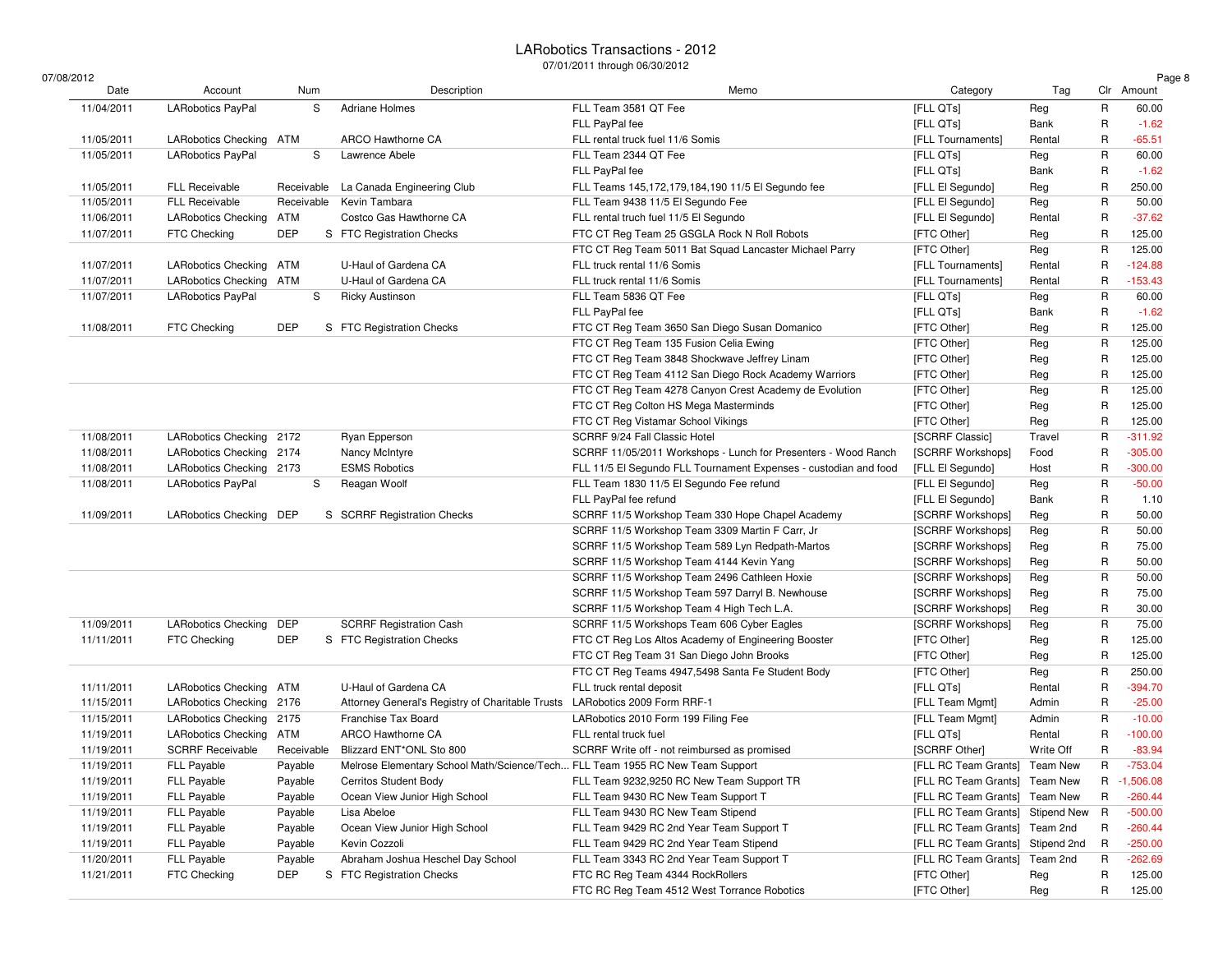| 07/08/2012<br>Date       | Account                                               | Num         | Description                        | Memo                                                                            | Category                    | Tag                |   | Page 9<br>Clr Amount |
|--------------------------|-------------------------------------------------------|-------------|------------------------------------|---------------------------------------------------------------------------------|-----------------------------|--------------------|---|----------------------|
|                          |                                                       |             |                                    |                                                                                 |                             |                    | R | 125.00               |
|                          |                                                       |             |                                    | FTC RC Reg Team 5279 Team Positrons<br>FTC RC Reg Notre Dame HS                 | [FTC Other]<br>[FTC Other]  | Reg                | R | 125.00               |
|                          |                                                       |             |                                    | FTC RC Reg Marymount HS                                                         | [FTC Other]                 | Reg<br>Reg         | R | 125.00               |
|                          |                                                       |             |                                    | FTC RC Reg Marlborough School                                                   | [FTC Other]                 | Reg                | R | 125.00               |
|                          | <b>LARobotics Checking</b>                            | ATM         | U-Haul of Gardena CA               | FLL truck rental balance                                                        |                             |                    | R | $-339.13$            |
| 11/21/2011<br>11/21/2011 |                                                       |             | ARCO Hawthorne CA                  | FLL rental truck fuel                                                           | [FLL QTs]                   | Rental             | R | $-32.26$             |
|                          | LARobotics Checking ATM<br><b>LARobotics Checking</b> | <b>EFT</b>  | www.1and1.com 877-461-2631 PA      |                                                                                 | [FLL QTs]                   | Rental             | R | $-41.94$             |
| 11/21/2011<br>11/22/2011 | FTC Checking                                          | <b>DEP</b>  |                                    | larobotics.org                                                                  | [FLL Team Mgmt]             | Admin              | R |                      |
|                          |                                                       |             | S FTC Registration Checks          | FTC CT Reg Team 5285 Bishop Montgomery HS                                       | [FTC Other]                 | Reg                |   | 125.00               |
|                          |                                                       |             |                                    | FTC CT Reg Team 2885 American Heritage Education Foundation                     | [FTC Other]                 | Reg                | R | 125.00               |
| 11/22/2011               | FTC Checking                                          | EFT.        | Crown Trophy #18 603-645-1022 NH   | FTC CT - trophies, ribbons and medals                                           | [FTC RC Champ Grant]        | Awards             | R | $-1,716.61$          |
| 11/22/2011               | <b>LARobotics Checking</b>                            | EFT         | S Crown Trophy #18 603-645-1022 NH | FLL QT Trophies                                                                 | [FLL QTs]                   | Awards             | R | $-901.80$            |
|                          |                                                       |             |                                    | FLL QT Trophies Shipping                                                        | [FLL QTs]                   | Awards             | R | $-54.82$             |
|                          |                                                       |             |                                    | FLL QT Medals                                                                   | [FLL TWC Grant]             | Awards             | R | $-5,880.00$          |
|                          |                                                       |             |                                    | FLL QT Medals Shipping                                                          | [FLL TWC Grant]             | Awards             | R | $-343.00$            |
| 11/22/2011               | <b>LARobotics Checking</b>                            | EFT         | Crown Trophy #18 603-645-1022 NH   | FLL ES Trophies                                                                 | [FLL El Segundo]            | Awards             | R | $-105.83$            |
| 11/22/2011               | <b>FLL Payable</b>                                    | Payable     | John Rivera                        | FLL Team 1955 RC New Team Stipend                                               | [FLL RC Team Grants]        | <b>Stipend New</b> | R | $-500.00$            |
| 11/27/2011               | FTC Checking                                          | <b>DEP</b>  | S FTC Registration Checks          | FTC CT Reg Team 72 Lancaster High School                                        | [FTC Other]                 | Reg                | R | 125.00               |
|                          |                                                       |             |                                    | FTC CT Reg Team 358 Vivian Webb School                                          | [FTC Other]                 | Reg                | R | 125.00               |
|                          |                                                       |             |                                    | FTC CT Reg Team 542 Whitney High School                                         | [FTC Other]                 | Reg                | R | 125.00               |
|                          |                                                       |             |                                    | FTC CT Reg Team 4119 Brain Nuggets                                              | [FTC Other]                 | Reg                | R | 125.00               |
| 11/27/2011               | <b>LARobotics PayPal</b>                              |             | Buy.Com                            | FLL Brackets for wide angle surveilance cameras                                 | [FLL RC Champ Grant] Equip  |                    | R | $-32.60$             |
| 11/28/2011               | FTC Checking                                          | <b>EFT</b>  | Lowes #01117* 623-776-3382 NC      | FTC Field - PVC Couplers                                                        | [FTC RC Champ Grant] Field  |                    | R | $-13.16$             |
| 11/28/2011               | FTC Checking                                          | <b>EFT</b>  | S Amazon.Com                       | FTC CT West Bend 12-42 cup automatic coffee urn for judges                      | [FTC RC Champ Grant] Equip  |                    | R | $-51.34$             |
|                          |                                                       |             |                                    | FTC CT West Bend 100 cup commercial coffee urn for judges                       | [FTC RC Champ Grant] Equip  |                    | R | $-135.97$            |
| 11/28/2011               | FTC Checking                                          | EFT.        | Oznium LLC 800-245-8131 CA         | FTC Field - Flexible LED strips - partial shipping                              | [FTC RC Champ Grant] Field  |                    | R | $-4.01$              |
| 11/28/2011               | FTC Checking                                          | <b>EFT</b>  | Oznium LLC 800-245-8131 CA         | FTC Field - Flexible LED strips                                                 | [FTC RC Champ Grant] Field  |                    | R | $-27.18$             |
| 11/28/2011               | FTC Checking                                          | <b>EFT</b>  | Amazon Marketplace                 | FTC CT thermos for coffee for judges                                            | [FTC RC Champ Grant] Equip  |                    | R | $-41.15$             |
| 11/28/2011               | LARobotics Checking                                   | EFT         | Amazon.Com Bill Payments WA        | FLL 6 GLS Audio 3 ft patch cables - XLR male to XLR female                      | [FLL RC Champ Grant] Equip  |                    | R | $-31.53$             |
| 11/28/2011               | <b>LARobotics Checking</b>                            | EFT         | Amazon.Com                         | FLL 12/3 100' Extension Cord Blue with lighted plug                             | [FLL RC Champ Grant] Equip  |                    | R | $-64.99$             |
| 11/28/2011               | <b>LARobotics Checking</b>                            | EFT         | Amazon.Com Bill Payments WA        | FLL GTD Audio G-788H 200 Ch Diversity UHF Wireless mic sys                      | [FLL RC Champ Grant] Equip  |                    | R | $-238.99$            |
| 11/28/2011               | <b>LARobotics Checking</b>                            | EFT         | SuperCircuits Inc 877-995-2288 TX  | FLL Super Wide Angle High Resolution Color Camera + Power Supply                | [FLL RC Champ Grant] Equip  |                    | R | $-162.73$            |
| 11/28/2011               | <b>LARobotics Checking</b>                            | EFT         | Amazon.Com                         | FLL 6 30-qt Ultra Latch Box White Lid                                           | [FLL Team Mgmt]             | Equip              | R | $-47.42$             |
| 11/29/2011               | FTC Checking                                          | EFT.        | Dkc*Digi Key Corp 800-344-4539 MN  | FTC Field - magnetic reed switches                                              | [FTC RC Champ Grant] Field  |                    | R | $-62.62$             |
| 11/29/2011               | FTC Checking                                          | <b>EFT</b>  | Crown Trophy #18 603-645-1022 NH   | FTC CT - 2 FLL Plaques                                                          | [FTC RC Champ Grant] Awards |                    | R | $-68.21$             |
| 11/29/2011               | FTC Checking                                          | <b>TXFR</b> | S Suparna Mukherjee                | FTC 2010 7/28 GoDaddy.com domain reg LOSANGELESFIRST.org, .i [FTC Payable Late] |                             | Admin              | R | $-27.52$             |
|                          |                                                       |             |                                    | FTC 2010 Field 11/19 VEX Robotics competition field perrimeter                  | [FTC Payable Late]          | Field              | R | $-885.71$            |
|                          |                                                       |             |                                    | FTC 2010 Field 11/19 SoftTiles 36 Gray tiles, 2 Carrying Bags                   | [FTC Payable Late]          | Field              | R | $-313.80$            |
|                          |                                                       |             |                                    | FTC 2010 CT 11/23 Crown Trophy - trophies, medals, ribbons, pins                | [FTC Payable Late]          | Awards             | R | $-1,382.61$          |
|                          |                                                       |             |                                    | FTC 2010 Field 12/3 VEX Robotics spare gussets                                  | [FTC Payable Late]          | Field              | R | $-28.92$             |
|                          |                                                       |             |                                    | FTC 2010 CT 12/2 LEGO Education 7 Game Cntrlrs, FTC Base, Axle Pk               | [FTC Payable Late]          | Field              | R | $-809.30$            |
|                          |                                                       |             |                                    | FTC 2010 CT 12/2 LEGO Education rotat servo motor pk                            | [FTC Payable Late]          | Field              | R | $-21.56$             |
|                          |                                                       |             |                                    | FTC 2010 CT 12/10 General Idea Prom Prod - 118 volunteer shirts                 | [FTC Payable Late]          | Shirts             | R | $-2,252.84$          |
|                          |                                                       |             |                                    | FTC 2010 CT balance adjustment                                                  | [FTC RC Champ Grant] Admin  |                    | R | $-0.01$              |
| 11/29/2011               | <b>LARobotics Checking</b>                            | EFT         | Amazon.Com                         | FLL 4 70-qt Ultra Storage Box White Lid                                         | [FLL Team Mgmt]             | Equip              | R | $-75.68$             |
| 11/30/2011               | <b>LARobotics Checking</b>                            | EFT         | Av Sports & Graphics Lancaster CA  | FLL shirts                                                                      | [FLL Lancaster QT]          | Shirts             | R | $-595.18$            |
| 11/30/2011               | FLL Payable                                           | Payable     | S LeRoy E. Nelson                  | FLL 4/27 Storage Etc locker for FLL tables                                      | [FLL JCPenney Grant] Rental |                    | R | $-128.00$            |
|                          |                                                       |             |                                    | FLL 8/31 Office Depot 9 clipboards                                              | [FLL RC Champ Grant] Equip  |                    | R | $-21.73$             |
|                          |                                                       |             |                                    |                                                                                 |                             |                    |   |                      |
|                          |                                                       |             |                                    | FLL 9/1 Office Depot 6 clipboards                                               | [FLL JCPenney Grant] Equip  |                    | R | $-27.36$             |
|                          |                                                       |             |                                    | FLL 9/1 Office Depot 3 scissors                                                 | [FLL JCPenney Grant] Equip  |                    | R | $-6.53$              |
|                          |                                                       |             |                                    | FLL 10/21 Learned Lumber 2 2x3s                                                 | [FLL RC Champ Grant] Field  |                    | R | $-27.15$             |
|                          |                                                       |             |                                    | FLL 10/21 Learned Lumber 12 2x3s                                                | [FLL RC Champ Grant] Field  |                    | R | $-193.14$            |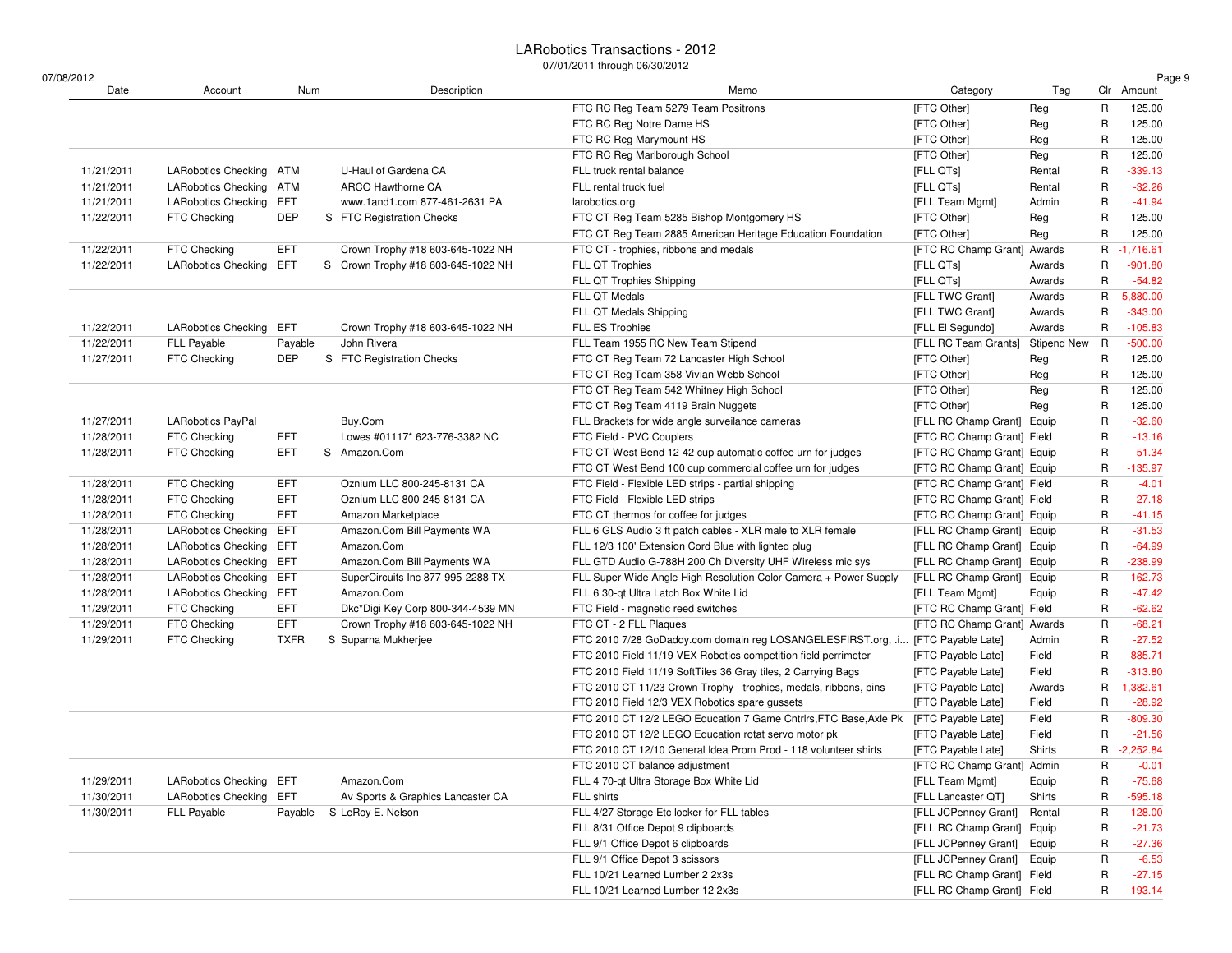$07/$ 

| /08/2012   |                            |               |                                                                                |                                                              |                                  |             |             | Page 10     |
|------------|----------------------------|---------------|--------------------------------------------------------------------------------|--------------------------------------------------------------|----------------------------------|-------------|-------------|-------------|
| Date       | Account                    | Num           | Description                                                                    | Memo                                                         | Category                         | Tag         |             | Clr Amount  |
|            |                            |               |                                                                                | FLL 11/11 Home Depot hardware for projector platform         | [FLL RC Champ Grant] Equip       |             | $\mathsf R$ | $-17.74$    |
|            |                            |               |                                                                                | FLL 11/14 Orchard Supply Hardware hdw for projector platform | [FLL RC Champ Grant] Equip       |             | R           | $-17.13$    |
|            |                            |               |                                                                                | FLL 11/26 Lowes PVC pipe and els for team signs              | [FLL RC Champ Grant] Equip       |             | R           | $-29.15$    |
|            |                            |               |                                                                                | FLL 11/26 Lowes 2 25' cords                                  | [FLL RC Champ Grant] Equip       |             | R           | $-31.58$    |
|            |                            |               |                                                                                | FLL 11/26 Home Depot 9 power strips                          | [FLL RC Champ Grant] Equip       |             | R           | $-32.01$    |
|            |                            |               |                                                                                | FLL 11/26 Home Depot 12 25' cords                            | [FLL RC Champ Grant] Equip       |             | R           | $-126.32$   |
|            |                            |               |                                                                                | FLL 11/26 Home Depot 2 50' cords                             | [FLL RC Champ Grant] Equip       |             | R           | $-54.09$    |
|            |                            |               |                                                                                | FLL 11/26 Home Depot masking tape                            | [FLL RC Champ Grant] Event       |             | R           | $-17.37$    |
|            |                            |               |                                                                                | FLL 11/26 Home Depot painters tape                           | [FLL RC Champ Grant] Event       |             | R           | $-34.77$    |
|            |                            |               |                                                                                | FLL 11/30 Lowes 1 2x3                                        | [FLL RC Champ Grant] Field       |             | R           | $-2.10$     |
| 12/01/2011 | <b>LARobotics Checking</b> | 2177          | Joe Walker Science Olympiad Supporters                                         | FLL 12/4 Lancaster Food for Volunteers                       | [FLL Lancaster QT]               | Food        | R           | $-500.00$   |
| 12/01/2011 | <b>FLL Payable</b>         | Payable       | The Mark It Place Camarillo CA                                                 | FLL Vests for Volunteers and Judges                          | [FLL RC Champ Grant] Shirts      |             | R           | $-1,158.30$ |
| 12/02/2011 | FTC Checking               | EFT           | Logo Loc Manchester NH                                                         | FTC CT - Judge shirts                                        | [FTC RC Champ Grant] Shirts      |             | R           | $-320.45$   |
| 12/02/2011 | <b>LARobotics Checking</b> | EFT           | Homedepot.Com 800-430-33                                                       | FLL 2 Almond 8' fold in half tables for expos                | [FLL Team Mgmt]                  | Equip       | R           | $-184.33$   |
| 12/02/2011 | <b>LARobotics Checking</b> | ATM           | U-Haul of Gardena CA                                                           | FLL truck rental                                             | [FLL QTs]                        | Rental      | R           | $-598.11$   |
| 12/02/2011 | FTC Payable                | Payable       | FindTape.com                                                                   | FTC Field 6 gaffers tape, 2 barrier tape                     | [FTC RC Champ Grant] Field       |             | R           | $-132.71$   |
| 12/03/2011 | <b>LARobotics Checking</b> | ATM           | Papa John's Pizza 310-921-6111 RB                                              | FLL 12/3 MB QT Food concession                               | [FLL MB QT]                      | Food        | R           | $-80.96$    |
| 12/03/2011 | <b>LARobotics Checking</b> | ATM           | Papa John's Pizza 310-921-6111 RB                                              | FLL 12/3 MB QT Food concession                               | [FLL MB QT]                      | Food        | R           | $-100.20$   |
| 12/03/2011 | <b>LARobotics Checking</b> | ATM           | Papa John's Pizza 310-921-6111 RB                                              | FLL 12/3 MB QT Food concession                               | [FLL MB QT]                      | Food        | R           | $-111.95$   |
| 12/03/2011 | <b>FLL Receivable</b>      | Receivable    | James A. Foshay Learning Center Student Body FLL Team 1727,1728 QT Fee 12/3 MB |                                                              | [FLL QTs]                        | Reg         | R           | 120.00      |
| 12/03/2011 | FLL Payable                | Payable       | Wilmington Middle School Robotics                                              | FLL Team 2500,2502 RC New Team Support R                     | [FLL RC Team Grants] Team New    |             | R           | $-859.35$   |
| 12/03/2011 | FLL Payable                | Payable       | Jose A Sanchez                                                                 | FLL Team 2500,2502 RC New Team Support T                     | [FLL RC Team Grants] Team New    |             | R           | $-525.38$   |
| 12/03/2011 | <b>FLL Payable</b>         | Payable       | Jose A Sanchez                                                                 | FLL Team 2501 RC 2nd Year Team Support T                     | [FLL RC Team Grants] Team 2nd    |             | R           | $-262.69$   |
| 12/03/2011 | FLL Payable                | Payable       | Roberto Reyes                                                                  | FLL Team 2480 RC New Team Stipend                            | [FLL RC Team Grants] Stipend New |             | R           | $-500.00$   |
| 12/03/2011 | <b>FLL Payable</b>         | Payable       | Will Rogers Middle School                                                      | FLL Team 451 RC 2nd Year Team Support T                      | [FLL RC Team Grants] Team 2nd    |             | R           | $-262.69$   |
| 12/03/2011 | FLL Payable                | Payable       | <b>Tracy W Tegtmeier</b>                                                       | FLL Team 451 RC 2nd Year Team Stipend                        | [FLL RC Team Grants] Stipend 2nd |             | R           | $-250.00$   |
| 12/03/2011 | FLL Payable                | Payable       | Roy Shioda                                                                     | FLL Team 12384 RC 2nd Year Team Stipend                      | [FLL RC Team Grants]             | Stipend 2nd | R           | $-250.00$   |
| 12/03/2011 | <b>FLL Payable</b>         | Payable       | S LeRoy E. Nelson                                                              | FLL 11/30 Giuliano's 12/3 volunteer lunch                    | [FLL MB QT]                      | Food        | R           | $-125.36$   |
|            |                            |               |                                                                                | FLL 12/1 Target condiments, plates, napkins, sodas           | [FLL MB QT]                      | Food        | R           | $-27.52$    |
|            |                            |               |                                                                                | FLL 12/1 Costco food concession snacks                       | [FLL MB QT]                      | Food        | R           | $-175.68$   |
|            |                            |               |                                                                                | FLL 12/1 Costco WGP Grill                                    |                                  |             | R           | $-48.90$    |
|            |                            |               |                                                                                |                                                              | [FLL MB QT]                      | Equip       |             |             |
|            |                            |               |                                                                                | FLL 12/3 Coffee Bean volunteer lunch                         | [FLL MB QT]                      | Food        | R           | $-47.85$    |
| 12/03/2011 | LARobotics In-Kind         | <b>InKind</b> | S LeRoy E. Nelson                                                              | LARobotics 1/8 USC FRC Kickoff parking                       | [FLL Team Mgmt]                  | Donation    | R           | 8.00        |
|            |                            |               |                                                                                | FLL 3/25 LB Arena LA Regional FRC Parking                    | [FLL Team Mgmt]                  | Donation    | R           | 10.00       |
|            |                            |               |                                                                                | LARobotics 4/3 bank deposit stamp                            | [FLL Team Mgmt]                  | Donation    | R           | 12.95       |
|            |                            |               |                                                                                | FLL 4/27 LA Transit to ASME for FLL presentation             | [FLL Team Mgmt]                  | Donation    | R           | 5.00        |
|            |                            |               |                                                                                | FLL 10/21 Home Depot paint for field tables                  | [FLL Team Mgmt]                  | Donation    | R           | 64.46       |
|            |                            |               |                                                                                | FLL 12/1 USPS return brackets to CLU                         | [FLL QTs]                        | Donation    | R           | 10.00       |
|            |                            |               |                                                                                | FLL 12/2 McDonalds food for MB setup crew                    | [FLL MB QT]                      | Donation    | R           | 98.03       |
|            |                            |               |                                                                                | FLL 12/3 Ralphs volunteer lunch                              | [FLL MB QT]                      | Donation    | R           | 19.30       |
|            |                            |               |                                                                                | FLL 12/3 Costco volunteer lunch                              | [FLL MB QT]                      | Donation    | R           | 54.15       |
|            |                            |               |                                                                                | FLL 12/3 Ralphs volunteeer lunch                             | [FLL MB QT]                      | Donation    | R           | 65.32       |
|            |                            |               |                                                                                | FLL 12/3 Best Donuts volunteer snacks                        | [FLL MB QT]                      | Donation    | R           | 15.38       |
|            |                            |               |                                                                                | FLL 12/3 Ralphs volunteer lunch                              | [FLL MB QT]                      | Donation    | R           | 37.18       |
| 12/03/2011 | LARobotics In-Kind         | InKind        | S LeRoy E. Nelson                                                              | LARobotics 1/8 USC FRC Kickoff parking                       | [FLL Team Mgmt]                  | Admin       | R           | $-8.00$     |
|            |                            |               |                                                                                | FLL 3/25 LB Arena LA Regional FRC Parking                    | [FLL Team Mgmt]                  | Demo        | R           | $-10.00$    |
|            |                            |               |                                                                                | LARobotics 4/3 bank deposit stamp                            | [FLL Team Mgmt]                  | Admin       | R           | $-12.95$    |
|            |                            |               |                                                                                | FLL 4/27 LA Transit to ASME for FLL presentation             | [FLL Team Mgmt]                  | Demo        | R           | $-5.00$     |
|            |                            |               |                                                                                | FLL 10/21 Home Depot paint for field tables                  | [FLL Team Mgmt]                  | Field       | R           | $-64.46$    |
|            |                            |               |                                                                                | FLL 12/1 USPS return brackets to CLU                         | [FLL QTs]                        | Admin       | R           | $-10.00$    |
|            |                            |               |                                                                                | FLL 12/2 McDonalds food for MB setup crew                    | [FLL MB QT]                      | Food        | R           | $-98.03$    |
|            |                            |               |                                                                                |                                                              |                                  |             |             |             |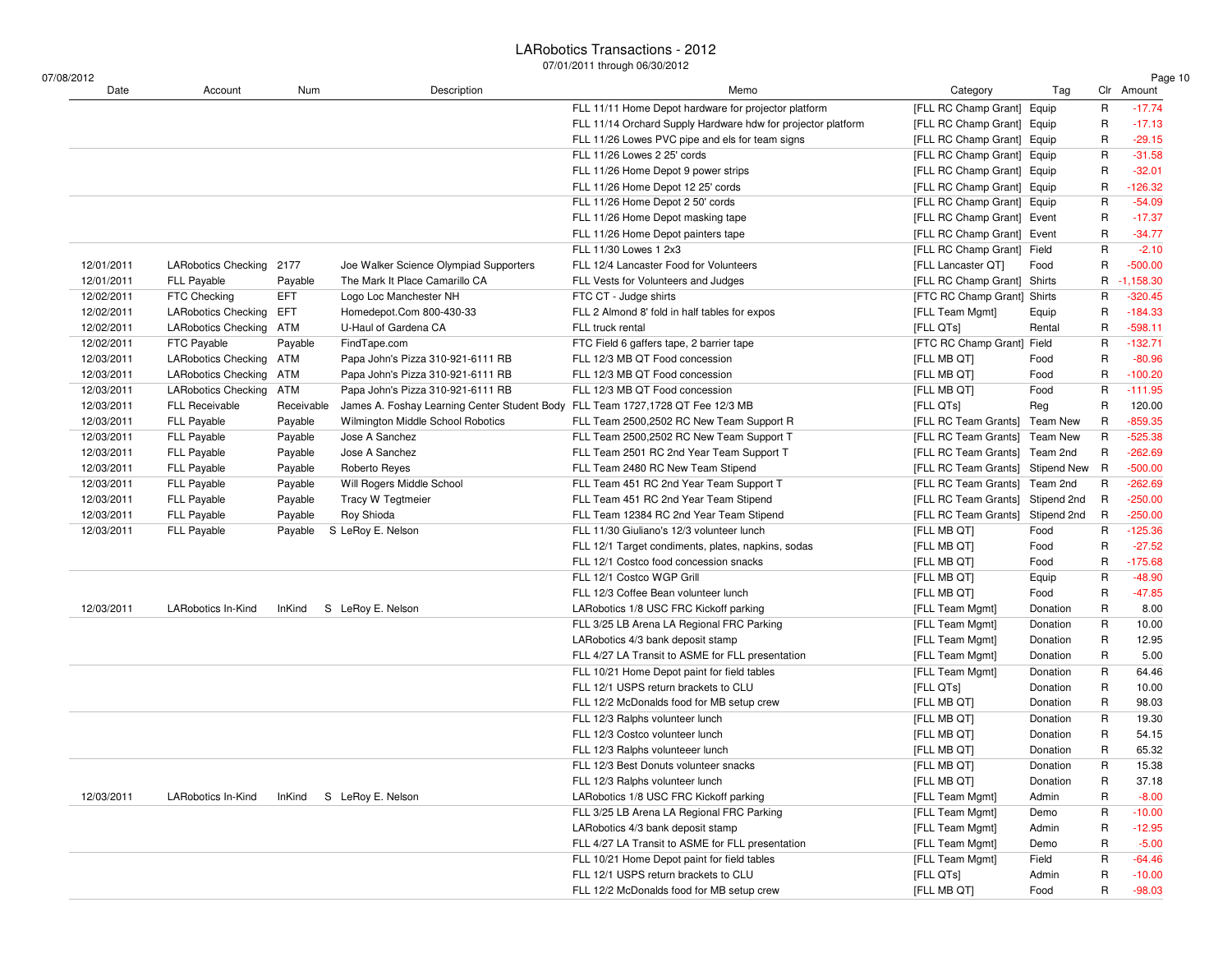| 07/08/2012<br>Date | Account                    | Num         | Description                                | Memo                                                                                  | Category                         | Tag         |              | Page 11<br>Clr Amount |
|--------------------|----------------------------|-------------|--------------------------------------------|---------------------------------------------------------------------------------------|----------------------------------|-------------|--------------|-----------------------|
|                    |                            |             |                                            | FLL 12/3 Ralphs volunteer lunch                                                       | [FLL MB QT]                      | Food        | R            | $-19.30$              |
|                    |                            |             |                                            | FLL 12/3 Costco volunteer lunch                                                       | [FLL MB QT]                      | Food        | R            | $-54.15$              |
|                    |                            |             |                                            | FLL 12/3 Ralphs volunteeer lunch                                                      | [FLL MB QT]                      | Food        | R            | $-65.32$              |
|                    |                            |             |                                            | FLL 12/3 Best Donuts volunteer snacks                                                 | [FLL MB QT]                      | Food        | R            | $-15.38$              |
|                    |                            |             |                                            | FLL 12/3 Ralphs volunteer lunch                                                       | [FLL MB QT]                      | Food        | R            | $-37.18$              |
| 12/04/2011         | FTC Checking               | ATM         | Albertsons Monrovia CA                     | FTC CT - drinks for volunteer meeting/field test                                      | [FTC RC Champ Grant] Food        |             | R            | $-16.90$              |
| 12/04/2011         | FTC Checking               | ATM         | Round Table Pizza Monrovia CA              | FTC CT - food for volunteer meeting/field test                                        | [FTC RC Champ Grant] Food        |             | R            | $-78.26$              |
| 12/05/2011         | FTC Checking               | DEP         | <b>FTC Registration Checks</b>             | FTC CT Reg Loyola High School                                                         | [FTC Other]                      | Reg         | R            | 125.00                |
| 12/05/2011         | <b>LARobotics Checking</b> | ATM         | Crown Trophy #18 603-645-1022 NH           | FLL 12/17 CT Trophies                                                                 | [FLL RC Champ Grant] Awards      |             | R            | $-2,594.62$           |
| 12/05/2011         | <b>FLL Receivable</b>      | Receivable  | La Canada Engineering Club                 | FLL Team 145,172,179,184,190 QT fee 12/5 AVTC                                         | [FLL QTs]                        | Reg         | R            | 300.00                |
| 12/06/2011         | <b>LARobotics Checking</b> | <b>DEP</b>  | <b>FIRST</b>                               | FLL 2011 Team Management Stipend 228 teams @ \$12                                     | [FLL Team Mgmt]                  | Grant Inc   | R            | 2,736.00              |
| 12/06/2011         | FTC Payable                | Payable     | McMaster-Carr                              | FTC Field screws, duct tape, dot labels, hex wrench                                   | [FTC RC Champ Grant] Field       |             | R            | $-65.37$              |
| 12/08/2011         | FTC Checking               | ATM         | Fresh & Easy #1312 Pasadena CA             | FTC CT - volunteer breakfast and supplies                                             | [FTC RC Champ Grant] Food        |             | R            | $-81.47$              |
| 12/09/2011         | FTC Checking               | ATM         | Michaels #3059 Monrovia CA                 | FTC CT - posterboard for signs                                                        | [FTC RC Champ Grant] Event       |             | R            | $-10.86$              |
| 12/09/2011         | FTC Checking               | ATM         | Staples, Inc. Duarte CA                    | FTC CT - markers, posterboard                                                         | [FTC RC Champ Grant] Field       |             | R            | $-57.52$              |
| 12/09/2011         | FTC Checking               | ATM         | Michaels #3059 Monrovia CA                 | FTC CT - posterboard for signs                                                        | [FTC RC Champ Grant] Event       |             | R            | $-65.14$              |
| 12/09/2011         | FTC Checking               | EFT.        | Logo Loc Manchester NH                     | FTC CT - 2 FTC table covers, FTC logo banner                                          | [FTC RC Champ Grant] Equip       |             | R            | $-486.45$             |
| 12/09/2011         | FTC Payable                | Payable     | Smart & Final                              | FTC CT drinks for Friday volunteers                                                   | [FTC RC Champ Grant] Food        |             | R            | $-71.31$              |
| 12/09/2011         | <b>FTC Payable</b>         | Payable     | Panda Express                              | FTC CT food for Friday volunteers                                                     | [FTC RC Champ Grant] Food        |             | R            | $-140.29$             |
| 12/09/2011         | FTC Payable                | Payable     | Ralphs                                     | FTC CT snacks for volunteers                                                          | [FTC RC Champ Grant] Food        |             | R            | $-124.63$             |
| 12/09/2011         | FTC Payable                | Payable     | <b>Big Lots</b>                            | FTC CT snacks for volunteers                                                          | [FTC RC Champ Grant] Food        |             | R            | $-38.40$              |
| 12/09/2011         | FTC Payable                | Payable     | General Idea Promotional Design & Products | FTC CT 118 volunteer shirts                                                           | [FTC RC Champ Grant] Shirts      |             | R            | $-2,170.33$           |
| 12/10/2011         | FTC Payable                | Payable     | Sweet & Savory                             | FTC CT datering for volunteer breakfast                                               | [FTC RC Champ Grant] Food        |             | R            | $-200.00$             |
| 12/10/2011         | FTC Payable                | Payable     | Rudy's Mexican Food                        | FTC CT coordinator dinner                                                             | [FTC RC Champ Grant] Food        |             | R            | $-71.00$              |
| 12/10/2011         | <b>FTC Payable</b>         | Payable     | The Best Pizza                             | FTC CT lunch for volunteers                                                           | [FTC RC Champ Grant] Food        |             | R            | $-32.63$              |
| 12/11/2011         | <b>LARobotics Checking</b> | ATM         | ARCO Hawthorne CA                          | FLL rental truck fuel                                                                 | [FLL QTs]                        | Rental      | R            | $-100.87$             |
| 12/11/2011         | <b>FLL Receivable</b>      | Receivable  | El Soreno Middle School                    | FLL Team 11910 QT Fee 12/11 SG                                                        | [FLL QTs]                        | Reg         | R            | 60.00                 |
| 12/11/2011         | <b>FLL Payable</b>         | Payable     | Jefferson Robotics Club                    | FLL Team 7271 RC 2nd Year Team Support T                                              | [FLL RC Team Grants]             | Team 2nd    | R            | $-262.69$             |
| 12/11/2011         | <b>FLL Payable</b>         | Payable     | Will Rogers Middle School                  | FLL Team 454 RC New Team Support T                                                    | [FLL RC Team Grants] Team New    |             | R            | $-262.69$             |
| 12/11/2011         | <b>FLL Payable</b>         | Payable     | Arthur Vuong                               | FLL Team 2480 RC New Team Support TR                                                  | [FLL RC Team Grants] Team New    |             | R            | $-753.04$             |
| 12/11/2011         | <b>FLL Payable</b>         | Payable     | Arthur Vuong                               | FLL Team 2476 RC 2nd Year Team Stipend                                                | [FLL RC Team Grants]             | Stipend 2nd | R            | $-250.00$             |
| 12/11/2011         | <b>FLL Payable</b>         | Payable     | Arthur Vuong                               | FLL Team 2476 RC 2nd Year Team Support T                                              | [FLL RC Team Grants] Team 2nd    |             | R            | $-262.69$             |
| 12/11/2011         | <b>FLL Payable</b>         | Payable     | El Soreno Middle School                    | FLL Team 11910 RC 2nd Year Team Support T                                             | [FLL RC Team Grants] Team 2nd    |             | R            | $-260.44$             |
| 12/11/2011         | <b>FLL Payable</b>         | Payable     | Alhambra Unified School District           | FLL Team 11637 RC 2nd Year Team Support T                                             | [FLL RC Team Grants]             | Team 2nd    | R            | $-260.44$             |
| 12/11/2011         | <b>FLL Payable</b>         | Payable     | Shehnaz Karu                               | FLL Team 11910 RC 2nd Year Team Stipend                                               | [FLL RC Team Grants] Stipend 2nd |             | R            | $-250.00$             |
| 12/11/2011         | <b>FLL Payable</b>         | Payable     | Nicholas Nguyen                            | FLL Team 11637 RC 2nd Year Team Stipend                                               | [FLL RC Team Grants] Stipend 2nd |             | R            | $-250.00$             |
| 12/11/2011         | <b>FTC Payable</b>         | Payable     | <b>Starbucks</b>                           | FTC CT coffee for volunteer                                                           | [FTC RC Champ Grant] Food        |             | R            | $-38.85$              |
| 12/12/2011         | FTC Checking               | DEP         | S FTC Registration Checks                  | FTC CT Reg Hollenbeck Middle School                                                   | [FTC Other]                      | Reg         | R            | 125.00                |
|                    |                            |             |                                            | FTC CT Reg MHS Math & Science Academy Boosters                                        | [FTC Other]                      | Reg         | R            | 250.00                |
| 12/12/2011         | FTC Checking               | <b>DEP</b>  | S FTC Registration Cash                    | FTC CT Reg Team from Upland                                                           | [FTC Other]                      | Reg         | R            | 125.00                |
|                    |                            |             |                                            | FTC CT Drinks for volunteers                                                          | [FTC RC Champ Grant] Food        |             | R            | $-25.00$              |
| 12/14/2011         | LARobotics Checking ATM    |             | Learned Lumber Hermosa Beach CA            | FLL Lumber for field tables                                                           | [FLL RC Champ Grant] Field       |             | R            | $-217.99$             |
| 12/14/2011         | FLL Invoices               |             | FLL1102 STime Warner Cable                 | FLL Qualifying Medal with Neck Ribbon                                                 | [FLL TWC Grant]                  | Grant Inc   | c            | 5,880.00              |
|                    |                            |             |                                            | FLL Qualifying Medal shipping                                                         | [FLL TWC Grant]                  | Grant Inc   | с            | 343.00                |
|                    |                            |             |                                            | FLL Ambassador Team Trophy                                                            | [FLL TWC Grant]                  | Grant Inc   | $\mathtt{c}$ | 150.00                |
| 12/15/2011         | FTC Checking               | <b>TXFR</b> | S Ric Wilson                               | FTC Field 12/9 Lowe's plywood, 25W bulbs, hi-vis tape, socket                         | [FTC RC Champ Grant] Field       |             | $\mathsf R$  | $-74.95$              |
|                    |                            |             |                                            | FTC CT 12/9 Home Depot Cat5E 24/4G, RTCRMPSTRP, RJ45 RND C [FTC RC Champ Grant] Equip |                                  |             | R            | $-105.43$             |
| 12/16/2011         | <b>LARobotics Checking</b> | ATM         | All American Audiovisual Chatsworth CA     | FLL 12/17 CT Rent 1 projector, 2 screens, 3 pole stands                               | [FLL RC Champ Grant] Rental      |             | R            | $-483.94$             |
| 12/17/2011         | <b>FTC Checking</b>        | <b>EFT</b>  | Wine Country Gift Baskets 866-266-0318 CA  | FTC CT Thank you gifts to sponsors Darvin Jackson, Raj Walia                          | [FTC Other]                      | Event       | R            | $-111.80$             |
| 12/18/2011         | FTC Checking               | <b>TXFR</b> | S Maggie Scholtz                           | FTC CT 12/9 Office Depot Markers, pens, labels                                        | [FTC RC Champ Grant] Event       |             | R            | $-52.73$              |
|                    |                            |             |                                            |                                                                                       |                                  |             |              |                       |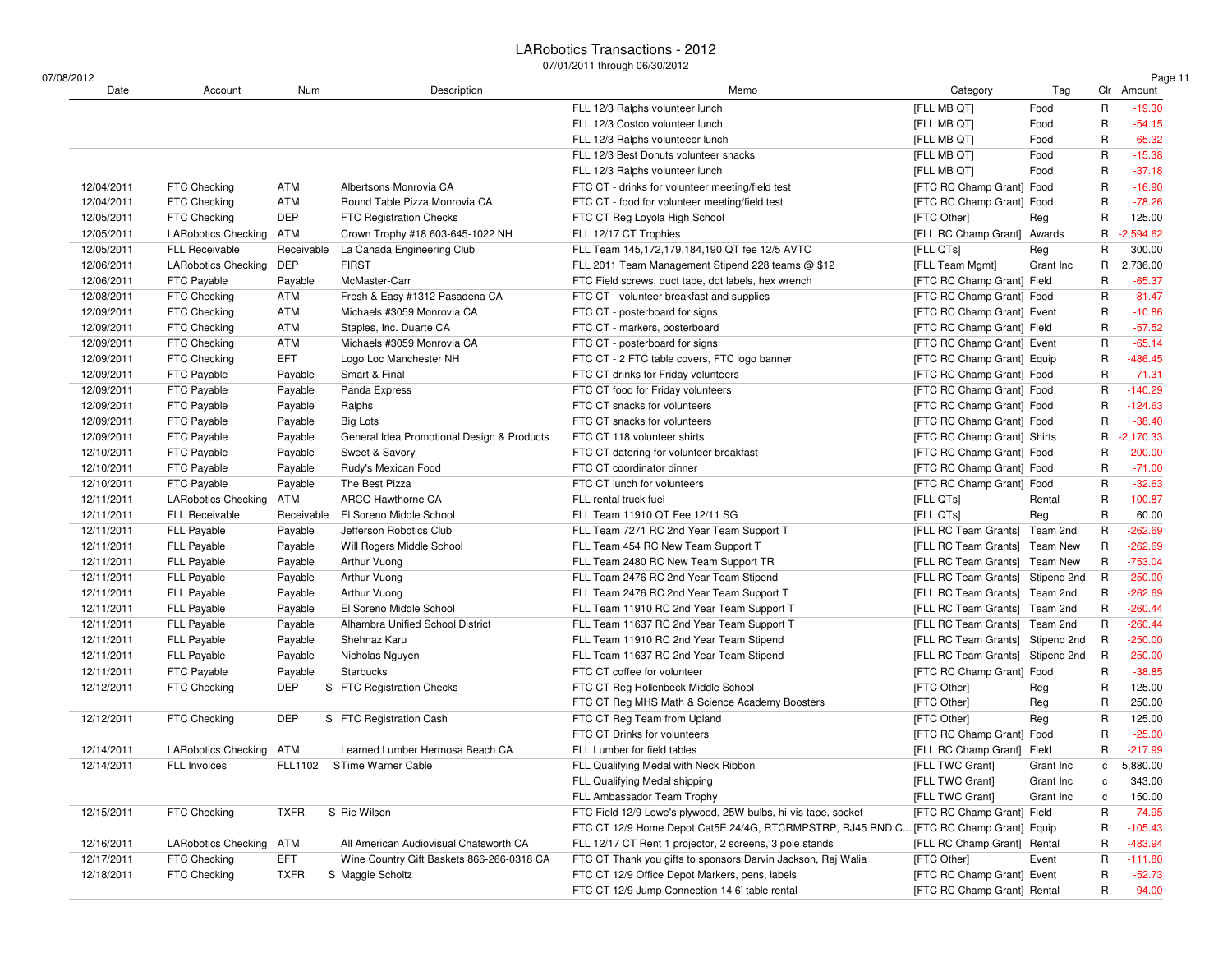$07/0$ 

| 08/2012                 |                            |             |                                           |                                                                                                               |                                    |            |             | Page 12    |
|-------------------------|----------------------------|-------------|-------------------------------------------|---------------------------------------------------------------------------------------------------------------|------------------------------------|------------|-------------|------------|
| Date                    | Account                    | Num         | Description                               | Memo                                                                                                          | Category                           | Tag        |             | Clr Amount |
| 12/18/2011              | <b>LARobotics Checking</b> | ATM         | U-Haul of Gardena CA                      | FLL truck rental                                                                                              | [FLL RC Champ Grant] Rental        |            | R           | $-270.22$  |
| 12/19/2011              | FTC Checking               | DEP         | <b>FIRST</b>                              | FTC 2011 Rockwell Collins Grant                                                                               | [FTC RC Champ Grant] Grant Inc     |            | R           | 10,000     |
| 12/22/2011              | <b>LARobotics Checking</b> | 2178        | The Caterer                               | FLL 12/17 Chatsworth CT meals for volunteers                                                                  | [FLL RC Champ Grant] Food          |            | R           | $-584.25$  |
| 12/23/2011              | <b>LARobotics Checking</b> | DEP         | S FLL Registration Checks                 | FLL Team 1400 QT Fee                                                                                          | [FLL QTs]                          | Reg        | R           | 60.00      |
|                         |                            |             |                                           | FLL Team 1400 Donation                                                                                        | [FLL Other]                        | Donation   | R           | 30.00      |
|                         |                            |             |                                           | FLL Team 2412,8266 QT Fee                                                                                     | [FLL QTs]                          | Reg        | R           | 120.00     |
|                         |                            |             |                                           | FLL Team 4425,4634 QT Fee                                                                                     | [FLL QTs]                          | Reg        | R           | 120.00     |
|                         |                            |             |                                           | FLL Team 1057,1058 QT Fee                                                                                     | [FLL QTs]                          | Reg        | R           | 120.00     |
|                         |                            |             |                                           | FLL Team 2698 QT Fee                                                                                          | [FLL QTs]                          | Reg        | R           | 60.00      |
|                         |                            |             |                                           | FLL Team 4951-9,7116,7117,7119 QT Fee Girl Scouts                                                             | [FLL QTs]                          | Reg        | R           | 720.00     |
|                         |                            |             |                                           | FLL Team 2351 QT Fee                                                                                          | [FLL QTs]                          | Reg        | R           | 60.00      |
|                         |                            |             |                                           | FLL Team 699,700,702 QT Fee                                                                                   | [FLL QTs]                          | Reg        | R           | 180.00     |
|                         |                            |             |                                           | FLL Team 7589,7590 QT Fee                                                                                     | [FLL QTs]                          | Reg        | R           | 120.00     |
|                         |                            |             |                                           | FLL Team 9901,11514,14224 QT Fee                                                                              | [FLL QTs]                          | Reg        | R           | 180.00     |
|                         |                            |             |                                           | FLL Team 13070 QT Fee                                                                                         | [FLL QTs]                          | Reg        | R           | 60.00      |
|                         |                            |             |                                           | FLL Team 4734 QT Fee                                                                                          | [FLL QTs]                          | Reg        | $\mathsf R$ | 60.00      |
|                         |                            |             |                                           | FLL Team 9956 QT Fee                                                                                          | [FLL QTs]                          | Reg        | R           | 60.00      |
|                         |                            |             |                                           | FLL Team 11972 QT Fee                                                                                         | [FLL QTs]                          | Reg        | R           | 60.00      |
| 12/23/2011              | <b>LARobotics Checking</b> | DEP         | S FLL Food Concession Cash                | FLL 12/3 MB QT Food Cash Sales                                                                                | [FLL MB QT]                        | Sales      | R           | 953.73     |
|                         |                            |             |                                           | FLL 12/3 MB QT Food supplied by Ken Brenan                                                                    | [FLL MB QT]                        | Food       | R           | $-537.86$  |
| 12/24/2011              | <b>LARobotics Checking</b> | ATM         | Storage Etc Torrance CA                   | FLL Storage unit for field tables                                                                             | [FLL Team Mgmt]                    | Rental     | R           | $-60.61$   |
| 12/28/2011              | FTC Checking               | <b>TXFR</b> | S Monica Malhotra and Raj Walia           | FTC Field 10/24 Orchard Supply Hardware pipe incre, hdw                                                       | [FTC RC Champ Grant] Field         |            | R           | $-13.88$   |
|                         |                            |             |                                           | FTC Field 10/24 Wright Plumbing Supply 4x2 PVC reducer                                                        | [FTC RC Champ Grant] Field         |            | R           | $-7.61$    |
|                         |                            |             |                                           | FTC Field 10/13 Lowe's 2" snap-in drain PVC                                                                   | [FTC RC Champ Grant] Field         |            | R           | $-1.91$    |
|                         |                            |             |                                           | FTC Field 10/26 Best Buy Linksys E1200 wireless router                                                        | [FTC RC Champ Grant] Field         |            | R           | $-59.79$   |
|                         |                            |             |                                           | FTC Field ?/? HiTechnic Master Beacon                                                                         | [FTC RC Champ Grant] Field         |            | R           | $-34.90$   |
|                         |                            |             |                                           | FTC Field 10/24 Digi-Key magnetic switches, 9V battery leads                                                  | [FTC RC Champ Grant] Field         |            | R           | $-24.31$   |
|                         |                            |             |                                           | FTC Field 10/14 Digi-Key magnetic switch, elect hdw                                                           | [FTC RC Champ Grant] Field         |            | R           | $-18.03$   |
|                         |                            |             |                                           | FTC Field 10/10 AndyMark 120 raquetball game pieces                                                           | [FTC RC Champ Grant] Field         |            | R           | $-102.19$  |
|                         |                            |             |                                           |                                                                                                               | [FTC RC Champ Grant] Field         |            | R           | $-30.80$   |
|                         |                            |             |                                           | FTC Field 11/3 K&J Magnetics 15 disc magnets<br>FTC Field 10/10 USP Home 12 frosted clear Sterlite mini crate | [FTC RC Champ Grant] Field         |            | R           | $-40.23$   |
|                         |                            |             |                                           |                                                                                                               |                                    |            | R           | $-75.49$   |
|                         |                            |             |                                           | FTC Field 10/23 FindTape.com 5 gaffers tape                                                                   | [FTC RC Champ Grant] Field         |            |             |            |
| 12/30/2011              | FTC Checking               | DEP         | FTC Registration Cash                     | FTC CT Reg Team 511 Patriabots - Robin Laird                                                                  | [FTC Other]                        | Reg        | R           | 125.00     |
| 12/30/2011              | <b>FLL Payable</b>         | Payable     | S Anita L. Nelson, MD                     | FLL Expos printing                                                                                            | [FLL JCPenney Grant] Print Ship    |            | R           | $-35.22$   |
|                         |                            |             |                                           | FLL Coach Workshop printing                                                                                   | [FLL RC Traning Grants] Print Ship |            | R           | $-145.50$  |
|                         |                            |             |                                           | FLL Planning Committee printing                                                                               | [FLL Team Mgmt]                    | Print Ship | R           | $-29.65$   |
|                         |                            |             |                                           | FLL Release Workshops printing                                                                                | [FLL RC Traning Grants] Print Ship |            | R           | $-305.80$  |
|                         |                            |             |                                           | FLL El Segundo printing                                                                                       | [FLL El Segundo]                   | Print Ship | R           | $-56.13$   |
|                         |                            |             |                                           | FLL QTs printing                                                                                              | [FLL MB QT]                        | Print Ship | R           | $-408.97$  |
|                         |                            |             |                                           | FLL QTs equipment rental                                                                                      | [FLL QTs]                          | Rental     | R           | $-525.00$  |
|                         |                            |             |                                           | FLL CT printing                                                                                               | [FLL RC Champ Grant] Print Ship    |            | R           | $-480.03$  |
|                         |                            |             |                                           | FLL CT equipment rental                                                                                       | [FLL RC Champ Grant] Rental        |            | R           | $-160.00$  |
|                         |                            |             |                                           | FLL Eagle Rock & PTs printing                                                                                 | [FLL Eagle Rock]                   | Print Ship | R           | $-66.57$   |
| 07/01/2011 - 12/31/2011 |                            |             |                                           |                                                                                                               |                                    |            |             | 6,727.32   |
| 01/05/2012              | <b>LARobotics PayPal</b>   | S           | Rebecca Jordan-Glum                       | Jr.FLL Expo Reg Fee                                                                                           | [Jr.FLL Expo]                      | Reg        | R           | 25.00      |
|                         |                            |             |                                           | FLL PayPal fee                                                                                                | [Jr.FLL Expo]                      | Bank       | R           | $-0.85$    |
| 01/09/2012              | FTC Checking               | <b>EFT</b>  | Wine Country Gift Baskets 866-266-0318 CA | FTC CT thank you gift to Raj and Monica Walia for lunches                                                     | [FTC Other]                        | Event      | R           | $-25.90$   |
| 01/20/2012              | <b>LARobotics Checking</b> | DEP         | St. James School                          | <b>FLL 2011 FSK</b>                                                                                           | [FLL Other]                        | Sales      | R           | 75.00      |
| 01/20/2012              | <b>LARobotics Checking</b> | EFT         | www.1and1.com 877-461-2631 PA             | LARobotics.org WebsiteBuilder Plus 3 mo                                                                       | [FLL Team Mgmt]                    | Admin      | R           | $-29.97$   |
| 02/01/2012              | LARobotics Checking ATM    |             | Storage Etc Torrance CA                   | FLL field table storage                                                                                       | [FLL Team Mgmt]                    | Rental     | R           | $-138.00$  |
|                         |                            |             |                                           |                                                                                                               |                                    |            |             |            |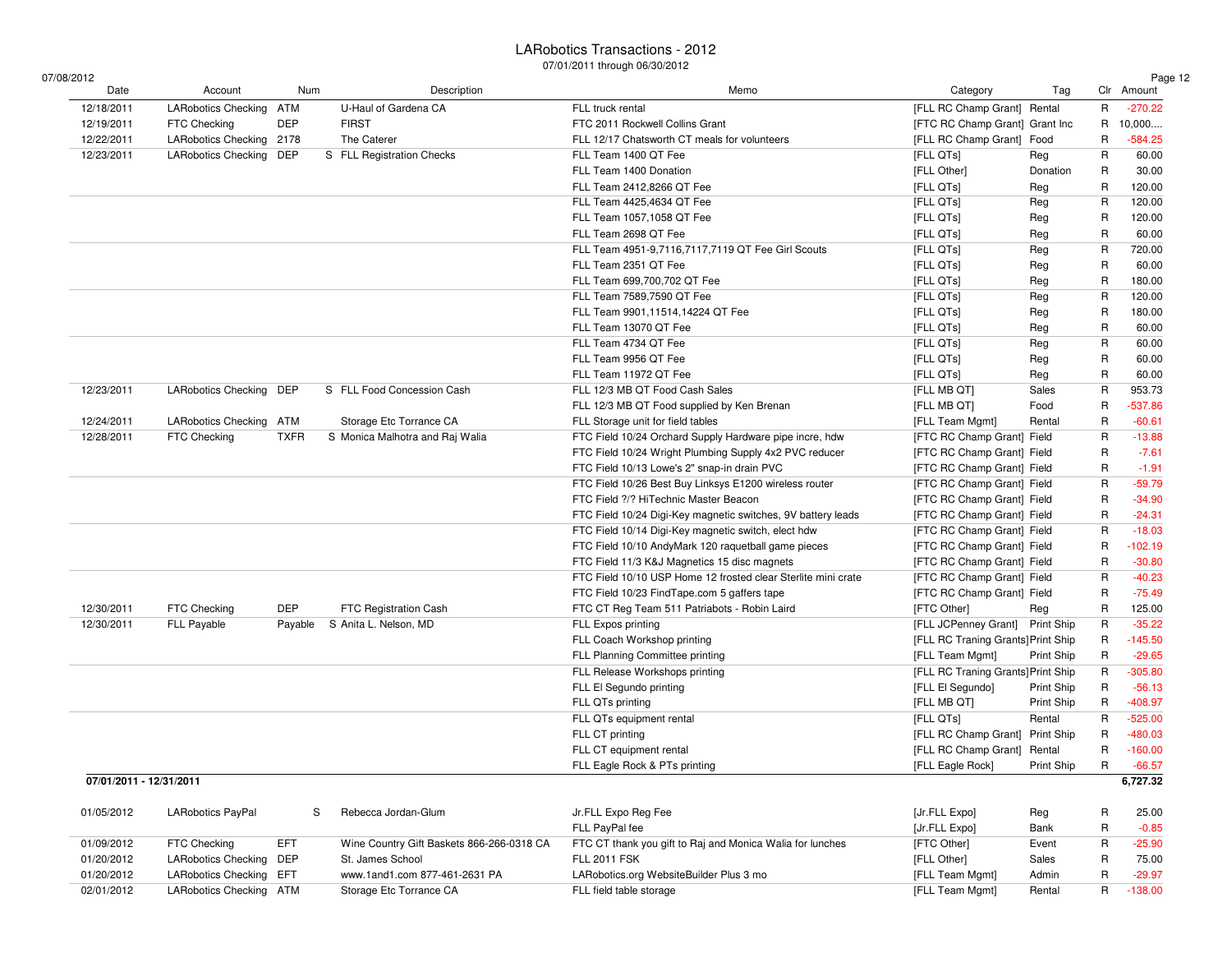| 07/08/2012<br>Date | Account                    |      | Num | Description                             | Memo                                                     | Category                        | Tag                |   | Page 13<br>Clr Amount |
|--------------------|----------------------------|------|-----|-----------------------------------------|----------------------------------------------------------|---------------------------------|--------------------|---|-----------------------|
| 02/09/2012         | LARobotics Checking 2179   |      |     | S Chaminade College Preparatory         | FLL 12/17 Chatsworth CT 2 Security Guards                | [FLL RC Champ Grant] Facilities |                    | R | $-700.99$             |
|                    |                            |      |     |                                         | FLL 12/17 Chatsworth CT Janitorial Services              | [FLL RC Champ Grant] Facilities |                    | R | $-200.00$             |
|                    |                            |      |     |                                         | FLL 12/17 Chatsworth CT 1 Facilities Worker Friday       | [FLL RC Champ Grant] Facilities |                    | R | $-57.62$              |
|                    |                            |      |     |                                         | FLL 12/17 Chatsworth CT 3 Facilities Workers Saturday    | [FLL RC Champ Grant] Facilities |                    | R | $-931.72$             |
|                    |                            |      |     |                                         | FLL 12/17 Chatsworth CT Facility Use including Utilities | [FLL RC Champ Grant] Facilities |                    | R | $-1,500.00$           |
| 02/10/2012         | <b>LARobotics PayPal</b>   |      | S   | Mark Bowie                              | SCRRF 2/19 Scrimmage Team 4322                           | [SCRRF Scrimmage]               | Reg                | R | 100.00                |
|                    |                            |      |     |                                         | SCRRF PayPal fee                                         | [SCRRF Scrimmage]               | Bank               | R | $-2.50$               |
| 02/10/2012         | <b>LARobotics PayPal</b>   |      | S   | Thomas Zook                             | SCRRF 2/19 Scrimmage Team 3677                           | [SCRRF Scrimmage]               | Reg                | R | 200.00                |
|                    |                            |      |     |                                         | SCRRF PayPal fee                                         | [SCRRF Scrimmage]               | Bank               | R | $-4.70$               |
| 02/12/2012         | LARobotics PayPal          |      | S   | <b>Shelley Nordman</b>                  | SCRRF 2/19 Scrimmage Team 3476                           | [SCRRF Scrimmage]               | Reg                | R | 100.00                |
|                    |                            |      |     |                                         | SCRRF PayPal fee                                         | [SCRRF Scrimmage]               | Bank               | R | $-2.50$               |
| 02/13/2012         | <b>LARobotics Checking</b> | ATM  |     | Andy Mark Inc 765-868-47                | <b>SCRRF FRC basketballs</b>                             | [SCRRF Scrimmage]               | Field              | R | $-199.94$             |
| 02/14/2012         | LARobotics Checking DEP    |      |     | Southwest Mentoring And Consulting      | FLL donation                                             | [FLL Other]                     | Donation           | R | 50.00                 |
| 02/14/2012         | <b>LARobotics PayPal</b>   |      | S   | Michelle Hughes                         | SCRRF 2/19 Scrimmage Team 3993                           | [SCRRF Scrimmage]               | Reg                | R | 100.00                |
|                    |                            |      |     |                                         | SCRRF PayPal fee                                         | [SCRRF Scrimmage]               | Bank               | R | $-2.50$               |
| 02/16/2012         | <b>LARobotics Checking</b> | 2195 |     | Alicia Deyer                            | FLL Team 3052 RC New Team Stipend                        | [FLL RC Team Grants]            | <b>Stipend New</b> | R | $-500.00$             |
| 02/18/2012         | LARobotics Checking ATM    |      |     | Costco Gas Hawthorne CA                 | SCRRF 2012 2/19 Scrimmage Rental Truck Fuel              | [SCRRF Scrimmage]               | Rental             | R | $-46.79$              |
| 02/18/2012         | LARobotics Checking ATM    |      |     | U-Haul of Gardena CA                    | SCRRF 2012 2/19 Scrimmage Rental Truck                   | [SCRRF Scrimmage]               | Rental             | R | $-246.26$             |
| 02/18/2012         | <b>LARobotics PayPal</b>   |      | S   | Alex Davis                              | SCRRF 2/19 Scrimmage Team 702                            | [SCRRF Scrimmage]               | Reg                | R | 100.00                |
|                    |                            |      |     |                                         | SCRRF PayPal fee                                         | [SCRRF Scrimmage]               | Bank               | R | $-2.50$               |
| 02/20/2012         | LARobotics Checking ATM    |      |     | U-Haul of Gardena CA                    | SCRRF 2012 2/19 Scrimmage Rental Truck Balance           | [SCRRF Scrimmage]               | Rental             | R | $-5.61$               |
| 02/21/2012         | <b>LARobotics Checking</b> | 2209 |     | Jose Fernandez                          | FLL Team 9152 RC New Team Stipend                        | [FLL RC Team Grants]            | Stipend New R      |   | $-500.00$             |
| 02/21/2012         | <b>LARobotics Checking</b> | 2210 |     | Donna J. Bragg                          | FLL Team 11881 RC New Team Stipend                       | [FLL RC Team Grants]            | <b>Stipend New</b> | R | $-500.00$             |
| 02/21/2012         | <b>LARobotics Checking</b> | 2207 |     | Seth Foster                             | FLL Team 454 RC New Team Stipend                         | [FLL RC Team Grants]            | <b>Stipend New</b> | R | $-500.00$             |
| 02/21/2012         | <b>LARobotics Checking</b> | ATM  |     | Bobcat Athletics 3106978975 CA          | FLL Ambassador Team Trophies                             | [FLL TWC Grant]                 | Awards             | R | $-143.55$             |
| 02/23/2012         | LARobotics Checking DEP    |      |     | S SCRRF Registration Checks             | SCRRF 2/19 Scrimmage Team 589                            | [SCRRF Scrimmage]               | Reg                | R | 100.00                |
|                    |                            |      |     |                                         | SCRRF 2/19 Scrimmage Team 1159                           | [SCRRF Scrimmage]               | Reg                | R | 200.00                |
|                    |                            |      |     |                                         | SCRRF 2/19 Scrimmage Team 1197                           | [SCRRF Scrimmage]               |                    | R | 100.00                |
|                    |                            |      |     |                                         | SCRRF 2/19 Scrimmage Team 1661                           | [SCRRF Scrimmage]               | Reg                | R | 200.00                |
|                    |                            |      |     |                                         |                                                          |                                 | Reg                |   |                       |
|                    |                            |      |     |                                         | SCRRF 2/19 Scrimmage Team 2496                           | [SCRRF Scrimmage]               | Reg                | R | 200.00                |
|                    |                            |      |     |                                         | SCRRF 2/19 Scrimmage Team 2637                           | [SCRRF Scrimmage]               | Reg                | R | 100.00                |
|                    |                            |      |     |                                         | SCRRF 2/19 Scrimmage Team 3309                           | [SCRRF Scrimmage]               | Reg                | R | 100.00                |
|                    |                            |      |     |                                         | SCRRF 2/19 Scrimmage Team 3925                           | [SCRRF Scrimmage]               | Reg                | R | 100.00                |
|                    |                            |      |     |                                         | SCRRF 2/19 Scrimmage Team 4123                           | [SCRRF Scrimmage]               | Reg                | R | 100.00                |
| 02/28/2012         | <b>LARobotics PayPal</b>   |      |     | Stagespot                               | FLL Gaffers tape red & dark blue                         | [FLL Other]                     | Demo               | R | $-44.61$              |
| 03/01/2012         | <b>LARobotics Checking</b> | EFT  |     | Storage Etc Torrance CA                 | FLL field table storage                                  | [FLL Team Mgmt]                 | Rental             | R | $-138.00$             |
| 03/05/2012         | LARobotics Checking EFT    |      |     | Lowes 310-787-1489 CA                   | FLL 3 black peel & stick liner for FLL demo tables       | [FLL Other]                     | Demo               | R | $-17.85$              |
| 03/05/2012         | LARobotics Checking EFT    |      |     | Stage Spot 888-567-8243                 | FLL Gaffers tape electric blue and black                 | [FLL Other]                     | Demo               | R | $-74.25$              |
| 03/14/2012         | <b>LARobotics Checking</b> | EFT  |     | Amazon Marketplace                      | FLL 2 VGA F-F Coupler                                    | [FLL Other]                     | Equip              | R | $-2.64$               |
| 03/14/2012         | LARobotics Checking EFT    |      |     | Amazon Marketplace                      | FLL 2 VGA Y splitter                                     | [FLL Other]                     | Equip              | R | $-22.79$              |
| 03/15/2012         | <b>LARobotics Checking</b> | EFT  |     | Amazon Marketplace                      | FLL 2 SVGA 25' Monitor Cable                             | [FLL Other]                     | Equip              | R | $-19.08$              |
| 03/17/2012         | LARobotics Checking 2211   |      |     | James Mullen                            | <b>SCRRF Scholarship</b>                                 | [SCRRF Classic]                 | Scholarship        |   | R -1,000.00           |
| 03/17/2012         | LARobotics Checking 2212   |      |     | Jade Brooks                             | <b>SCRRF Scholarship</b>                                 | [SCRRF Scrimmage]               | Scholarship        | R | $-1,000.00$           |
| 03/17/2012         | LARobotics Checking 2213   |      |     | David Carr                              | SCRRF Scholarship                                        | [SCRRF Workshops]               | Scholarship        |   | R -1,000.00           |
| 03/19/2012         | LARobotics Checking 120308 |      |     | Chevron Humankind Matching Gift Program | FLL Match for Tony Young                                 | [FLL Chevron Grant]             | Grant Inc          | R | 1,000.00              |
| 03/19/2012         | LARobotics Checking EFT    |      |     | Crown Trophy #18 603-645-1022 NH        |                                                          | [Jr.FLL Expo]                   | Awards             | R | $-121.07$             |
| 03/19/2012         | LARobotics Checking 120310 |      |     | <b>TopKids Center</b>                   | Jr.FLL 3/31 Eagle Rock 4 teams reg fee                   | [Jr.FLL Expo]                   | Reg                | R | 100.00                |
| 03/23/2012         | LARobotics Checking 2215   |      |     | S Susan Nemets                          | FLL Expo Expenses 2/20 Raytheon 124 mi @ 0.50            | [FLL Team Mgmt]                 | Demo               | R | $-62.00$              |
|                    |                            |      |     |                                         | FLL Expo Expenses 3/9 Northrop Grumman 126 mi @ 0.50     | [FLL Team Mgmt]                 | Demo               | R | $-63.00$              |
|                    |                            |      |     |                                         | FLL Expo Expenses 3/17 LA Regional 154 mi @ 0.50         | [FLL Team Mgmt]                 | Demo               | R | $-77.00$              |
|                    |                            |      |     |                                         | FLL Expo Expenses 3/17 LA Regional Parking               | [FLL Team Mgmt]                 | Demo               | R | $-10.00$              |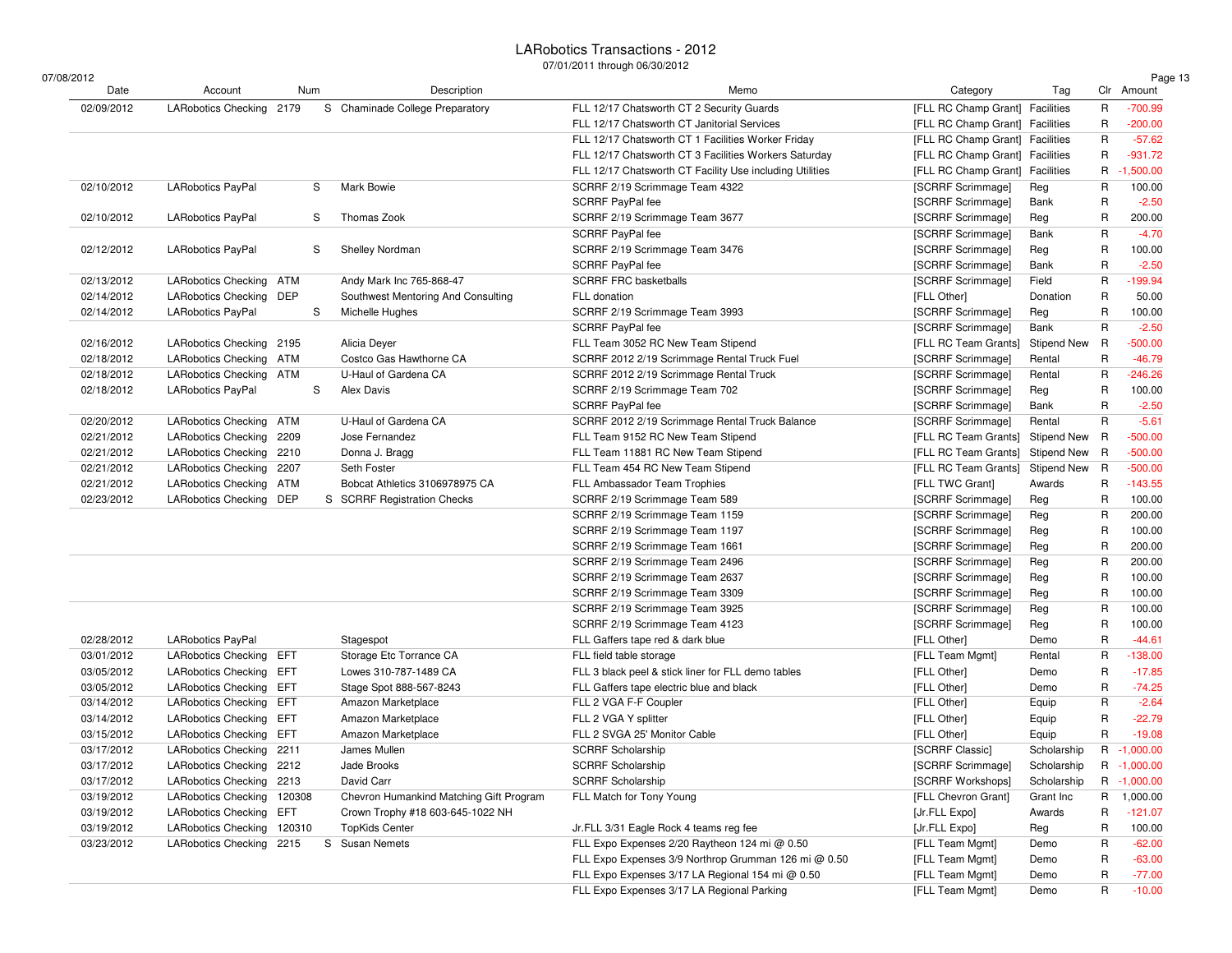$07/$ 

| /08/2012   |                              |                |                                       |                                                                  |                            |           |              | Page 14     |
|------------|------------------------------|----------------|---------------------------------------|------------------------------------------------------------------|----------------------------|-----------|--------------|-------------|
| Date       | Account                      | Num            | Description                           | Memo                                                             | Category                   | Tag       |              | Clr Amount  |
| 03/28/2012 | <b>LARobotics Checking</b>   | A11106         | Anita L. Nelson, MD                   | <b>FLL Donation</b>                                              | [FLL Nelson Grant]         | Donation  | R            | 2,000.00    |
| 03/31/2012 | <b>FLL Receivable</b>        | Receivable     | FLL QT Registration Fees              | FLL TQ reg fees 13 Rockwell Collins grant recipient teams @ \$60 | [FLL Chevron Grant]        | Reg       | R            | $-1,020.00$ |
| 03/31/2012 | <b>FLL Receivable</b>        | Receivable     | <b>Balance Transfer</b>               | FLL QT reg fees 12 RC & Hardship grant recipient teams @ \$60    | [FLL Nelson Grant]         | Donation  | R            | $-720.00$   |
| 03/31/2012 | <b>FLL Nelson Grant</b>      |                | <b>Balance Transfer</b>               | FLL QTs Zero Balance                                             | [FLL QTs]                  | Donation  | R            | 381.73      |
| 03/31/2012 | <b>FLL Nelson Grant</b>      |                | <b>Balance Transfer</b>               | <b>FLL Zero Tournaments Balance</b>                              | [FLL Tournaments]          | Donation  | R            | 204.93      |
| 03/31/2012 | <b>FLL Nelson Grant</b>      |                | <b>Balance Transfer</b>               | FLL Zero Total RC Grants Balance                                 | [FLL RC Champ Grant]       | Donation  | R            | 205.82      |
| 03/31/2012 | FLL QTs                      |                | <b>Balance Transfer</b>               | FLL QTs Zero Balance                                             | [FLL Nelson Grant]         | Donation  | R            | $-381.73$   |
| 03/31/2012 | FLL RC Champ Grant           |                | <b>Balance Transfer</b>               | FLL Zero Total RC Grants Balance                                 | [FLL Nelson Grant]         | Donation  | R            | $-205.82$   |
| 03/31/2012 | <b>FLL Tournaments</b>       |                | <b>Balance Transfer</b>               | <b>FLL Zero Tournaments Balance</b>                              | [FLL Nelson Grant]         | Donation  | R            | $-204.93$   |
| 04/02/2012 | <b>LARobotics Checking</b>   | EFT            | Storage Etc Torrance CA               | FLL field table storage                                          | [FLL Team Mgmt]            | Rental    | R            | $-138.00$   |
| 04/09/2012 | FTC Checking                 | <b>TXFR</b>    | S Suparna Mukherjee                   | FTC Field 1/6 K&J Magnetics 15 disc magnets                      | [FTC RC Champ Grant] Field |           | R            | $-50.21$    |
| 04/09/2012 | <b>LARobotics Checking</b>   | EFT            | USPS.Com ClickNShip 800-344-7779 DC   | FLL ship NXT charger and power stip from FLL demo                | [FLL Other]                | Demo      | R            | $-10.85$    |
| 04/15/2012 | <b>FLL Invoices</b>          | FLL1201        | <b>SWestmark School</b>               | FLL 2011 Field Setup Kit                                         | [FLL Other]                | Sales     | C.           | 75.00       |
| 04/20/2012 | <b>LARobotics Checking</b>   |                | www.1and1.com 877-461-2631 PA         | LARobotics.org WebsiteBuilder Plus 3 mo                          | [FLL Team Mgmt]            | Admin     | R            | $-29.97$    |
| 05/01/2012 | <b>LARobotics Checking</b>   |                | Storage Etc Torrance CA               | FLL field table storage                                          | [FLL Team Mgmt]            | Rental    | R            | $-138.00$   |
| 05/02/2012 | <b>LARobotics Checking</b>   |                | USAirways 800-428-4322 AZ             | 6/4-7 Manchester NH Partner Conference                           | [FLL Team Mgmt]            | Travel    | R            | $-10.00$    |
| 05/02/2012 | <b>LARobotics Checking</b>   |                | USAirways 800-428-4322 AZ             | 6/4-7 Manchester NH Partner Conference                           | [FLL Team Mgmt]            | Travel    | R            | $-25.00$    |
| 05/11/2012 | LARobotics Checking EFT      |                | S Alliance Member Services - AMS      | SCRRF General & D&O Liability Insurance                          | [SCRRF Classic]            | Ins       | R            | $-273.77$   |
|            |                              |                |                                       | FTC General & D&O Liability Insurance                            | [FTC RC Champ Grant] Ins   |           | R            | $-651.67$   |
| 05/11/2012 | <b>LARobotics Checking</b>   |                | Tony Ayad                             | <b>FLL 2 2006 FSKs</b>                                           | [FLL Other]                | Sales     | R            | 75.00       |
| 05/21/2012 | <b>LARobotics Checking</b>   |                | www.1and1.com 877-461-2631 PA         |                                                                  | [FLL Team Mgmt]            | Admin     | R            | $-41.94$    |
| 05/22/2012 | <b>LARobotics Checking</b>   |                | Bank of America Foundation            | Volunteer Grant for Kenneth Miller to assist Boy Scout FLL teams | [FLL Bank of America]      | Grant Inc | R            | 500.00      |
| 05/29/2012 | LARobotics Checking QuickPay |                | LeRoy E. Nelson                       | FLL expense reimbursement for Homeschool Convention at LBCC      | [FLL Team Mgmt]            | Demo      | R            | $-84.00$    |
| 05/30/2012 | <b>LARobotics Checking</b>   |                | CA Secretary Of State 916-653-3775 CA | LARobotics Registration SI-100 Online Even Years                 | [FLL Team Mgmt]            | Admin     | $\mathsf{R}$ | $-20.00$    |
| 06/01/2012 | <b>LARobotics Checking</b>   |                | Storage Etc Torrance CA               | FLL field table storage                                          | [FLL Team Mgmt]            | Rental    | R            | $-138.00$   |
| 06/08/2012 | <b>LARobotics Checking</b>   |                | Radisson Hotel Manchester NH          | FLL 6/4-8 Partner Conference                                     | [FLL Team Mgmt]            | Travel    | R            | $-349.89$   |
| 06/13/2012 | <b>LARobotics Checking</b>   | A11106         | Anita L. Nelson, MD                   | <b>FLL Donation</b>                                              | [FLL Nelson Grant]         | Donation  | R            | 1,500.00    |
| 06/13/2012 | <b>FLL Receivable</b>        | Receivable     | <b>Balance Transfer</b>               | FLL General & D&O Liability Insurance                            | [FLL Nelson Grant]         | Donation  |              | R -1,595.56 |
| 06/20/2012 | <b>FLL Invoices</b>          | <b>FLL1202</b> | SCenter for Advanced Learning         | 2011 Food Factor Field Setup Kit                                 | [FLL Other]                | Sales     | $\mathbf{C}$ | 75.64       |

**01/01/2012 - 06/30/2012-7,915.41**

| <b>OVERALL TOTAL</b>  | $-1.188.09$  |
|-----------------------|--------------|
| <b>TOTAL INFLOWS</b>  | 82.586.07    |
| <b>TOTAL OUTFLOWS</b> | $-83.774.16$ |
| <b>NET TOTAL</b>      | $-1.188.09$  |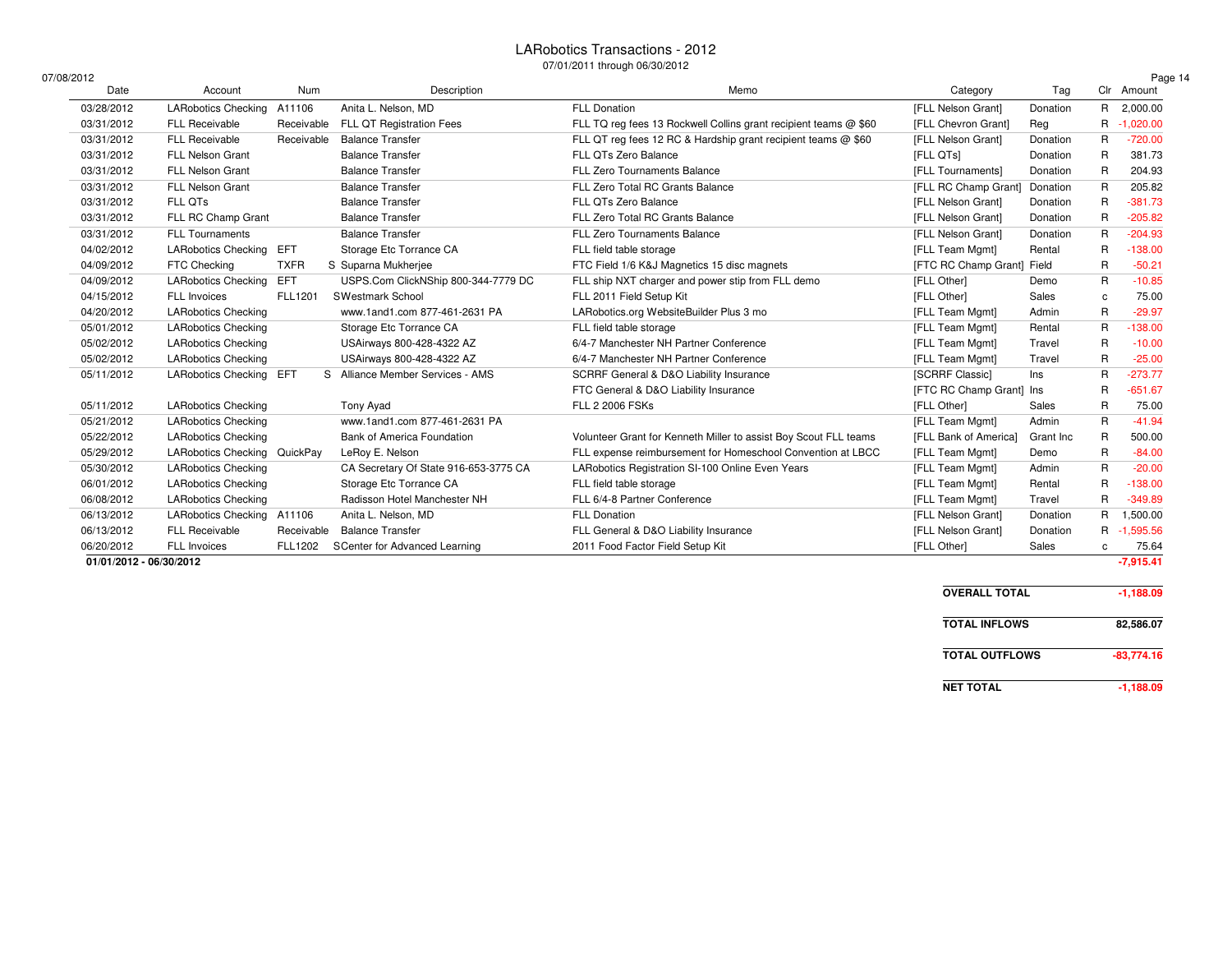### FLL Account Balances (FLL Assets are LARobotics Liabilities) - As of 06/30/2012As of 06/30/2012

| 07/06/2012                      |                              |                              |                              |                       |                       |
|---------------------------------|------------------------------|------------------------------|------------------------------|-----------------------|-----------------------|
| Account                         | 06/30/2010<br><b>Balance</b> | 12/31/2010<br><b>Balance</b> | 06/30/2011<br><b>Balance</b> | 12/31/2011<br>Balance | 06/30/2012<br>Balance |
| <b>Liability Accounts</b>       |                              |                              |                              |                       |                       |
| FLL Bank of America             | 0.00                         | 0.00                         | 0.00                         | 0.00                  | $-500.00$             |
| FLL Chevron Grant               | 0.00                         | 0.00                         | $-500.00$                    | $-20.00$              | 0.00                  |
| FLL Eagle Rock                  | 0.00                         | 0.00                         | 0.00                         | $-11.65$              | $-11.65$              |
| FLL El Segundo                  | 0.00                         | 0.00                         | 0.00                         | 5.48                  | 5.48                  |
| FLL Growth Grant                | 0.00                         | 0.00                         | 0.00                         | 0.00                  | 0.00                  |
| FLL Hardship Grants             | 0.00                         | 0.00                         | 0.00                         | 0.00                  | 0.00                  |
| FLL JCPenney Grant              | 0.00                         | $-1,592.32$                  | $-196.92$                    | 0.19                  | 0.19                  |
| FLL Lancaster QT                | 0.00                         | $-114.03$                    | $-114.03$                    | $-278.85$             | $-278.85$             |
| FLL MB QT                       | 0.00                         | 0.00                         | 0.00                         | $-163.84$             | $-163.84$             |
| <b>FLL Nelson Grant</b>         | 0.00                         | 0.00                         | 0.00                         | 0.00                  | $-391.96$             |
| FLL Other                       | 0.00                         | 0.00                         | 0.00                         | $-70.00$              | $-228.57$             |
| FLL QTs                         | 0.00                         | 0.00                         | 0.00                         | 381.73                | 0.00                  |
| FLL RC Champ Grant              | $-11,999.52$                 | $-2,685.18$                  | 306.70                       | $-2,791.19$           | 393.32                |
| FLL RC Team Grants              | $-17,689.51$                 | $-6,013.33$                  | $-2,071.83$                  | $-2,211.58$           | $-211.58$             |
| FLL RC Traning Grants           | $-400.00$                    | 65.08                        | 65.08                        | $-181.74$             | $-181.74$             |
| <b>FLL Team Grants</b>          | 0.00                         | 0.00                         | 0.00                         | 0.00                  | 0.00                  |
| FLL Team Mgmt                   | $-678.01$                    | $-673.70$                    | $-434.37$                    | $-2,422.80$           | $-930.03$             |
| <b>FLL Tournaments</b>          | $-357.04$                    | $-336.06$                    | $-138.89$                    | 204.93                | 0.00                  |
| FLL TWC Grant                   | 0.00                         | $-128.44$                    | $-32.69$                     | $-182.69$             | $-39.14$              |
| Jr.FLL Expo                     | 0.00                         | 0.00                         | 0.00                         | 0.00                  | $-3.08$               |
| <b>TOTAL Liability Accounts</b> | $-31,124.08$                 | $-11,477.98$                 | $-3,116.95$                  | $-7,742.01$           | $-2,541.45$           |
| <b>OVERALL TOTAL</b>            | $-31,124.08$                 | $-11,477.98$                 | $-3,116.95$                  | $-7,742.01$           | $-2,541.45$           |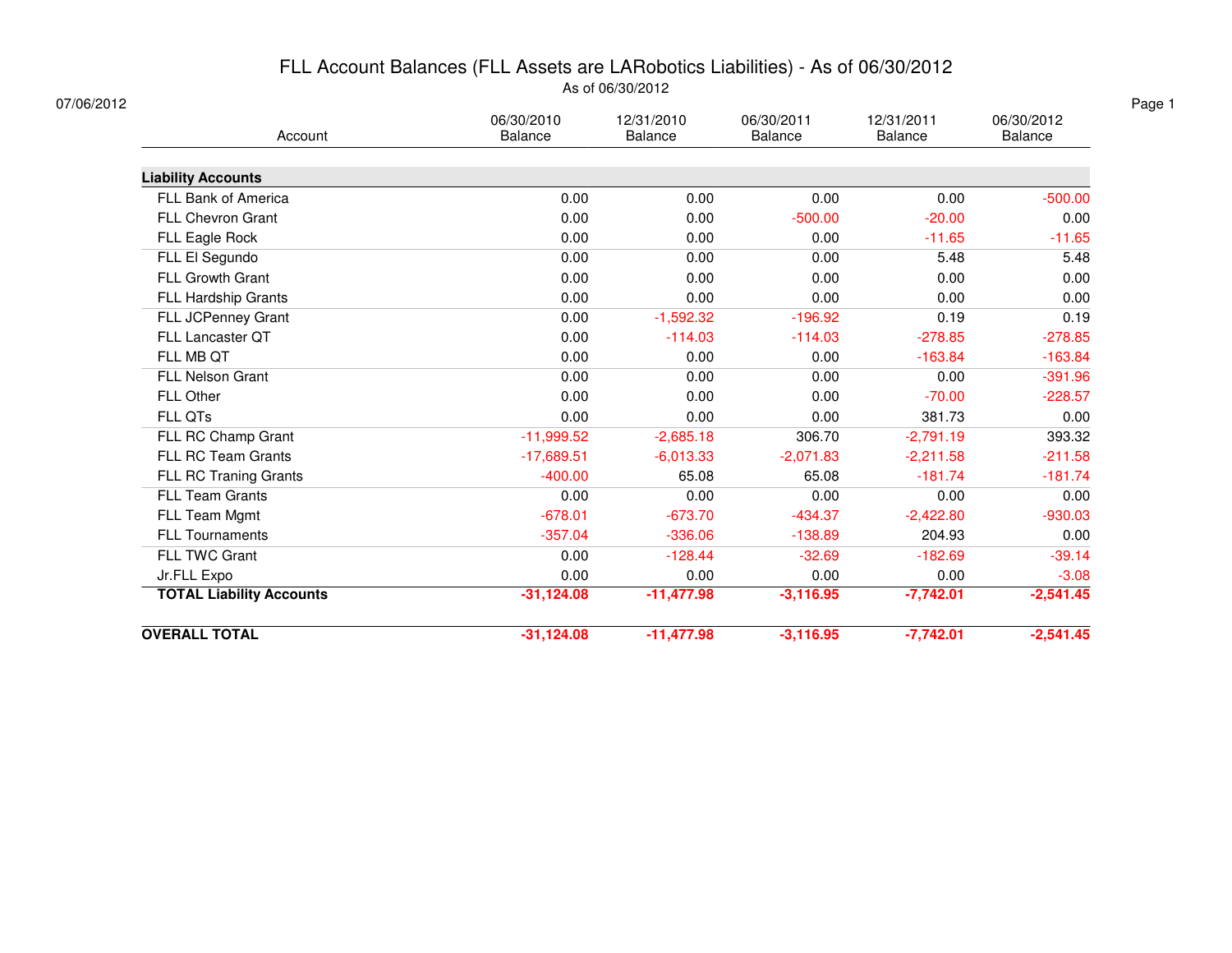### FLL Categories by Year

| Category                    | 07/01/2010-<br>06/30/2011 | 07/01/2011-<br>06/30/2012 | <b>OVERALL</b><br><b>TOTAL</b> |
|-----------------------------|---------------------------|---------------------------|--------------------------------|
|                             |                           |                           |                                |
| <b>TRANSFERS</b>            |                           |                           |                                |
| FROM FLL Bank of America    | 0.00                      | 500.00                    | 500.00                         |
| FROM FLL Chevron Grant      | 500.00                    | 1,000.00                  | 1,500.00                       |
| FROM FLL Eagle Rock         | 0.00                      | 280.88                    | 280.88                         |
| FROM FLL El Segundo         | 0.00                      | 653.30                    | 653.30                         |
| FROM FLL Hardship Grants    | 595.30                    | 0.00                      | 595.30                         |
| FROM FLL JCPenney Grant     | 3,000.00                  | 0.00                      | 3,000.00                       |
| FROM FLL Lancaster QT       | 1,151.48                  | 1,260.00                  | 2,411.48                       |
| FROM FLL MB QT              | 0.00                      | 2,548.09                  | 2,548.09                       |
| FROM FLL Nelson Grant       | 0.00                      | 3,500.00                  | 3,500.00                       |
| FROM FLL Other              | 0.00                      | 420.64                    | 420.64                         |
| <b>FROM FLL QTs</b>         | 0.00                      | 12,578.33                 | 12,578.33                      |
| FROM FLL RC Champ Grant     | 0.00                      | 12,605.82                 | 12,605.82                      |
| FROM FLL RC Team Grants     | 0.00                      | 17,404.59                 | 17,404.59                      |
| FROM FLL RC Traning Grants  | 0.00                      | 705.08                    | 705.08                         |
| <b>FROM FLL Team Grants</b> | 800.00                    | 0.00                      | 800.00                         |
| FROM FLL Team Mgmt          | 1,785.00                  | 2,836.41                  | 4,621.41                       |
| <b>FROM FLL Tournaments</b> | 2,164.66                  | 204.93                    | 2,369.59                       |
| FROM FLL TWC Grant          | 2,500.00                  | 6,373.00                  | 8,873.00                       |
| FROM Jr.FLL Expo            | 0.00                      | 125.00                    | 125.00                         |
| TO FLL Chevron Grant        | 0.00                      | $-1,500.00$               | $-1,500.00$                    |
| TO FLL Eagle Rock           | 0.00                      | $-269.23$                 | $-269.23$                      |
| TO FLL El Segundo           | 0.00                      | $-658.78$                 | $-658.78$                      |
| TO FLL Hardship Grants      | $-595.30$                 | 0.00                      | $-595.30$                      |
| TO FLL JCPenney Grant       | $-2,803.08$               | $-197.11$                 | $-3,000.19$                    |
| TO FLL Lancaster QT         | $-1,037.45$               | $-1,095.18$               | $-2,132.63$                    |
| TO FLL MB QT                | 0.00                      | $-2,384.25$               | $-2,384.25$                    |
| <b>TO FLL Nelson Grant</b>  | 0.00                      | $-3,108.04$               | $-3,108.04$                    |
| TO FLL Other                | 0.00                      | $-192.07$                 | $-192.07$                      |
| TO FLL QTs                  | 0.00                      | $-12,578.33$              | $-12,578.33$                   |
| TO FLL RC Champ Grant       | $-12,306.22$              | $-12,692.44$              | $-24,998.66$                   |
| TO FLL RC Team Grants       | -15,617.68                | $-19,264.84$              | $-34,882.52$                   |
| TO FLL RC Traning Grants    | $-465.08$                 | $-458.26$                 | $-923.34$                      |
| TO FLL Team Grants          | $-800.00$                 | 0.00                      | $-800.00$                      |
| TO FLL Team Mgmt            | $-2,028.64$               | $-2,340.75$               | $-4,369.39$                    |
| TO FLL Tournaments          | $-2,382.81$               | $-343.82$                 | $-2,726.63$                    |
| TO FLL TWC Grant            | $-2,467.31$               | $-6,366.55$               | $-8,833.86$                    |
| TO Jr.FLL Expo              | 0.00                      | $-121.92$                 | $-121.92$                      |
| <b>TOTAL TRANSFERS</b>      | $-28,007.13$              | $-575.50$                 | $-28,582.63$                   |
|                             |                           |                           |                                |
| <b>OVERALL TOTAL</b>        | $-28,007.13$              | $-575.50$                 | $-28,582.63$                   |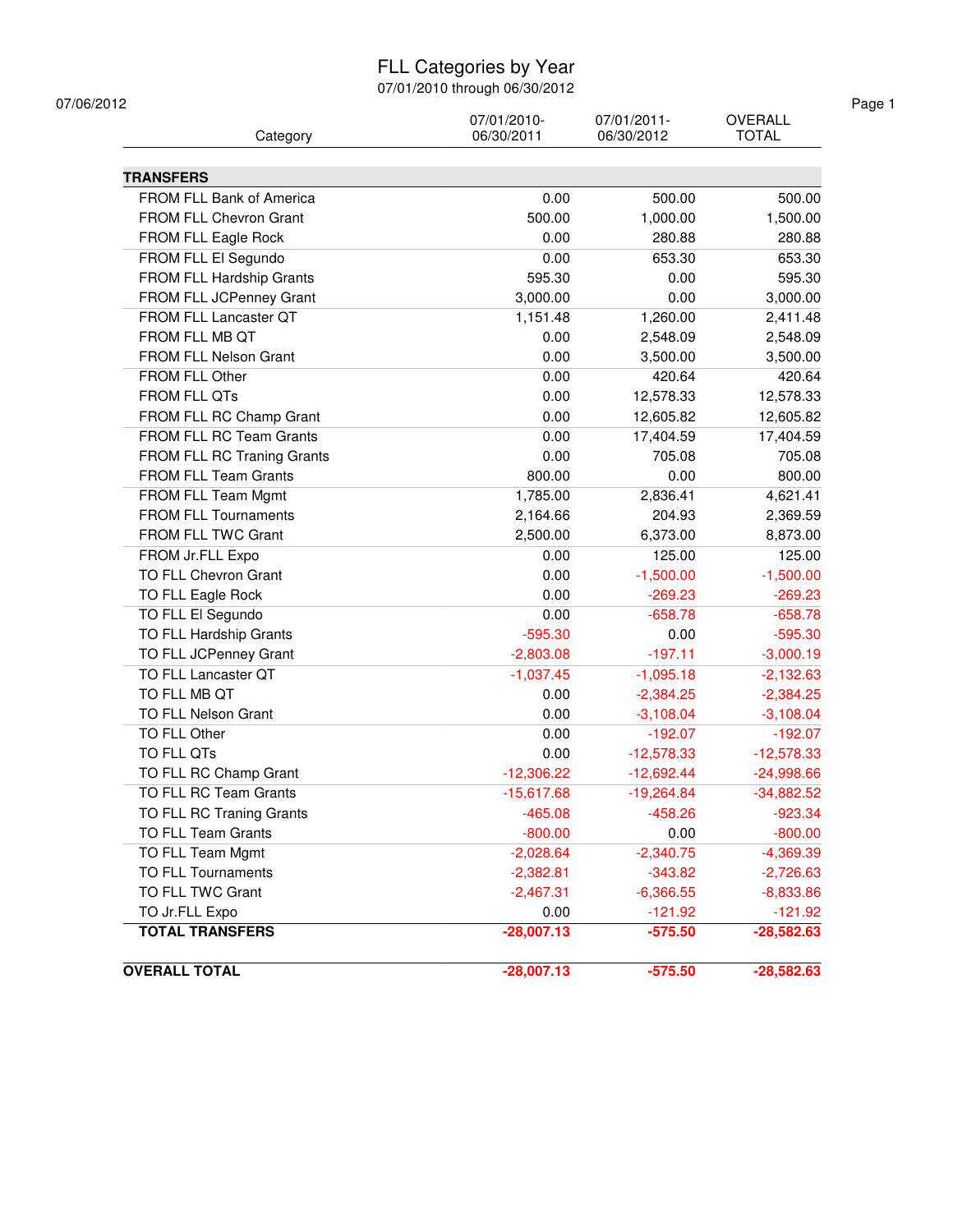| Payee                                                    | 07/01/2010-<br>06/30/2011 | 07/01/2011-<br>06/30/2012 | <b>OVERALL</b><br><b>TOTAL</b> |
|----------------------------------------------------------|---------------------------|---------------------------|--------------------------------|
| <b>INCOME</b>                                            |                           |                           |                                |
| 2020PC.com                                               | $-973.88$                 | 0.00                      | $-973.88$                      |
| Abraham Joshua Heschel Day School                        | $-691.69$                 | $-262.69$                 | $-954.38$                      |
| Adam Suk                                                 | 0.00                      | 60.00                     | 60.00                          |
| <b>Adriane Holmes</b>                                    | 0.00                      | 120.00                    | 120.00                         |
| <b>AGBU School</b>                                       | 0.00                      | 60.00                     | 60.00                          |
| Aileen Watanabe                                          | 0.00                      | 60.00                     | 60.00                          |
| Alhambra Unified School District                         | 0.00                      | $-260.44$                 | $-260.44$                      |
| Alicia Deyer                                             | 0.00                      | $-500.00$                 | $-500.00$                      |
| Alison Bradley                                           | 0.00                      | 60.00                     | 60.00                          |
| All American Audiovisual Chatsworth CA                   | $-144.60$                 | $-483.94$                 | $-628.54$                      |
| Alliance Member Services - AMS                           | $-1,811.27$               | 0.00                      | $-1,811.27$                    |
| Amargosa Creek Middle School                             | 0.00                      | 180.00                    | 180.00                         |
| Amazon.Com                                               | $-25.05$                  | $-188.09$                 | $-213.14$                      |
| Amazon.Com Bill Payments WA                              | 0.00                      | $-432.02$                 | $-432.02$                      |
| Amy Taylor                                               | 0.00                      | 40.00                     | 40.00                          |
| <b>Andre Akins</b>                                       | 0.00                      | 60.00                     | 60.00                          |
| Andrew Gagne                                             | 0.00                      | 180.00                    | 180.00                         |
| Anita L. Nelson, MD                                      | $-2,798.16$               | 2,343.80                  | $-454.36$                      |
| Anthony Rojko                                            | 0.00                      | 60.00                     | 60.00                          |
| <b>ARCO</b>                                              | $-71.74$                  | 0.00                      | $-71.74$                       |
| <b>ARCO Hawthorne CA</b>                                 | $-289.71$                 | $-65.51$                  | $-355.22$                      |
| Arthur Vuong                                             | $-500.00$                 | $-1,143.09$               | $-1,643.09$                    |
| ASAP Checks 888-852-4325 NY                              | $-15.95$                  | 0.00                      | $-15.95$                       |
| Attorney General's Registry of Charitable Trusts         | $-50.00$                  | $-25.00$                  | $-75.00$                       |
| Av Sports & Graphics Lancaster CA                        | 0.00                      | $-595.18$                 | $-595.18$                      |
| Azizi Gibbs                                              | 0.00                      | 60.00                     | 60.00                          |
| <b>Balance Transfer</b>                                  | 0.00                      | 381.73                    | 381.73                         |
| <b>Bank of America Foundation</b>                        | 0.00                      | 500.00                    | 500.00                         |
| <b>Bart Webber</b>                                       | 0.00                      | 60.00                     | 60.00                          |
| Bobcat Athletics 3106978975 CA                           | 0.00                      | $-143.55$                 | $-143.55$                      |
| Boys & Girls Club Of Carson                              | $-1,533.38$               | 0.00                      | $-1,533.38$                    |
| Boys & Girls Club Of Santa Monica                        | $-691.69$                 | 0.00                      | $-691.69$                      |
| <b>Brett Kufeldt</b>                                     | 0.00                      | 60.00                     | 60.00                          |
| Buy.Com                                                  | 0.00                      | $-32.60$                  | $-32.60$                       |
| CA Secretary Of State 916-653-3775 CA                    | 0.00                      | $-20.00$                  | $-20.00$                       |
| <b>Carmen Fellows</b>                                    | 0.00                      | 61.32                     | 61.32                          |
| Catherine Eckley                                         | 0.00                      | 60.00                     | 60.00                          |
| Center for Advanced Learning                             | 0.00                      | 75.64                     | 75.64                          |
| <b>Cerritos Student Body</b>                             | 0.00                      | $-1,506.08$               |                                |
|                                                          |                           |                           | $-1,506.08$                    |
| <b>Chaminade College Preparatory</b><br>Charlene Tambara | $-1,500.00$<br>0.00       | $-3,390.33$<br>60.00      | $-4,890.33$<br>60.00           |
|                                                          |                           |                           |                                |
| Christina McMillan                                       | 0.00                      | 150.88                    | 150.88                         |
| Costco Gas Hawthorne CA                                  | $-71.92$                  | 0.00                      | $-71.92$                       |
| Crown Trophy #18 603-645-1022 NH                         | $-2,536.80$               | $-8,817.62$               | $-11,354.42$                   |
| <b>CSN Stores LLC</b>                                    | $-187.98$                 | 0.00                      | $-187.98$                      |
| Damien W Dziepak                                         | $-250.00$                 | 0.00                      | $-250.00$                      |
| Darryl B. Newhouse                                       | $-697.50$                 | 0.00                      | $-697.50$                      |
| David Andrews                                            | 0.00                      | 61.32                     | 61.32                          |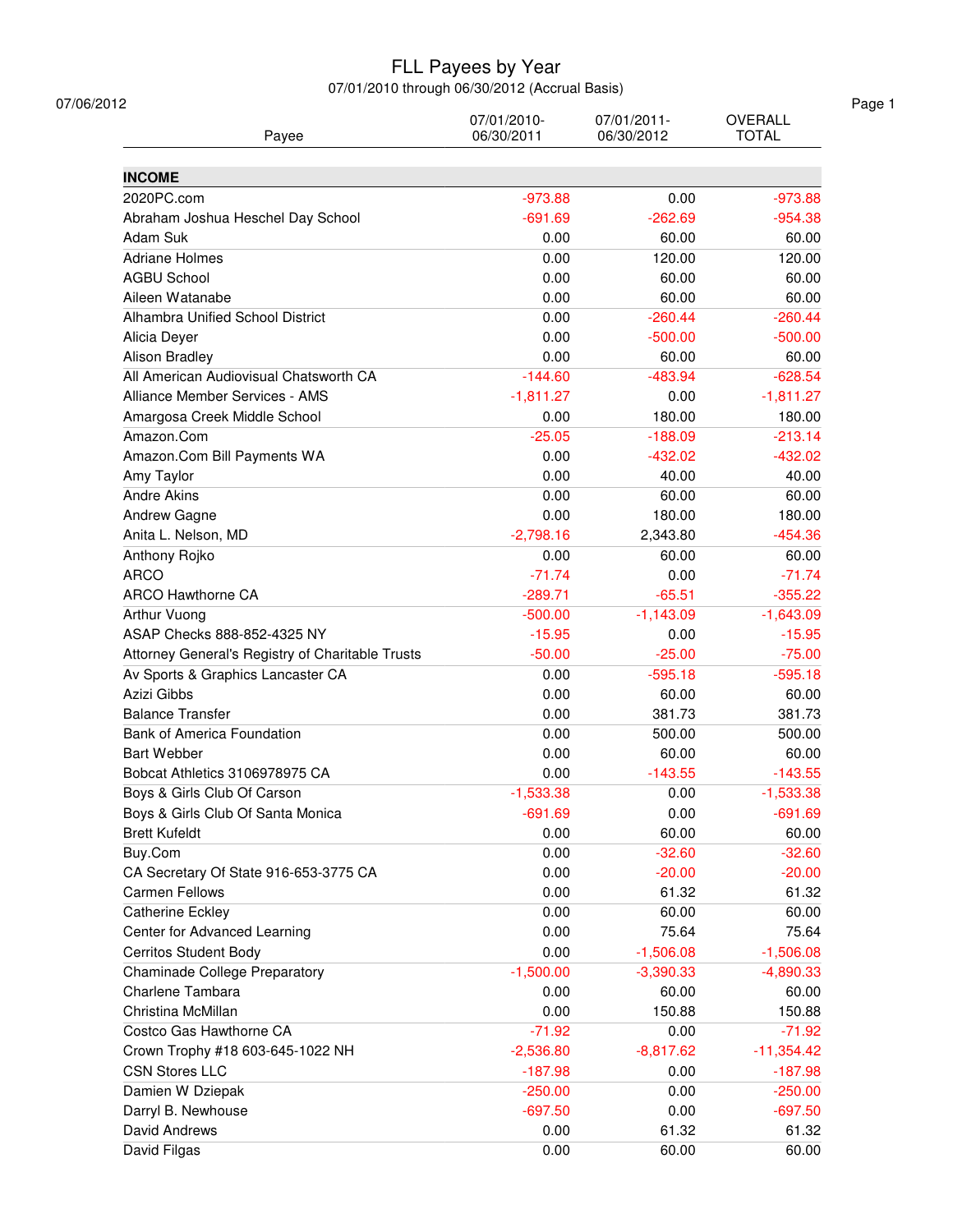| 07/06/2012<br>Payee                          | 07/01/2010-<br>06/30/2011 | 07/01/2011-<br>06/30/2012 | OVERALL<br><b>TOTAL</b> |
|----------------------------------------------|---------------------------|---------------------------|-------------------------|
| David Ks T-shirt Printing Culver City CA     | $-2,220.24$               | 0.00                      | $-2,220.24$             |
|                                              |                           |                           |                         |
| David Parkinson                              | 0.00                      | 60.00                     | 60.00                   |
| Deborah Pereda                               | 0.00                      | 60.00                     | 60.00                   |
| Deborah Sinness                              | 0.00                      | 60.00                     | 60.00                   |
| <b>Dennis Smalley</b>                        | 0.00                      | 60.00                     | 60.00                   |
| Department of Justice                        | $-25.00$                  | 0.00                      | $-25.00$                |
| Domino's Pizza Chatsworth CA                 | $-74.73$                  | 0.00                      | $-74.73$                |
| Donald Sawdai                                | 0.00                      | 332.20                    | 332.20                  |
| Donation Arthur Vuong                        | $-3.60$                   | 0.00                      | $-3.60$                 |
| Dongchul Lee                                 | 0.00                      | 60.00                     | 60.00                   |
| Donna J. Bragg                               | 0.00                      | $-500.00$                 | $-500.00$               |
| Dora Costa                                   | 0.00                      | 60.00                     | 60.00                   |
| El Soreno Middle School                      | $-1,383.38$               | $-200.44$                 | $-1,583.82$             |
| Eric Yu                                      | 0.00                      | 60.00                     | 60.00                   |
| Erin Carter                                  | 0.00                      | 60.00                     | 60.00                   |
| FLL Food Concession Cash                     | 0.00                      | 953.73                    | 953.73                  |
| FLL QT Registration Fees                     | 0.00                      | 120.00                    | 120.00                  |
| <b>FLL Registration Checks</b>               | 0.00                      | 2,010.00                  | 2,010.00                |
| FLL Sales Cash                               | 0.00                      | 40.00                     | 40.00                   |
| Franchise Tax Board                          | $-10.00$                  | $-10.00$                  | $-20.00$                |
| Francisco Valeriano                          | 0.00                      | 110.00                    | 110.00                  |
| Gloria Halfacre                              | $-49.70$                  | 0.00                      | $-49.70$                |
| <b>Great Minds Learning Center</b>           | 0.00                      | 180.00                    | 180.00                  |
|                                              |                           |                           |                         |
| <b>Heather Snodgrass</b>                     | 0.00                      | 60.00                     | 60.00                   |
| Helga Rothaupt                               | 0.00                      | 60.00                     | 60.00                   |
| Heschel Day School                           | $-50.00$                  | 0.00                      | $-50.00$                |
| Homedepot.Com 800-430-33                     | 0.00                      | $-184.33$                 | $-184.33$               |
| Jacqueline Avakian                           | $-482.50$                 | 0.00                      | $-482.50$               |
| James A. Foshay Learning Center Student Body | 0.00                      | 120.00                    | 120.00                  |
| Janice Brown                                 | 0.00                      | 60.00                     | 60.00                   |
| Janine Fairall                               | 0.00                      | 60.00                     | 60.00                   |
| Jefferson Middle School - Robotics Club      | $-691.69$                 | 0.00                      | $-691.69$               |
| Jefferson Robotics Club                      | 0.00                      | $-262.69$                 | $-262.69$               |
| Jeremy Pontius                               | 0.00                      | 180.00                    | 180.00                  |
| Jerri Ogden                                  | 0.00                      | 120.00                    | 120.00                  |
| Jesus Moncayo                                | 0.00                      | 100.00                    | 100.00                  |
| Joe Shochet                                  | 0.00                      | 60.00                     | 60.00                   |
| Joe Walker Science Olympiad Supporters       | 0.00                      | $-500.00$                 | $-500.00$               |
| John Rivera                                  | 0.00                      | $-438.68$                 | $-438.68$               |
| John Tong                                    | 0.00                      | 60.00                     | 60.00                   |
| John Zeising                                 | 0.00                      | 60.00                     | 60.00                   |
| Jose A Sanchez                               | $-1,129.79$               | $-728.07$                 | $-1,857.86$             |
| Jose Fernandez                               | 0.00                      | $-500.00$                 | $-500.00$               |
| June Gee                                     | 0.00                      | 60.00                     | 60.00                   |
| Kathy Reynolds                               | 0.00                      | 60.00                     | 60.00                   |
|                                              |                           |                           |                         |
| Kelly A Steinbock                            | 0.00                      | 60.00                     | 60.00                   |
| Ken Miller                                   | 0.00                      | 60.00                     | 60.00                   |
| Kenneth Green                                | $-749.81$                 | 0.00                      | $-749.81$               |
| Kevin Cozzoli                                | $-500.00$                 | $-250.00$                 | $-750.00$               |
| Kevin Tambara                                | 0.00                      | 50.00                     | 50.00                   |
| Kim Cantrell                                 | 0.00                      | 60.00                     | 60.00                   |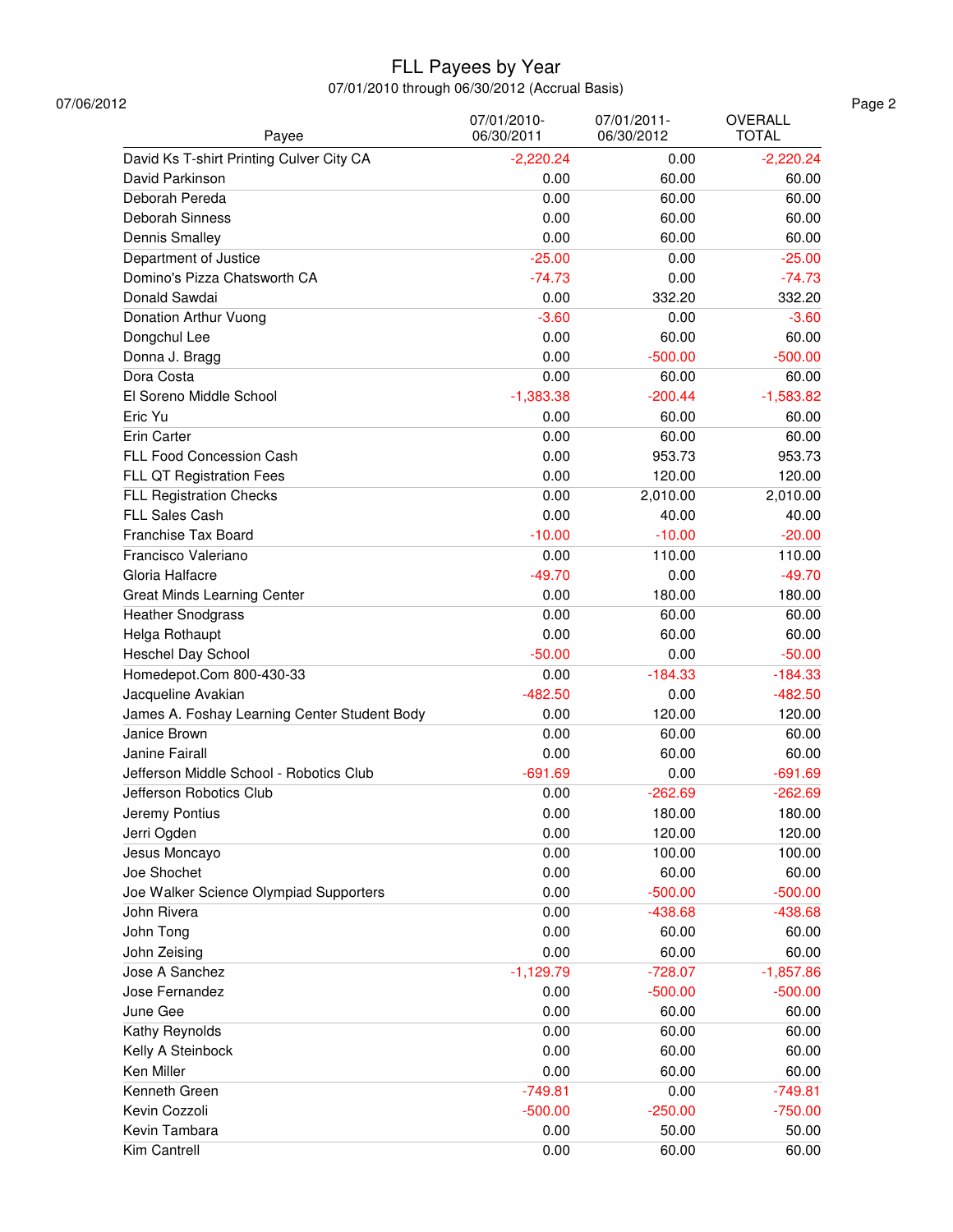| OVERALL<br><b>TOTAL</b> |
|-------------------------|
| 630.00                  |
| 300.00                  |
| 120.00                  |
| 60.00                   |
| $-50.00$                |
| $-217.99$               |
| $-13,594.96$            |
| $-62.49$                |
| $-3,008.25$             |
| 60.00                   |
| $-500.00$               |
| 120.00                  |
|                         |
| 60.00                   |
| $-308.06$               |
| $-691.69$               |
| 1,305.00                |
| $-400.00$               |
| $-45.00$                |
| 40.00                   |
| 50.00                   |
| 60.00                   |
| $-753.04$               |
| 60.00                   |
| $-750.00$               |
| $-500.00$               |
| $-520.88$               |
| 120.00                  |
| 120.00                  |
| 60.00                   |
| $-100.00$               |
| $-263.40$               |
| 1,140.00                |
|                         |
| $-257.03$               |
| $-450.00$               |
| 60.00                   |
| $-803.33$               |
| 60.00                   |
| 60.00                   |
| 111.10                  |
| 25.00                   |
| 60.00                   |
| 60.00                   |
| 60.00                   |
| 120.00                  |
| 120.00                  |
| 60.00                   |
| $-500.00$               |
| $-250.00$               |
| 60.00                   |
| $-50.00$                |
| $-691.69$               |
|                         |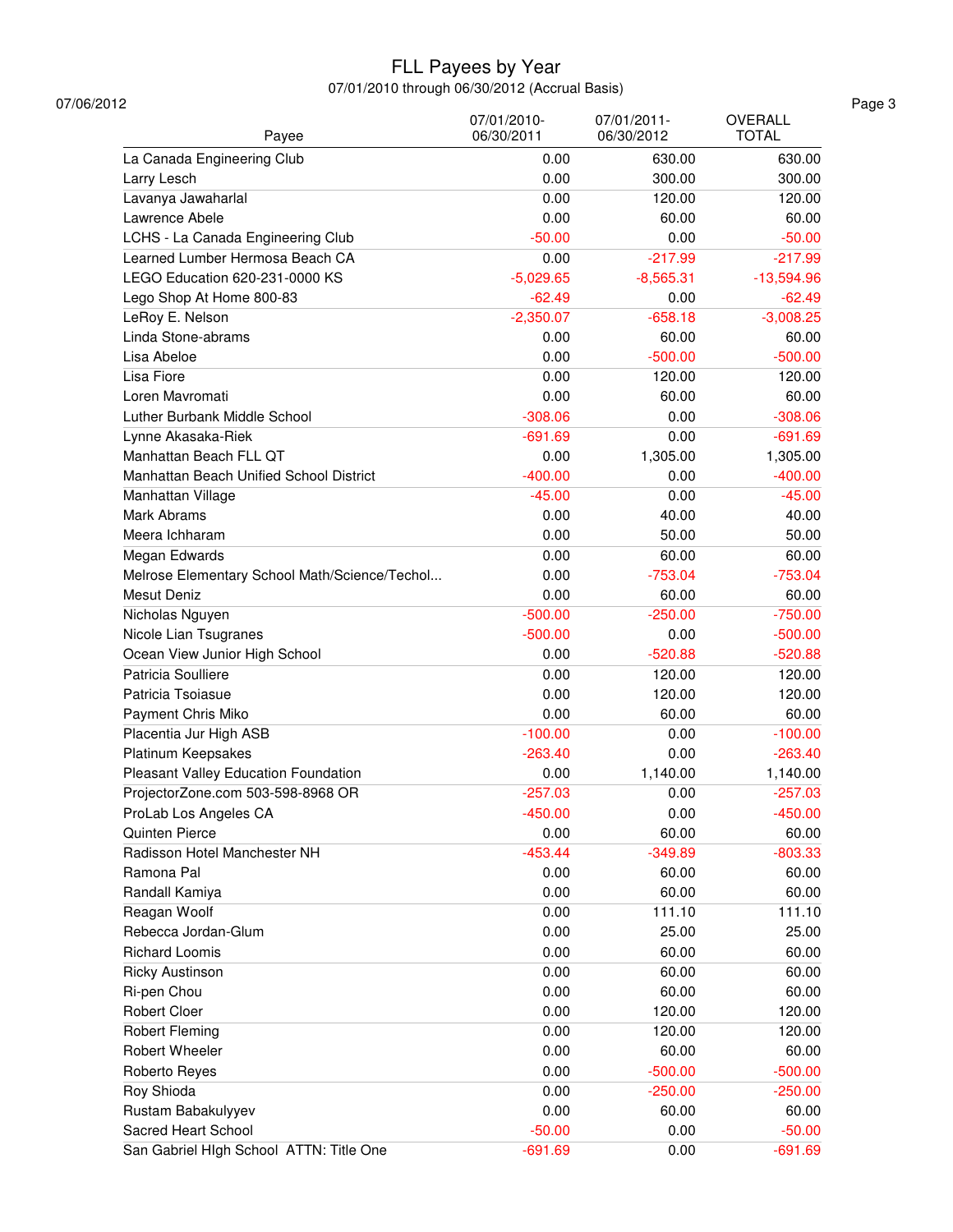| 07/06/2012                         |                           |                           |                                |
|------------------------------------|---------------------------|---------------------------|--------------------------------|
| Payee                              | 07/01/2010-<br>06/30/2011 | 07/01/2011-<br>06/30/2012 | <b>OVERALL</b><br><b>TOTAL</b> |
| Seth Foster                        | 0.00                      | $-500.00$                 | $-500.00$                      |
| Shaenita Jefferson                 | $-500.00$                 | $-500.00$                 | $-1,000.00$                    |
| Shari Rosenman                     | 0.00                      | 60.00                     | 60.00                          |
| Shawn Locke                        | 0.00                      | 120.00                    | 120.00                         |
| Shehnaz Karu                       | $-500.00$                 | $-250.00$                 | $-750.00$                      |
| Shohrat Geldiyev                   | $-53.00$                  | 0.00                      | $-53.00$                       |
| Southwest Mentoring And Consulting | 0.00                      | 50.00                     | 50.00                          |
| St. James School                   | 0.00                      | 75.00                     | 75.00                          |
| Stephan Scoggins                   | 0.00                      | 120.00                    | 120.00                         |
| Stephen O'Bryan                    | 0.00                      | 40.00                     | 40.00                          |
| Steven Clark                       | 0.00                      | 240.00                    | 240.00                         |
| Steven Eno                         | 0.00                      | 120.00                    | 120.00                         |
| Storage Etc Torrance CA            | 0.00                      | $-878.61$                 | $-878.61$                      |
|                                    |                           |                           |                                |
| Subway Carson CA                   | $-49.26$                  | 0.00                      | $-49.26$                       |
| SuperCircuits Inc 877-995-2288 TX  | 0.00                      | $-162.73$                 | $-162.73$                      |
| Susan Christenson                  | 0.00                      | 60.00                     | 60.00                          |
| <b>Susan Nemets</b>                | 0.00                      | $-297.00$                 | $-297.00$                      |
| Teadra Zarate                      | 0.00                      | 60.00                     | 60.00                          |
| <b>Terrance Domae</b>              | 0.00                      | 60.00                     | 60.00                          |
| <b>Terry Wells</b>                 | 0.00                      | 60.00                     | 60.00                          |
| The Caterer                        | $-401.00$                 | $-584.25$                 | $-985.25$                      |
| The Home Depot Hawthorne CA        | $-157.77$                 | 0.00                      | $-157.77$                      |
| The Mark It Place Camarillo CA     | 0.00                      | $-1,158.30$               | $-1,158.30$                    |
| <b>Timothy Ballard</b>             | 0.00                      | 60.00                     | 60.00                          |
| Tony Ayad                          | $-1,000.00$               | 75.00                     | $-925.00$                      |
| <b>TopKids Center</b>              | 0.00                      | 100.00                    | 100.00                         |
| Tracy W Tegtmeier                  | $-1,191.69$               | $-250.00$                 | $-1,441.69$                    |
| Tremayne Baker                     | 0.00                      | 60.00                     | 60.00                          |
| <b>Trirath Tansopalucks</b>        | 0.00                      | 240.00                    | 240.00                         |
| U-Haul of Gardena CA               | $-1,383.03$               | $-548.53$                 | $-1,931.56$                    |
| University Of Antelope Valley      | $-500.00$                 | 0.00                      | $-500.00$                      |
| Usairways 03724696 800             | 0.00                      | $-25.00$                  | $-25.00$                       |
| USAirways 03724696 800             | 0.00                      | $-10.00$                  | $-10.00$                       |
| USPS.com ClickNShip Washington DC  | $-28.79$                  | 0.00                      | $-28.79$                       |
| Wal-mart Torrance CA               | 0.00                      | $-117.18$                 | $-117.18$                      |
| Wendi Henry                        | 0.00                      | 60.00                     | 60.00                          |
| Wenjing Liu                        | $-132.99$                 | 0.00                      | $-132.99$                      |
| <b>Westmark School</b>             | 0.00                      | 75.00                     | 75.00                          |
| Will Rogers Middle School          | 0.00                      | $-525.38$                 | $-525.38$                      |
| Wilmington Middle School Robotics  | 0.00                      | $-859.35$                 | $-859.35$                      |
| www.1and1.com 877-461-2631 PA      | $-191.76$                 | $-203.76$                 | $-395.52$                      |
|                                    |                           |                           |                                |
| Yazoo Mills Inc New Oxfo           | 0.00                      | $-123.70$                 | $-123.70$                      |
| Youngmin Kim                       | 0.00                      | 120.00                    | 120.00                         |
| <b>TOTAL INCOME</b>                | $-40,503.57$              | $-23,652.71$              | $-64, 156.28$                  |
| <b>EXPENSES</b>                    |                           |                           |                                |
| Academy Of The Canyons ASB         | 0.00                      | 1,080.00                  | 1,080.00                       |
| Adam Suk                           | 0.00                      | 1.62                      | 1.62                           |
| <b>Adriane Holmes</b>              | 0.00                      | 1.62                      | 1.62                           |
| AGBU Manoogian-Demirdjian School   | 0.00                      | 900.00                    | 900.00                         |
| <b>AGBU School</b>                 | 0.00                      | 1.62                      | 1.62                           |
|                                    |                           |                           |                                |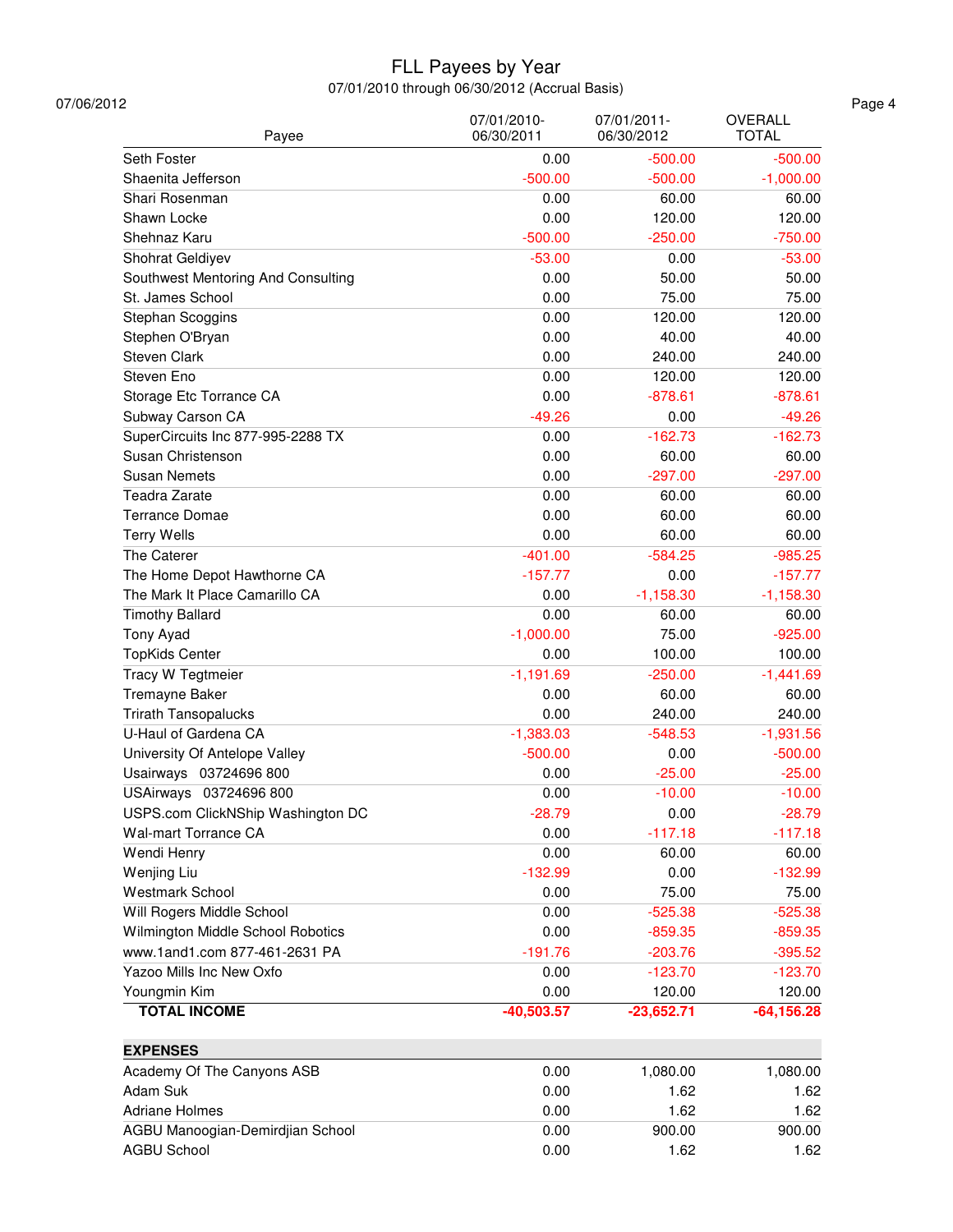| 07/06/2012<br>Payee                            | 07/01/2010-<br>06/30/2011 | 07/01/2011-<br>06/30/2012 | OVERALL<br><b>TOTAL</b> |
|------------------------------------------------|---------------------------|---------------------------|-------------------------|
| Ahmet I Erol                                   | $-50.00$                  | 0.00                      | $-50.00$                |
| Aileen Watanabe                                | 0.00                      | 1.62                      | 1.62                    |
| Alison Bradley                                 | 0.00                      | 1.62                      | 1.62                    |
| Amandina Andrade                               | $-49.99$                  | 0.00                      | $-49.99$                |
| Amazon Marketplace                             | 0.00                      | 44.51                     | 44.51                   |
| Amy Taylor                                     | 0.00                      | 1.18                      | 1.18                    |
| <b>Andre Akins</b>                             | 0.00                      | 1.62                      | 1.62                    |
| Andrew Gagne                                   | 0.00                      | 4.26                      | 4.26                    |
| Anita L. Nelson, MD                            | 0.00                      | 1,056.67                  | 1,056.67                |
| Antelope Valley Techno Classic FLL QT          | 0.00                      | 0.00                      | 0.00                    |
| Anthony Rojko                                  | 0.00                      | 1.62                      | 1.62                    |
| <b>ARCO Hawthorne CA</b>                       | 0.00                      | 233.13                    | 233.13                  |
| Arthur Vuong                                   | 0.00                      | 123.24                    | 123.24                  |
| Azizi Gibbs                                    | 0.00                      | 1.62                      | 1.62                    |
| <b>Balance Transfer</b>                        | 0.00                      | 2,697.29                  | 2,697.29                |
| <b>Bart Webber</b>                             | 0.00                      | 1.62                      | 1.62                    |
| Boys & Girls Club Of Carson                    | $-225.00$                 | 0.00                      | $-225.00$               |
| <b>Brandon Labrie</b>                          | $-50.00$                  | 0.00                      | $-50.00$                |
| <b>Brett Kufeldt</b>                           | 0.00                      | 1.62                      | 1.62                    |
| California Lutheran University                 | 0.00                      | 1,080.00                  | 1,080.00                |
| <b>Carmen Fellows</b>                          | 0.00                      | 61.62                     | 61.62                   |
| Catherine Eckley                               | 0.00                      | 1.62                      | 1.62                    |
| Charlene Tambara                               | 0.00                      | 1.62                      | 1.62                    |
| Chevron Humankind Matching Gift Program        | $-500.00$                 | $-1,000.00$               | $-1,500.00$             |
| Chris Miko                                     | $-49.99$                  | 0.00                      | $-49.99$                |
| Christina McMillan                             | 0.00                      | 44.20                     | 44.20                   |
| Costco Gas Hawthorne CA                        | 0.00                      | 37.62                     | 37.62                   |
| Crown Trophy #18 603-645-1022 NH               | 0.00                      | 1,236.34                  | 1,236.34                |
| Darryl B. Newhouse                             | $-400.00$                 | 0.00                      | $-400.00$               |
| David Andrews                                  | 0.00                      | 61.62                     | 61.62                   |
| David Filgas                                   | 0.00                      | 1.62                      | 1.62                    |
| David Parkinson                                | 0.00                      | 1.62                      | 1.62                    |
| Deborah Pereda                                 | 0.00                      | 1.62                      | 1.62                    |
| Deborah Sinness                                | 0.00                      | 1.62                      | 1.62                    |
| Dennis Smalley                                 | 0.00                      | 1.62                      | 1.62                    |
| Donald Sawdai                                  | 0.00                      | 107.86                    | 107.86                  |
| Donation Arthur Vuong                          | $-150.00$                 | 0.00                      | $-150.00$               |
| Dongchul Lee                                   | 0.00                      | 1.62                      | 1.62                    |
| Dora Costa                                     | 0.00                      | 1.62                      | 1.62                    |
| Eastside Union School District                 | $-50.00$                  | 0.00                      | $-50.00$                |
| Easy Savings Usps Rebate                       | $-0.59$                   | 0.00                      | $-0.59$                 |
| El Segundo Unified                             | $-100.00$                 | 0.00                      | $-100.00$               |
| Eric Yu                                        | 0.00                      | 1.62                      | 1.62                    |
| Erin Carter                                    | 0.00                      | 1.62                      | 1.62                    |
| <b>ESMS Robotics</b>                           | 0.00                      | 300.00                    | 300.00                  |
| <b>FIRST</b>                                   |                           |                           |                         |
| FLL Food Concession Cash                       | $-2,335.30$<br>0.00       | $-32,736.00$<br>537.86    | $-35,071.30$<br>537.86  |
|                                                |                           |                           |                         |
| <b>FLL Registration Checks</b>                 | $-150.00$                 | 0.00                      | $-150.00$               |
| <b>FLL Sales Cash</b>                          | $-390.00$                 | 0.00                      | $-390.00$               |
| Francisco Valeriano                            | 0.00                      | 3.02                      | 3.02                    |
| Franklin High School Student Body--Solar Cup T | 0.00                      | 1,080.00                  | 1,080.00                |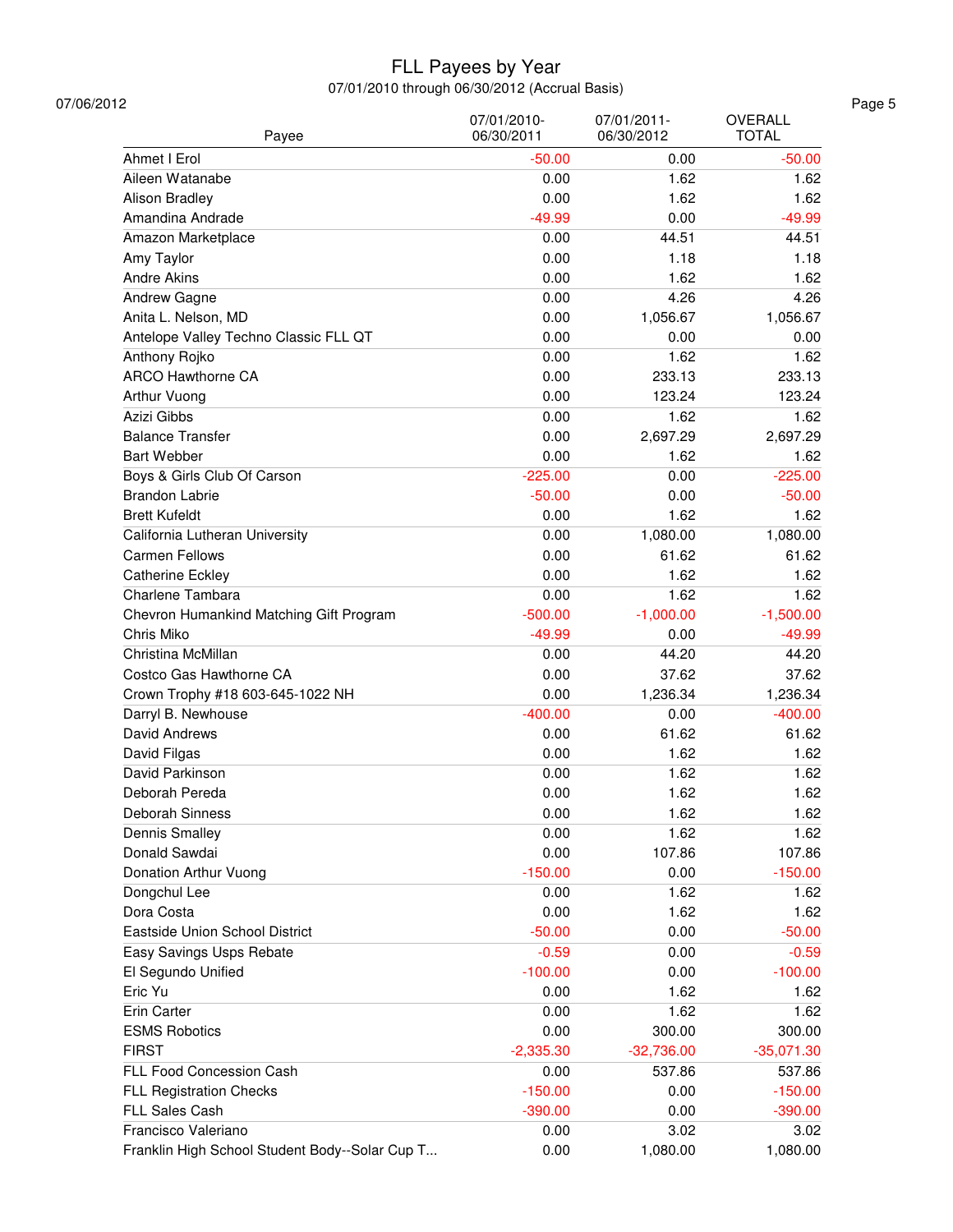| 07/06/2012<br>Payee                     | 07/01/2010-<br>06/30/2011 | 07/01/2011-<br>06/30/2012 | OVERALL<br><b>TOTAL</b> |
|-----------------------------------------|---------------------------|---------------------------|-------------------------|
| Girl Scouts of Greater Los Angeles      | $-350.00$                 | 0.00                      | $-350.00$               |
| Gloria Halfacre                         | $-49.70$                  | 0.00                      | $-49.70$                |
| Great Minds Learning Center             | 0.00                      | 4.26                      | 4.26                    |
| <b>Heather Snodgrass</b>                | 0.00                      | 1.62                      | 1.62                    |
| Helga Rothaupt                          | 0.00                      | 1.62                      | 1.62                    |
| James P Vitous                          | $-150.00$                 | 0.00                      | $-150.00$               |
| Janice Brown                            | 0.00                      | 1.62                      | 1.62                    |
| Janine Fairall                          | 0.00                      | 1.62                      | 1.62                    |
| JCPenney Afterschool Fund               | $-3,000.00$               | 0.00                      | $-3,000.00$             |
| Jefferson Middle School                 | $-100.00$                 | 0.00                      | $-100.00$               |
| Jefferson Robotics Club                 | 0.00                      | 1,260.00                  | 1,260.00                |
| Jeremy Pontius                          | 0.00                      | 4.26                      | 4.26                    |
| Jerri Ogden                             | 0.00                      | 3.24                      | 3.24                    |
|                                         | 0.00                      | 2.80                      | 2.80                    |
| Jesus Moncayo<br>Joe Shochet            | 0.00                      | 1.62                      | 1.62                    |
| John Rivera                             | 0.00                      | 61.62                     |                         |
|                                         |                           |                           | 61.62                   |
| John Tong                               | 0.00                      | 1.62                      | 1.62                    |
| John Zeising                            | 0.00                      | 1.62                      | 1.62                    |
| Jose A Sanchez                          | 0.00                      | 1.62                      | 1.62                    |
| Julie A Kliszewski                      | $-50.00$                  | 0.00                      | $-50.00$                |
| June Gee                                | 0.00                      | 1.62                      | 1.62                    |
| Kathy Reynolds                          | 0.00                      | 1.62                      | 1.62                    |
| Kelly A Steinbock                       | 0.00                      | 1.62                      | 1.62                    |
| Ken Miller                              | 0.00                      | 1.62                      | 1.62                    |
| Kim Cantrell                            | 0.00                      | 1.62                      | 1.62                    |
| Larry Lesch                             | 0.00                      | 8.10                      | 8.10                    |
| Lavanya Jawaharlal                      | 0.00                      | 3.24                      | 3.24                    |
| Lawrence Abele                          | 0.00                      | 1.62                      | 1.62                    |
| LeRoy E. Nelson                         | 0.00                      | 624.26                    | 624.26                  |
| Linda Stone-abrams                      | 0.00                      | 1.62                      | 1.62                    |
| Lisa Fiore                              | 0.00                      | 2.94                      | 2.94                    |
| Loren Mavromati                         | 0.00                      | 1.62                      | 1.62                    |
| Lowes 310-787-1489 CA                   | 0.00                      | 17.85                     | 17.85                   |
| Manhattan Beach FLL QT                  | 0.00                      | 1,305.00                  | 1,305.00                |
| Manhattan Beach Unified School District | 0.00                      | 362.50                    | 362.50                  |
| Manhattan Village                       | $-45.00$                  | 0.00                      | $-45.00$                |
| Mark Abrams                             | 0.00                      | 1.18                      | 1.18                    |
| Mary Whelan                             | $-100.30$                 | 0.00                      | $-100.30$               |
| Meera Ichharam                          | 0.00                      | 1.40                      | 1.40                    |
| Megan Edwards                           | 0.00                      | 1.62                      | 1.62                    |
| <b>Mesut Deniz</b>                      | 0.00                      | 1.62                      | 1.62                    |
| Michelle Bianco                         | $-50.00$                  | 0.00                      | $-50.00$                |
| Papa John's Pizza 310-921-6111 RB       | 0.00                      | 293.11                    | 293.11                  |
| Patricia Soulliere                      | 0.00                      | 3.24                      | 3.24                    |
|                                         |                           |                           |                         |
| Patricia Tsoiasue                       | 0.00                      | 3.24                      | 3.24                    |
| Payment Chris Miko                      | 0.00                      | 1.62                      | 1.62                    |
| Pleasant Valley Education Foundation    | 0.00                      | 1,080.00                  | 1,080.00                |
| Quinten Pierce                          | 0.00                      | 1.62                      | 1.62                    |
| Ramona Pal                              | $-99.69$                  | 1.62                      | $-98.07$                |
| Randall Kamiya                          | 0.00                      | 1.62                      | 1.62                    |
| Rapid Carson Ca                         | 0.00                      | 22.32                     | 22.32                   |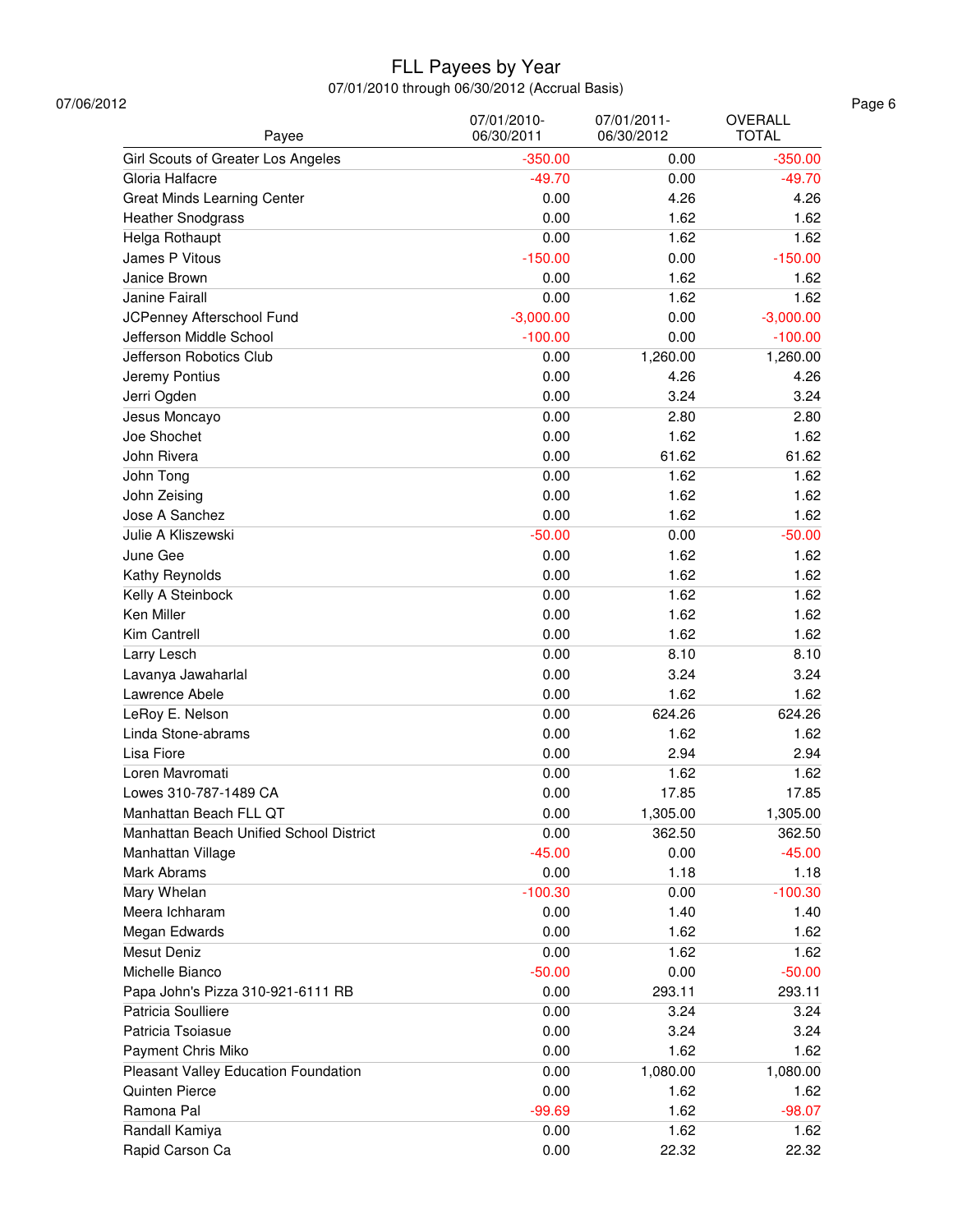| Payee                                | 07/01/2010-<br>06/30/2011 | 07/01/2011-<br>06/30/2012 | OVERALL<br><b>TOTAL</b> |
|--------------------------------------|---------------------------|---------------------------|-------------------------|
| Reagan Woolf                         | 0.00                      | 53.02                     | 53.02                   |
| Rebecca Jordan-Glum                  | 0.00                      | 0.85                      | 0.85                    |
| Return Unused Funds - Kenneth Green  | 0.00                      | $-9.67$                   | $-9.67$                 |
| Rev. Laura Greig Krauss              | $-50.00$                  | 0.00                      | $-50.00$                |
| <b>Richard Loomis</b>                | 0.00                      | 1.62                      | 1.62                    |
| <b>Ricky Austinson</b>               | 0.00                      | 1.62                      | 1.62                    |
| Ri-pen Chou                          | 0.00                      | 1.62                      | 1.62                    |
| <b>Robert Cloer</b>                  | 0.00                      | 2.94                      | 2.94                    |
| <b>Robert Fleming</b>                | 0.00                      | 2.94                      | 2.94                    |
| Robert Wheeler                       | $-49.99$                  | 1.62                      | $-48.37$                |
| Rolling HIIIs Preparatory School     | $-100.00$                 | 0.00                      | $-100.00$               |
| Rustam Babakulyyev                   | 0.00                      | 1.62                      | 1.62                    |
| Sacred Heart School                  | $-50.00$                  | 0.00                      | $-50.00$                |
| Shaenita Jefferson - VOID 5/27 Check | 0.00                      | $-500.00$                 | $-500.00$               |
| Shari Rosenman                       | 0.00                      | 1.62                      | 1.62                    |
| Shawn Locke                          | 0.00                      | 3.24                      | 3.24                    |
| Stage Spot 888-567-8243              | 0.00                      | 74.25                     | 74.25                   |
| Stagespot                            | 0.00                      | 44.61                     | 44.61                   |
| Staples, Inc. Hawthorne 677978       | 0.00                      | 67.14                     | 67.14                   |
| Stephan Scoggins                     | 0.00                      | 2.94                      | 2.94                    |
| Stephen O'Bryan                      | 0.00                      | 1.18                      | 1.18                    |
| Steve Zimmerman                      | $-251.19$                 | 0.00                      | $-251.19$               |
| Steven Clark                         | 0.00                      | 5.58                      | 5.58                    |
| Steven Eno                           | 0.00                      | 2.94                      | 2.94                    |
| <b>Steven Gross</b>                  | $-49.70$                  | 0.00                      | $-49.70$                |
| Susan Christenson                    | 0.00                      | 1.62                      | 1.62                    |
| Teadra Zarate                        | 0.00                      | 1.62                      | 1.62                    |
| Teradata                             | $-800.00$                 | 0.00                      | $-800.00$               |
| <b>Terrance Domae</b>                | 0.00                      | 1.62                      | 1.62                    |
| <b>Terry Wells</b>                   | 0.00                      | 1.62                      | 1.62                    |
| Time Warner Cable                    | $-2,500.00$               | $-6,373.00$               | $-8,873.00$             |
| <b>Timothy Ballard</b>               | 0.00                      | 1.62                      | 1.62                    |
| <b>Tracy W Tegtmeier</b>             | $-50.00$                  | 0.00                      | $-50.00$                |
| Tremayne Baker                       | 0.00                      | 1.62                      | 1.62                    |
| <b>Trirath Tansopalucks</b>          | 0.00                      | 6.48                      | 6.48                    |
| Trish Channan                        | $-50.00$                  | 0.00                      | $-50.00$                |
| U Haul Torrance CA                   | 0.00                      | 81.62                     | 81.62                   |
| U-Haul of Gardena CA                 | 0.00                      | 1,331.94                  | 1,331.94                |
| USPS.Com ClickNShip 800-344-7779 DC  | 0.00                      | 10.85                     | 10.85                   |
| Veritas Academy                      | $-50.00$                  | 0.00                      | $-50.00$                |
| Wendi Henry                          | 0.00                      | 1.62                      | 1.62                    |
| Youngmin Kim                         | 0.00                      | 3.24                      | 3.24                    |
| <b>TOTAL EXPENSES</b>                | $-12,496.44$              | $-23,077.21$              | $-35,573.65$            |
|                                      |                           |                           |                         |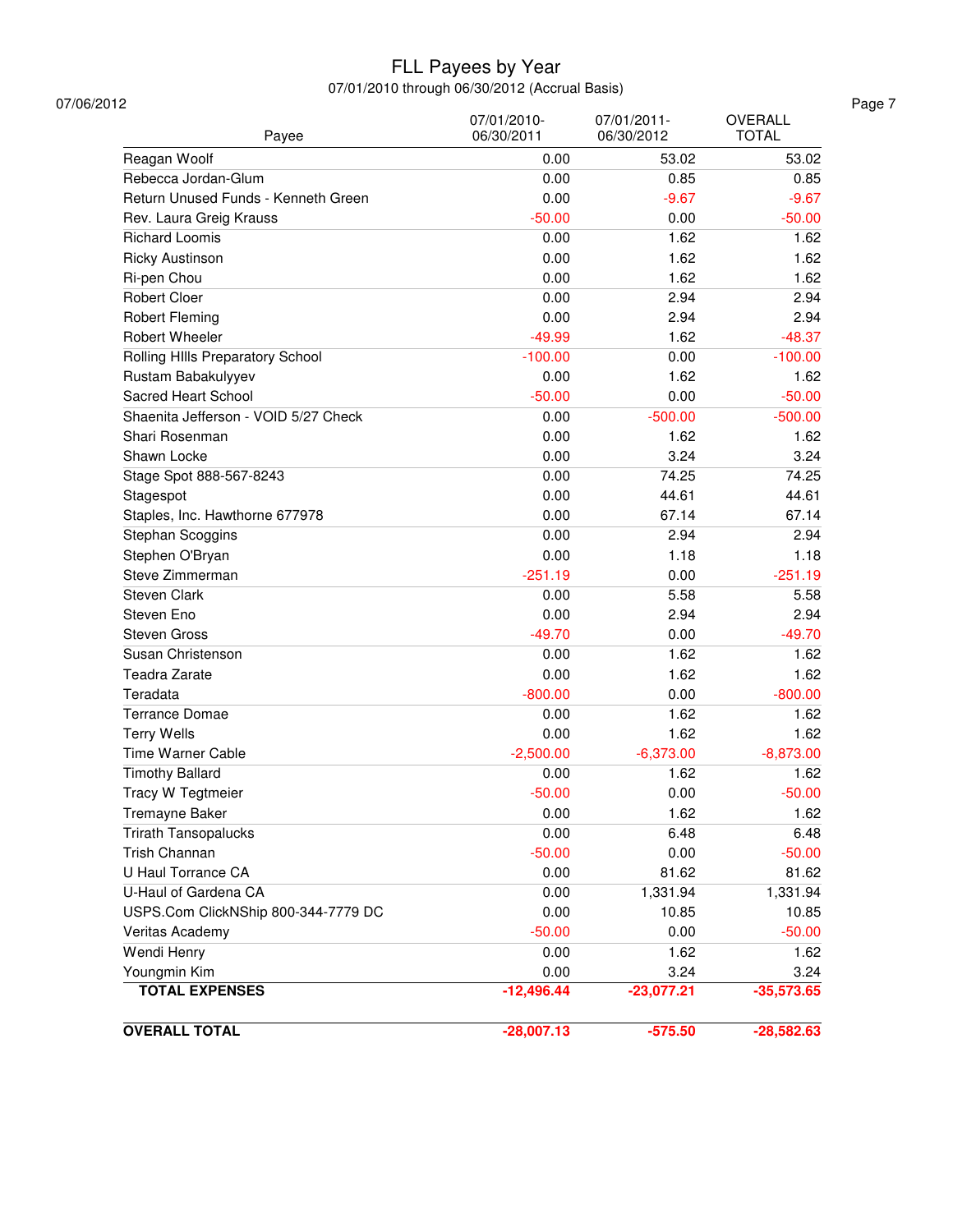### FLL Tags by Year 07/01/2010 through 06/30/2012

| 07/08/2012 |                          |                           |                           |                         |
|------------|--------------------------|---------------------------|---------------------------|-------------------------|
|            | <b>Class Description</b> | 07/01/2010-<br>06/30/2011 | 07/01/2011-<br>06/30/2012 | OVERALL<br><b>TOTAL</b> |
|            |                          |                           |                           |                         |
|            | Admin                    | $-425.70$                 | $-289.71$                 | $-715.41$               |
|            | Awards                   | $-2,806.75$               | $-10,197.51$              | $-13,004.26$            |
|            | <b>Bank</b>              | 0.00                      | $-181.81$                 | $-181.81$               |
|            | Demo                     | $-325.33$                 | $-543.56$                 | $-868.89$               |
|            | Donation                 | 0.00                      | 1,664.21                  | 1,664.21                |
|            | Equip                    | $-1,547.83$               | $-1,580.96$               | $-3,128.79$             |
|            | Event                    | $-213.75$                 | $-119.28$                 | $-333.03$               |
|            | Facilities               | $-900.00$                 | $-3,752.83$               | $-4,652.83$             |
|            | Field                    | $-2,568.04$               | $-2,443.80$               | $-5,011.84$             |
|            | Food                     | $-2,643.64$               | $-2,580.99$               | $-5,224.63$             |
|            | Grant Inc                | 9,135.30                  | 40,609.00                 | 49,744.30               |
|            | Hardship                 | $-616.12$                 | 0.00                      | $-616.12$               |
|            | Host                     | 0.00                      | $-6,780.00$               | $-6,780.00$             |
|            | Ins                      | $-1,811.27$               | 0.00                      | $-1,811.27$             |
|            | <b>Other Grants</b>      | $-1,800.00$               | 0.00                      | $-1,800.00$             |
|            | Print Ship               | $-1,209.31$               | $-1,527.87$               | $-2,737.18$             |
|            | Reg                      | 2,150.85                  | 11,245.00                 | 13,395.85               |
|            | Rental                   | $-3,577.54$               | $-4,496.22$               | $-8,073.76$             |
|            | Sales                    | 761.40                    | 1,294.37                  | 2,055.77                |
|            | <b>Shirts</b>            | $-2,220.24$               | $-1,753.48$               | $-3,973.72$             |
|            | Stipend 2nd              | $-750.00$                 | $-1,500.00$               | $-2,250.00$             |
|            | <b>Stipend New</b>       | $-3,500.00$               | $-3,500.00$               | $-7,000.00$             |
|            | Team 2nd                 | $-697.50$                 | $-3,396.97$               | $-4,094.47$             |
|            | <b>Team New</b>          | $-10,670.18$              | $-10,358.20$              | $-21,028.38$            |
|            | Training                 | $-241.96$                 | 0.00                      | $-241.96$               |
|            | Travel                   | $-1,529.52$               | $-384.89$                 | $-1,914.41$             |
|            | <b>OVERALL TOTAL</b>     | $-28,007.13$              | $-575.50$                 | $-28,582.63$            |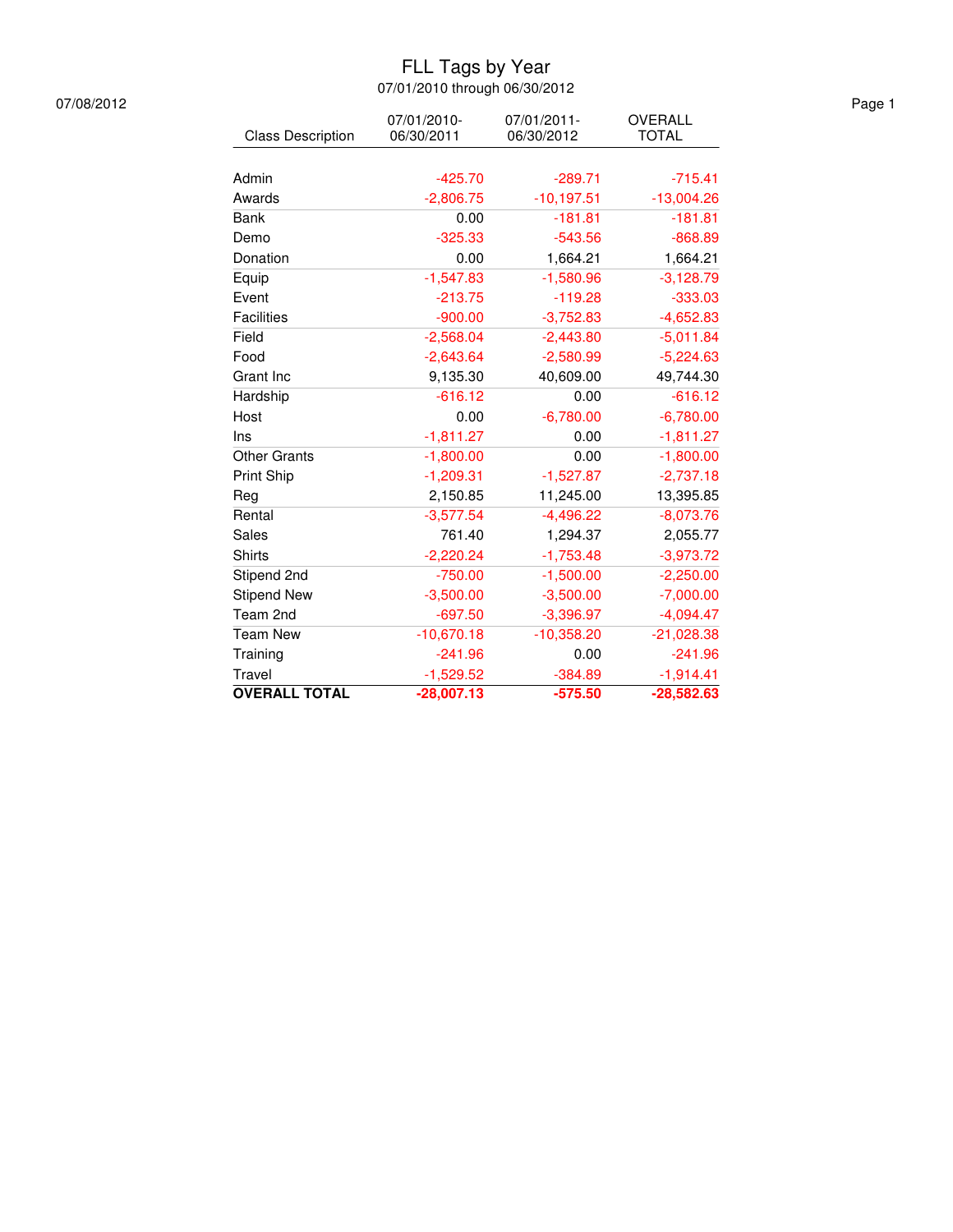| 07/08/2012                 |               |                                         |                                           |                                   |                   |                | Page 1      |
|----------------------------|---------------|-----------------------------------------|-------------------------------------------|-----------------------------------|-------------------|----------------|-------------|
| Date                       | Num           | Description                             | Memo                                      | Category                          | Tag               |                | CI Amount   |
| <b>LARobotics Checking</b> |               |                                         |                                           |                                   |                   |                | 7,450.17    |
| 07/19/2011                 | EFT           | www.1and1.com 877-461-2631 PA           | LARobotics.org WebsiteBuilder Plus 3 mo   | [FLL Team Mgmt]                   | Admin             | $\mathsf{R}$   | $-29.97$    |
| 07/25/2011                 | 110720  FIRST |                                         | FLL 2011 RC Championship Tournament Grant | [FLL RC Champ Grant] Grant Inc    |                   | R              | 12,400.00   |
|                            |               |                                         | FLL 2011 RC New Team Support Grant        | [FLL RC Team Grants] Grant Inc    |                   | R.             | 8,530.71    |
|                            |               |                                         | FLL 2011 RC New Team Stipends Grant       | [FLL RC Team Grants] Grant Inc    |                   | R              | 4,500.00    |
|                            |               |                                         | FLL 2011 RC 2nd Year Team Support Grant   | [FLL RC Team Grants] Grant Inc    |                   | R              | 2,364.21    |
|                            |               |                                         | FLL 2011 RC 2nd Year Stipends Grant       | [FLL RC Team Grants] Grant Inc    |                   | R              | 1,500.00    |
|                            |               |                                         | FLL 2011 RC Teacher Training Grant        | [FLL RC Traning Grants] Grant Inc |                   | R              | 705.08      |
| 07/25/2011                 | <b>DEP</b>    | FLL Sales Cash                          | <b>FLL 2010 FSK</b>                       | [FLL Other]                       | <b>Sales</b>      | R              | 40.00       |
| 08/08/2011                 | 2166          | Shaenita Jefferson                      | FLL Team 10203 RC New Team Stipend        | [FLL RC Team Grants] Stipend N R  |                   |                | $-500.00$   |
| 08/08/2011                 | 2163          | Shaenita Jefferson - VOID 5/27 Check    | FLL Team 10203 RC New Team Stipend        | [FLL RC Team Grants] Stipend N R  |                   |                | 500.00      |
| 08/13/2011                 | <b>EFT</b>    | LEGO Education 620-231-0000 KS          | FLL 24 FSKs                               | [FLL RC Champ Grant] Field        |                   | R              | $-1,696.50$ |
| 08/17/2011                 | <b>EFT</b>    | LEGO Education 620-231-0000 KS          | FLL 24 FSKs Shipping                      | [FLL RC Champ Grant] Field        |                   | $\mathsf{R}$   | $-118.76$   |
| 09/14/2011                 | <b>EFT</b>    | LEGO Education 620-231-0000 KS          | FLL Team 3052 RC New Team Support         | [FLL RC Team Grants] Team New R   |                   |                | $-746.59$   |
| 09/16/2011                 | <b>EFT</b>    | LEGO Education 620-231-0000 KS          | FLL Team 11881 RC New Team Support T      | [FLL RC Team Grants] Team New R   |                   |                | $-257.06$   |
| 09/16/2011                 | <b>EFT</b>    | LEGO Education 620-231-0000 KS          | FLL Team 11888 RC New Team Support T      | [FLL RC Team Grants] Team New R   |                   |                | $-257.06$   |
| 09/16/2011                 | <b>EFT</b>    | LEGO Education 620-231-0000 KS          | FLL Team 11891 RC New Team Support T      | [FLL RC Team Grants] Team New R   |                   |                | $-257.06$   |
| 09/16/2011                 | <b>EFT</b>    | LEGO Education 620-231-0000 KS          | FLL Team 11898 RC New Team Support T      | [FLL RC Team Grants] Team New R   |                   |                | $-257.06$   |
| 09/16/2011                 | <b>EFT</b>    | LEGO Education 620-231-0000 KS          | FLL Team 9152 RC New Team Support T       | [FLL RC Team Grants] Team New R   |                   |                | $-260.44$   |
| 09/16/2011                 | <b>EFT</b>    | LEGO Education 620-231-0000 KS          | FLL Team 9916 RC New Team Support TR      | [FLL RC Team Grants] Team New R   |                   |                | $-746.59$   |
| 09/16/2011                 | <b>EFT</b>    | LEGO Education 620-231-0000 KS          | FLL Team 11442 RC 2nd Team Support T      | [FLL RC Team Grants] Team 2nd R   |                   |                | $-260.44$   |
| 09/16/2011                 | <b>EFT</b>    | LEGO Education 620-231-0000 KS          | FLL Team 11440 RC 2nd Team Support T      | [FLL RC Team Grants] Team 2nd R   |                   |                | $-260.44$   |
| 09/16/2011                 | <b>EFT</b>    | LEGO Education 620-231-0000 KS          | FLL Team 11439 RC 2nd Team Support T      | [FLL RC Team Grants] Team 2nd R   |                   |                | $-260.44$   |
| 09/20/2011                 | <b>EFT</b>    | LEGO Education 620-231-0000 KS          | FLL Team 11551 RC New Team Support T      | [FLL RC Team Grants] Team New R   |                   |                | $-260.44$   |
| 09/20/2011                 | <b>EFT</b>    | LEGO Education 620-231-0000 KS          | FLL Team 11898 RC New Team Support R      | [FLL RC Team Grants] Team New R   |                   |                | $-479.85$   |
| 09/20/2011                 | <b>EFT</b>    | LEGO Education 620-231-0000 KS          | FLL Team 11891 RC New Team Support R      | [FLL RC Team Grants] Team New R   |                   |                | $-479.85$   |
| 09/20/2011                 | <b>EFT</b>    | LEGO Education 620-231-0000 KS          | FLL Team 11888 RC New Team Support R      | [FLL RC Team Grants] Team New R   |                   |                | $-479.85$   |
| 09/20/2011                 | <b>EFT</b>    | LEGO Education 620-231-0000 KS          | FLL Team 11881 RC New Team Support R      | [FLL RC Team Grants] Team New R   |                   |                | $-479.85$   |
| 09/20/2011                 | <b>EFT</b>    | LEGO Education 620-231-0000 KS          | FLL Team 9152 RC New Team Support R       | [FLL RC Team Grants] Team New R   |                   |                | $-486.15$   |
| 09/20/2011                 | <b>EFT</b>    | LEGO Education 620-231-0000 KS          | FLL Team 12384 RC 2nd Team Support T      | [FLL RC Team Grants] Team 2nd     |                   | $\overline{R}$ | $-260.44$   |
| 09/22/2011                 | <b>EFT</b>    | LEGO Education 620-231-0000 KS          | FLL Team 5509 RC 2nd Year Team Support T  | [FLL RC Team Grants] Team 2nd     |                   | R              | $-260.44$   |
| 09/27/2011                 | <b>EFT</b>    | Storage Etc Torrance CA                 | FLL Storage for FLL Tables - 4 months     | [FLL Team Mgmt]                   | Rental            | R.             | $-128.00$   |
| 10/17/2011                 | <b>EFT</b>    | Yazoo Mills Inc New Oxfo                | FLL Shipping tubes for FSK mats           | [FLL RC Champ Grant] Field        |                   | $\mathsf{R}$   | $-123.70$   |
| 10/19/2011                 | <b>EFT</b>    | www.1and1.com 877-461-2631 PA           | LARobotics.org WebsiteBuilder Plus 3 mo   | [FLL Team Mgmt]                   | Admin             | R              | $-29.97$    |
| 10/21/2011                 | <b>ATM</b>    | U Haul Torrance CA                      | FLL 10/22 Eagle Rock rental truck         | [FLL Eagle Rock]                  | Rental            | R              | $-80.00$    |
| 10/22/2011                 | <b>ATM</b>    | U Haul Torrance CA                      | FLL 1/22 Eagle Rock rental truck balance  | [FLL Eagle Rock]                  | Rental            | R              | $-1.62$     |
| 10/22/2011                 | ATM           | Rapid Carson Ca                         | FLL 10/22 Eagle Rock fuel                 | [FLL Eagle Rock]                  | Rental            | R.             | $-22.32$    |
| 10/24/2011                 | <b>EFT</b>    | Crown Trophy #18 603-645-1022 NH        | FLL 10/22 Eagle Rock trophies             | [FLL Eagle Rock]                  | Awards            | R              | $-52.82$    |
| 11/01/2011                 | 2171          | Manhattan Beach Unified School District | FLL 12/3 MBMS custodian                   | [FLL MB QT]                       | <b>Facilities</b> | R              | $-362.50$   |
| 11/03/2011                 | <b>ATM</b>    | <b>Wal-mart Torrance CA</b>             | FLL Storage bins and power cords          | [FLL RC Champ Grant] Equip        |                   | $\mathsf{R}$   | $-43.43$    |
| 11/03/2011                 | <b>ATM</b>    | <b>Wal-mart Torrance CA</b>             | FLL 4 Cobra 2-way radios                  | [FLL RC Champ Grant] Equip        |                   | $\mathsf R$    | $-73.75$    |
| 11/04/2011                 | <b>ATM</b>    | Staples, Inc. Hawthorne 677978          | FLL Sheet protectors, labels, folders     | [FLL MB QT]                       | Event             | $\mathsf{R}$   | $-67.14$    |
|                            |               |                                         |                                           |                                   |                   |                |             |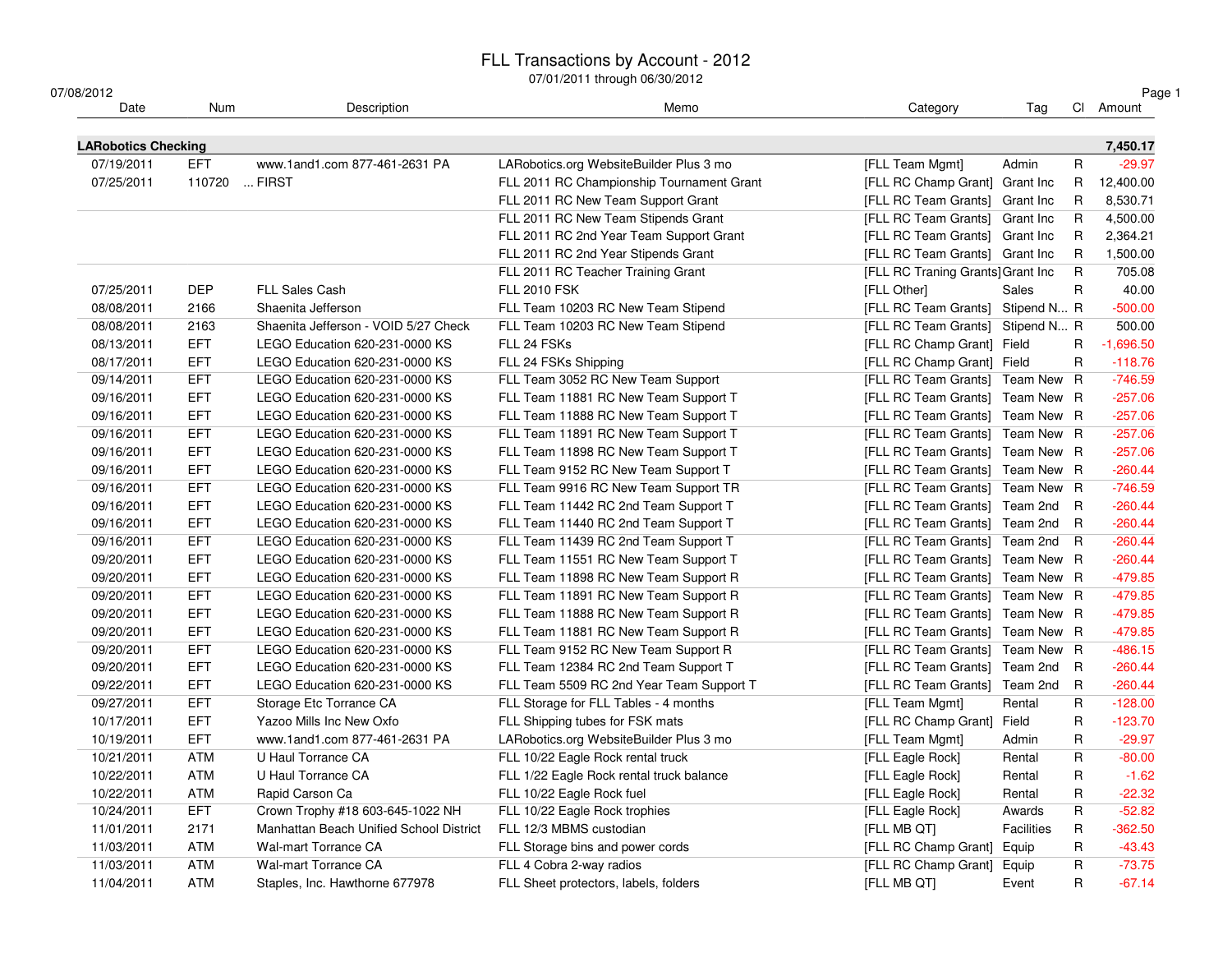### FLL Transactions by Account - 2012

| 07/08/2012 |            |                                                                       |                                                                                       |                             |               |              | Page 2      |
|------------|------------|-----------------------------------------------------------------------|---------------------------------------------------------------------------------------|-----------------------------|---------------|--------------|-------------|
| Date       | Num        | Description                                                           | Memo                                                                                  | Category                    | Tag           |              | Cl Amount   |
| 11/04/2011 | <b>EFT</b> | Amazon.Com Bill Payments WA                                           | FLL 8' tripod screen                                                                  | [FLL RC Champ Grant]        | Equip         | $\mathsf R$  | $-161.50$   |
| 11/05/2011 | <b>ATM</b> | ARCO Hawthorne CA                                                     | FLL rental truck fuel 11/6 Somis                                                      | [FLL Tournaments]           | Rental        | R            | $-65.51$    |
| 11/06/2011 | ATM        | Costco Gas Hawthorne CA                                               | FLL rental truch fuel 11/5 El Segundo                                                 | [FLL El Segundo]            | Rental        | R            | $-37.62$    |
| 11/07/2011 | ATM        | U-Haul of Gardena CA                                                  | FLL truck rental 11/6 Somis                                                           | [FLL Tournaments]           | Rental        | $\mathsf{R}$ | $-124.88$   |
| 11/07/2011 | ATM        | U-Haul of Gardena CA                                                  | FLL truck rental 11/6 Somis                                                           | [FLL Tournaments]           | Rental        | $\mathsf{R}$ | $-153.43$   |
| 11/08/2011 | 2173       | <b>ESMS Robotics</b>                                                  | FLL 11/5 El Segundo FLL Tournament Expenses - custodian an [FLL El Segundo]           |                             | Host          | R            | $-300.00$   |
| 11/11/2011 | ATM        | U-Haul of Gardena CA                                                  | FLL truck rental deposit                                                              | [FLL QTs]                   | Rental        | R            | $-394.70$   |
| 11/15/2011 | 2176       | Attorney General's Registry of Charitable  LARobotics 2009 Form RRF-1 |                                                                                       | [FLL Team Mgmt]             | Admin         | R            | $-25.00$    |
| 11/15/2011 | 2175       | Franchise Tax Board                                                   | LARobotics 2010 Form 199 Filing Fee                                                   | [FLL Team Mgmt]             | Admin         | R            | $-10.00$    |
| 11/19/2011 | ATM        | ARCO Hawthorne CA                                                     | FLL rental truck fuel                                                                 | [FLL QTs]                   | Rental        | $\mathsf{R}$ | $-100.00$   |
| 11/21/2011 | <b>ATM</b> | U-Haul of Gardena CA                                                  | FLL truck rental balance                                                              | [FLL QTs]                   | Rental        | $\mathsf R$  | $-339.13$   |
| 11/21/2011 | ATM        | ARCO Hawthorne CA                                                     | FLL rental truck fuel                                                                 | [FLL QTs]                   | Rental        | R            | $-32.26$    |
| 11/21/2011 | <b>EFT</b> | www.1and1.com 877-461-2631 PA                                         | larobotics.org                                                                        | [FLL Team Mgmt]             | Admin         | $\mathsf{R}$ | $-41.94$    |
| 11/22/2011 | <b>EFT</b> | S Crown Trophy #18 603-645-1022 NH                                    | FLL QT Trophies                                                                       | [FLL QTs]                   | Awards        | R            | $-901.80$   |
|            |            |                                                                       | FLL QT Trophies Shipping                                                              | [FLL QTs]                   | Awards        | R            | $-54.82$    |
|            |            |                                                                       | FLL QT Medals                                                                         | [FLL TWC Grant]             | Awards        | $\mathsf{R}$ | $-5,880.00$ |
|            |            |                                                                       | FLL QT Medals Shipping                                                                | [FLL TWC Grant]             | Awards        | R            | $-343.00$   |
| 11/22/2011 | <b>EFT</b> | Crown Trophy #18 603-645-1022 NH                                      | FLL ES Trophies                                                                       | [FLL El Segundo]            | Awards        | R            | $-105.83$   |
| 11/28/2011 | <b>EFT</b> | Amazon.Com Bill Payments WA                                           | FLL 6 GLS Audio 3 ft patch cables - XLR male to XLR female                            | [FLL RC Champ Grant] Equip  |               | $\mathsf{R}$ | $-31.53$    |
| 11/28/2011 | <b>EFT</b> | Amazon.Com                                                            | FLL 12/3 100' Extension Cord Blue with lighted plug                                   | [FLL RC Champ Grant] Equip  |               | $\mathsf{R}$ | $-64.99$    |
| 11/28/2011 | <b>EFT</b> | Amazon.Com Bill Payments WA                                           | FLL GTD Audio G-788H 200 Ch Diversity UHF Wireless mic sys [FLL RC Champ Grant]       |                             | Equip         | R            | $-238.99$   |
| 11/28/2011 | <b>EFT</b> | SuperCircuits Inc 877-995-2288 TX                                     | FLL Super Wide Angle High Resolution Color Camera + Power  [FLL RC Champ Grant] Equip |                             |               | R            | $-162.73$   |
| 11/28/2011 | <b>EFT</b> | Amazon.Com                                                            | FLL 6 30-qt Ultra Latch Box White Lid                                                 | [FLL Team Mgmt]             | Equip         | R            | $-47.42$    |
| 11/29/2011 | <b>EFT</b> | Amazon.Com                                                            | FLL 4 70-qt Ultra Storage Box White Lid                                               | [FLL Team Mgmt]             | Equip         | R            | $-75.68$    |
| 11/30/2011 | <b>EFT</b> | Av Sports & Graphics Lancaster CA                                     | FLL shirts                                                                            | [FLL Lancaster QT]          | <b>Shirts</b> | $\mathsf{R}$ | $-595.18$   |
| 12/01/2011 | 2177       | Joe Walker Science Olympiad Supporters                                | FLL 12/4 Lancaster Food for Volunteers                                                | [FLL Lancaster QT]          | Food          | R            | $-500.00$   |
| 12/02/2011 | <b>EFT</b> | Homedepot.Com 800-430-33                                              | FLL 2 Almond 8' fold in half tables for expos                                         | [FLL Team Mgmt]             | Equip         | R            | $-184.33$   |
| 12/02/2011 | <b>ATM</b> | U-Haul of Gardena CA                                                  | FLL truck rental                                                                      | [FLL QTs]                   | Rental        | $\mathsf{R}$ | $-598.11$   |
| 12/03/2011 | <b>ATM</b> | Papa John's Pizza 310-921-6111 RB                                     | FLL 12/3 MB QT Food concession                                                        | [FLL MB QT]                 | Food          | R            | $-80.96$    |
| 12/03/2011 | ATM        | Papa John's Pizza 310-921-6111 RB                                     | FLL 12/3 MB QT Food concession                                                        | [FLL MB QT]                 | Food          | $\mathsf R$  | $-100.20$   |
| 12/03/2011 | <b>ATM</b> | Papa John's Pizza 310-921-6111 RB                                     | FLL 12/3 MB QT Food concession                                                        | [FLL MB QT]                 | Food          | $\mathsf{R}$ | $-111.95$   |
| 12/05/2011 | <b>ATM</b> | Crown Trophy #18 603-645-1022 NH                                      | FLL 12/17 CT Trophies                                                                 | [FLL RC Champ Grant] Awards |               | R            | $-2,594.62$ |
| 12/06/2011 | <b>DEP</b> | <b>FIRST</b>                                                          | FLL 2011 Team Management Stipend 228 teams @ \$12                                     | [FLL Team Mgmt]             | Grant Inc     | R            | 2,736.00    |
| 12/11/2011 | ATM        | ARCO Hawthorne CA                                                     | FLL rental truck fuel                                                                 | [FLL QTs]                   | Rental        | $\mathsf{R}$ | $-100.87$   |
| 12/14/2011 | <b>ATM</b> | Learned Lumber Hermosa Beach CA                                       | FLL Lumber for field tables                                                           | [FLL RC Champ Grant] Field  |               | $\mathsf R$  | $-217.99$   |
| 12/16/2011 | ATM        | All American Audiovisual Chatsworth CA                                | FLL 12/17 CT Rent 1 projector, 2 screens, 3 pole stands                               | [FLL RC Champ Grant] Rental |               | $\mathsf{R}$ | $-483.94$   |
| 12/18/2011 | ATM        | U-Haul of Gardena CA                                                  | FLL truck rental                                                                      | [FLL RC Champ Grant] Rental |               | $\mathsf{R}$ | $-270.22$   |
| 12/22/2011 | 2178       | The Caterer                                                           | FLL 12/17 Chatsworth CT meals for volunteers                                          | [FLL RC Champ Grant] Food   |               | $\mathsf{R}$ | $-584.25$   |
| 12/23/2011 | <b>DEP</b> | S FLL Registration Checks                                             | FLL Team 1400 QT Fee                                                                  | [FLL QTs]                   | Rea           | R            | 60.00       |
|            |            |                                                                       | FLL Team 1400 Donation                                                                | [FLL Other]                 | Donation      | $\mathsf{R}$ | 30.00       |
|            |            |                                                                       | FLL Team 2412,8266 QT Fee                                                             | [FLL QTs]                   | Reg           | R            | 120.00      |
|            |            |                                                                       | FLL Team 4425,4634 QT Fee                                                             | [FLL QTs]                   | Reg           | $\mathsf{R}$ | 120.00      |
|            |            |                                                                       | FLL Team 1057,1058 QT Fee                                                             | [FLL QTs]                   | Reg           | R            | 120.00      |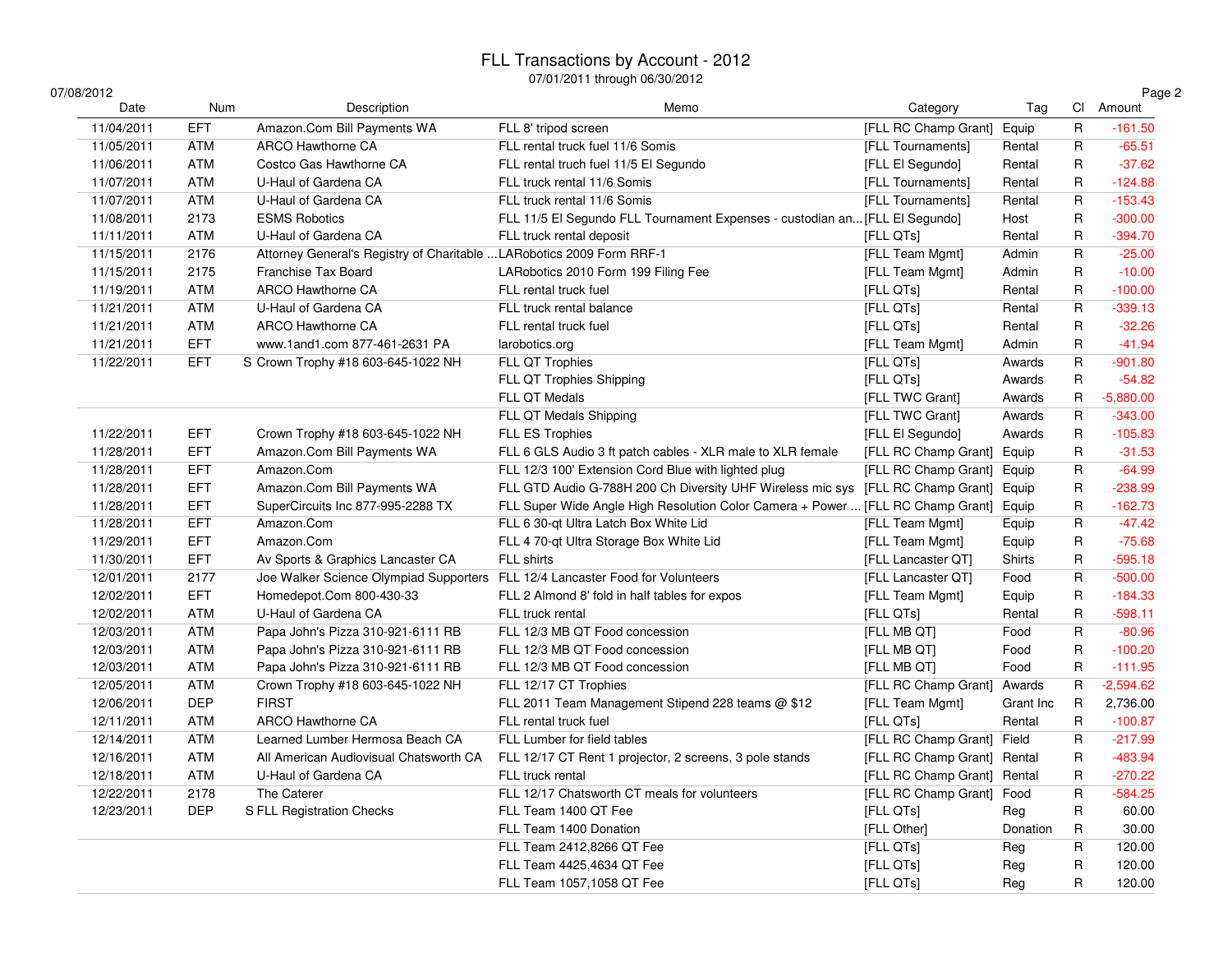| 07/08/2012 |            |                                                                | <u>07/01/2011 เที่เดินดูที่ 06/30/2012</u>                                            |                                  |             |              | Page 3      |
|------------|------------|----------------------------------------------------------------|---------------------------------------------------------------------------------------|----------------------------------|-------------|--------------|-------------|
| Date       | Num        | Description                                                    | Memo                                                                                  | Category                         | Tag         |              | Cl Amount   |
|            |            |                                                                | FLL Team 2698 QT Fee                                                                  | [FLL QTs]                        | Reg         | R            | 60.00       |
|            |            |                                                                | FLL Team 4951-9,7116,7117,7119 QT Fee Girl Scouts                                     | [FLL QTs]                        | Reg         | R            | 720.00      |
|            |            |                                                                | FLL Team 2351 QT Fee                                                                  | [FLL QTs]                        | Reg         | R            | 60.00       |
|            |            |                                                                | FLL Team 699,700,702 QT Fee                                                           | [FLL QTs]                        | Reg         | R            | 180.00      |
|            |            |                                                                | FLL Team 7589,7590 QT Fee                                                             | [FLL QTs]                        | Reg         | R            | 120.00      |
|            |            |                                                                | FLL Team 9901,11514,14224 QT Fee                                                      | [FLL QTs]                        | Reg         | R            | 180.00      |
|            |            |                                                                | FLL Team 13070 QT Fee                                                                 | [FLL QTs]                        | Reg         | R            | 60.00       |
|            |            |                                                                | FLL Team 4734 QT Fee                                                                  | [FLL QTs]                        | Reg         | R            | 60.00       |
|            |            |                                                                | FLL Team 9956 QT Fee                                                                  | [FLL QTs]                        | Reg         | R            | 60.00       |
|            |            |                                                                | FLL Team 11972 QT Fee                                                                 | [FLL QTs]                        | Reg         | R            | 60.00       |
| 12/23/2011 | <b>DEP</b> | S FLL Food Concession Cash                                     | FLL 12/3 MB QT Food Cash Sales                                                        | [FLL MB QT]                      | Sales       | R            | 953.73      |
|            |            |                                                                | FLL 12/3 MB QT Food supplied by Ken Brenan                                            | [FLL MB QT]                      | Food        | R            | $-537.86$   |
| 12/24/2011 | ATM        | Storage Etc Torrance CA                                        | FLL Storage unit for field tables                                                     | [FLL Team Mgmt]                  | Rental      | R            | $-60.61$    |
| 01/20/2012 | <b>DEP</b> | St. James School                                               | <b>FLL 2011 FSK</b>                                                                   | [FLL Other]                      | Sales       | R            | 75.00       |
| 01/20/2012 | <b>EFT</b> | www.1and1.com 877-461-2631 PA                                  | LARobotics.org WebsiteBuilder Plus 3 mo                                               | [FLL Team Mgmt]                  | Admin       | R            | $-29.97$    |
| 02/01/2012 | <b>ATM</b> | Storage Etc Torrance CA                                        | FLL field table storage                                                               | [FLL Team Mgmt]                  | Rental      | $\mathsf{R}$ | $-138.00$   |
| 02/09/2012 | 2179       | S Chaminade College Preparatory                                | FLL 12/17 Chatsworth CT 2 Security Guards                                             | [FLL RC Champ Grant] Facilities  |             | R            | $-700.99$   |
|            |            |                                                                | FLL 12/17 Chatsworth CT Janitorial Services                                           | [FLL RC Champ Grant] Facilities  |             | R            | $-200.00$   |
|            |            |                                                                | FLL 12/17 Chatsworth CT 1 Facilities Worker Friday                                    | [FLL RC Champ Grant] Facilities  |             | R            | $-57.62$    |
|            |            |                                                                | FLL 12/17 Chatsworth CT 3 Facilities Workers Saturday                                 | [FLL RC Champ Grant] Facilities  |             | R            | $-931.72$   |
|            |            |                                                                | FLL 12/17 Chatsworth CT Facility Use including Utilities                              | [FLL RC Champ Grant] Facilities  |             | R            | $-1,500.00$ |
| 02/14/2012 | <b>DEP</b> | Southwest Mentoring And Consulting                             | FLL donation                                                                          | [FLL Other]                      | Donation    | $\mathsf{R}$ | 50.00       |
| 02/16/2012 | 2195       | Alicia Deyer                                                   | FLL Team 3052 RC New Team Stipend                                                     | [FLL RC Team Grants]             | Stipend N R |              | $-500.00$   |
| 02/21/2012 | 2209       | Jose Fernandez                                                 | FLL Team 9152 RC New Team Stipend                                                     | [FLL RC Team Grants]             | Stipend N R |              | $-500.00$   |
| 02/21/2012 | 2210       | Donna J. Bragg                                                 | FLL Team 11881 RC New Team Stipend                                                    | [FLL RC Team Grants] Stipend N R |             |              | $-500.00$   |
| 02/21/2012 | 2207       | Seth Foster                                                    | FLL Team 454 RC New Team Stipend                                                      | [FLL RC Team Grants] Stipend N R |             |              | $-500.00$   |
| 02/21/2012 | ATM        | Bobcat Athletics 3106978975 CA                                 | FLL Ambassador Team Trophies                                                          | [FLL TWC Grant]                  | Awards      | R            | $-143.55$   |
| 03/01/2012 | <b>EFT</b> | Storage Etc Torrance CA                                        | FLL field table storage                                                               | [FLL Team Mgmt]                  | Rental      | R            | $-138.00$   |
| 03/05/2012 | <b>EFT</b> | Lowes 310-787-1489 CA                                          | FLL 3 black peel & stick liner for FLL demo tables                                    | [FLL Other]                      | Demo        | R            | $-17.85$    |
| 03/05/2012 | <b>EFT</b> | Stage Spot 888-567-8243                                        | FLL Gaffers tape electric blue and black                                              | [FLL Other]                      | Demo        | R            | $-74.25$    |
| 03/14/2012 | <b>EFT</b> | Amazon Marketplace                                             | FLL 2 VGA F-F Coupler                                                                 | [FLL Other]                      | Equip       | R            | $-2.64$     |
| 03/14/2012 | <b>EFT</b> | Amazon Marketplace                                             | FLL 2 VGA Y splitter                                                                  | [FLL Other]                      | Equip       | R            | $-22.79$    |
| 03/15/2012 | <b>EFT</b> | Amazon Marketplace                                             | FLL 2 SVGA 25' Monitor Cable                                                          | [FLL Other]                      | Equip       | R            | $-19.08$    |
| 03/19/2012 | 120308     | Chevron Humankind Matching Gift Progr FLL Match for Tony Young |                                                                                       | [FLL Chevron Grant]              | Grant Inc   | R            | 1,000.00    |
| 03/19/2012 | <b>EFT</b> | Crown Trophy #18 603-645-1022 NH                               |                                                                                       | [Jr.FLL Expo]                    | Awards      | $\mathsf{R}$ | $-121.07$   |
| 03/19/2012 | 120310     | <b>TopKids Center</b>                                          | Jr.FLL 3/31 Eagle Rock 4 teams reg fee                                                | [Jr.FLL Expo]                    | Reg         | $\mathsf R$  | 100.00      |
| 03/23/2012 | 2215       | S Susan Nemets                                                 | FLL Expo Expenses 2/20 Raytheon 124 mi @ 0.50                                         | [FLL Team Mgmt]                  | Demo        | R            | $-62.00$    |
|            |            |                                                                | FLL Expo Expenses 3/9 Northrop Grumman 126 mi @ 0.50                                  | [FLL Team Mgmt]                  | Demo        | R            | $-63.00$    |
|            |            |                                                                | FLL Expo Expenses 3/17 LA Regional 154 mi @ 0.50                                      | [FLL Team Mgmt]                  | Demo        | R            | $-77.00$    |
|            |            |                                                                | FLL Expo Expenses 3/17 LA Regional Parking                                            | [FLL Team Mgmt]                  | Demo        | R            | $-10.00$    |
| 03/28/2012 | A11106     | Anita L. Nelson, MD                                            | <b>FLL Donation</b>                                                                   | [FLL Nelson Grant]               | Donation    | R            | 2,000.00    |
| 04/02/2012 | <b>EFT</b> | Storage Etc Torrance CA                                        | FLL field table storage                                                               | [FLL Team Mgmt]                  | Rental      | R            | $-138.00$   |
| 04/09/2012 | <b>EFT</b> |                                                                | USPS.Com ClickNShip 800-344-7779 DC FLL ship NXT charger and power stip from FLL demo | [FLL Other]                      | Demo        | R            | $-10.85$    |
|            |            |                                                                |                                                                                       |                                  |             |              |             |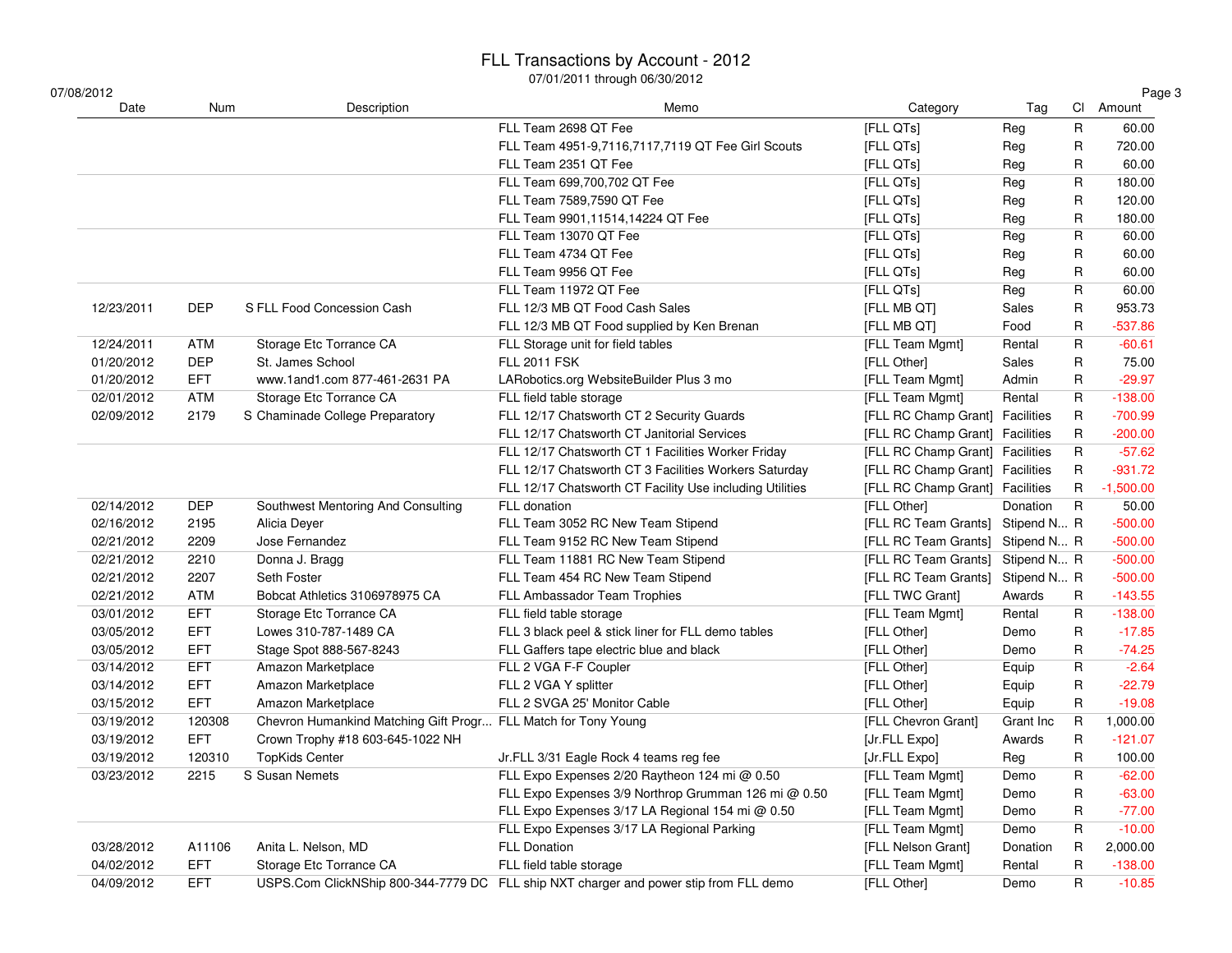| 07/08/2012               |          |                                       |                                                                                        |                    |             |              | Page 4    |
|--------------------------|----------|---------------------------------------|----------------------------------------------------------------------------------------|--------------------|-------------|--------------|-----------|
| Date                     | Num      | Description                           | Memo                                                                                   | Category           | Tag         |              | Cl Amount |
| 04/20/2012               |          | www.1and1.com 877-461-2631 PA         | LARobotics.org WebsiteBuilder Plus 3 mo                                                | [FLL Team Mgmt]    | Admin       | $\mathsf R$  | $-29.97$  |
| 05/01/2012               |          | Storage Etc Torrance CA               | FLL field table storage                                                                | [FLL Team Mgmt]    | Rental      | $\mathsf R$  | $-138.00$ |
| 05/02/2012               |          | USAirways 800-428-4322 AZ             | 6/4-7 Manchester NH Partner Conference                                                 | [FLL Team Mgmt]    | Travel      | R            | $-10.00$  |
| 05/02/2012               |          | USAirways 800-428-4322 AZ             | 6/4-7 Manchester NH Partner Conference                                                 | [FLL Team Mgmt]    | Travel      | R            | $-25.00$  |
| 05/11/2012               |          | Tony Ayad                             | <b>FLL 2 2006 FSKs</b>                                                                 | [FLL Other]        | Sales       | R            | 75.00     |
| 05/21/2012               |          | www.1and1.com 877-461-2631 PA         |                                                                                        | [FLL Team Mgmt]    | Admin       | R            | $-41.94$  |
| 05/22/2012               |          | Bank of America Foundation            | Volunteer Grant for Kenneth Miller to assist Boy Scout FLL teams [FLL Bank of America] |                    | Grant Inc   | R            | 500.00    |
| 05/29/2012               | QuickPay | LeRoy E. Nelson                       | FLL expense reimbursement for Homeschool Convention at LB [FLL Team Mgmt]              |                    | Demo        | R            | $-84.00$  |
| 05/30/2012               |          | CA Secretary Of State 916-653-3775 CA | LARobotics Registration SI-100 Online Even Years                                       | [FLL Team Mgmt]    | Admin       | $\mathsf R$  | $-20.00$  |
| 06/01/2012               |          | Storage Etc Torrance CA               | FLL field table storage                                                                | [FLL Team Mgmt]    | Rental      | $\mathsf R$  | $-138.00$ |
| 06/08/2012               |          | Radisson Hotel Manchester NH          | FLL 6/4-8 Partner Conference                                                           | [FLL Team Mgmt]    | Travel      | ${\sf R}$    | $-349.89$ |
| 06/13/2012               | A11106   | Anita L. Nelson, MD                   | <b>FLL Donation</b>                                                                    | [FLL Nelson Grant] | Donation    | $\mathsf R$  | 1,500.00  |
| <b>LARobotics PayPal</b> |          |                                       |                                                                                        |                    |             |              | 6,545.98  |
| 10/01/2011               | S        | Megan Edwards                         | FLL Team 3419 QT Fee                                                                   | [FLL QTs]          | Reg         | R            | 60.00     |
|                          |          |                                       | Bank charges                                                                           | [FLL QTs]          | Bank        | R            | $-1.62$   |
| 10/01/2011               | S        | Robert Wheeler                        | FLL Team 5510 QT Fee                                                                   | [FLL QTs]          | Reg         | $\mathsf{R}$ | 60.00     |
|                          |          |                                       | Bank charges                                                                           | [FLL QTs]          | <b>Bank</b> | R            | $-1.62$   |
| 10/01/2011               | S        | Kathy Reynolds                        | FLL Team 3343 QT Fee                                                                   | [FLL QTs]          | Reg         | R            | 60.00     |
|                          |          |                                       | Bank charge                                                                            | [FLL QTs]          | Bank        | R            | $-1.62$   |
| 10/02/2011               | S        | Susan Christenson                     | FLL Team 10226 QT Fee                                                                  | [FLL QTs]          | Reg         | R            | 60.00     |
|                          |          |                                       | <b>Bank charges</b>                                                                    | [FLL QTs]          | <b>Bank</b> | R            | $-1.62$   |
| 10/02/2011               | S        | Ramona Pal                            | FLL Team 9320 QT Fee                                                                   | [FLL QTs]          | Reg         | R            | 60.00     |
|                          |          |                                       | <b>Bank charges</b>                                                                    | [FLL QTs]          | <b>Bank</b> | R            | $-1.62$   |
| 10/02/2011               | S        | Tremayne Baker                        | FLL Team 2374 QT Fee                                                                   | [FLL QTs]          | Reg         | R            | 60.00     |
|                          |          |                                       | Bank charges                                                                           | [FLL QTs]          | <b>Bank</b> | $\mathsf{R}$ | $-1.62$   |
| 10/03/2011               | S        | <b>Timothy Ballard</b>                | FLL Team 7145 QT Fee                                                                   | [FLL QTs]          | Reg         | R            | 60.00     |
|                          |          |                                       | <b>Bank charges</b>                                                                    | [FLL QTs]          | Bank        | R            | $-1.62$   |
| 10/03/2011               | S        | Ken Miller                            | FLL Team 9624 QT Fee                                                                   | [FLL QTs]          | Reg         | $\mathsf R$  | 60.00     |
|                          |          |                                       | Bank charges                                                                           | [FLL QTs]          | <b>Bank</b> | R            | $-1.62$   |
| 10/03/2011               | S        | Loren Mavromati                       | FLL Team 9778 QT Fee                                                                   | [FLL QTs]          | Reg         | R            | 60.00     |
|                          |          |                                       | <b>Bank charges</b>                                                                    | [FLL QTs]          | <b>Bank</b> | $\mathsf{R}$ | $-1.62$   |
| 10/04/2011               | S        | Randall Kamiya                        | FLL Team 2691 QT Fee                                                                   | [FLL QTs]          | Reg         | R            | 60.00     |
|                          |          |                                       | Bank charge                                                                            | [FLL QTs]          | <b>Bank</b> | R            | $-1.62$   |
| 10/04/2011               | S        | Jesus Moncayo                         | FLL Team 1000 QT Fee                                                                   | [FLL QTs]          | Reg         | R            | 60.00     |
|                          |          |                                       | <b>Bank charges</b>                                                                    | [FLL QTs]          | Bank        | R            | $-1.62$   |
| 10/04/2011               | S        | <b>Dennis Smalley</b>                 | FLL Team 2517 QT Fee                                                                   | [FLL QTs]          | Reg         | R            | 60.00     |
|                          |          |                                       | <b>Bank charges</b>                                                                    | [FLL QTs]          | <b>Bank</b> | R            | $-1.62$   |
| 10/04/2011               | S        | Dora Costa                            | FLL Team 6981 QT Fee                                                                   | [FLL QTs]          | Reg         | R            | 60.00     |
|                          |          |                                       | <b>Bank charges</b>                                                                    | [FLL QTs]          | Bank        | R            | $-1.62$   |
| 10/05/2011               | S        | Shari Rosenman                        | FLL Team 3576 QT Fee                                                                   | [FLL QTs]          | Reg         | $\sf R$      | 60.00     |
|                          |          |                                       | Bank charges                                                                           | [FLL QTs]          | <b>Bank</b> | R            | $-1.62$   |
| 10/05/2011               | S        | Deborah Pereda                        | FLL Team 7770 QT Fee                                                                   | [FLL QTs]          | Reg         | R            | 60.00     |
|                          |          |                                       | Bank charges                                                                           | [FLL QTs]          | <b>Bank</b> | R            | $-1.62$   |
|                          |          |                                       |                                                                                        |                    |             |              |           |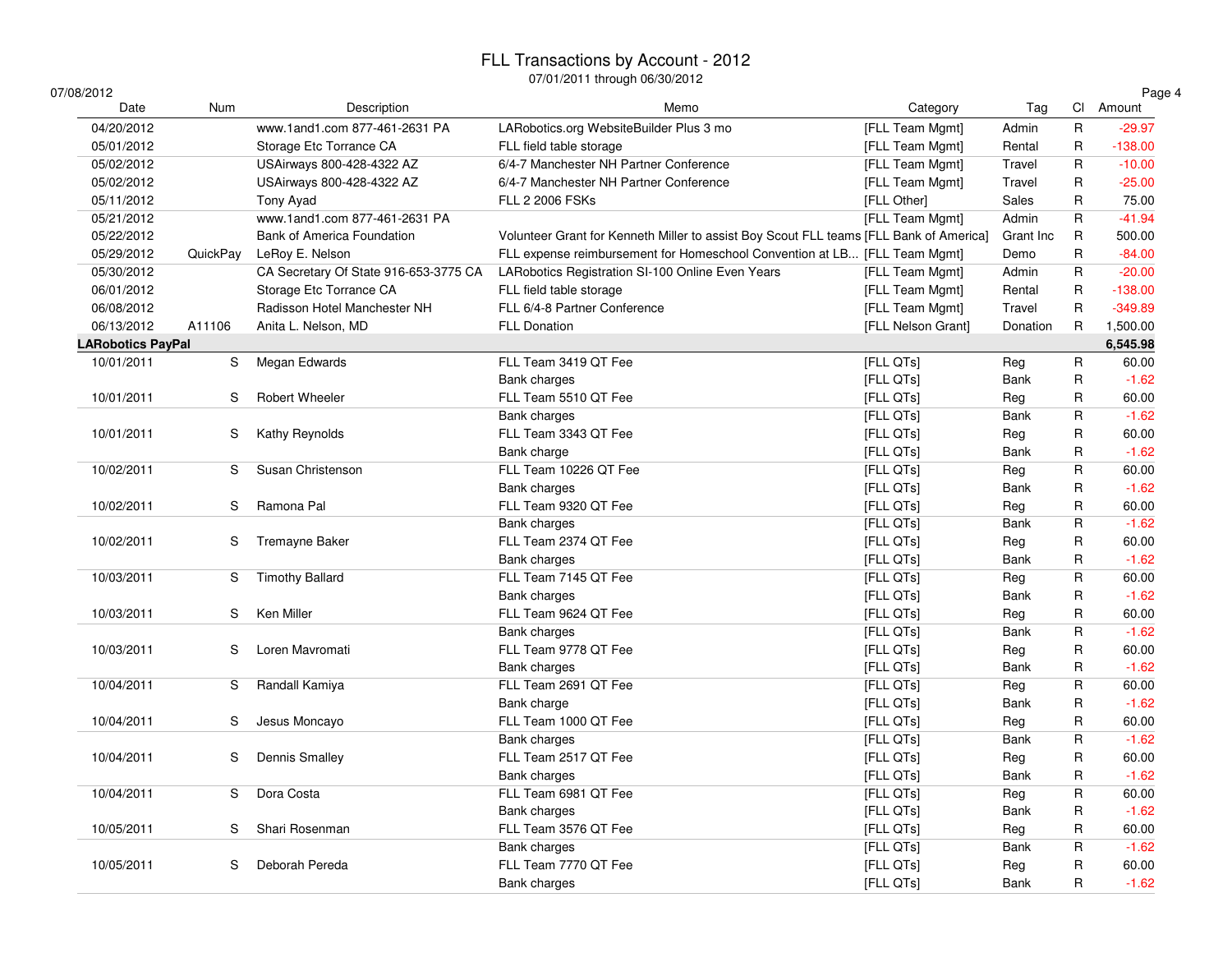| 07/08/2012 |            |     |                             |                                                 |                  |             |                         | Page 5    |
|------------|------------|-----|-----------------------------|-------------------------------------------------|------------------|-------------|-------------------------|-----------|
|            | Date       | Num | Description                 | Memo                                            | Category         | Tag         |                         | Cl Amount |
|            | 10/06/2011 | S   | <b>Erin Carter</b>          | FLL Team 2793 QT Fee                            | [FLL QTs]        | Reg         | ${\sf R}$               | 60.00     |
|            |            |     |                             | Bank charges                                    | [FLL QTs]        | Bank        | $\mathsf{R}$            | $-1.62$   |
|            | 10/08/2011 | S   | Anthony Rojko               | FLL Team 270 QT Fee                             | [FLL QTs]        | Reg         | R                       | 60.00     |
|            |            |     |                             | <b>Bank charges</b>                             | [FLL QTs]        | <b>Bank</b> | $\mathsf{R}$            | $-1.62$   |
|            | 10/10/2011 | S   | Kelly A Steinbock           | FLL Team 9144 QT Fee                            | [FLL QTs]        | Reg         | R                       | 60.00     |
|            |            |     |                             | Bank charges                                    | [FLL QTs]        | <b>Bank</b> | R                       | $-1.62$   |
|            | 10/10/2011 | S   | Terrance Domae              | FLL Team 267 QT Fee                             | [FLL QTs]        | Reg         | R                       | 60.00     |
|            |            |     |                             | Bank charges                                    | [FLL QTs]        | <b>Bank</b> | R                       | $-1.62$   |
|            | 10/11/2011 | S   | Francisco Valeriano         | FLL Team 8010 QT Fee                            | [FLL QTs]        | Reg         | R                       | 60.00     |
|            |            |     |                             | Bank charges                                    | [FLL QTs]        | Bank        | $\mathsf R$             | $-1.62$   |
|            | 10/11/2011 | S   | Andre Akins                 | FLL Team 2711 QT Fee                            | [FLL QTs]        | Reg         | ${\sf R}$               | 60.00     |
|            |            |     |                             | Bank charges                                    | [FLL QTs]        | <b>Bank</b> | R                       | $-1.62$   |
|            | 10/12/2011 | S.  | Helga Rothaupt              | FLL Team 2320 QT Fee                            | [FLL QTs]        | Reg         | $\overline{\mathsf{R}}$ | 60.00     |
|            |            |     |                             | Bank charges                                    | [FLL QTs]        | <b>Bank</b> | ${\sf R}$               | $-1.62$   |
|            | 10/12/2011 | S   | Donald Sawdai               | FLL Teams 6732, 6727, 11299 11/5 El Segundo Fee | [FLL El Segundo] | Reg         | $\mathsf{R}$            | 150.00    |
|            |            |     |                             | FLL PayPal fee                                  | [FLL El Segundo] | <b>Bank</b> | $\overline{\mathsf{R}}$ | $-3.60$   |
|            | 10/12/2011 | S   | Donald Sawdai               | FLL Teams 6732, 6727, 11299 QT Fee              | [FLL QTs]        | Reg         | $\sf R$                 | 180.00    |
|            |            |     |                             | Bank charges                                    | [FLL QTs]        | <b>Bank</b> | $\mathsf{R}$            | $-4.26$   |
|            | 10/13/2011 | S   | Jesus Moncayo               | FLL Team 1000 10/22 Eagle Rock Fee              | [FLL Eagle Rock] | Reg         | $\overline{\mathsf{R}}$ | 40.00     |
|            |            |     |                             | FLL PayPal fee                                  | [FLL Eagle Rock] | <b>Bank</b> | $\mathsf{R}$            | $-1.18$   |
|            | 10/13/2011 | S   | Amy Taylor                  | FLL Team 4952 10/22 Eagle Rock Fee              | [FLL Eagle Rock] | Reg         | $\mathsf{R}$            | 40.00     |
|            |            |     |                             | FLL PayPal fee                                  | [FLL Eagle Rock] | Bank        | $\sf R$                 | $-1.18$   |
|            | 10/13/2011 | S   | Christina McMillan          | FLL Team 8375 10/22 Eagle Rock Fee              | [FLL Eagle Rock] | Reg         | $\sf R$                 | 40.00     |
|            |            |     |                             | FLL PayPal fee                                  | [FLL Eagle Rock] | <b>Bank</b> | $\mathsf{R}$            | $-1.18$   |
|            | 10/13/2011 | S   | Christina McMillan          | FLL Team 8375 10/22 Eagle Rock Fee Refund       | [FLL Eagle Rock] | Reg         | ${\sf R}$               | $-40.00$  |
|            |            |     |                             | PayPal fee refund                               | [FLL Eagle Rock] | <b>Bank</b> | $\sf R$                 | 0.88      |
|            | 10/13/2011 | S   | <b>Trirath Tansopalucks</b> | FLL Team 13370 QT Fee                           | [FLL QTs]        | Reg         | R                       | 60.00     |
|            |            |     |                             | Bank charges                                    | [FLL QTs]        | <b>Bank</b> | $\mathsf R$             | $-1.62$   |
|            | 10/13/2011 | S   | Jerri Ogden                 | FLL Team 1885 QT Fee                            | [FLL QTs]        | Reg         | R                       | 60.00     |
|            |            |     |                             | Bank charges                                    | [FLL QTs]        | <b>Bank</b> | R                       | $-1.62$   |
|            | 10/13/2011 | S.  | Janice Brown                | FLL Team 2595 QT Fee                            | [FLL QTs]        | Reg         | R                       | 60.00     |
|            |            |     |                             | Bank charges                                    | [FLL QTs]        | <b>Bank</b> | $\mathsf R$             | $-1.62$   |
|            | 10/13/2011 | S   | <b>Trirath Tansopalucks</b> | FLL Team 13372 QT Fee                           | [FLL QTs]        | Reg         | R                       | 60.00     |
|            |            |     |                             | Bank charges                                    | [FLL QTs]        | Bank        | $\mathsf R$             | $-1.62$   |
|            | 10/13/2011 | S   | <b>Trirath Tansopalucks</b> | FLL Team 13379 QT Fee                           | [FLL QTs]        | Reg         | R                       | 60.00     |
|            |            |     |                             | Bank charges                                    | [FLL QTs]        | <b>Bank</b> | R                       | $-1.62$   |
|            | 10/13/2011 | S.  | Jerri Ogden                 | FLL Team 7181 QT Fee                            | [FLL QTs]        | Reg         | R                       | 60.00     |
|            |            |     |                             | Bank charges                                    | [FLL QTs]        | <b>Bank</b> | R                       | $-1.62$   |
|            | 10/13/2011 | S   | <b>Trirath Tansopalucks</b> | FLL Team 13380 QT Fee                           | [FLL QTs]        | Reg         | R                       | 60.00     |
|            |            |     |                             | Bank charges                                    | [FLL QTs]        | <b>Bank</b> | $\mathsf{R}$            | $-1.62$   |
|            | 10/13/2011 | S   | Christina McMillan          | FLL Team 8375 11/5 El Segundo Fee               | [FLL El Segundo] | Reg         | $\mathsf{R}$            | 50.00     |
|            |            |     |                             | FLL PayPal fee                                  | [FLL El Segundo] | Bank        | $\sf R$                 | $-1.40$   |
|            | 10/13/2011 | S   | Christina McMillan          | FLL Team 8375 QT Fee                            | [FLL QTs]        | Reg         | $\overline{\mathsf{R}}$ | 60.00     |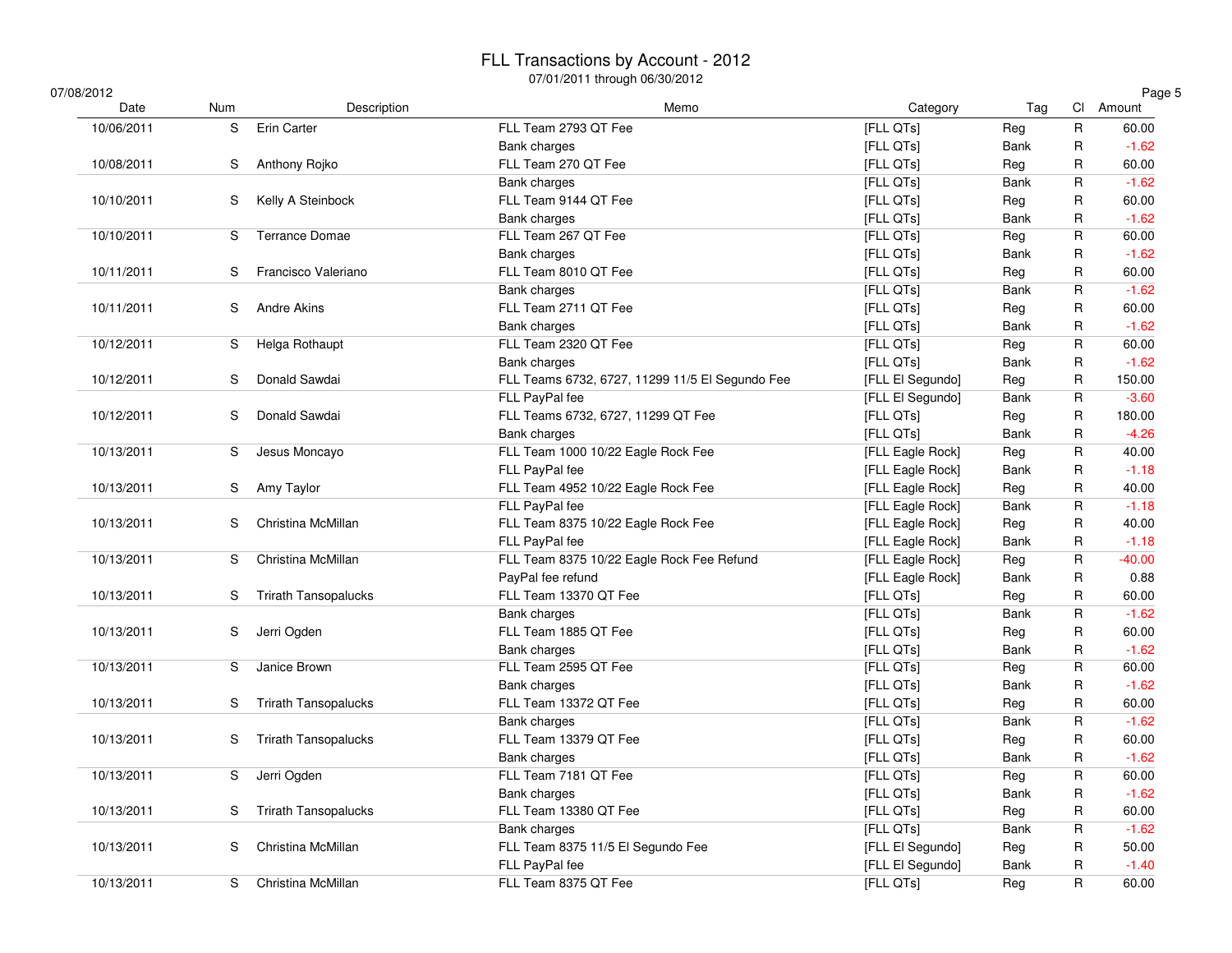| 07/08/2012<br>Date | Num | Description              | 07/01/2011 through 06/30/2012<br>Memo | Category         | Tag         |                         | Page 6<br>Cl Amount |
|--------------------|-----|--------------------------|---------------------------------------|------------------|-------------|-------------------------|---------------------|
|                    |     |                          | FLL PayPal fee                        | [FLL QTs]        | Bank        | R                       | $-1.62$             |
| 10/14/2011         | S   | Francisco Valeriano      | FLL Team 8010 11/5 El Segundo Fee     | [FLL El Segundo] | Reg         | R                       | 50.00               |
|                    |     |                          | FLL PayPal fee                        | [FLL El Segundo] | Bank        | R                       | $-1.40$             |
| 10/14/2011         | S   | <b>AGBU School</b>       | FLL Team 7345 QT Fee                  | [FLL QTs]        | Reg         | R                       | 60.00               |
|                    |     |                          | FLL PayPal fee                        | [FLL QTs]        | Bank        | R                       | $-1.62$             |
| 10/14/2011         | S   | <b>Carmen Fellows</b>    | FLL Team 2125 QT Fee                  | [FLL QTs]        | Reg         | ${\sf R}$               | 60.00               |
|                    |     |                          | FLL PayPal fee                        | [FLL QTs]        | Bank        | R                       | $-1.62$             |
| 10/14/2011         | S   | <b>Kim Cantrell</b>      | FLL Team 9678 QT Fee                  | [FLL QTs]        | Reg         | $\mathsf R$             | 60.00               |
|                    |     |                          | FLL PayPal fee                        | [FLL QTs]        | Bank        | R                       | $-1.62$             |
| 10/14/2011         | S   | Payment Chris Miko       | FLL Team 10019 QT Fee                 | [FLL QTs]        | Reg         | R                       | 60.00               |
|                    |     |                          | FLL PayPal fee                        | [FLL QTs]        | Bank        | R                       | $-1.62$             |
| 10/14/2011         | S   | <b>Alison Bradley</b>    | FLL Team 12447 QT Fee                 | [FLL QTs]        | Reg         | R                       | 60.00               |
|                    |     |                          | FLL PayPal fee                        | [FLL QTs]        | Bank        | R                       | $-1.62$             |
| 10/14/2011         | S   | Azizi Gibbs              | FLL Team 3348 QT Fee                  | [FLL QTs]        | Reg         | R                       | 60.00               |
|                    |     |                          | FLL PayPal fee                        | [FLL QTs]        | Bank        | R                       | $-1.62$             |
| 10/14/2011         | S   | David Andrews            | FLL Team 4959 QT Fee                  | [FLL QTs]        | Reg         | R                       | 60.00               |
|                    |     |                          | FLL PayPal fee                        | [FLL QTs]        | Bank        | R                       | $-1.62$             |
| 10/14/2011         | S   | Ri-pen Chou              | FLL Team 3455 QT Fee                  | [FLL QTs]        | Reg         | $\overline{\mathsf{R}}$ | 60.00               |
|                    |     |                          | FLL PayPal fee                        | [FLL QTs]        | Bank        | R                       | $-1.62$             |
| 10/14/2011         | S   | David Parkinson          | FLL Team 7888 QT Fee                  | [FLL QTs]        | Reg         | $\mathsf{R}$            | 60.00               |
|                    |     |                          | FLL PayPal fee                        | [FLL QTs]        | Bank        | $\mathsf R$             | $-1.62$             |
| 10/14/2011         | S   | June Gee                 | FLL Team 2660 QT Fee                  | [FLL QTs]        | Reg         | R                       | 60.00               |
|                    |     |                          | FLL PayPal fee                        | [FLL QTs]        | Bank        | R                       | $-1.62$             |
| 10/14/2011         | S   | Patricia Soulliere       | FLL Team 12872 QT Fee                 | [FLL QTs]        | Reg         | R                       | 60.00               |
|                    |     |                          | FLL PayPal fee                        | [FLL QTs]        | Bank        | R                       | $-1.62$             |
| 10/14/2011         | S   | John Rivera              | FLL Team 1955 QT Fee                  | [FLL QTs]        | Reg         | R                       | 60.00               |
|                    |     |                          | FLL PayPal fee                        | [FLL QTs]        | Bank        | R                       | $-1.62$             |
| 10/14/2011         | S   | Charlene Tambara         | FLL Team 9438 QT Fee                  | [FLL QTs]        | Reg         | R                       | 60.00               |
|                    |     |                          | FLL PayPal fee                        | [FLL QTs]        | <b>Bank</b> | R                       | $-1.62$             |
| 10/14/2011         | S   | <b>Heather Snodgrass</b> | FLL Team 4587 QT Fee                  | [FLL QTs]        | Reg         | R                       | 60.00               |
|                    |     |                          | FLL PayPal fee                        | [FLL QTs]        | Bank        | R                       | $-1.62$             |
| 10/14/2011         | S   | <b>Terry Wells</b>       | FLL Team 3470 QT Fee                  | [FLL QTs]        | Reg         | $\mathsf{R}$            | 60.00               |
|                    |     |                          | FLL PayPal fee                        | [FLL QTs]        | Bank        | R                       | $-1.62$             |
| 10/14/2011         | S   | <b>Catherine Eckley</b>  | FLL Team 8121 QT Fee                  | [FLL QTs]        | Reg         | R                       | 60.00               |
|                    |     |                          | FLL PayPal fee                        | [FLL QTs]        | Bank        | $\mathsf R$             | $-1.62$             |
| 10/14/2011         | S   | Youngmin Kim             | FLL Team 7583 QT Fee                  | [FLL QTs]        | Reg         | R                       | 60.00               |
|                    |     |                          | FLL PayPal fee                        | [FLL QTs]        | Bank        | R                       | $-1.62$             |
| 10/14/2011         | S   | Janine Fairall           | FLL Team 1704 QT Fee                  | [FLL QTs]        | Reg         | R                       | 60.00               |
|                    |     |                          | FLL PayPal fee                        | [FLL QTs]        | Bank        | R                       | $-1.62$             |
| 10/14/2011         | S   | <b>Bart Webber</b>       | FLL Team 4678 QT Fee                  | [FLL QTs]        | Reg         | R                       | 60.00               |
|                    |     |                          | FLL PayPal fee                        | [FLL QTs]        | Bank        | R                       | $-1.62$             |
| 10/14/2011         | S   | David Filgas             | FLL Team 1800 QT Fee                  | [FLL QTs]        | Reg         | R                       | 60.00               |
|                    |     |                          | FLL PayPal fee                        | [FLL QTs]        | Bank        | R                       | $-1.62$             |
|                    |     |                          |                                       |                  |             |                         |                     |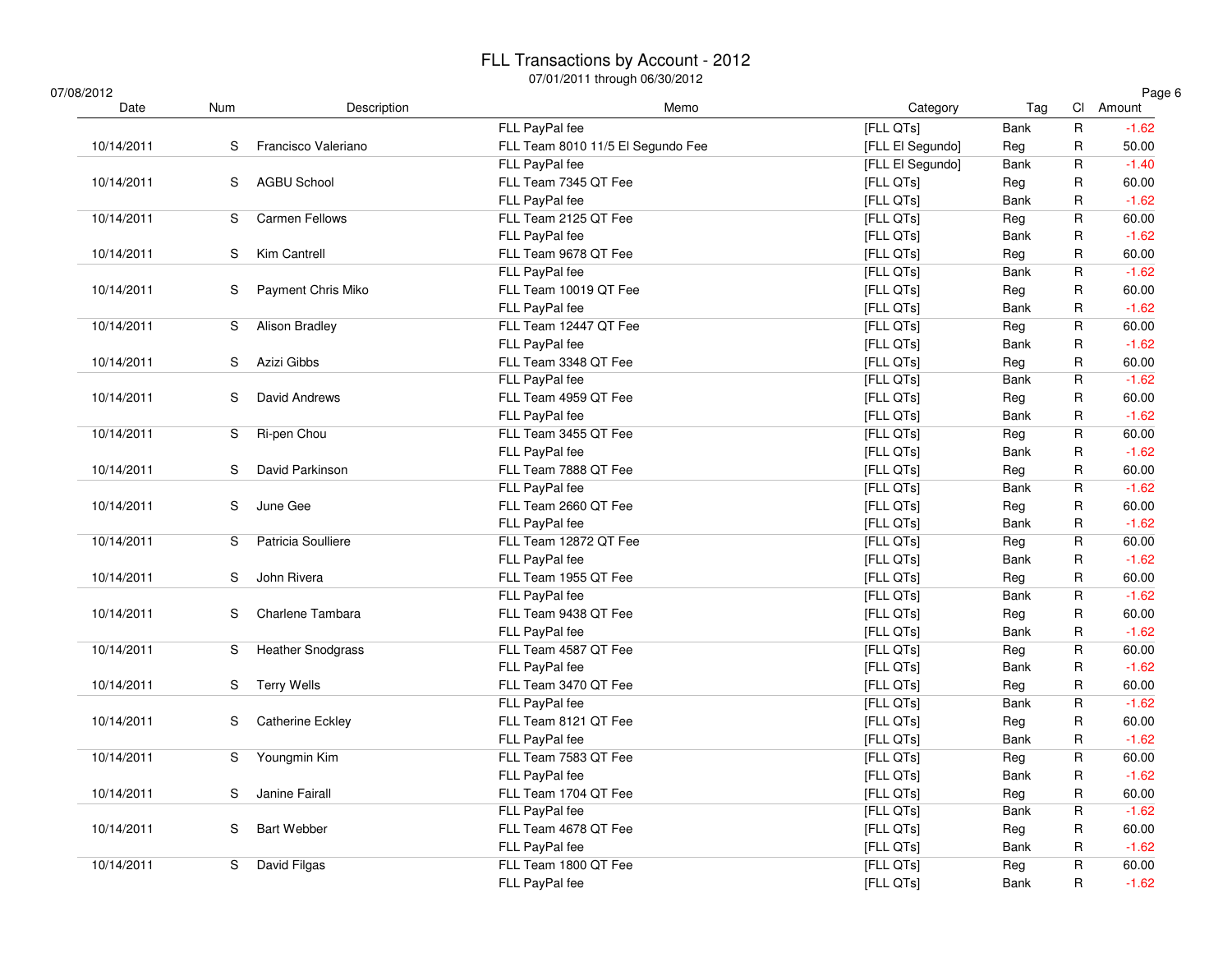### FLL Transactions by Account - 2012

| 07/08/2012<br>Date | Num | Description                        | Memo                                   | Category         | Tag         |   | Page 7<br>Cl Amount |
|--------------------|-----|------------------------------------|----------------------------------------|------------------|-------------|---|---------------------|
| 10/14/2011         | S   | Patricia Tsoiasue                  | FLL Team 3289 QT Fee                   | [FLL QTs]        | Reg         | R | 60.00               |
|                    |     |                                    | FLL PayPal fee                         | [FLL QTs]        | Bank        | R | $-1.62$             |
| 10/14/2011         | S   | <b>Brett Kufeldt</b>               | FLL Team 4588 QT Fee                   | [FLL QTs]        | Reg         | R | 60.00               |
|                    |     |                                    | FLL PayPal fee                         | [FLL QTs]        | Bank        | R | $-1.62$             |
| 10/14/2011         | S   | <b>Arthur Vuong</b>                | FLL Team 2480 QT Fee                   | [FLL QTs]        | Reg         | R | 60.00               |
|                    |     |                                    | FLL PayPal fee                         | [FLL QTs]        | Bank        | R | $-1.62$             |
| 10/14/2011         | S   | <b>Carmen Fellows</b>              | FLL Team 2125 QT Fee Refund            | [FLL QTs]        | Reg         | R | $-60.00$            |
|                    |     |                                    | FLL PayPal fee refund                  | [FLL QTs]        | <b>Bank</b> | R | 1.32                |
| 10/14/2011         | S   | Steven Eno                         | FLL Team 7584, 7586 QT Fee             | [FLL QTs]        | Reg         | R | 120.00              |
|                    |     |                                    | FLL PayPal fee                         | [FLL QTs]        | Bank        | R | $-2.94$             |
| 10/14/2011         | S   | <b>Robert Fleming</b>              | FLL Team 3747, 3748 QT Fee             | [FLL QTs]        | Reg         | R | 120.00              |
|                    |     |                                    | FLL PayPal fee                         | [FLL QTs]        | Bank        | R | $-2.94$             |
| 10/14/2011         | S   | Stephan Scoggins                   | FLL Team 4859, 4860 QT Fee             | [FLL QTs]        | Reg         | R | 120.00              |
|                    |     |                                    | FLL PayPal fee                         | [FLL QTs]        | Bank        | R | $-2.94$             |
| 10/14/2011         | S   | <b>Great Minds Learning Center</b> | FLL Team 4021, 4023, 4024 QT Fee       | [FLL QTs]        | Reg         | R | 180.00              |
|                    |     |                                    | FLL PayPal fee                         | [FLL QTs]        | Bank        | R | $-4.26$             |
| 10/14/2011         | S   | Steven Clark                       | FLL Team 7258, 7260, 7261, 7262 QT Fee | [FLL QTs]        | Reg         | R | 240.00              |
|                    |     |                                    | FLL PayPal fee                         | [FLL QTs]        | Bank        | R | $-5.58$             |
| 10/14/2011         | S   | Youngmin Kim                       | FLL Team 7585 QT Fee                   | [FLL QTs]        | Reg         | R | 60.00               |
|                    |     |                                    | FLL PayPal fee                         | [FLL QTs]        | Bank        | R | $-1.62$             |
| 10/14/2011         | S   | Patricia Tsoiasue                  | FLL Team 3290 QT Fee                   | [FLL QTs]        | Reg         | R | 60.00               |
|                    |     |                                    | FLL PayPal fee                         | [FLL QTs]        | Bank        | R | $-1.62$             |
| 10/14/2011         | S   | Patricia Soulliere                 | FLL Team 12388 QT Fee                  | [FLL QTs]        | Reg         | R | 60.00               |
|                    |     |                                    | FLL PayPal fee                         | [FLL QTs]        | Bank        | R | $-1.62$             |
| 10/14/2011         | S   | Arthur Vuong                       | FLL Team 2476 QT Fee                   | [FLL QTs]        | Reg         | R | 60.00               |
|                    |     |                                    | FLL PayPal fee                         | [FLL QTs]        | Bank        | R | $-1.62$             |
| 10/15/2011         | S   | <b>Mark Abrams</b>                 | FLL Team 7868 10/22 Eagle Rock fee     | [FLL Eagle Rock] | Reg         | R | 40.00               |
|                    |     |                                    | FLL PayPal fee                         | [FLL Eagle Rock] | Bank        | R | $-1.18$             |
| 10/15/2011         | S   | Stephen O'Bryan                    | FLL Team 4734 10/22 Eagle Rock fee     | [FLL Eagle Rock] | Reg         | R | 40.00               |
|                    |     |                                    | FLL PayPal fee                         | [FLL Eagle Rock] | Bank        | R | $-1.18$             |
| 10/15/2011         | S   | Joe Shochet                        | FLL Team 7113 QT Fee                   | [FLL QTs]        | Reg         | R | 60.00               |
|                    |     |                                    | FLL PayPal fee                         | [FLL QTs]        | Bank        | R | $-1.62$             |
| 10/15/2011         | S   | <b>Richard Loomis</b>              | FLL Team 3267 QT Fee                   | [FLL QTs]        | Reg         | R | 60.00               |
|                    |     |                                    | FLL PayPal fee                         | [FLL QTs]        | Bank        | R | $-1.62$             |
| 10/15/2011         | S   | David Andrews                      | FLL Team 4959 QT fee refund            | [FLL QTs]        |             | R | $-60.00$            |
|                    |     |                                    |                                        |                  | Reg         |   |                     |
|                    | S.  |                                    | PayPal fee refund                      | [FLL QTs]        | Bank        | R | 1.32                |
| 10/15/2011         |     | <b>Robert Cloer</b>                | FLL Teams 11494,12829 QT fee           | [FLL QTs]        | Reg         | R | 120.00              |
|                    |     |                                    | FLL PayPal fee                         | [FLL QTs]        | Bank        | R | $-2.94$             |
| 10/15/2011         | S   | Jeremy Pontius                     | FLL Teams 1032, 1035, 1050 QT fee      | [FLL QTs]        | Reg         | R | 180.00              |
|                    |     |                                    | FLL PayPal fee                         | [FLL QTs]        | Bank        | R | $-4.26$             |
| 10/16/2011         | S   | Arthur Vuong                       | FLL Team 2476 QT fee refund            | [FLL QTs]        | Reg         | R | $-60.00$            |
|                    |     |                                    | FLL PayPal fee refund                  | [FLL QTs]        | Bank        | R | 1.32                |
| 10/16/2011         | S   | John Rivera                        | FLL Team 1955 QT fee refund            | [FLL QTs]        | Reg         | R | $-60.00$            |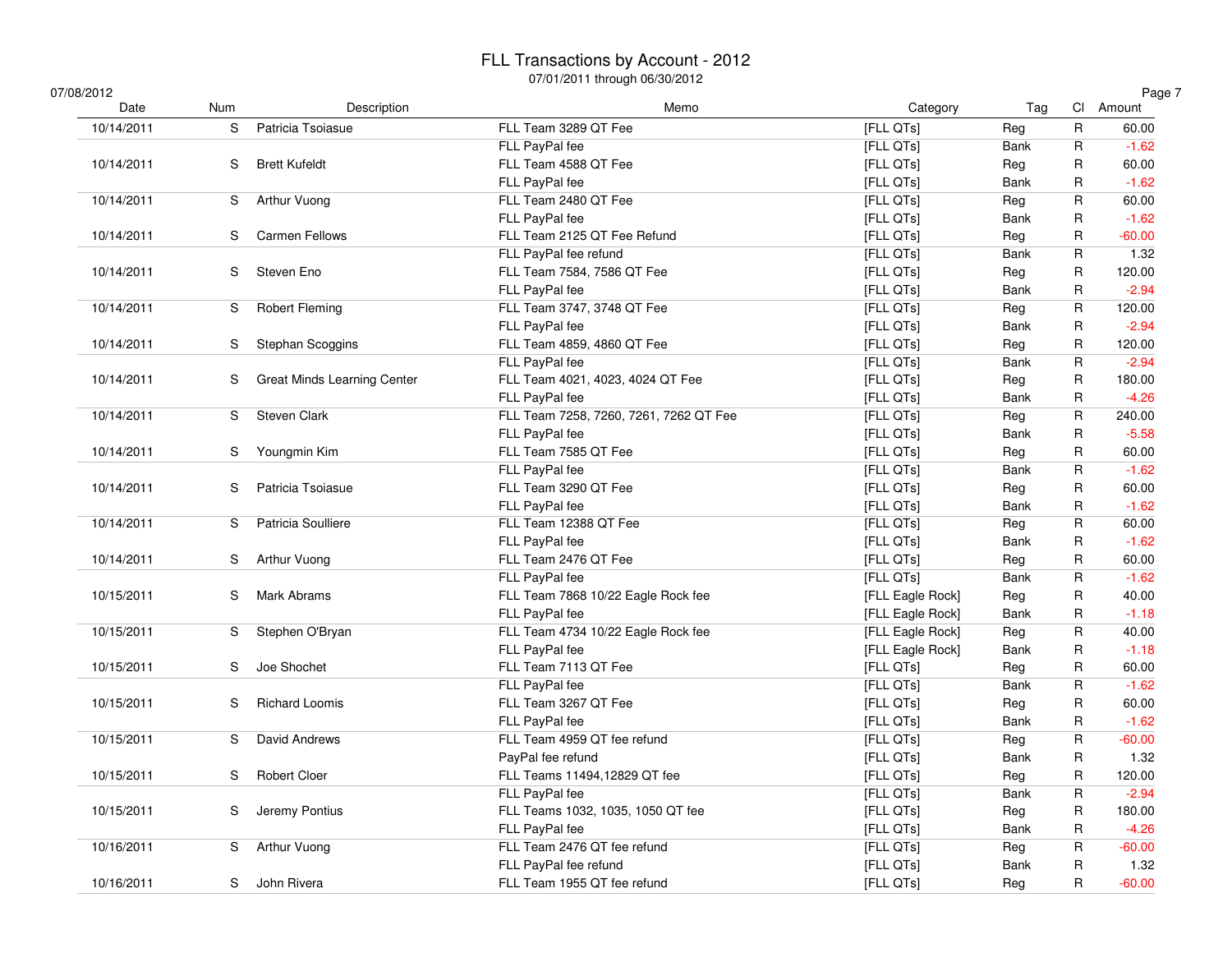| 07/08/2012 |            |                    |                                   |                  |             |                         | Page 8    |
|------------|------------|--------------------|-----------------------------------|------------------|-------------|-------------------------|-----------|
| Date       | <b>Num</b> | Description        | Memo                              | Category         | Tag         |                         | Cl Amount |
|            |            |                    | FLL PayPal fee refund             | [FLL QTs]        | <b>Bank</b> | $\mathsf R$             | 1.32      |
| 10/16/2011 | S.         | Arthur Vuong       | FLL Team 2480 QT fee refund       | [FLL QTs]        | Reg         | $\mathsf{R}$            | $-60.00$  |
|            |            |                    | FLL PayPal fee refund             | [FLL QTs]        | <b>Bank</b> | R                       | 1.32      |
| 10/17/2011 | S          | Shawn Locke        | FLL Team 9055 QT Fee              | [FLL QTs]        | Reg         | $\mathsf R$             | 60.00     |
|            |            |                    | FLL PayPal fee                    | [FLL QTs]        | <b>Bank</b> | $\mathsf R$             | $-1.62$   |
| 10/17/2011 | S.         | Eric Yu            | FLL Team 11551 QT Fee             | [FLL QTs]        | Reg         | R                       | 60.00     |
|            |            |                    | FLL PayPal fee                    | [FLL QTs]        | <b>Bank</b> | $\mathsf{R}$            | $-1.62$   |
| 10/17/2011 | S.         | Quinten Pierce     | FLL Team 8376 QT Fee              | [FLL QTs]        | Reg         | R                       | 60.00     |
|            |            |                    | FLL PayPal fee                    | [FLL QTs]        | <b>Bank</b> | R                       | $-1.62$   |
| 10/17/2011 | S          | Shawn Locke        | FLL Team 12743 QT Fee             | [FLL QTs]        | Reg         | $\mathsf R$             | 60.00     |
|            |            |                    | FLL PayPal fee                    | [FLL QTs]        | Bank        | $\mathsf R$             | $-1.62$   |
| 10/19/2011 | S          | Reagan Woolf       | FLL Team 1830 11/5 El Segundo Fee | [FLL El Segundo] | Reg         | R                       | 50.00     |
|            |            |                    | FLL PayPal fee                    | [FLL El Segundo] | <b>Bank</b> | R                       | $-1.40$   |
| 10/19/2011 | S.         | Reagan Woolf       | FLL Team 1830 QT Fee              | [FLL QTs]        | Reg         | R                       | 60.00     |
|            |            |                    | FLL PayPal fee                    | [FLL QTs]        | <b>Bank</b> | R                       | $-1.62$   |
| 10/20/2011 | S          | Meera Ichharam     | FLL Team 4958 11/5 El Segundo fee | [FLL El Segundo] | Reg         | $\mathsf R$             | 50.00     |
|            |            |                    | FLL PayPal fee                    | [FLL El Segundo] | Bank        | $\mathsf R$             | $-1.40$   |
| 10/25/2011 | S          | Teadra Zarate      | FLL Team 2858 QT Fee              | [FLL QTs]        | Reg         | R                       | 60.00     |
|            |            |                    | FLL PayPal fee                    | [FLL QTs]        | <b>Bank</b> | R                       | $-1.62$   |
| 10/25/2011 | S          | Dongchul Lee       | FLL Team 7320 QT Fee              | [FLL QTs]        | Reg         | $\mathsf{R}$            | 60.00     |
|            |            |                    | FLL PayPal fee                    | [FLL QTs]        | <b>Bank</b> | R                       | $-1.62$   |
| 10/25/2011 | S          | Jose A Sanchez     | FLL Team 2502 QT Fee              | [FLL QTs]        | Reg         | $\mathsf R$             | 60.00     |
|            |            |                    | FLL PayPal fee                    | [FLL QTs]        | <b>Bank</b> | $\mathsf R$             | $-1.62$   |
| 10/25/2011 | S          | <b>Mesut Deniz</b> | FLL Team 13716 QT Fee             | [FLL QTs]        | Reg         | R                       | 60.00     |
|            |            |                    | FLL PayPal fee                    | [FLL QTs]        | Bank        | $\mathsf R$             | $-1.62$   |
| 10/25/2011 | S          | Linda Stone-abrams | FLL Team 7868 QT Fee              | [FLL QTs]        | Reg         | $\mathsf{R}$            | 60.00     |
|            |            |                    | FLL PayPal fee                    | [FLL QTs]        | <b>Bank</b> | R                       | $-1.62$   |
| 10/25/2011 | S.         | Wendi Henry        | FLL Team 9984 QT Fee              | [FLL QTs]        | Reg         | $\mathsf R$             | 60.00     |
|            |            |                    | FLL PayPal fee                    | [FLL QTs]        | <b>Bank</b> | $\mathsf R$             | $-1.62$   |
| 10/25/2011 | S.         | Andrew Gagne       | FLL Team 2755, 2761, 13137 QT Fee | [FLL QTs]        | Reg         | R                       | 180.00    |
|            |            |                    | FLL PayPal fee                    | [FLL QTs]        | Bank        | $\mathsf R$             | $-4.26$   |
| 10/26/2011 | S          | John Tong          | FLL Team 13316 QT Fee             | [FLL QTs]        | Reg         | $\mathsf R$             | 60.00     |
|            |            |                    | FLL PayPal fee                    | [FLL QTs]        | Bank        | R                       | $-1.62$   |
| 10/27/2011 | S.         | Deborah Sinness    | FLL Team 13818 QT Fee             | [FLL QTs]        | Reg         | $\overline{\mathsf{R}}$ | 60.00     |
|            |            |                    | FLL PayPal fee                    | [FLL QTs]        | <b>Bank</b> | R                       | $-1.62$   |
| 10/27/2011 | S          | John Zeising       | FLL Team 2883 QT Fee              | [FLL QTs]        | Reg         | R                       | 60.00     |
|            |            |                    | FLL PayPal fee                    | [FLL QTs]        | <b>Bank</b> | R                       | $-1.62$   |
| 10/28/2011 | S          | Adam Suk           | FLL Team 8093 QT Fee              | [FLL QTs]        | Reg         | R                       | 60.00     |
|            |            |                    | FLL PayPal fee                    | [FLL QTs]        | Bank        | R                       | $-1.62$   |
| 10/28/2011 | S.         | Lavanya Jawaharlal | FLL Team 6924 QT Fee              | [FLL QTs]        | Reg         | $\overline{\mathsf{R}}$ | 60.00     |
|            |            |                    | FLL PayPal fee                    | [FLL QTs]        | <b>Bank</b> | R                       | $-1.62$   |
| 10/28/2011 | S.         | Lavanya Jawaharlal | FLL Team 11767 QT Fee             | [FLL QTs]        | Reg         | R                       | 60.00     |
|            |            |                    | FLL PayPal fee                    | [FLL QTs]        | Bank        | $\mathsf{R}$            | $-1.62$   |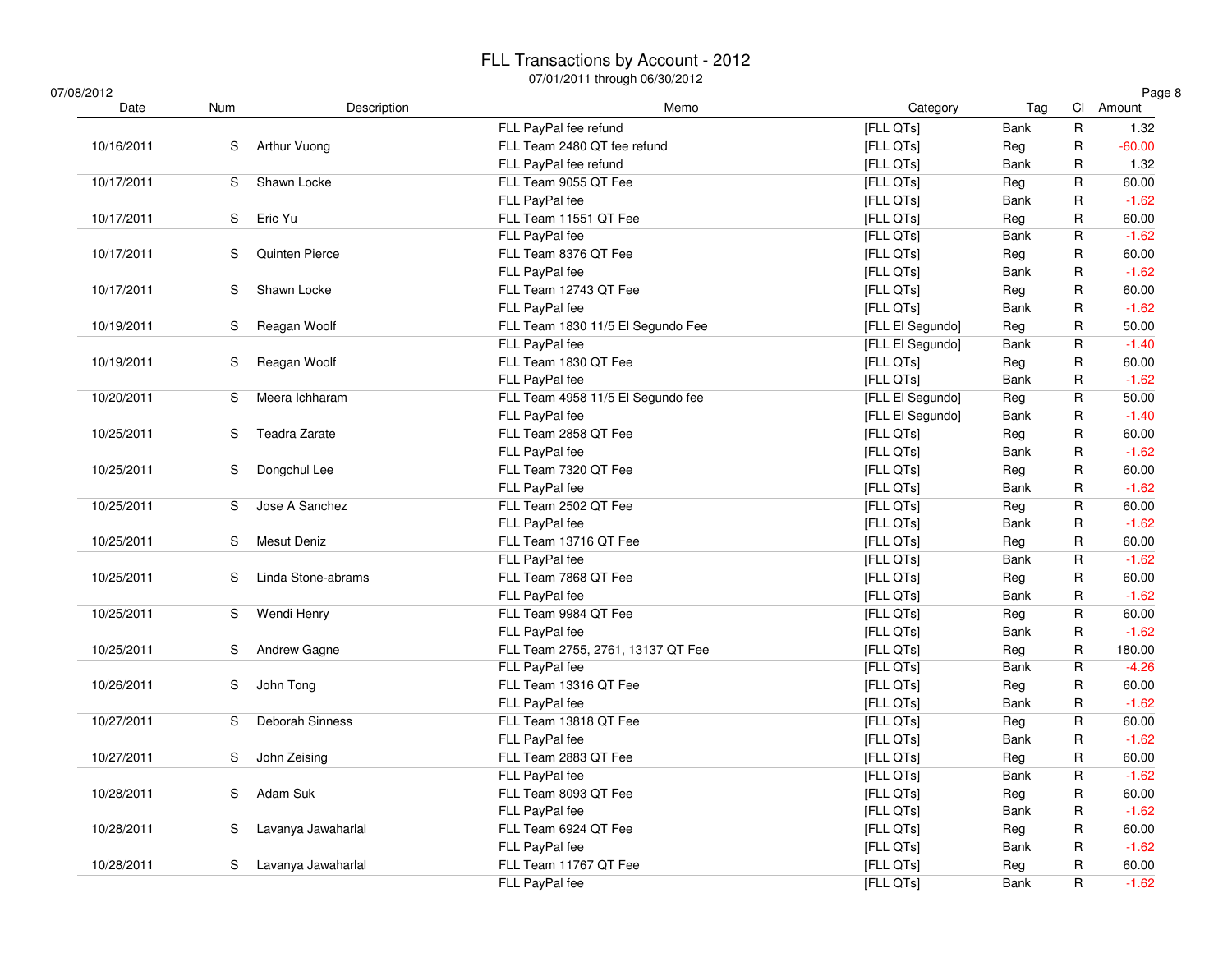### FLL Transactions by Account - 2012

| 07/08/2012            |     |                                                 | $U/ U / U $ if though $U_0/ U / U $                                    |                      |             |                         | Page 9    |
|-----------------------|-----|-------------------------------------------------|------------------------------------------------------------------------|----------------------|-------------|-------------------------|-----------|
| Date                  | Num | Description                                     | Memo                                                                   | Category             | Tag         |                         | Cl Amount |
| 10/31/2011            | S   | Donald Sawdai                                   | FLL Team 6732, 6727 11/5 El Segundo fee refund                         | [FLL El Segundo]     | Reg         | $\mathsf R$             | $-100.00$ |
|                       |     |                                                 | FLL PayPal fee                                                         | [FLL El Segundo]     | <b>Bank</b> | $\mathsf R$             | 2.20      |
| 11/01/2011            | S   | Aileen Watanabe                                 | FLL Team 12579 QT Fee                                                  | [FLL QTs]            | Reg         | $\mathsf R$             | 60.00     |
|                       |     |                                                 | FLL PayPal fee                                                         | [FLL QTs]            | Bank        | R                       | $-1.62$   |
| 11/02/2011            | S   | Lisa Fiore                                      | FLL Team 5730, 7284 QT Fee                                             | [FLL QTs]            | Reg         | $\mathsf{R}$            | 120.00    |
|                       |     |                                                 | FLL PayPal fee                                                         | [FLL QTs]            | Bank        | $\mathsf{R}$            | $-2.94$   |
| 11/02/2011            | S   | Larry Lesch                                     | FLL Team 11209 QT Fee                                                  | [FLL QTs]            | Reg         | R                       | 60.00     |
|                       |     |                                                 | FLL PayPal fee                                                         | [FLL QTs]            | Bank        | R                       | $-1.62$   |
| 11/02/2011            | S   | Larry Lesch                                     | FLL Team 11210 QT Fee                                                  | [FLL QTs]            | Reg         | R                       | 60.00     |
|                       |     |                                                 | FLL PayPal fee                                                         | [FLL QTs]            | Bank        | R                       | $-1.62$   |
| 11/02/2011            | S   | Larry Lesch                                     | FLL Team 11211 QT Fee                                                  | [FLL QTs]            | Reg         | $\mathsf{R}$            | 60.00     |
|                       |     |                                                 | FLL PayPal fee                                                         | [FLL QTs]            | Bank        | R                       | $-1.62$   |
| 11/02/2011            | S   | Larry Lesch                                     | FLL Team 11212 QT Fee                                                  | [FLL QTs]            | Reg         | R                       | 60.00     |
|                       |     |                                                 | FLL PayPal fee                                                         | [FLL QTs]            | Bank        | $\mathsf{R}$            | $-1.62$   |
| 11/02/2011            | S   | Larry Lesch                                     | FLL Team 12778 QT Fee                                                  | [FLL QTs]            | Reg         | $\sf R$                 | 60.00     |
|                       |     |                                                 | FLL PayPal fee                                                         | [FLL QTs]            | Bank        | R                       | $-1.62$   |
| 11/04/2011            | S   | Rustam Babakulyyev                              | FLL Team 2842 QT Fee                                                   | [FLL QTs]            | Reg         | R                       | 60.00     |
|                       |     |                                                 | FLL PayPal fee                                                         | [FLL QTs]            | Bank        | R                       | $-1.62$   |
| 11/04/2011            | S   | <b>Adriane Holmes</b>                           | FLL Team 3581 QT Fee                                                   | [FLL QTs]            | Reg         | R                       | 60.00     |
|                       |     |                                                 | FLL PayPal fee                                                         | [FLL QTs]            | Bank        | $\mathsf{R}$            | $-1.62$   |
| 11/05/2011            | S   | Lawrence Abele                                  | FLL Team 2344 QT Fee                                                   | [FLL QTs]            | Reg         | $\overline{\mathsf{R}}$ | 60.00     |
|                       |     |                                                 | FLL PayPal fee                                                         | [FLL QTs]            | Bank        | R                       | $-1.62$   |
| 11/07/2011            | S   | <b>Ricky Austinson</b>                          | FLL Team 5836 QT Fee                                                   | [FLL QTs]            | Reg         | R                       | 60.00     |
|                       |     |                                                 | FLL PayPal fee                                                         | [FLL QTs]            | Bank        | R                       | $-1.62$   |
| 11/08/2011            | S   | Reagan Woolf                                    | FLL Team 1830 11/5 El Segundo Fee refund                               | [FLL El Segundo]     | Reg         | R                       | $-50.00$  |
|                       |     |                                                 | FLL PayPal fee refund                                                  | [FLL El Segundo]     | Bank        | $\mathsf R$             | 1.10      |
| 11/27/2011            |     | Buy.Com                                         | FLL Brackets for wide angle surveilance cameras                        | [FLL RC Champ Grant] | Equip       | R                       | $-32.60$  |
| 01/05/2012            | S   | Rebecca Jordan-Glum                             | Jr.FLL Expo Reg Fee                                                    | [Jr.FLL Expo]        | Reg         | R                       | 25.00     |
|                       |     |                                                 | FLL PayPal fee                                                         | [Jr.FLL Expo]        | Bank        | R                       | $-0.85$   |
| 02/28/2012            |     | Stagespot                                       | FLL Gaffers tape red & dark blue                                       | [FLL Other]          | Demo        | R                       | $-44.61$  |
| <b>FLL Invoices</b>   |     |                                                 |                                                                        |                      |             |                         | 6,703.64  |
| 10/28/2011            |     | FLL1101  Amargosa Creek Middle School           | FLL Qualifying Tournament Fee                                          | [FLL QTs]            | Reg         | c                       | 180.00    |
| 12/14/2011            |     | FLL1102  Time Warner Cable                      | FLL Qualifying Medal with Neck Ribbon                                  | [FLL TWC Grant]      | Grant Inc   | $\mathbf c$             | 5,880.00  |
|                       |     |                                                 | FLL Qualifying Medal shipping                                          | [FLL TWC Grant]      | Grant Inc   | $\mathbf{C}$            | 343.00    |
|                       |     |                                                 | FLL Ambassador Team Trophy                                             | [FLL TWC Grant]      | Grant Inc   | $\mathtt{C}$            | 150.00    |
| 04/15/2012            |     | FLL1201  Westmark School                        | FLL 2011 Field Setup Kit                                               | [FLL Other]          | Sales       | c                       | 75.00     |
| 06/20/2012            |     | FLL1202  Center for Advanced Learning           | 2011 Food Factor Field Setup Kit                                       | [FLL Other]          | Sales       | C                       | 75.64     |
| <b>FLL Receivable</b> |     |                                                 |                                                                        |                      |             |                         | $-135.56$ |
| 10/20/2011            |     | Receivable Adriane Holmes                       | FLL Team 2543 QT Fee                                                   | [FLL QTs]            | Reg         | $\mathsf R$             | 60.00     |
| 10/22/2011            |     | Receivable La Canada Engineering Club           | FLL Teams 172,179 PT Reg 10/22 Eagle Rock                              | [FLL Eagle Rock]     | Reg         | $\mathsf{R}$            | 80.00     |
| 10/31/2011            |     | Receivable Pleasant Valley Education Foundation | FLL 19 teams QT Fee $@$ \$60                                           | [FLL QTs]            | Reg         | R                       | 1,140.00  |
| 10/31/2011            |     | Receivable FLL QT Registration Fees             | FLL QT reg fees 30-6-5 RC & Hardship grant recipient teams @ [FLL QTs] |                      | Reg         | $\mathsf R$             | 1,140.00  |
|                       |     |                                                 |                                                                        |                      |             |                         |           |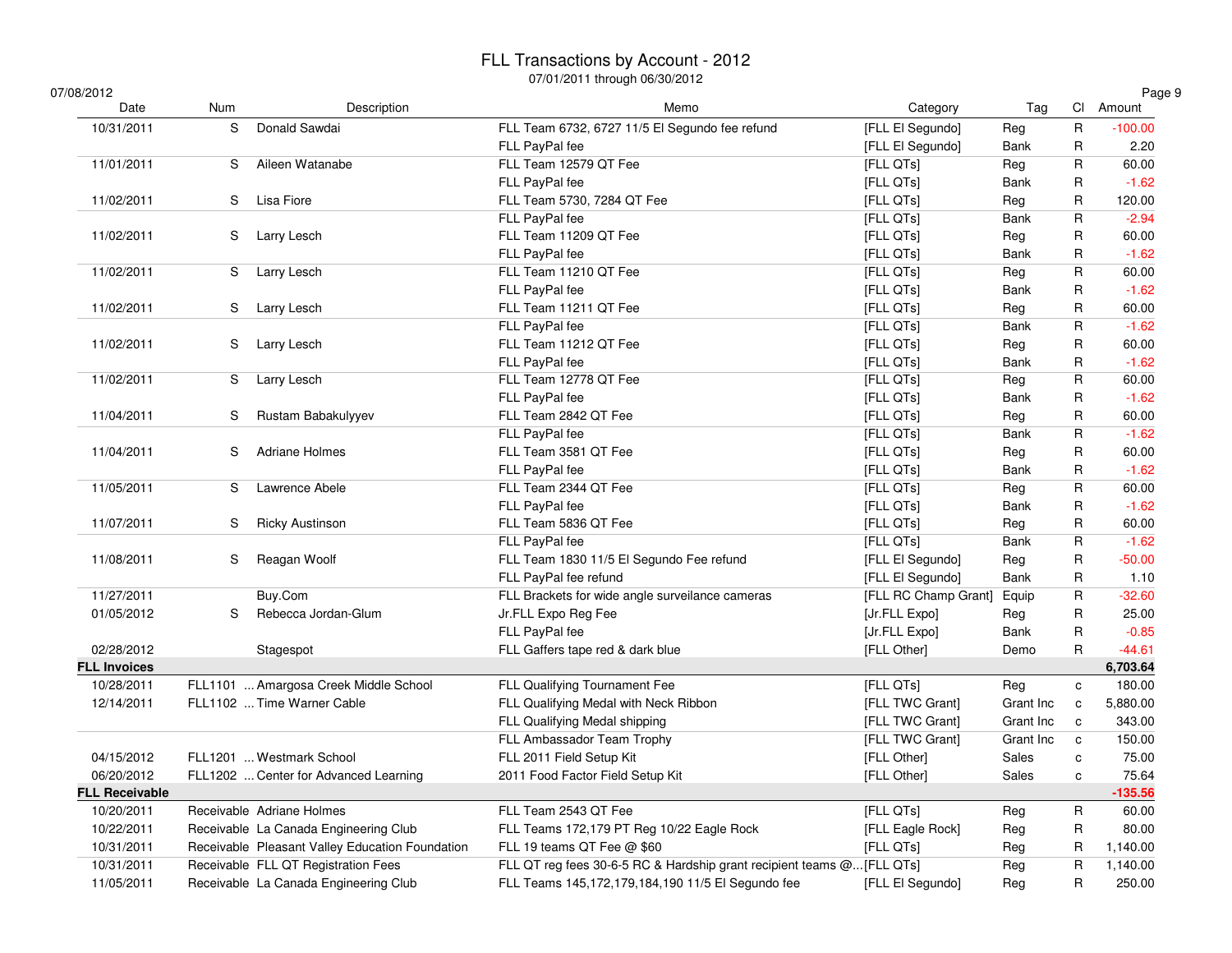| 07/08/2012               |         |                                                                                    |                                                                                      |                                    |            |              | Page 10      |
|--------------------------|---------|------------------------------------------------------------------------------------|--------------------------------------------------------------------------------------|------------------------------------|------------|--------------|--------------|
| Date                     | Num     | Description                                                                        | Memo                                                                                 | Category                           | Tag        |              | Cl Amount    |
| 11/05/2011               |         | Receivable Kevin Tambara                                                           | FLL Team 9438 11/5 El Segundo Fee                                                    | [FLL El Segundo]                   | Reg        | R            | 50.00        |
| 12/03/2011               |         | Receivable James A. Foshay Learning Center Stude FLL Team 1727,1728 QT Fee 12/3 MB |                                                                                      | [FLL QTs]                          | Reg        | R            | 120.00       |
| 12/05/2011               |         | Receivable La Canada Engineering Club                                              | FLL Team 145,172,179,184,190 QT fee 12/5 AVTC                                        | [FLL QTs]                          | Reg        | R            | 300.00       |
| 12/11/2011               |         | Receivable El Soreno Middle School                                                 | FLL Team 11910 QT Fee 12/11 SG                                                       | [FLL QTs]                          | Reg        | R            | 60.00        |
| 03/31/2012               |         | Receivable FLL QT Registration Fees                                                | FLL TQ reg fees 13 Rockwell Collins grant recipient teams @ \$60 [FLL Chevron Grant] |                                    | Reg        | R            | $-1,020.00$  |
| 03/31/2012               |         | Receivable Balance Transfer                                                        | FLL QT reg fees 12 RC & Hardship grant recipient teams @ \$60 [FLL Nelson Grant]     |                                    | Donation   | R            | $-720.00$    |
| 06/13/2012               |         | Receivable Balance Transfer                                                        | FLL General & D&O Liability Insurance                                                | [FLL Nelson Grant]                 | Donation   | R.           | $-1,595.56$  |
| <b>FLL Chevron Grant</b> |         |                                                                                    |                                                                                      |                                    |            |              | 480.00       |
| 10/31/2011               |         | FLL QT Registration Fees                                                           | FLL QT reg fees 6 Rockwell Collins grant recipient teams @ \$60 [FLL QTs]            |                                    | Reg        | R            | 480.00       |
| <b>FLL Lancaster QT</b>  |         |                                                                                    |                                                                                      |                                    |            |              | $-1,260.00$  |
| 10/31/2011               |         | Antelope Valley Techno Classic FLL QT                                              | FLL 12/3 AVTC QT Host Fee 28 teams                                                   | [FLL QTs]                          | Host       | R.           | $-1,260.00$  |
| <b>FLL MB QT</b>         |         |                                                                                    |                                                                                      |                                    |            |              | $-1,305.00$  |
| 10/31/2011               |         | Manhattan Beach FLL QT                                                             | FLL 29 team QT host fees                                                             | [FLL QTs]                          | Host       |              | R -1,305.00  |
| <b>FLL Nelson Grant</b>  |         |                                                                                    |                                                                                      |                                    |            |              | 792.48       |
| 03/31/2012               |         | <b>Balance Transfer</b>                                                            | FLL QTs Zero Balance                                                                 | [FLL QTs]                          | Donation   | R            | 381.73       |
| 03/31/2012               |         | <b>Balance Transfer</b>                                                            | <b>FLL Zero Tournaments Balance</b>                                                  | [FLL Tournaments]                  | Donation   | R            | 204.93       |
| 03/31/2012               |         | <b>Balance Transfer</b>                                                            | FLL Zero Total RC Grants Balance                                                     | [FLL RC Champ Grant] Donation      |            | R            | 205.82       |
| <b>FLL Payable</b>       |         |                                                                                    |                                                                                      |                                    |            |              | $-21,139.73$ |
| 07/01/2011               | Payable | <b>Susan Nemets</b>                                                                | FLL Expo Expenses 3/26/11 LA Regional - misplaced expense r [FLL Team Mgmt]          |                                    | Demo       | R            | $-85.00$     |
| 09/02/2011               | Payable | LeRoy E. Nelson                                                                    | FLL training expense - Lowes brackets for demo field tables                          | [FLL RC Traning Grants] Equip      |            | R            | $-6.96$      |
| 09/20/2011               | Payable | Return Unused Funds - Kenneth Green                                                | FLL Team 11788 RC New Team Support TR for RC Employee                                | [FLL RC Team Grants] Team New R    |            |              | 9.67         |
| 10/31/2011               | Payable | AGBU Manoogian-Demirdjian School                                                   | FLL 20 team QT host fees                                                             | [FLL QTs]                          | Host       | R            | $-900.00$    |
| 10/31/2011               | Payable | Academy Of The Canyons ASB                                                         | FLL 24 team QT host fees for FRC Team 691                                            | [FLL QTs]                          | Host       | R            | $-1,080.00$  |
| 10/31/2011               | Payable | California Lutheran University                                                     | FLL 24 team QT host fees                                                             | [FLL QTs]                          | Host       | R            | $-1,080.00$  |
| 10/31/2011               | Payable | Franklin High School Student Body--Sola FLL 24 team QT host fees                   |                                                                                      | [FLL QTs]                          | Host       | R            | $-1,080.00$  |
| 10/31/2011               | Payable | Jefferson Robotics Club                                                            | FLL 28 team QT host fees                                                             | [FLL QTs]                          | Host       | R            | $-1,260.00$  |
| 10/31/2011               | Payable | Pleasant Valley Education Foundation                                               | FLL 24 team QT Host Fee                                                              | [FLL QTs]                          | Host       | R            | $-1,080.00$  |
| 11/19/2011               | Payable | Melrose Elementary School Math/Scienc FLL Team 1955 RC New Team Support            |                                                                                      | [FLL RC Team Grants]               | Team New R |              | $-753.04$    |
| 11/19/2011               | Payable | <b>Cerritos Student Body</b>                                                       | FLL Team 9232,9250 RC New Team Support TR                                            | [FLL RC Team Grants] Team New R    |            |              | $-1,506.08$  |
| 11/19/2011               | Payable | Ocean View Junior High School                                                      | FLL Team 9430 RC New Team Support T                                                  | [FLL RC Team Grants] Team New R    |            |              | $-260.44$    |
| 11/19/2011               | Payable | Lisa Abeloe                                                                        | FLL Team 9430 RC New Team Stipend                                                    | [FLL RC Team Grants] Stipend N R   |            |              | $-500.00$    |
| 11/19/2011               | Payable | Ocean View Junior High School                                                      | FLL Team 9429 RC 2nd Year Team Support T                                             | [FLL RC Team Grants] Team 2nd R    |            |              | $-260.44$    |
| 11/19/2011               | Payable | Kevin Cozzoli                                                                      | FLL Team 9429 RC 2nd Year Team Stipend                                               | [FLL RC Team Grants] Stipend 2nd R |            |              | $-250.00$    |
| 11/20/2011               | Payable | Abraham Joshua Heschel Day School                                                  | FLL Team 3343 RC 2nd Year Team Support T                                             | [FLL RC Team Grants] Team 2nd R    |            |              | $-262.69$    |
| 11/22/2011               | Payable | John Rivera                                                                        | FLL Team 1955 RC New Team Stipend                                                    | [FLL RC Team Grants] Stipend N R   |            |              | $-500.00$    |
| 11/30/2011               | Payable | LeRoy E. Nelson                                                                    | FLL 4/27 Storage Etc locker for FLL tables                                           | [FLL JCPenney Grant]               | Rental     | $\mathsf{R}$ | $-128.00$    |
|                          |         |                                                                                    | FLL 8/31 Office Depot 9 clipboards                                                   | [FLL RC Champ Grant]               | Equip      | R            | $-21.73$     |
|                          |         |                                                                                    | FLL 9/1 Office Depot 6 clipboards                                                    | [FLL JCPenney Grant]               | Equip      | R            | $-27.36$     |
|                          |         |                                                                                    | FLL 9/1 Office Depot 3 scissors                                                      | [FLL JCPenney Grant]               | Equip      | R            | $-6.53$      |
|                          |         |                                                                                    | FLL 10/21 Learned Lumber 2 2x3s                                                      | [FLL RC Champ Grant] Field         |            | R            | $-27.15$     |
|                          |         |                                                                                    | FLL 10/21 Learned Lumber 12 2x3s                                                     | [FLL RC Champ Grant] Field         |            | R            | $-193.14$    |
|                          |         |                                                                                    | FLL 11/11 Home Depot hardware for projector platform                                 | [FLL RC Champ Grant]               | Equip      | R            | $-17.74$     |
|                          |         |                                                                                    | FLL 11/14 Orchard Supply Hardware hdw for projector platform                         | [FLL RC Champ Grant] Equip         |            | R            | $-17.13$     |
|                          |         |                                                                                    |                                                                                      |                                    |            |              |              |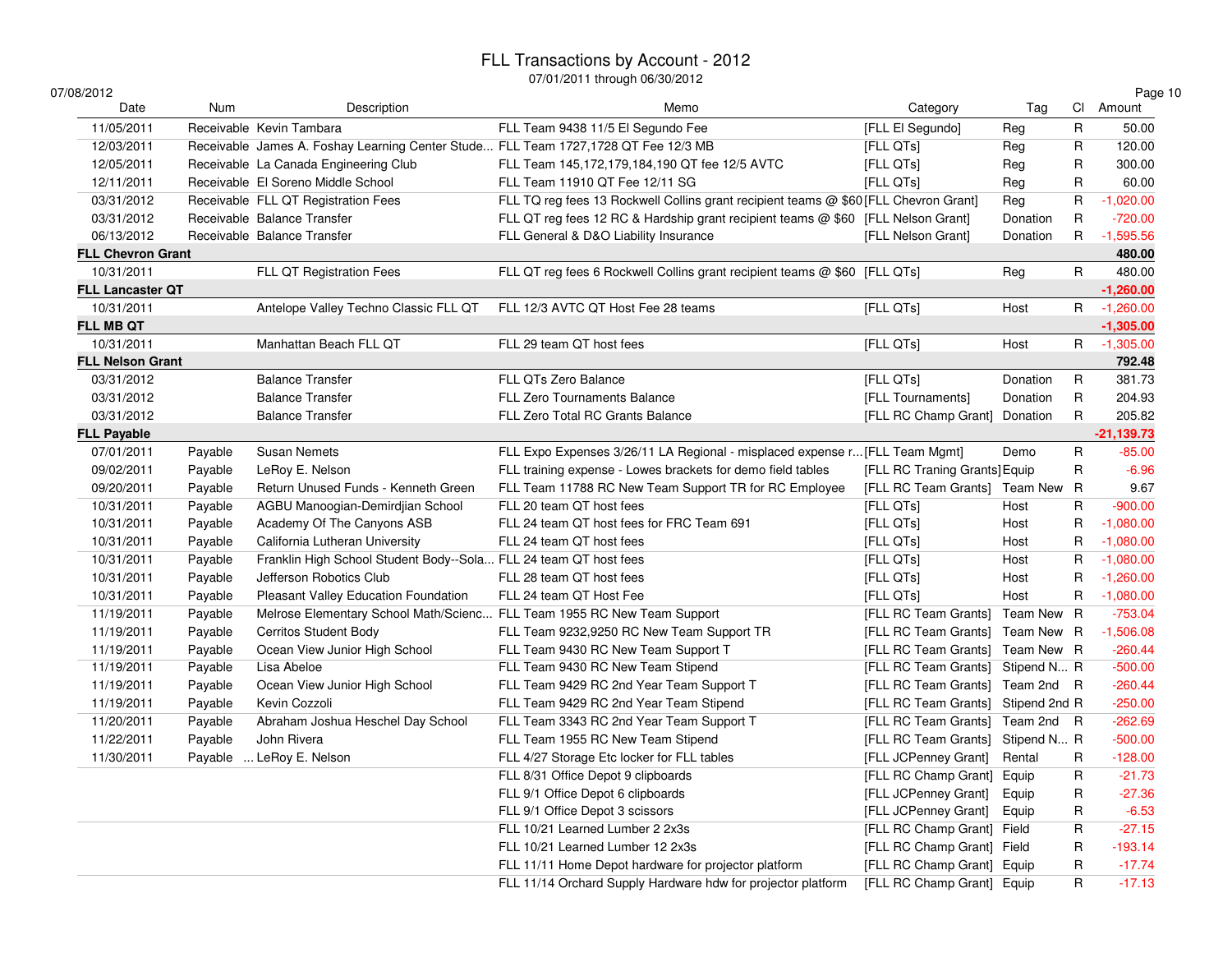### FLL Transactions by Account - 2012

| 07/08/2012     |         |                                       |                                                    |                                    |            |                         | Page 11     |
|----------------|---------|---------------------------------------|----------------------------------------------------|------------------------------------|------------|-------------------------|-------------|
| Date           | Num     | Description                           | Memo                                               | Category                           | Tag        |                         | Cl Amount   |
|                |         |                                       | FLL 11/26 Lowes PVC pipe and els for team signs    | [FLL RC Champ Grant] Equip         |            | $\mathsf{R}$            | $-29.15$    |
|                |         |                                       | FLL 11/26 Lowes 2 25' cords                        | [FLL RC Champ Grant] Equip         |            | R                       | $-31.58$    |
|                |         |                                       | FLL 11/26 Home Depot 9 power strips                | [FLL RC Champ Grant] Equip         |            | R                       | $-32.01$    |
|                |         |                                       | FLL 11/26 Home Depot 12 25' cords                  | [FLL RC Champ Grant] Equip         |            | R                       | $-126.32$   |
|                |         |                                       | FLL 11/26 Home Depot 2 50' cords                   | [FLL RC Champ Grant] Equip         |            | R                       | $-54.09$    |
|                |         |                                       | FLL 11/26 Home Depot masking tape                  | [FLL RC Champ Grant] Event         |            | $\mathsf{R}$            | $-17.37$    |
|                |         |                                       | FLL 11/26 Home Depot painters tape                 | [FLL RC Champ Grant] Event         |            | R                       | $-34.77$    |
|                |         |                                       | FLL 11/30 Lowes 1 2x3                              | [FLL RC Champ Grant] Field         |            | R                       | $-2.10$     |
| 12/01/2011     | Payable | The Mark It Place Camarillo CA        | FLL Vests for Volunteers and Judges                | [FLL RC Champ Grant] Shirts        |            | $\mathsf{R}$            | $-1,158.30$ |
| 12/03/2011     | Payable | Wilmington Middle School Robotics     | FLL Team 2500,2502 RC New Team Support R           | [FLL RC Team Grants] Team New R    |            |                         | $-859.35$   |
| 12/03/2011     | Payable | Jose A Sanchez                        | FLL Team 2500,2502 RC New Team Support T           | [FLL RC Team Grants] Team New R    |            |                         | $-525.38$   |
| 12/03/2011     | Payable | Jose A Sanchez                        | FLL Team 2501 RC 2nd Year Team Support T           | [FLL RC Team Grants] Team 2nd R    |            |                         | $-262.69$   |
| 12/03/2011     | Payable | Roberto Reyes                         | FLL Team 2480 RC New Team Stipend                  | [FLL RC Team Grants] Stipend N R   |            |                         | $-500.00$   |
| 12/03/2011     | Payable | Will Rogers Middle School             | FLL Team 451 RC 2nd Year Team Support T            | [FLL RC Team Grants] Team 2nd R    |            |                         | $-262.69$   |
| 12/03/2011     | Payable | Tracy W Tegtmeier                     | FLL Team 451 RC 2nd Year Team Stipend              | [FLL RC Team Grants] Stipend 2nd R |            |                         | $-250.00$   |
| 12/03/2011     | Payable | Roy Shioda                            | FLL Team 12384 RC 2nd Year Team Stipend            | [FLL RC Team Grants] Stipend 2nd R |            |                         | $-250.00$   |
| 12/03/2011     | Payable | LeRoy E. Nelson                       | FLL 11/30 Giuliano's 12/3 volunteer lunch          | [FLL MB QT]                        | Food       | R                       | $-125.36$   |
|                |         |                                       | FLL 12/1 Target condiments, plates, napkins, sodas | [FLL MB QT]                        | Food       | R                       | $-27.52$    |
|                |         |                                       | FLL 12/1 Costco food concession snacks             | [FLL MB QT]                        | Food       | R                       | $-175.68$   |
|                |         |                                       | FLL 12/1 Costco WGP Grill                          | [FLL MB QT]                        | Equip      | R                       | $-48.90$    |
|                |         |                                       | FLL 12/3 Coffee Bean volunteer lunch               | [FLL MB QT]                        | Food       | R                       | $-47.85$    |
| 12/11/2011     | Payable | Jefferson Robotics Club               | FLL Team 7271 RC 2nd Year Team Support T           | [FLL RC Team Grants] Team 2nd      |            | $\overline{\mathsf{R}}$ | $-262.69$   |
| 12/11/2011     | Payable | Will Rogers Middle School             | FLL Team 454 RC New Team Support T                 | [FLL RC Team Grants] Team New R    |            |                         | $-262.69$   |
| 12/11/2011     | Payable | Arthur Vuong                          | FLL Team 2480 RC New Team Support TR               | [FLL RC Team Grants] Team New R    |            |                         | $-753.04$   |
| 12/11/2011     | Payable | Arthur Vuong                          | FLL Team 2476 RC 2nd Year Team Stipend             | [FLL RC Team Grants] Stipend 2nd R |            |                         | $-250.00$   |
| 12/11/2011     | Payable | Arthur Vuong                          | FLL Team 2476 RC 2nd Year Team Support T           | [FLL RC Team Grants] Team 2nd R    |            |                         | $-262.69$   |
| 12/11/2011     | Payable | El Soreno Middle School               | FLL Team 11910 RC 2nd Year Team Support T          | [FLL RC Team Grants] Team 2nd R    |            |                         | $-260.44$   |
| 12/11/2011     | Payable | Alhambra Unified School District      | FLL Team 11637 RC 2nd Year Team Support T          | [FLL RC Team Grants] Team 2nd R    |            |                         | $-260.44$   |
| 12/11/2011     | Payable | Shehnaz Karu                          | FLL Team 11910 RC 2nd Year Team Stipend            | [FLL RC Team Grants] Stipend 2nd R |            |                         | $-250.00$   |
| 12/11/2011     | Payable | Nicholas Nguyen                       | FLL Team 11637 RC 2nd Year Team Stipend            | [FLL RC Team Grants] Stipend 2nd R |            |                         | $-250.00$   |
| 12/30/2011     | Payable | . Anita L. Nelson, MD                 | FLL Expos printing                                 | [FLL JCPenney Grant] Print Ship R  |            |                         | $-35.22$    |
|                |         |                                       | FLL Coach Workshop printing                        | [FLL RC Traning Grants] Print Ship |            | R                       | $-145.50$   |
|                |         |                                       | FLL Planning Committee printing                    | [FLL Team Mgmt]                    | Print Ship | R                       | $-29.65$    |
|                |         |                                       | FLL Release Workshops printing                     | [FLL RC Traning Grants] Print Ship |            | R.                      | $-305.80$   |
|                |         |                                       | FLL El Segundo printing                            | [FLL El Segundo]                   | Print Ship | R                       | $-56.13$    |
|                |         |                                       | FLL QTs printing                                   | [FLL MB QT]                        | Print Ship | $\mathsf{R}$            | $-408.97$   |
|                |         |                                       | FLL QTs equipment rental                           | [FLL QTs]                          | Rental     | R                       | $-525.00$   |
|                |         |                                       | FLL CT printing                                    | [FLL RC Champ Grant] Print Ship    |            | $\mathsf{R}$            | $-480.03$   |
|                |         |                                       | FLL CT equipment rental                            | [FLL RC Champ Grant] Rental        |            | $\mathsf{R}$            | $-160.00$   |
|                |         |                                       | FLL Eagle Rock & PTs printing                      | [FLL Eagle Rock]                   | Print Ship | $\mathsf{R}$            | $-66.57$    |
| <b>FLL QTs</b> |         |                                       |                                                    |                                    |            |                         | 1,703.27    |
| 10/31/2011     |         | Antelope Valley Techno Classic FLL QT | FLL 12/3 AVTC QT Host Fee 28 teams                 | [FLL Lancaster QT]                 | Host       | R                       | 1,260.00    |
| 10/31/2011     |         | Manhattan Beach FLL QT                | FLL 29 team QT host fees                           | [FLL MB QT]                        | Host       | $\mathsf{R}$            | 1,305.00    |
|                |         |                                       |                                                    |                                    |            |                         |             |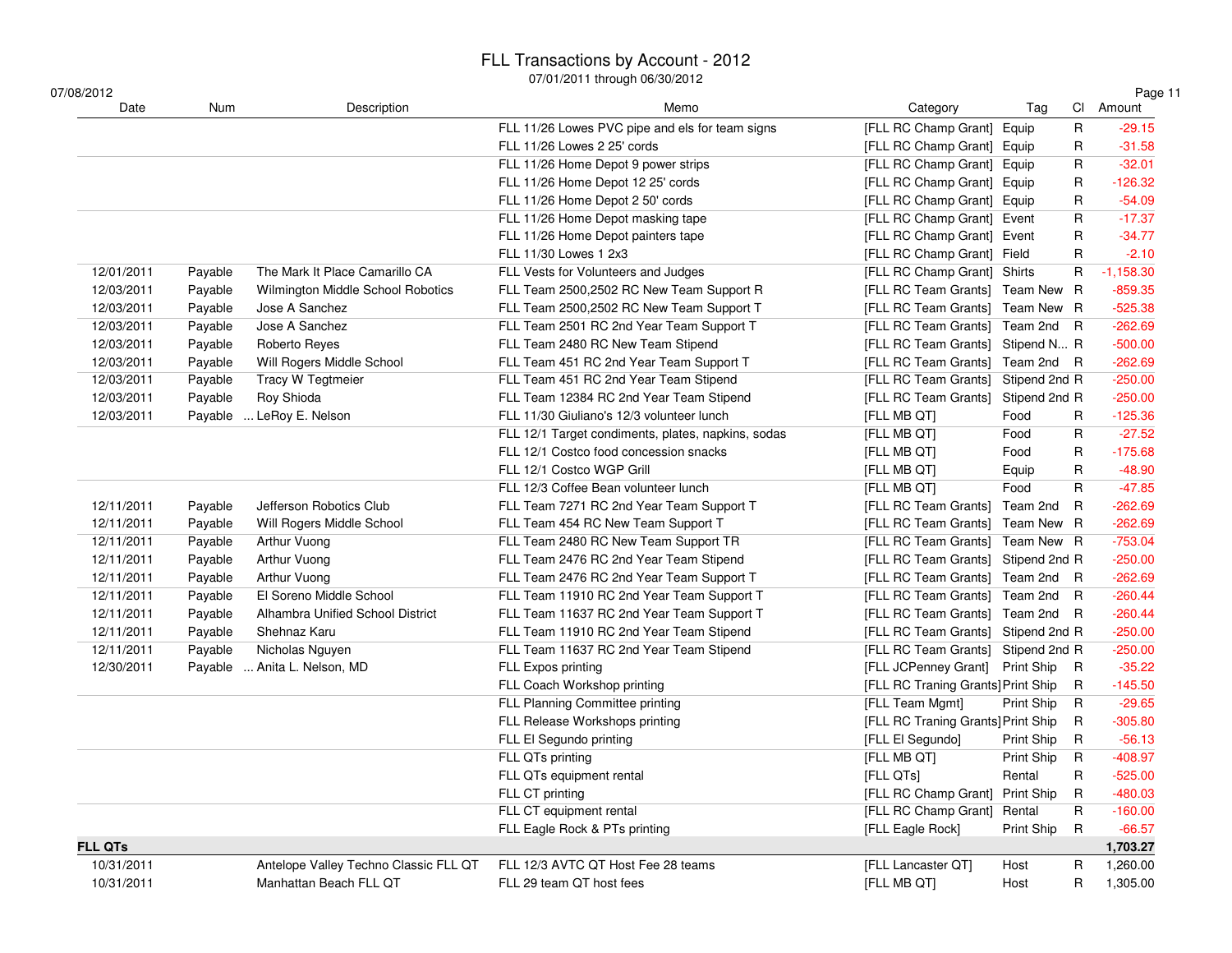### FLL Transactions by Account - 2012

| 07/08/2012                |               |                          | <u>07/01/2011 แแบนนูเเ บิ๊บ/อับ/Z012</u>                                            |                      |          |              | Page 12   |
|---------------------------|---------------|--------------------------|-------------------------------------------------------------------------------------|----------------------|----------|--------------|-----------|
| Date                      | <b>Num</b>    | Description              | Memo                                                                                | Category             | Tag      | <b>CI</b>    | Amount    |
| 10/31/2011                |               | FLL QT Registration Fees | FLL QT reg fees 6 Rockwell Collins grant recipient teams @ \$60 [FLL Chevron Grant] |                      | Reg      | $\mathsf{R}$ | $-480.00$ |
| 03/31/2012                |               | <b>Balance Transfer</b>  | FLL QTs Zero Balance                                                                | [FLL Nelson Grant]   | Donation | R            | $-381.73$ |
| <b>FLL RC Champ Grant</b> |               |                          |                                                                                     |                      |          |              | $-205.82$ |
| 03/31/2012                |               | <b>Balance Transfer</b>  | FLL Zero Total RC Grants Balance                                                    | [FLL Nelson Grant]   | Donation | $\mathsf{R}$ | $-205.82$ |
| <b>FLL Tournaments</b>    |               |                          |                                                                                     |                      |          |              | $-204.93$ |
| 03/31/2012                |               | <b>Balance Transfer</b>  | FLL Zero Tournaments Balance                                                        | [FLL Nelson Grant]   | Donation | $\mathsf{R}$ | $-204.93$ |
| <b>LARobotics In-Kind</b> |               |                          |                                                                                     |                      |          |              | 0.00      |
| 12/03/2011                | <b>InKind</b> | S LeRoy E. Nelson        | LARobotics 1/8 USC FRC Kickoff parking                                              | [FLL Team Mgmt]      | Donation | $\mathsf{R}$ | 8.00      |
|                           |               |                          | FLL 3/25 LB Arena LA Regional FRC Parking                                           | [FLL Team Mgmt]      | Donation | R            | 10.00     |
|                           |               |                          | LARobotics 4/3 bank deposit stamp                                                   | [FLL Team Mgmt]      | Donation | R            | 12.95     |
|                           |               |                          | FLL 4/27 LA Transit to ASME for FLL presentation                                    | [FLL Team Mgmt]      | Donation | R            | 5.00      |
|                           |               |                          | FLL 10/21 Home Depot paint for field tables                                         | [FLL Team Mgmt]      | Donation | R            | 64.46     |
|                           |               |                          | FLL 12/1 USPS return brackets to CLU                                                | [FLL QTs]            | Donation | R            | 10.00     |
|                           |               |                          | FLL 12/2 McDonalds food for MB setup crew                                           | [FLL MB QT]          | Donation | R            | 98.03     |
|                           |               |                          | FLL 12/3 Ralphs volunteer lunch                                                     | [FLL MB QT]          | Donation | R            | 19.30     |
|                           |               |                          | FLL 12/3 Costco volunteer lunch                                                     | [FLL MB QT]          | Donation | R            | 54.15     |
|                           |               |                          | FLL 12/3 Ralphs volunteeer lunch                                                    | [FLL MB QT]          | Donation | R            | 65.32     |
|                           |               |                          | FLL 12/3 Best Donuts volunteer snacks                                               | [FLL MB QT]          | Donation | R            | 15.38     |
|                           |               |                          | FLL 12/3 Ralphs volunteer lunch                                                     | [FLL MB QT]          | Donation | R            | 37.18     |
| 12/03/2011                | <b>InKind</b> | S LeRoy E. Nelson        | LARobotics 1/8 USC FRC Kickoff parking                                              | [FLL Team Mgmt]      | Admin    | R            | $-8.00$   |
|                           |               |                          | FLL 3/25 LB Arena LA Regional FRC Parking                                           | [FLL Team Mgmt]      | Demo     | R            | $-10.00$  |
|                           |               |                          | LARobotics 4/3 bank deposit stamp                                                   | [FLL Team Mgmt]      | Admin    | R            | $-12.95$  |
|                           |               |                          | FLL 4/27 LA Transit to ASME for FLL presentation                                    | [FLL Team Mgmt]      | Demo     | R            | $-5.00$   |
|                           |               |                          | FLL 10/21 Home Depot paint for field tables                                         | [FLL Team Mgmt]      | Field    | R            | $-64.46$  |
|                           |               |                          | FLL 12/1 USPS return brackets to CLU                                                | [FLL QTs]            | Admin    | R            | $-10.00$  |
|                           |               |                          | FLL 12/2 McDonalds food for MB setup crew                                           | [FLL MB QT]          | Food     | $\mathsf R$  | $-98.03$  |
|                           |               |                          | FLL 12/3 Ralphs volunteer lunch                                                     | [FLL MB QT]          | Food     | R            | $-19.30$  |
|                           |               |                          | FLL 12/3 Costco volunteer lunch                                                     | [FLL MB QT]          | Food     | R            | $-54.15$  |
|                           |               |                          | FLL 12/3 Ralphs volunteeer lunch                                                    | [FLL MB QT]          | Food     | R            | $-65.32$  |
|                           |               |                          | FLL 12/3 Best Donuts volunteer snacks                                               | [FLL MB QT]          | Food     | R            | $-15.38$  |
|                           |               |                          | FLL 12/3 Ralphs volunteer lunch                                                     | [FLL MB QT]          | Food     | R            | $-37.18$  |
|                           |               |                          |                                                                                     | <b>OVERALL TOTAL</b> |          |              | $-575.50$ |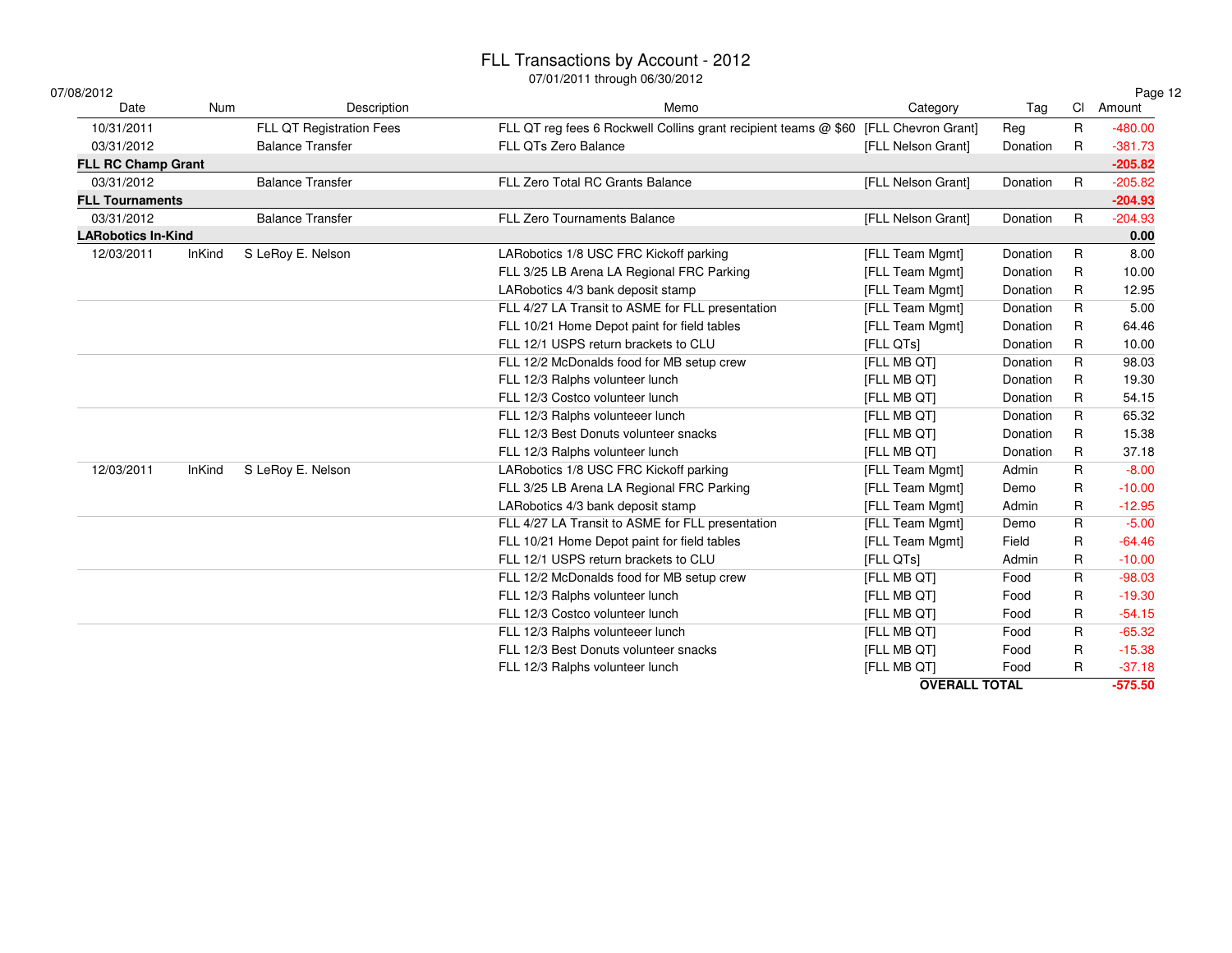### FLL Rockwell Collins Grants - Last year

07/01/2011 through 06/30/2012

| /08/2012             |                                                                                                                                                             |                |                |                 |                 |                  | Page <sup>-</sup> |
|----------------------|-------------------------------------------------------------------------------------------------------------------------------------------------------------|----------------|----------------|-----------------|-----------------|------------------|-------------------|
|                      | <b>INFLOWS</b><br>Class Description FLL RC Champ Grant FLL RC Team Grants FLL RC Traning Grants FLL RC Champ Grant FLL RC Team Grants FLL RC Traning Grants | <b>INFLOWS</b> | <b>INFLOWS</b> | <b>OUTFLOWS</b> | <b>OUTFLOWS</b> | OUTFLOWS OVERALL | <b>TOTAL</b>      |
|                      |                                                                                                                                                             |                |                |                 |                 |                  |                   |
| Admin                | 205.82                                                                                                                                                      | 0.00           | 0.00           | 0.00            | 0.00            | 0.00             | 205.82            |
| Awards               | 0.00                                                                                                                                                        | 0.00           | 0.00           | $-2,594.62$     | 0.00            | 0.00             | $-2,594.62$       |
| Equip                | 0.00                                                                                                                                                        | 0.00           | 0.00           | $-1,139.27$     | 0.00            | $-6.96$          | $-1,146.23$       |
| Event                | 0.00                                                                                                                                                        | 0.00           | 0.00           | $-52.14$        | 0.00            | 0.00             | $-52.14$          |
| <b>Facilities</b>    | 0.00                                                                                                                                                        | 0.00           | 0.00           | $-3,390.33$     | 0.00            | 0.00             | $-3,390.33$       |
| Field                | 0.00                                                                                                                                                        | 0.00           | 0.00           | $-2,379.34$     | 0.00            | 0.00             | $-2,379.34$       |
| Food                 | 0.00                                                                                                                                                        | 0.00           | 0.00           | $-584.25$       | 0.00            | 0.00             | $-584.25$         |
| Grant Inc            | 12,400.00                                                                                                                                                   | 16,894.92      | 705.08         | 0.00            | 0.00            | 0.00             | 30,000.00         |
| Print Ship           | 0.00                                                                                                                                                        | 0.00           | 0.00           | $-480.03$       | 0.00            | $-451.30$        | $-931.33$         |
| Rental               | 0.00                                                                                                                                                        | 0.00           | 0.00           | $-914.16$       | 0.00            | 0.00             | $-914.16$         |
| Shirts               | 0.00                                                                                                                                                        | 0.00           | 0.00           | $-1,158.30$     | 0.00            | 0.00             | $-1,158.30$       |
| Stipend 2nd          | 0.00                                                                                                                                                        | 0.00           | 0.00           | 0.00            | $-1,500.00$     | 0.00             | $-1,500.00$       |
| <b>Stipend New</b>   | 0.00                                                                                                                                                        | 500.00         | 0.00           | 0.00            | $-4,000.00$     | 0.00             | $-3,500.00$       |
| Team 2nd             | 0.00                                                                                                                                                        | 0.00           | 0.00           | 0.00            | $-3,396.97$     | 0.00             | $-3,396.97$       |
| Team New             | 0.00                                                                                                                                                        | 9.67           | 0.00           | 0.00            | $-10,367.87$    | 0.00             | $-10,358.20$      |
| <b>OVERALL TOTAL</b> | 12,605.82                                                                                                                                                   | 17,404.59      | 705.08         | $-12,692.44$    | $-19,264.84$    | $-458.26$        | $-1,700.05$       |
|                      |                                                                                                                                                             |                |                |                 |                 |                  |                   |

07/08/2012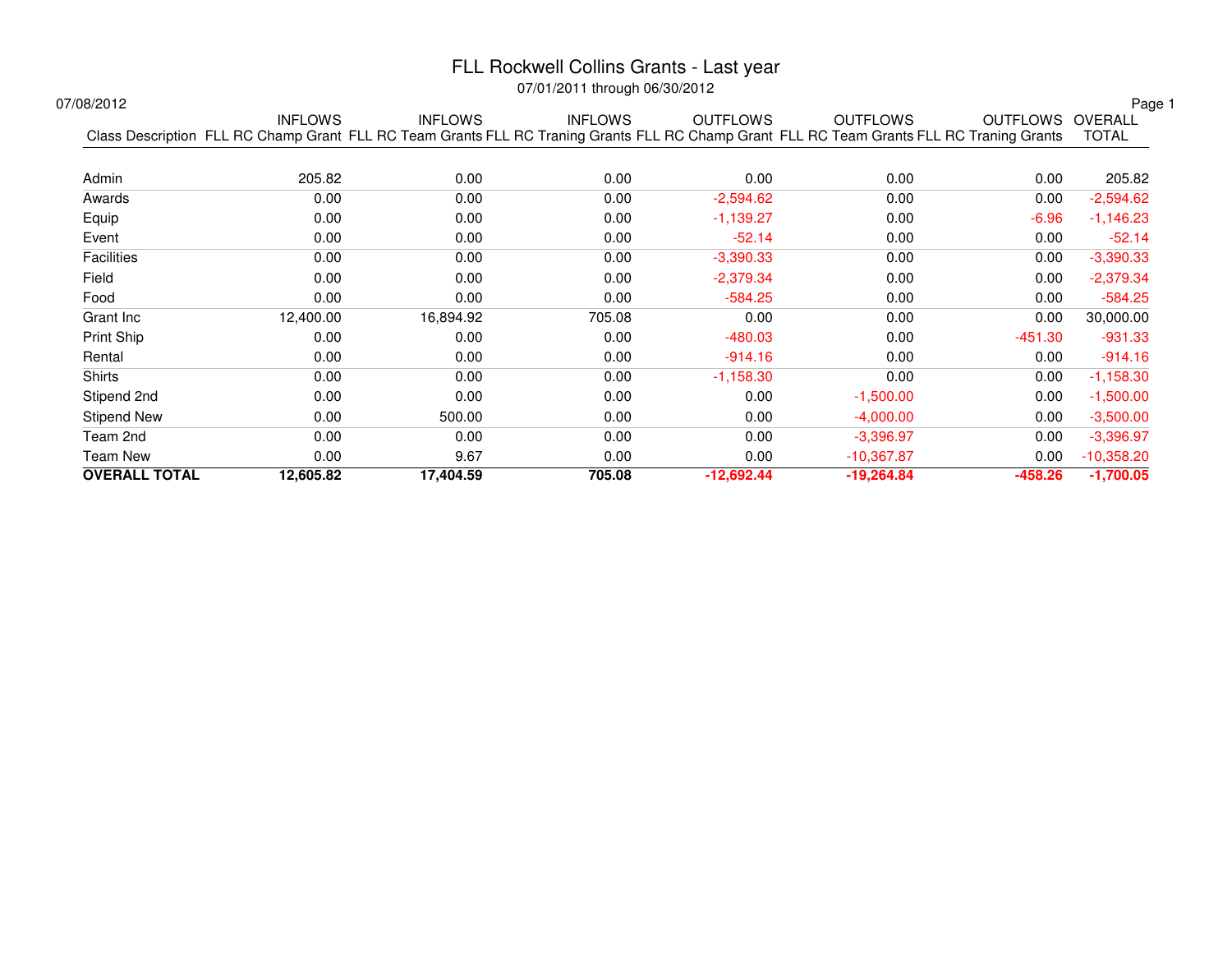### FLL Rockwell Collins Grant Transactions - Last year

| 07/08/2012        |                          |         |                                   | U7/U1/2011 through 00/30/2012                                                     |                        | Page 1      |
|-------------------|--------------------------|---------|-----------------------------------|-----------------------------------------------------------------------------------|------------------------|-------------|
| Date              | Account                  | Num     | Description                       | Memo                                                                              | Category               | Cl Amount   |
| Awards            |                          |         |                                   |                                                                                   |                        | $-2,594.62$ |
| 12/05/2011        | LARobotics Chec ATM      |         | Crown Trophy #18 603-645-1022 NH  | FLL 12/17 CT Trophies                                                             | [FLL RC Champ Grant] R | $-2,594.62$ |
| <b>Donation</b>   |                          |         |                                   |                                                                                   |                        | 205.82      |
| 03/31/2012        | <b>FLL Nelson Grant</b>  |         | <b>Balance Transfer</b>           | FLL Zero Total RC Grants Balance                                                  | [FLL RC Champ Grant] R | 205.82      |
| Equip             |                          |         |                                   |                                                                                   |                        | $-1,146.23$ |
| 11/03/2011        | LARobotics Chec ATM      |         | <b>Wal-mart Torrance CA</b>       | FLL Storage bins and power cords                                                  | [FLL RC Champ Grant] R | $-43.43$    |
| 11/03/2011        | LARobotics Chec ATM      |         | <b>Wal-mart Torrance CA</b>       | FLL 4 Cobra 2-way radios                                                          | [FLL RC Champ Grant] R | $-73.75$    |
| 11/04/2011        | LARobotics Chec EFT      |         | Amazon.Com Bill Payments WA       | FLL 8' tripod screen                                                              | [FLL RC Champ Grant] R | $-161.50$   |
| 11/28/2011        | LARobotics Chec EFT      |         | Amazon.Com Bill Payments WA       | FLL 6 GLS Audio 3 ft patch cables - XLR male to XLR female                        | [FLL RC Champ Grant] R | $-31.53$    |
| 11/28/2011        | LARobotics Chec EFT      |         | Amazon.Com                        | FLL 12/3 100' Extension Cord Blue with lighted plug                               | [FLL RC Champ Grant] R | $-64.99$    |
| 11/28/2011        | LARobotics Chec EFT      |         | Amazon.Com Bill Payments WA       | FLL GTD Audio G-788H 200 Ch Diversity UHF Wireless mic sys                        | [FLL RC Champ Grant] R | $-238.99$   |
| 11/28/2011        | LARobotics Chec EFT      |         | SuperCircuits Inc 877-995-2288 TX | FLL Super Wide Angle High Resolution Color Camera + Power  [FLL RC Champ Grant] R |                        | $-162.73$   |
| 11/27/2011        | <b>LARobotics PayPal</b> |         | Buy.Com                           | FLL Brackets for wide angle surveilance cameras                                   | [FLL RC Champ Grant] R | $-32.60$    |
| 09/02/2011        | FLL Payable              | Payable | LeRoy E. Nelson                   | FLL training expense - Lowes brackets for demo field tables                       | [FLL RC Traning Gra R  | $-6.96$     |
| 11/30/2011        | FLL Payable              | Payable | S LeRoy E. Nelson                 | FLL 8/31 Office Depot 9 clipboards                                                | [FLL RC Champ Grant] R | $-21.73$    |
|                   |                          |         |                                   | FLL 11/11 Home Depot hardware for projector platform                              | [FLL RC Champ Grant] R | $-17.74$    |
|                   |                          |         |                                   | FLL 11/14 Orchard Supply Hardware hdw for projector platform                      | [FLL RC Champ Grant] R | $-17.13$    |
|                   |                          |         |                                   | FLL 11/26 Lowes PVC pipe and els for team signs                                   | [FLL RC Champ Grant] R | $-29.15$    |
|                   |                          |         |                                   | FLL 11/26 Lowes 2 25' cords                                                       | [FLL RC Champ Grant] R | $-31.58$    |
|                   |                          |         |                                   | FLL 11/26 Home Depot 9 power strips                                               | [FLL RC Champ Grant] R | $-32.01$    |
|                   |                          |         |                                   | FLL 11/26 Home Depot 12 25' cords                                                 | [FLL RC Champ Grant] R | $-126.32$   |
|                   |                          |         |                                   | FLL 11/26 Home Depot 2 50' cords                                                  | [FLL RC Champ Grant] R | $-54.09$    |
| Event             |                          |         |                                   |                                                                                   |                        | $-52.14$    |
| 11/30/2011        | <b>FLL Payable</b>       |         | Payable S LeRoy E. Nelson         | FLL 11/26 Home Depot masking tape                                                 | [FLL RC Champ Grant] R | $-17.37$    |
|                   |                          |         |                                   | FLL 11/26 Home Depot painters tape                                                | [FLL RC Champ Grant] R | $-34.77$    |
| <b>Facilities</b> |                          |         |                                   |                                                                                   |                        | $-3,390.33$ |
| 02/09/2012        | LARobotics Chec 2179     |         | S Chaminade College Preparatory   | FLL 12/17 Chatsworth CT 2 Security Guards                                         | [FLL RC Champ Grant] R | $-700.99$   |
|                   |                          |         |                                   | FLL 12/17 Chatsworth CT Janitorial Services                                       | [FLL RC Champ Grant] R | $-200.00$   |
|                   |                          |         |                                   | FLL 12/17 Chatsworth CT 1 Facilities Worker Friday                                | [FLL RC Champ Grant] R | $-57.62$    |
|                   |                          |         |                                   | FLL 12/17 Chatsworth CT 3 Facilities Workers Saturday                             | [FLL RC Champ Grant] R | $-931.72$   |
|                   |                          |         |                                   | FLL 12/17 Chatsworth CT Facility Use including Utilities                          | [FLL RC Champ Grant] R | $-1,500.00$ |
| Field             |                          |         |                                   |                                                                                   |                        | $-2,379.34$ |
| 08/13/2011        | LARobotics Chec EFT      |         | LEGO Education 620-231-0000 KS    | FLL 24 FSKs                                                                       | [FLL RC Champ Grant] R | $-1,696.50$ |
| 08/17/2011        | LARobotics Chec EFT      |         | LEGO Education 620-231-0000 KS    | FLL 24 FSKs Shipping                                                              | [FLL RC Champ Grant] R | $-118.76$   |
| 10/17/2011        | LARobotics Chec EFT      |         | Yazoo Mills Inc New Oxfo          | FLL Shipping tubes for FSK mats                                                   | [FLL RC Champ Grant] R | $-123.70$   |
| 12/14/2011        | LARobotics Chec ATM      |         | Learned Lumber Hermosa Beach CA   | FLL Lumber for field tables                                                       | [FLL RC Champ Grant] R | $-217.99$   |
| 11/30/2011        | <b>FLL Payable</b>       | Payable | S LeRoy E. Nelson                 | FLL 10/21 Learned Lumber 2 2x3s                                                   | [FLL RC Champ Grant] R | $-27.15$    |
|                   |                          |         |                                   | FLL 10/21 Learned Lumber 12 2x3s                                                  | [FLL RC Champ Grant] R | $-193.14$   |
|                   |                          |         |                                   | FLL 11/30 Lowes 1 2x3                                                             | [FLL RC Champ Grant] R | $-2.10$     |
| Food              |                          |         |                                   |                                                                                   |                        | $-584.25$   |
| 12/22/2011        | LARobotics Chec 2178     |         | The Caterer                       | FLL 12/17 Chatsworth CT meals for volunteers                                      | [FLL RC Champ Grant] R | $-584.25$   |
| <b>Grant Inc</b>  |                          |         |                                   |                                                                                   |                        | 30,000.00   |
| 07/25/2011        | LARobotics Chec 110720   |         | S FIRST                           | FLL 2011 RC Championship Tournament Grant                                         | [FLL RC Champ Grant] R | 12,400.00   |
|                   |                          |         |                                   | FLL 2011 RC New Team Support Grant                                                | [FLL RC Team Grants] R | 8,530.71    |
|                   |                          |         |                                   | FLL 2011 RC New Team Stipends Grant                                               | [FLL RC Team Grants] R | 4,500.00    |
|                   |                          |         |                                   |                                                                                   |                        |             |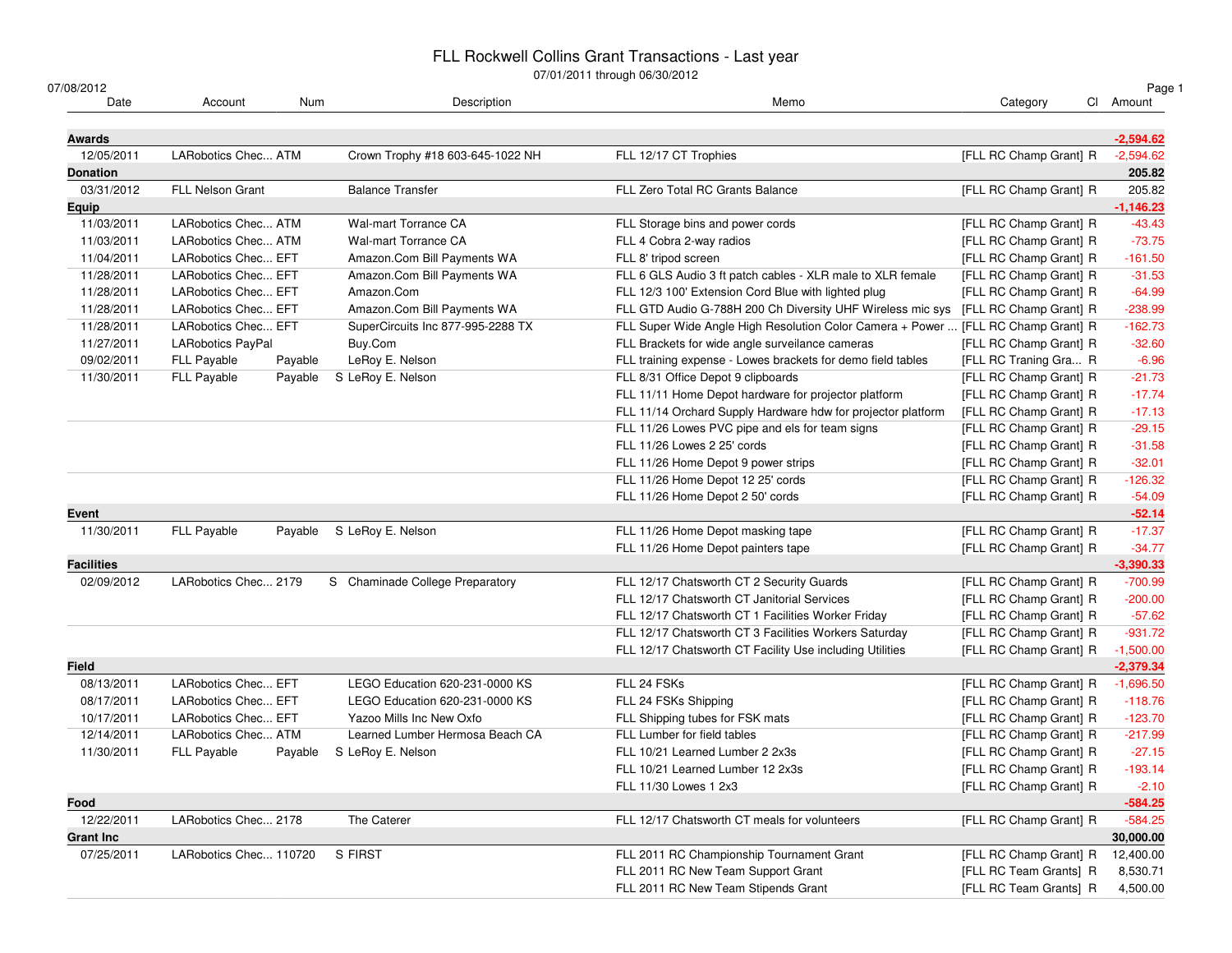### FLL Rockwell Collins Grant Transactions - Last year

| 07/08/2012         |                      |         |                                        | <u>07/01/2011 แกบนนุก 00/00/2012</u>                    |                        | Page 2       |
|--------------------|----------------------|---------|----------------------------------------|---------------------------------------------------------|------------------------|--------------|
| Date               | Account              | Num     | Description                            | Memo                                                    | Category               | Cl Amount    |
|                    |                      |         |                                        | FLL 2011 RC 2nd Year Team Support Grant                 | [FLL RC Team Grants] R | 2,364.21     |
|                    |                      |         |                                        | FLL 2011 RC 2nd Year Stipends Grant                     | [FLL RC Team Grants] R | 1,500.00     |
|                    |                      |         |                                        | FLL 2011 RC Teacher Training Grant                      | [FLL RC Traning Gra R  | 705.08       |
| <b>Print Ship</b>  |                      |         |                                        |                                                         |                        | $-931.33$    |
| 12/30/2011         | <b>FLL Payable</b>   | Payable | S Anita L. Nelson, MD                  | FLL Coach Workshop printing                             | [FLL RC Traning Gra R  | $-145.50$    |
|                    |                      |         |                                        | FLL Release Workshops printing                          | [FLL RC Traning Gra R  | $-305.80$    |
|                    |                      |         |                                        | FLL CT printing                                         | [FLL RC Champ Grant] R | $-480.03$    |
| Rental             |                      |         |                                        |                                                         |                        | $-914.16$    |
| 12/16/2011         | LARobotics Chec ATM  |         | All American Audiovisual Chatsworth CA | FLL 12/17 CT Rent 1 projector, 2 screens, 3 pole stands | [FLL RC Champ Grant] R | $-483.94$    |
| 12/18/2011         | LARobotics Chec ATM  |         | U-Haul of Gardena CA                   | FLL truck rental                                        | [FLL RC Champ Grant] R | $-270.22$    |
| 12/30/2011         | <b>FLL Payable</b>   | Payable | S Anita L. Nelson, MD                  | FLL CT equipment rental                                 | [FLL RC Champ Grant] R | $-160.00$    |
| Shirts             |                      |         |                                        |                                                         |                        | $-1,158.30$  |
| 12/01/2011         | FLL Payable          | Payable | The Mark It Place Camarillo CA         | FLL Vests for Volunteers and Judges                     | [FLL RC Champ Grant] R | $-1,158.30$  |
| <b>Stipend 2nd</b> |                      |         |                                        |                                                         |                        | $-1,500.00$  |
| 11/19/2011         | FLL Payable          | Payable | Kevin Cozzoli                          | FLL Team 9429 RC 2nd Year Team Stipend                  | [FLL RC Team Grants] R | $-250.00$    |
| 12/03/2011         | FLL Payable          | Payable | Tracy W Tegtmeier                      | FLL Team 451 RC 2nd Year Team Stipend                   | [FLL RC Team Grants] R | $-250.00$    |
| 12/03/2011         | FLL Payable          | Payable | Roy Shioda                             | FLL Team 12384 RC 2nd Year Team Stipend                 | [FLL RC Team Grants] R | $-250.00$    |
| 12/11/2011         | FLL Payable          | Payable | Arthur Vuong                           | FLL Team 2476 RC 2nd Year Team Stipend                  | [FLL RC Team Grants] R | $-250.00$    |
| 12/11/2011         | FLL Payable          | Payable | Shehnaz Karu                           | FLL Team 11910 RC 2nd Year Team Stipend                 | [FLL RC Team Grants] R | $-250.00$    |
| 12/11/2011         | FLL Payable          | Payable | Nicholas Nguyen                        | FLL Team 11637 RC 2nd Year Team Stipend                 | [FLL RC Team Grants] R | $-250.00$    |
| <b>Stipend New</b> |                      |         |                                        |                                                         |                        | $-3,500.00$  |
| 08/08/2011         | LARobotics Chec 2166 |         | Shaenita Jefferson                     | FLL Team 10203 RC New Team Stipend                      | [FLL RC Team Grants] R | $-500.00$    |
| 08/08/2011         | LARobotics Chec 2163 |         | Shaenita Jefferson - VOID 5/27 Check   | FLL Team 10203 RC New Team Stipend                      | [FLL RC Team Grants] R | 500.00       |
| 02/16/2012         | LARobotics Chec 2195 |         | Alicia Deyer                           | FLL Team 3052 RC New Team Stipend                       | [FLL RC Team Grants] R | $-500.00$    |
| 02/21/2012         | LARobotics Chec 2209 |         | Jose Fernandez                         | FLL Team 9152 RC New Team Stipend                       | [FLL RC Team Grants] R | $-500.00$    |
| 02/21/2012         | LARobotics Chec 2210 |         | Donna J. Bragg                         | FLL Team 11881 RC New Team Stipend                      | [FLL RC Team Grants] R | $-500.00$    |
| 02/21/2012         | LARobotics Chec 2207 |         | Seth Foster                            | FLL Team 454 RC New Team Stipend                        | [FLL RC Team Grants] R | $-500.00$    |
| 11/19/2011         | FLL Payable          | Payable | Lisa Abeloe                            | FLL Team 9430 RC New Team Stipend                       | [FLL RC Team Grants] R | $-500.00$    |
| 11/22/2011         | FLL Payable          | Payable | John Rivera                            | FLL Team 1955 RC New Team Stipend                       | [FLL RC Team Grants] R | $-500.00$    |
| 12/03/2011         | FLL Payable          | Payable | Roberto Reyes                          | FLL Team 2480 RC New Team Stipend                       | [FLL RC Team Grants] R | $-500.00$    |
| Team 2nd           |                      |         |                                        |                                                         |                        | $-3,396.97$  |
| 09/16/2011         | LARobotics Chec EFT  |         | LEGO Education 620-231-0000 KS         | FLL Team 11442 RC 2nd Team Support T                    | [FLL RC Team Grants] R | $-260.44$    |
| 09/16/2011         | LARobotics Chec EFT  |         | LEGO Education 620-231-0000 KS         | FLL Team 11440 RC 2nd Team Support T                    | [FLL RC Team Grants] R | $-260.44$    |
| 09/16/2011         | LARobotics Chec EFT  |         | LEGO Education 620-231-0000 KS         | FLL Team 11439 RC 2nd Team Support T                    | [FLL RC Team Grants] R | $-260.44$    |
| 09/20/2011         | LARobotics Chec EFT  |         | LEGO Education 620-231-0000 KS         | FLL Team 12384 RC 2nd Team Support T                    | [FLL RC Team Grants] R | $-260.44$    |
| 09/22/2011         | LARobotics Chec EFT  |         | LEGO Education 620-231-0000 KS         | FLL Team 5509 RC 2nd Year Team Support T                | [FLL RC Team Grants] R | $-260.44$    |
| 11/19/2011         | FLL Payable          | Payable | Ocean View Junior High School          | FLL Team 9429 RC 2nd Year Team Support T                | [FLL RC Team Grants] R | $-260.44$    |
| 11/20/2011         | FLL Payable          | Payable | Abraham Joshua Heschel Day School      | FLL Team 3343 RC 2nd Year Team Support T                | [FLL RC Team Grants] R | $-262.69$    |
| 12/03/2011         | FLL Payable          | Payable | Jose A Sanchez                         | FLL Team 2501 RC 2nd Year Team Support T                | [FLL RC Team Grants] R | $-262.69$    |
| 12/03/2011         | FLL Payable          | Payable | Will Rogers Middle School              | FLL Team 451 RC 2nd Year Team Support T                 | [FLL RC Team Grants] R | $-262.69$    |
| 12/11/2011         | FLL Payable          | Payable | Jefferson Robotics Club                | FLL Team 7271 RC 2nd Year Team Support T                | [FLL RC Team Grants] R | $-262.69$    |
| 12/11/2011         | FLL Payable          | Payable | Arthur Vuong                           | FLL Team 2476 RC 2nd Year Team Support T                | [FLL RC Team Grants] R | $-262.69$    |
| 12/11/2011         | FLL Payable          | Payable | El Soreno Middle School                | FLL Team 11910 RC 2nd Year Team Support T               | [FLL RC Team Grants] R | $-260.44$    |
| 12/11/2011         | FLL Payable          | Payable | Alhambra Unified School District       | FLL Team 11637 RC 2nd Year Team Support T               | [FLL RC Team Grants] R | $-260.44$    |
| <b>Team New</b>    |                      |         |                                        |                                                         |                        | $-10,358.20$ |
| 09/14/2011         | LARobotics Chec EFT  |         | LEGO Education 620-231-0000 KS         | FLL Team 3052 RC New Team Support                       | [FLL RC Team Grants] R | $-746.59$    |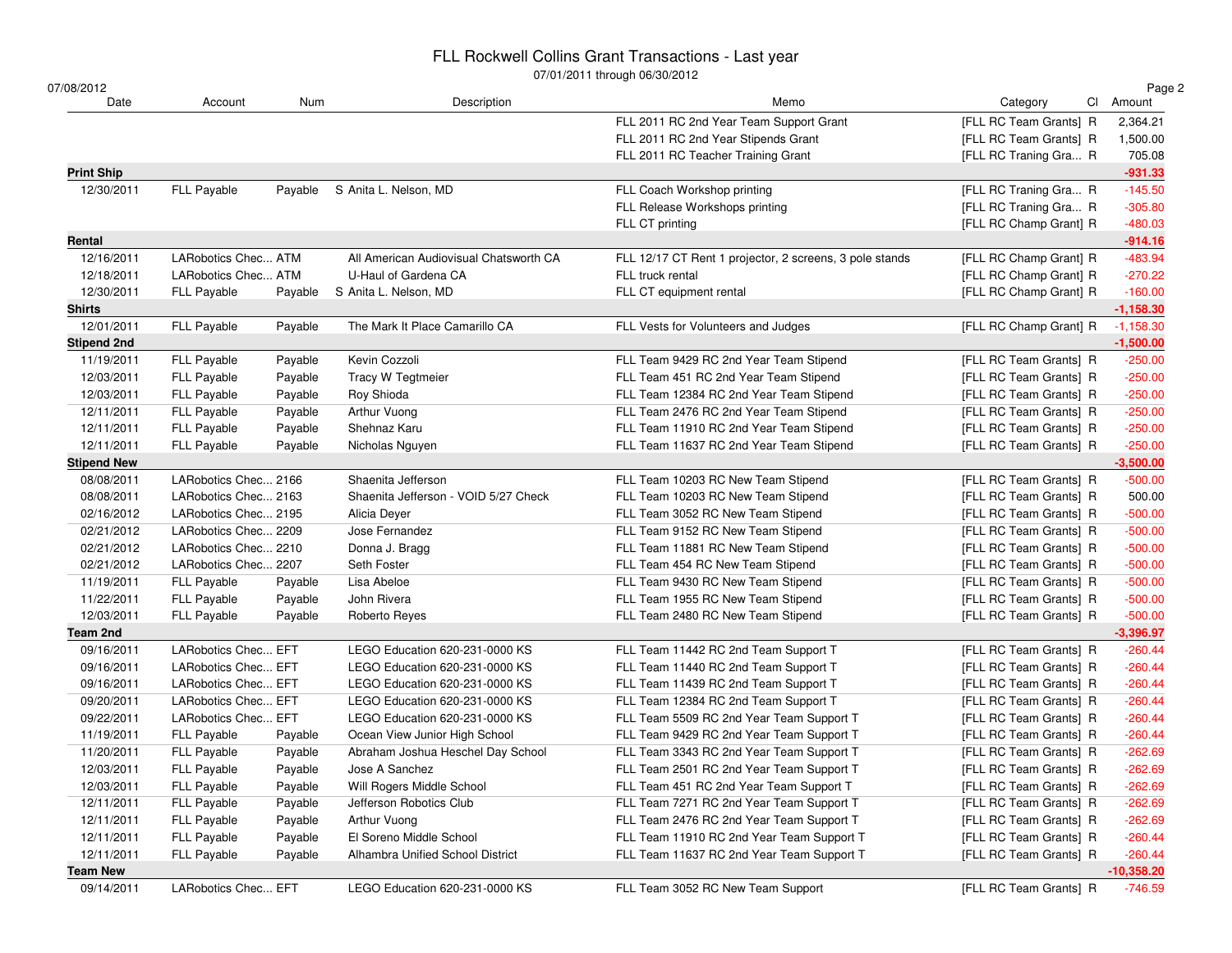## FLL Rockwell Collins Grant Transactions - Last year 07/01/2011 through 06/30/2012

| 07/08/2012 |                     |         |                                                                                | $0.701$ $1.2011$ and $0.00100$ and $0.001$            |                        | Page 3      |
|------------|---------------------|---------|--------------------------------------------------------------------------------|-------------------------------------------------------|------------------------|-------------|
| Date       | Account             | Num     | Description                                                                    | Memo                                                  | <b>CI</b><br>Category  | Amount      |
| 09/16/2011 | LARobotics Chec EFT |         | LEGO Education 620-231-0000 KS                                                 | FLL Team 11881 RC New Team Support T                  | [FLL RC Team Grants] R | $-257.06$   |
| 09/16/2011 | LARobotics Chec EFT |         | LEGO Education 620-231-0000 KS                                                 | FLL Team 11888 RC New Team Support T                  | [FLL RC Team Grants] R | $-257.06$   |
| 09/16/2011 | LARobotics Chec EFT |         | LEGO Education 620-231-0000 KS                                                 | FLL Team 11891 RC New Team Support T                  | [FLL RC Team Grants] R | $-257.06$   |
| 09/16/2011 | LARobotics Chec EFT |         | LEGO Education 620-231-0000 KS                                                 | FLL Team 11898 RC New Team Support T                  | [FLL RC Team Grants] R | $-257.06$   |
| 09/16/2011 | LARobotics Chec EFT |         | LEGO Education 620-231-0000 KS                                                 | FLL Team 9152 RC New Team Support T                   | [FLL RC Team Grants] R | $-260.44$   |
| 09/16/2011 | LARobotics Chec EFT |         | LEGO Education 620-231-0000 KS                                                 | FLL Team 9916 RC New Team Support TR                  | [FLL RC Team Grants] R | $-746.59$   |
| 09/20/2011 | LARobotics Chec EFT |         | LEGO Education 620-231-0000 KS                                                 | FLL Team 11551 RC New Team Support T                  | [FLL RC Team Grants] R | $-260.44$   |
| 09/20/2011 | LARobotics Chec EFT |         | LEGO Education 620-231-0000 KS                                                 | FLL Team 11898 RC New Team Support R                  | [FLL RC Team Grants] R | -479.85     |
| 09/20/2011 | LARobotics Chec EFT |         | LEGO Education 620-231-0000 KS                                                 | FLL Team 11891 RC New Team Support R                  | [FLL RC Team Grants] R | $-479.85$   |
| 09/20/2011 | LARobotics Chec EFT |         | LEGO Education 620-231-0000 KS                                                 | FLL Team 11888 RC New Team Support R                  | [FLL RC Team Grants] R | $-479.85$   |
| 09/20/2011 | LARobotics Chec EFT |         | LEGO Education 620-231-0000 KS                                                 | FLL Team 11881 RC New Team Support R                  | [FLL RC Team Grants] R | -479.85     |
| 09/20/2011 | LARobotics Chec EFT |         | LEGO Education 620-231-0000 KS                                                 | FLL Team 9152 RC New Team Support R                   | [FLL RC Team Grants] R | $-486.15$   |
| 09/20/2011 | FLL Payable         | Payable | Return Unused Funds - Kenneth Green                                            | FLL Team 11788 RC New Team Support TR for RC Employee | [FLL RC Team Grants] R | 9.67        |
| 11/19/2011 | FLL Payable         | Payable | Melrose Elementary School Math/Science/Techo FLL Team 1955 RC New Team Support |                                                       | [FLL RC Team Grants] R | $-753.04$   |
| 11/19/2011 | FLL Payable         | Payable | <b>Cerritos Student Body</b>                                                   | FLL Team 9232,9250 RC New Team Support TR             | [FLL RC Team Grants] R | $-1,506.08$ |
| 11/19/2011 | FLL Payable         | Payable | Ocean View Junior High School                                                  | FLL Team 9430 RC New Team Support T                   | [FLL RC Team Grants] R | $-260.44$   |
| 12/03/2011 | FLL Payable         | Payable | Wilmington Middle School Robotics                                              | FLL Team 2500,2502 RC New Team Support R              | [FLL RC Team Grants] R | $-859.35$   |
| 12/03/2011 | FLL Payable         | Payable | Jose A Sanchez                                                                 | FLL Team 2500,2502 RC New Team Support T              | [FLL RC Team Grants] R | $-525.38$   |
| 12/11/2011 | FLL Payable         | Payable | Will Rogers Middle School                                                      | FLL Team 454 RC New Team Support T                    | [FLL RC Team Grants] R | $-262.69$   |
| 12/11/2011 | <b>FLL Payable</b>  | Payable | Arthur Vuong                                                                   | FLL Team 2480 RC New Team Support TR                  | [FLL RC Team Grants] R | $-753.04$   |
|            |                     |         |                                                                                |                                                       | <b>OVERALL TOTAL</b>   | $-1,700.05$ |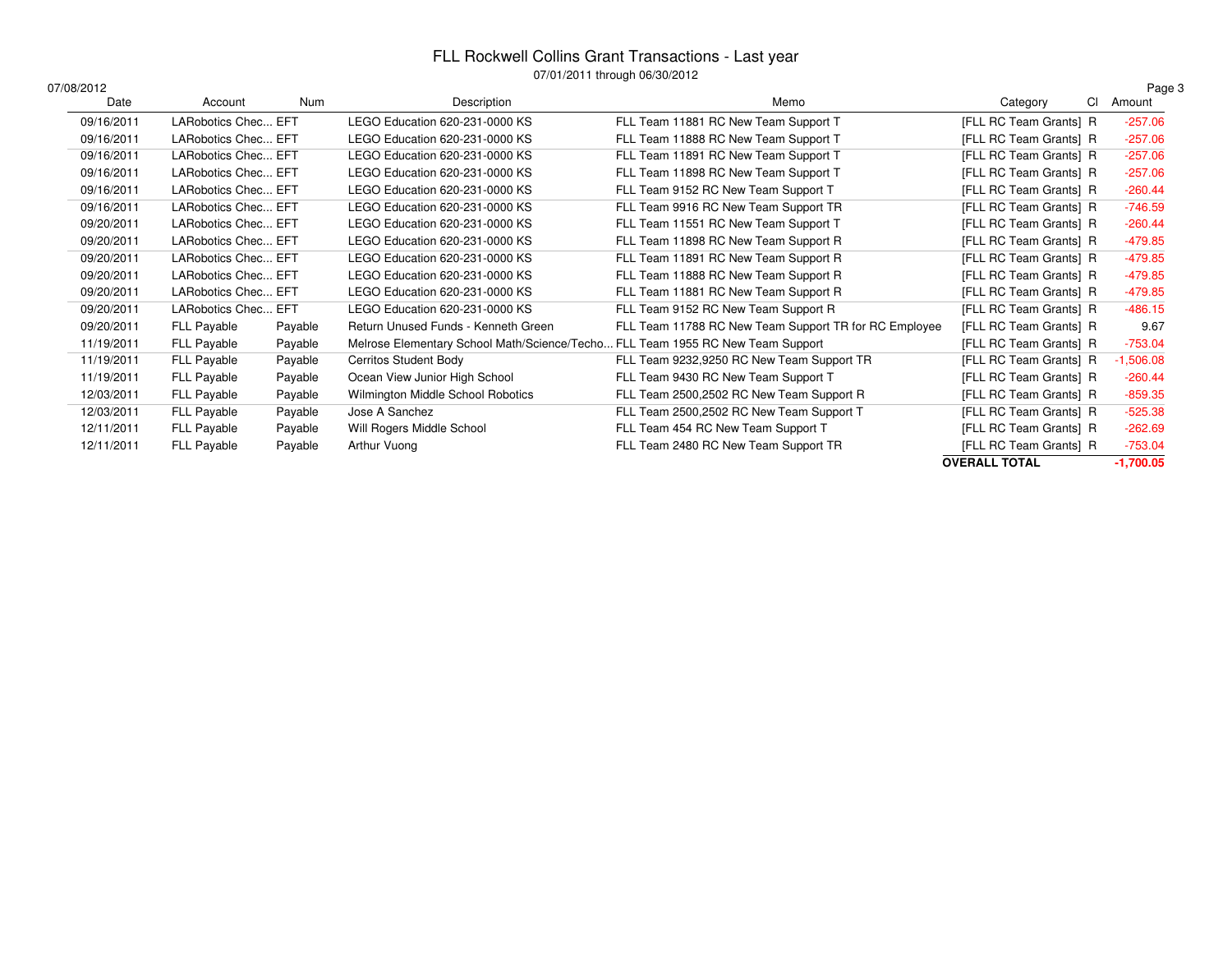### FTC Account Balances (FTC Assets are LARobotics Liabilities) - As of 06/30/2012As of 06/30/2012

| Account                         | 06/30/2010<br>Balance | 12/31/2010<br>Balance | 06/30/2011<br>Balance | 12/31/2011<br>Balance | 06/30/2012<br>Balance |
|---------------------------------|-----------------------|-----------------------|-----------------------|-----------------------|-----------------------|
| <b>Liability Accounts</b>       |                       |                       |                       |                       |                       |
| FTC Other                       | $-1,355.00$           | $-4,055.00$           | $-4,197.50$           | $-8,355.70$           | $-8,329.80$           |
| FTC Payable Late                | $-2,742.32$           | $-5,722.26$           | $-5,722.26$           | 0.00                  | 0.00                  |
| FTC RC Champ Grant              | $-3,216.42$           | 3.649.24              | $-5,259.26$           | $-7,295.12$           | $-6,543.03$           |
| <b>TOTAL Liability Accounts</b> | $-7,313.74$           | $-6,128.02$           | $-15,179.02$          | $-15,650.82$          | $-14,872.83$          |
| <b>OVERALL TOTAL</b>            | $-7,313.74$           | $-6,128.02$           | $-15,179.02$          | $-15,650.82$          | $-14,872.83$          |
|                                 |                       |                       |                       |                       |                       |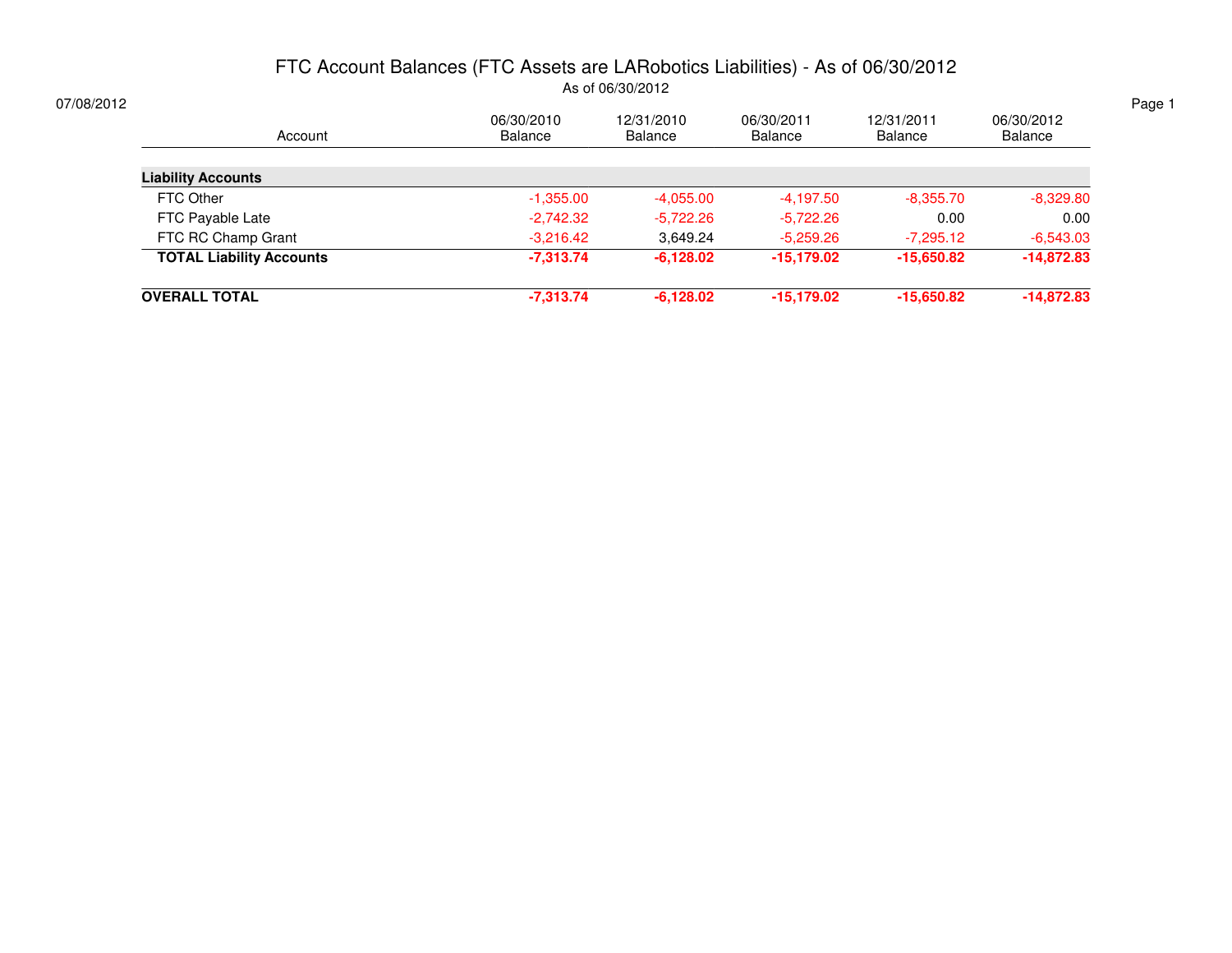### FTC Categories by Year

| <b>OVERALL TOTAL</b>    | 7,865.28    | $-255.96$   | 7,609.32       |
|-------------------------|-------------|-------------|----------------|
| <b>TOTAL TRANSFERS</b>  | 7,865.28    | $-255.96$   | 7,609.32       |
| TO FTC RC Champ Grant   | $-7,957.16$ | $-8,666.00$ | $-16,623.16$   |
| TO FTC Payable Late     | $-2,742.32$ | $-5,722.26$ | $-8,464.58$    |
| TO FTC Other            | $-17.50$    | $-137.70$   | $-155.20$      |
| FROM FTC RC Champ Grant | 10,000.00   | 10,000.00   | 20,000.00      |
| FROM FTC Payable Late   | 5,722.26    | 0.00        | 5,722.26       |
| <b>FROM FTC Other</b>   | 2,860.00    | 4,270.00    | 7,130.00       |
| <b>TRANSFERS</b>        |             |             |                |
| Category                | 06/30/2011  | 06/30/2012  | <b>TOTAL</b>   |
| 07/08/2012              | 07/01/2010- | 07/01/2011- | <b>OVERALL</b> |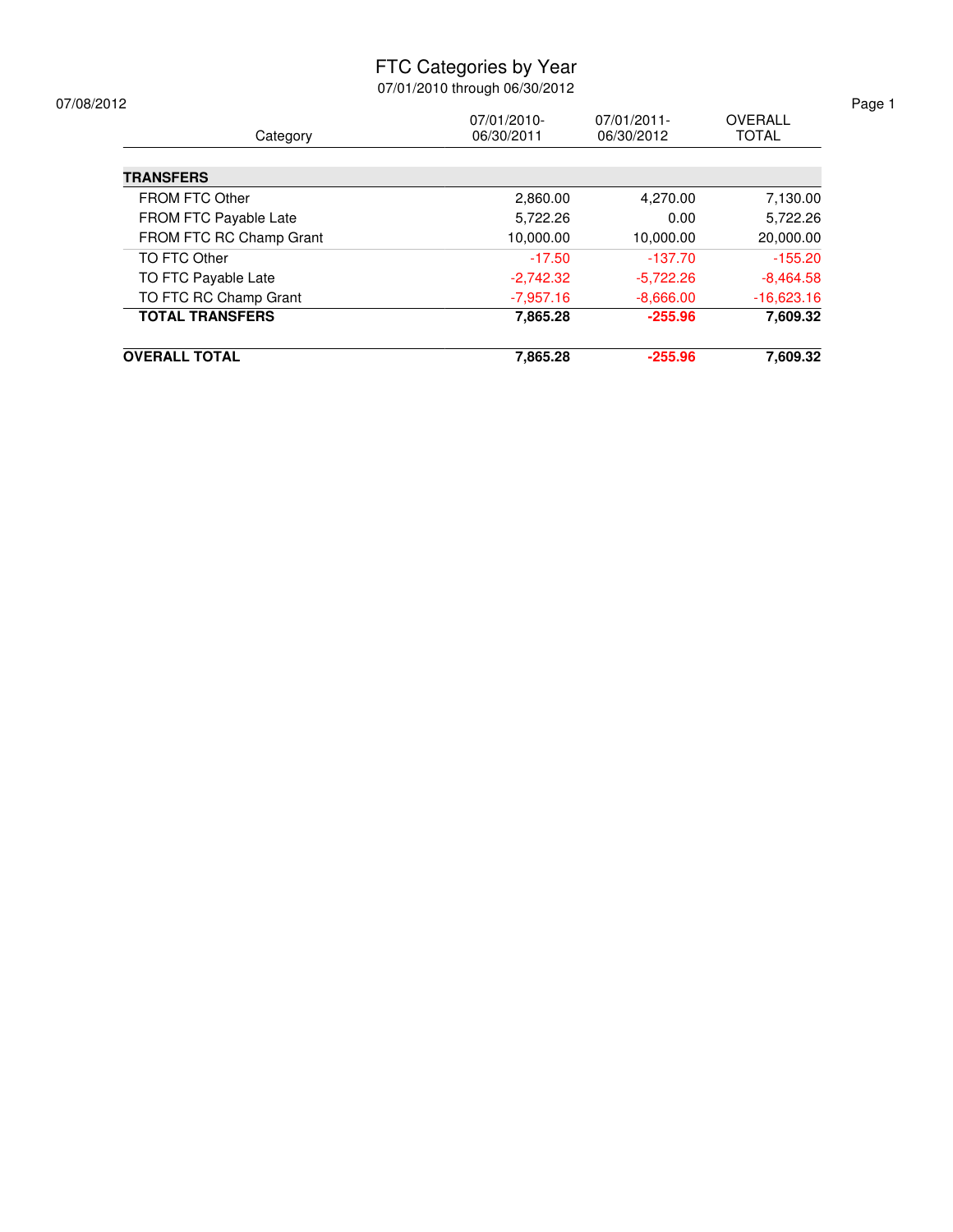### FTC Payees by Year

| Payee                                      | 07/01/2010-<br>06/30/2011 | 07/01/2011-<br>06/30/2012 | OVERALL<br><b>TOTAL</b> |
|--------------------------------------------|---------------------------|---------------------------|-------------------------|
| <b>INCOME</b>                              |                           |                           |                         |
| Albertsons Monrovia CA                     | 0.00                      | $-16.90$                  | $-16.90$                |
| Alliance Member Services - AMS             | $-672.75$                 | $-651.67$                 | $-1,324.42$             |
| Amazon Marketplace                         | 0.00                      | $-41.15$                  | $-41.15$                |
| Amazon.Com                                 | 0.00                      | $-187.31$                 | $-187.31$               |
| <b>Big Lots</b>                            | 0.00                      | $-38.40$                  | $-38.40$                |
| <b>Checking Supplies</b>                   | $-17.50$                  | 0.00                      | $-17.50$                |
| Crown Trophy #18 603-645-1022 NH           | 0.00                      | $-1,784.82$               | $-1,784.82$             |
| Dkc*Digi Key Corp 800-344-4539 MN          | 0.00                      | $-62.62$                  | $-62.62$                |
| Domino's Monrovia CA                       | 0.00                      | $-150.56$                 | $-150.56$               |
| FindTape.com                               | 0.00                      | $-132.71$                 | $-132.71$               |
| Fresh & Easy #1312 Pasadena CA             | 0.00                      | $-81.47$                  | $-81.47$                |
| <b>FTC Registration Cash</b>               | 0.00                      | $-25.00$                  | $-25.00$                |
| General Idea Promotional Design & Products | 0.00                      | $-2,170.33$               | $-2,170.33$             |
| Linds World Impex                          | 0.00                      | $-254.94$                 | $-254.94$               |
| Logo Loc Manchester NH                     | 0.00                      | $-806.90$                 | $-806.90$               |
| Lowes #01117* 623-776-3382 NC              | 0.00                      | $-13.16$                  | $-13.16$                |
| Maggie Scholtz                             | 0.00                      | $-146.73$                 | $-146.73$               |
| McMaster-Carr                              | 0.00                      | $-65.37$                  |                         |
|                                            |                           |                           | $-65.37$                |
| Michaels #3059 Monrovia CA                 | 0.00                      | $-76.00$                  | $-76.00$                |
| Monica Malhotra and Raj Walia              | 0.00                      | $-409.14$                 | $-409.14$               |
| Orchard Supply So Pasadena CA              | 0.00                      | $-64.20$                  | $-64.20$                |
| Oznium LLC 800-245-8131 CA                 | 0.00                      | $-31.19$                  | $-31.19$                |
| Panda Express                              | 0.00                      | $-140.29$                 | $-140.29$               |
| Ralphs                                     | 0.00                      | $-124.63$                 | $-124.63$               |
| Ric Wilson                                 | $-592.80$                 | $-530.69$                 | $-1,123.49$             |
| Round Table Pizza Monrovia CA              | 0.00                      | $-78.26$                  | $-78.26$                |
| Rudy's Mexican Food                        | 0.00                      | $-71.00$                  | $-71.00$                |
| Sam Blanchard                              | $-907.89$                 | 0.00                      | $-907.89$               |
| Smart & Final                              | 0.00                      | $-71.31$                  | $-71.31$                |
| Staples Pasadena CA                        | 0.00                      | $-14.97$                  | $-14.97$                |
| Staples, Inc. Duarte CA                    | 0.00                      | $-57.52$                  | $-57.52$                |
| Starbucks                                  | 0.00                      | $-38.85$                  | $-38.85$                |
| Suparna Mukherjee                          | $-61.46$                  | $-50.22$                  | $-111.68$               |
| Sweet & Savory                             | 0.00                      | $-200.00$                 | $-200.00$               |
| The Best Pizza                             | 0.00                      | $-32.63$                  | $-32.63$                |
| The Home Depot Los Angeles CA              | 0.00                      | $-18.42$                  | $-18.42$                |
| Wine Country Gift Baskets 866-266-0318 CA  | 0.00                      | $-137.70$                 | $-137.70$               |
| Zelo Pizzeria Arcadia CA                   | 0.00                      | $-26.64$                  | $-26.64$                |
| <b>TOTAL INCOME</b>                        | $-2,252.40$               | $-8,803.70$               | $-11,056.10$            |
| <b>EXPENSES</b>                            |                           |                           |                         |
| <b>FIRST</b>                               | $-10,000.00$              | $-10,000.00$              | $-20,000.00$            |
| FTC Registration Cash                      | $-200.00$                 | $-250.00$                 | $-450.00$               |
| FTC Registration Checks                    | $-2,300.00$               | $-4,000.00$               | $-6,300.00$             |
| FTC Shirt Purchases Cash                   | $-260.00$                 | 0.00                      | $-260.00$               |
| FTC Shirt Purchases Checks                 | $-100.00$                 | 0.00                      | $-100.00$               |
| Suparna Mukherjee                          | 2,742.32                  | 5,702.26                  | 8,444.58                |
| <b>TOTAL EXPENSES</b>                      | $-10,117.68$              | $-8,547.74$               | $-18,665.42$            |
|                                            |                           |                           |                         |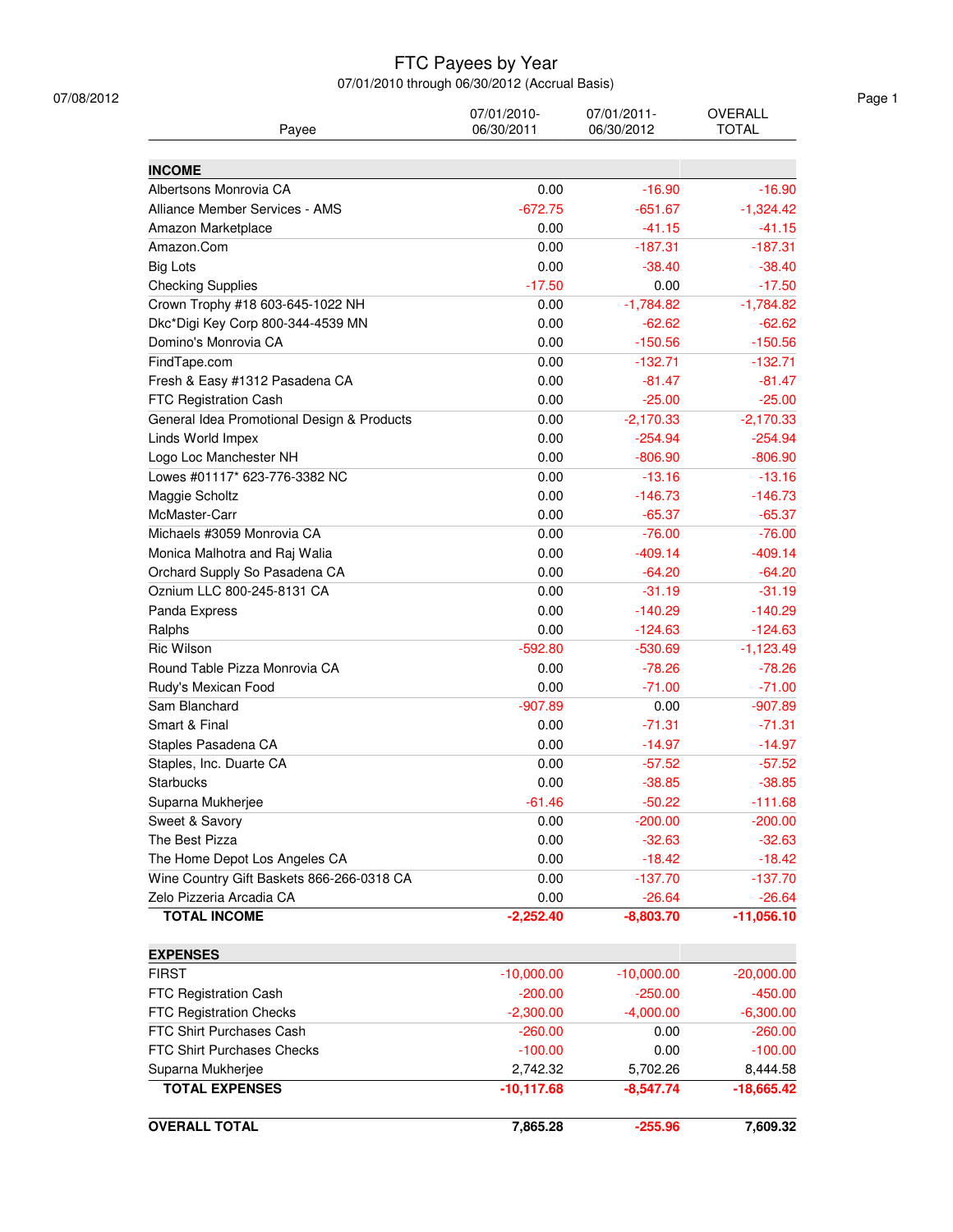### FTC Tags by Year

07/01/2010 through 06/30/2012

|                          | 07/01/2010- | 07/01/2011- | OVERALL      |
|--------------------------|-------------|-------------|--------------|
| <b>Class Description</b> | 06/30/2011  | 06/30/2012  | <b>TOTAL</b> |
|                          |             |             |              |
| Admin                    | 0.00        | $-27.53$    | $-27.53$     |
| Awards                   | $-1,347.20$ | $-3,167.43$ | -4,514.63    |
| Equip                    | $-140.59$   | $-820.34$   | $-960.93$    |
| Event                    | $-80.05$    | $-266.43$   | $-346.48$    |
| Field                    | $-2,000.33$ | $-3,659.00$ | $-5,659.33$  |
| Food                     | $-9.69$     | $-1,095.94$ | $-1,105.63$  |
| Grant Inc                | 10,000.00   | 10,000.00   | 20,000.00    |
| Ins                      | $-672.75$   | $-651.67$   | $-1,324.42$  |
| Rea                      | 2,500.00    | 4,250.00    | 6,750.00     |
| Rental                   | 0.00        | $-94.00$    | $-94.00$     |
| Sales                    | 360.00      | 20.00       | 380.00       |
| Shirts                   | 0.00        | $-4,743.62$ | -4,743.62    |
| Travel                   | $-744.11$   | 0.00        | $-744.11$    |
| <b>OVERALL TOTAL</b>     | 7.865.28    | $-255.96$   | 7.609.32     |

07/08/2012 Page 1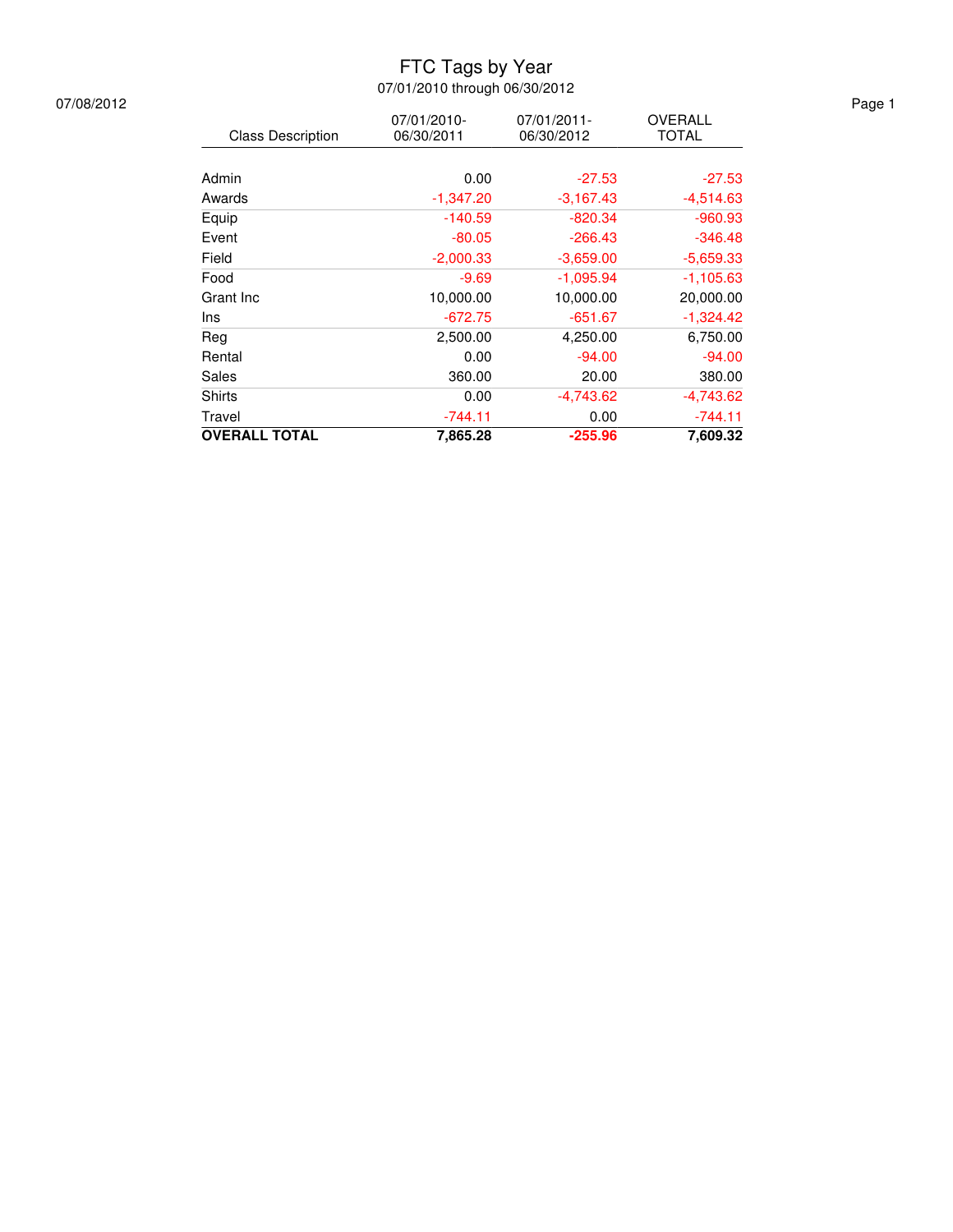### FTC Transactions by Account - 2012

| 07/08/2012          |            |                                  |                                                                  |                          |       |              | Page 1      |
|---------------------|------------|----------------------------------|------------------------------------------------------------------|--------------------------|-------|--------------|-------------|
| Date                | Num        | Description                      | Memo                                                             | Category                 | Tag   |              | Clr Amount  |
| <b>FTC Checking</b> |            |                                  |                                                                  |                          |       |              | 3,736.17    |
| 08/11/2011          | <b>DEP</b> | S Suparna Mukherjee              | FTC 2010 12/11 CT 1 T-shirt @ 20                                 | [FTC Other]              | Sales | R            | 20.00       |
| 09/09/2011          | <b>ATM</b> | Staples Pasadena CA              | FTC Kickoff field markers                                        | [FTC RC Champ Gra Field  |       | $\mathsf{R}$ | $-14.97$    |
| 09/09/2011          | <b>ATM</b> | Orchard Supply So Pasadena CA    | FTC Kickoff field pipes and tubes                                | [FTC RC Champ Gra Field  |       | R            | $-64.20$    |
| 09/10/2011          | <b>ATM</b> | Domino's Monrovia CA             | FTC Kickoff lunch for 10 teams                                   | [FTC RC Champ Gra Food   |       | R            | $-150.56$   |
| 09/10/2011          | ATM        | Zelo Pizzeria Arcadia CA         | FTC Kickoff volunteer lunch                                      | [FTC RC Champ Gra Food   |       | R            | $-26.64$    |
| 09/10/2011          | <b>ATM</b> | The Home Depot Los Angeles CA    | FTC Kickoff field contact paper, hex                             | [FTC RC Champ Gra Field  |       | R            | $-18.42$    |
| 09/23/2011          | 1001       | S Ric Wilson                     | FTC 2011 field - 9/9 OSH - Lav/cedar laundry, 6pc combo kit      | [FTC RC Champ Gra Field  |       | R            | $-52.18$    |
|                     |            |                                  | FTC 2011 field - 9/7 Michaels - 36x48 red, 1.9x20Y CH            | [FTC RC Champ Gra Field  |       | R            | $-16.28$    |
|                     |            |                                  | FTC 2011 field - 9/9 Comtel Pro Media - Gaffer's tape            | [FTC RC Champ Gra Field  |       | R            | $-67.37$    |
| 10/13/2011          | 1002       | S Ric Wilson                     | FTC 2011 field - 9/30 Home Depot - Paint, plywd, brushes, hinges | [FTC RC Champ Gra Field  |       | $\mathsf{R}$ | $-161.15$   |
|                     |            |                                  | FTC 2011 field - 9/30 Lowe's - tape, screws, fib vent            | [FTC RC Champ Gra Field  |       | R            | $-37.03$    |
|                     |            |                                  | FTC 2011 field - 10/1 Orchard Supply Hdw - Hole saw              | [FTC RC Champ Gra Field  |       | R            | $-16.30$    |
| 10/28/2011          | <b>DEP</b> | S FTC Registration Checks        | FTC CT Reg Team 3493 Venice Robotics Annette Mercer              | [FTC Other]              | Reg   | R            | 125.00      |
|                     |            |                                  | FTC CT Reg Team 452 PHI Robotics Alpha                           | [FTC Other]              | Reg   | R            | 125.00      |
|                     |            |                                  | FTC CT Reg Team 4322 PHI Robotics Omega                          | [FTC Other]              | Reg   | $\mathsf R$  | 125.00      |
| 11/07/2011          | <b>DEP</b> | S FTC Registration Checks        | FTC CT Reg Team 25 GSGLA Rock N Roll Robots                      | [FTC Other]              | Reg   | $\mathsf R$  | 125.00      |
|                     |            |                                  | FTC CT Reg Team 5011 Bat Squad Lancaster Michael Parry           | [FTC Other]              | Reg   | R            | 125.00      |
| 11/08/2011          | <b>DEP</b> | S FTC Registration Checks        | FTC CT Reg Team 3650 San Diego Susan Domanico                    | [FTC Other]              | Reg   | R            | 125.00      |
|                     |            |                                  | FTC CT Reg Team 135 Fusion Celia Ewing                           | [FTC Other]              | Reg   | R            | 125.00      |
|                     |            |                                  | FTC CT Reg Team 3848 Shockwave Jeffrey Linam                     | [FTC Other]              | Reg   | R            | 125.00      |
|                     |            |                                  | FTC CT Reg Team 4112 San Diego Rock Academy Warriors             | [FTC Other]              | Reg   | R            | 125.00      |
|                     |            |                                  | FTC CT Reg Team 4278 Canyon Crest Academy de Evolution           | [FTC Other]              | Reg   | R            | 125.00      |
|                     |            |                                  | FTC CT Reg Colton HS Mega Masterminds                            | [FTC Other]              | Reg   | $\mathsf{R}$ | 125.00      |
|                     |            |                                  | FTC CT Reg Vistamar School Vikings                               | [FTC Other]              | Reg   | R            | 125.00      |
| 11/11/2011          | <b>DEP</b> | S FTC Registration Checks        | FTC CT Reg Los Altos Academy of Engineering Booster              | [FTC Other]              | Reg   | R            | 125.00      |
|                     |            |                                  | FTC CT Reg Team 31 San Diego John Brooks                         | [FTC Other]              | Reg   | R            | 125.00      |
|                     |            |                                  | FTC CT Reg Teams 4947,5498 Santa Fe Student Body                 | [FTC Other]              | Reg   | R            | 250.00      |
| 11/21/2011          | <b>DEP</b> | S FTC Registration Checks        | FTC RC Reg Team 4344 RockRollers                                 | [FTC Other]              | Reg   | $\mathsf R$  | 125.00      |
|                     |            |                                  | FTC RC Reg Team 4512 West Torrance Robotics                      | [FTC Other]              | Reg   | $\mathsf{R}$ | 125.00      |
|                     |            |                                  | FTC RC Reg Team 5279 Team Positrons                              | [FTC Other]              | Reg   | R            | 125.00      |
|                     |            |                                  | FTC RC Reg Notre Dame HS                                         | [FTC Other]              | Reg   | R            | 125.00      |
|                     |            |                                  | FTC RC Reg Marymount HS                                          | [FTC Other]              | Reg   | R            | 125.00      |
|                     |            |                                  | FTC RC Reg Marlborough School                                    | [FTC Other]              | Reg   | R            | 125.00      |
| 11/22/2011          | <b>DEP</b> | S FTC Registration Checks        | FTC CT Reg Team 5285 Bishop Montgomery HS                        | [FTC Other]              | Reg   | $\mathsf{R}$ | 125.00      |
|                     |            |                                  | FTC CT Reg Team 2885 American Heritage Education Foundation      | [FTC Other]              | Reg   | $\mathsf R$  | 125.00      |
| 11/22/2011          | EFT.       | Crown Trophy #18 603-645-1022 NH | FTC CT - trophies, ribbons and medals                            | [FTC RC Champ Gra Awards |       |              | R -1,716.61 |
| 11/27/2011          | <b>DEP</b> | S FTC Registration Checks        | FTC CT Reg Team 72 Lancaster High School                         | [FTC Other]              | Reg   | R            | 125.00      |
|                     |            |                                  | FTC CT Reg Team 358 Vivian Webb School                           | [FTC Other]              | Reg   | R            | 125.00      |
|                     |            |                                  | FTC CT Reg Team 542 Whitney High School                          | [FTC Other]              | Reg   | R            | 125.00      |
|                     |            |                                  | FTC CT Reg Team 4119 Brain Nuggets                               | [FTC Other]              | Reg   | $\mathsf{R}$ | 125.00      |
| 11/28/2011          | <b>EFT</b> | Lowes #01117* 623-776-3382 NC    | FTC Field - PVC Couplers                                         | [FTC RC Champ Gra Field  |       | R            | $-13.16$    |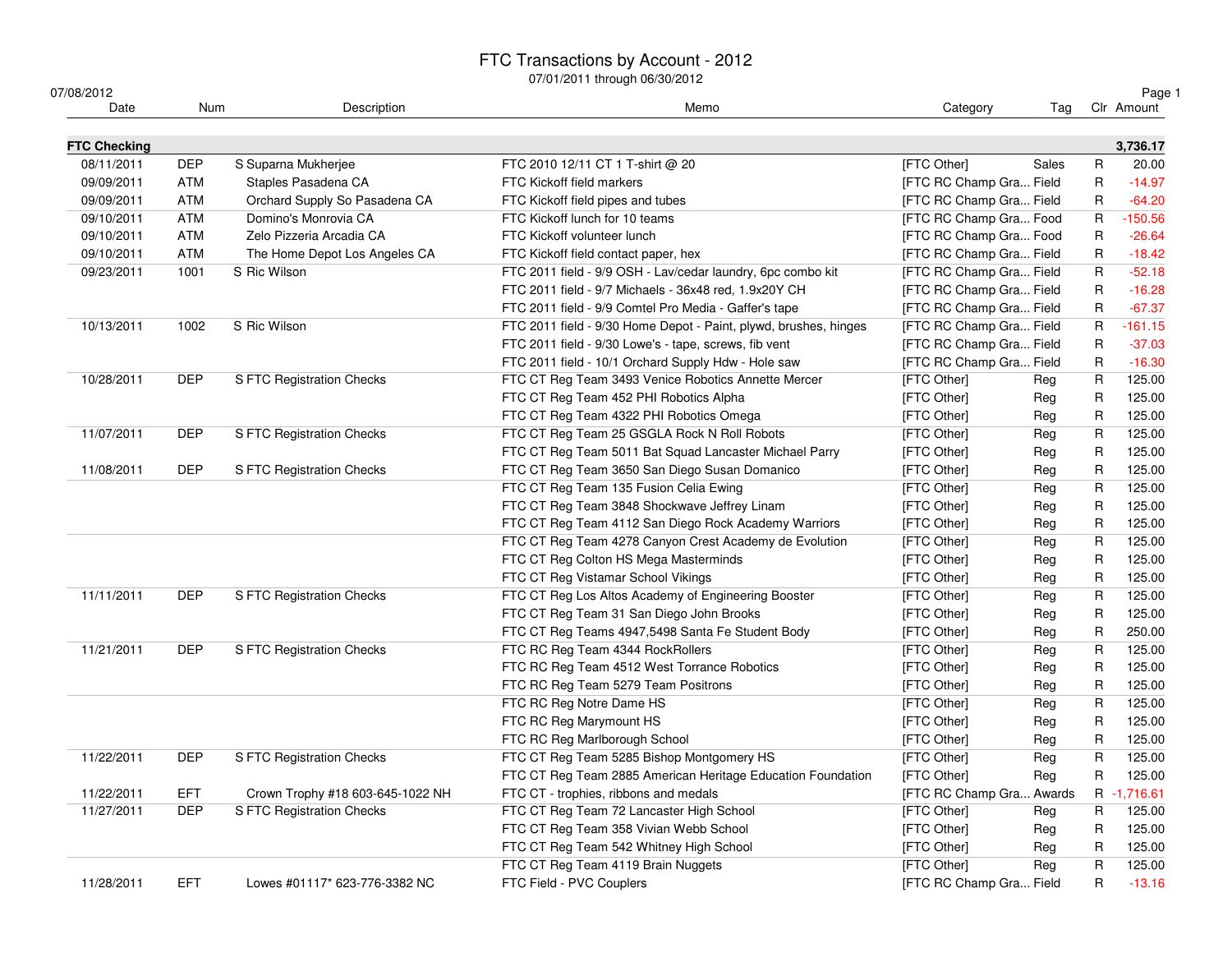| 07/08/2012                 |             |                                                                        |                                                                                                     |                          |       |     | Page 3      |
|----------------------------|-------------|------------------------------------------------------------------------|-----------------------------------------------------------------------------------------------------|--------------------------|-------|-----|-------------|
| Date                       | Num         | Description                                                            | Memo                                                                                                | Category                 | Tag   | Clr | Amount      |
|                            |             |                                                                        | FTC Field 11/3 K&J Magnetics 15 disc magnets                                                        | [FTC RC Champ Gra Field  |       | R   | $-30.80$    |
|                            |             |                                                                        | FTC Field 10/10 USP Home 12 frosted clear Sterlite mini crate                                       | [FTC RC Champ Gra Field  |       | R   | $-40.23$    |
|                            |             |                                                                        | FTC Field 10/23 FindTape.com 5 gaffers tape                                                         | [FTC RC Champ Gra Field  |       | R   | $-75.49$    |
| 12/30/2011                 | <b>DEP</b>  | FTC Registration Cash                                                  | FTC CT Reg Team 511 Patriabots - Robin Laird                                                        | [FTC Other]              | Reg   | R   | 125.00      |
| 01/09/2012                 | <b>EFT</b>  |                                                                        | Wine Country Gift Baskets 866-266-0318 CA FTC CT thank you gift to Raj and Monica Walia for lunches | [FTC Other]              | Event | R   | $-25.90$    |
| 04/09/2012                 | <b>TXFR</b> | Suparna Mukherjee                                                      | FTC Field 1/6 K&J Magnetics 15 disc magnets                                                         | [FTC RC Champ Gra Field  |       | R   | $-50.21$    |
| <b>LARobotics Checking</b> |             |                                                                        |                                                                                                     |                          |       |     | $-651.67$   |
| 05/11/2012                 | <b>EFT</b>  | S Alliance Member Services - AMS                                       | FTC General & D&O Liability Insurance                                                               | [FTC RC Champ Gra Ins    |       | R   | $-651.67$   |
| <b>FTC Payable</b>         |             |                                                                        |                                                                                                     |                          |       |     | $-3,340.46$ |
| 09/07/2011                 | Payable     | Linds World Impex                                                      | FTC Field 4 6 lb Orange HB drilled bowling balls                                                    | [FTC RC Champ Gra Field  |       | R   | $-254.94$   |
| 12/02/2011                 | Payable     | FindTape.com                                                           | FTC Field 6 gaffers tape, 2 barrier tape                                                            | [FTC RC Champ Gra Field  |       | R   | $-132.71$   |
| 12/06/2011                 | Payable     | McMaster-Carr                                                          | FTC Field screws, duct tape, dot labels, hex wrench                                                 | [FTC RC Champ Gra Field  |       | R   | $-65.37$    |
| 12/09/2011                 | Payable     | Smart & Final                                                          | FTC CT drinks for Friday volunteers                                                                 | [FTC RC Champ Gra Food   |       | R   | $-71.31$    |
| 12/09/2011                 | Payable     | Panda Express                                                          | FTC CT food for Friday volunteers                                                                   | [FTC RC Champ Gra Food   |       | R   | $-140.29$   |
| 12/09/2011                 | Payable     | Ralphs                                                                 | FTC CT snacks for volunteers                                                                        | [FTC RC Champ Gra Food   |       | R   | $-124.63$   |
| 12/09/2011                 | Payable     | Big Lots                                                               | FTC CT snacks for volunteers                                                                        | [FTC RC Champ Gra Food   |       | R   | $-38.40$    |
| 12/09/2011                 | Payable     | General Idea Promotional Design & Products FTC CT 118 volunteer shirts |                                                                                                     | [FTC RC Champ Gra Shirts |       | R   | $-2,170.33$ |
| 12/10/2011                 | Payable     | Sweet & Savory                                                         | FTC CT datering for volunteer breakfast                                                             | [FTC RC Champ Gra Food   |       | R   | $-200.00$   |
| 12/10/2011                 | Payable     | Rudy's Mexican Food                                                    | FTC CT coordinator dinner                                                                           | [FTC RC Champ Gra Food   |       | R   | $-71.00$    |
| 12/10/2011                 | Payable     | The Best Pizza                                                         | FTC CT lunch for volunteers                                                                         | [FTC RC Champ Gra Food   |       | R   | $-32.63$    |
| 12/11/2011                 | Payable     | Starbucks                                                              | FTC CT coffee for volunteer                                                                         | [FTC RC Champ Gra Food   |       | R   | $-38.85$    |
|                            |             |                                                                        |                                                                                                     | <b>OVERALL TOTAL</b>     |       |     | $-255.96$   |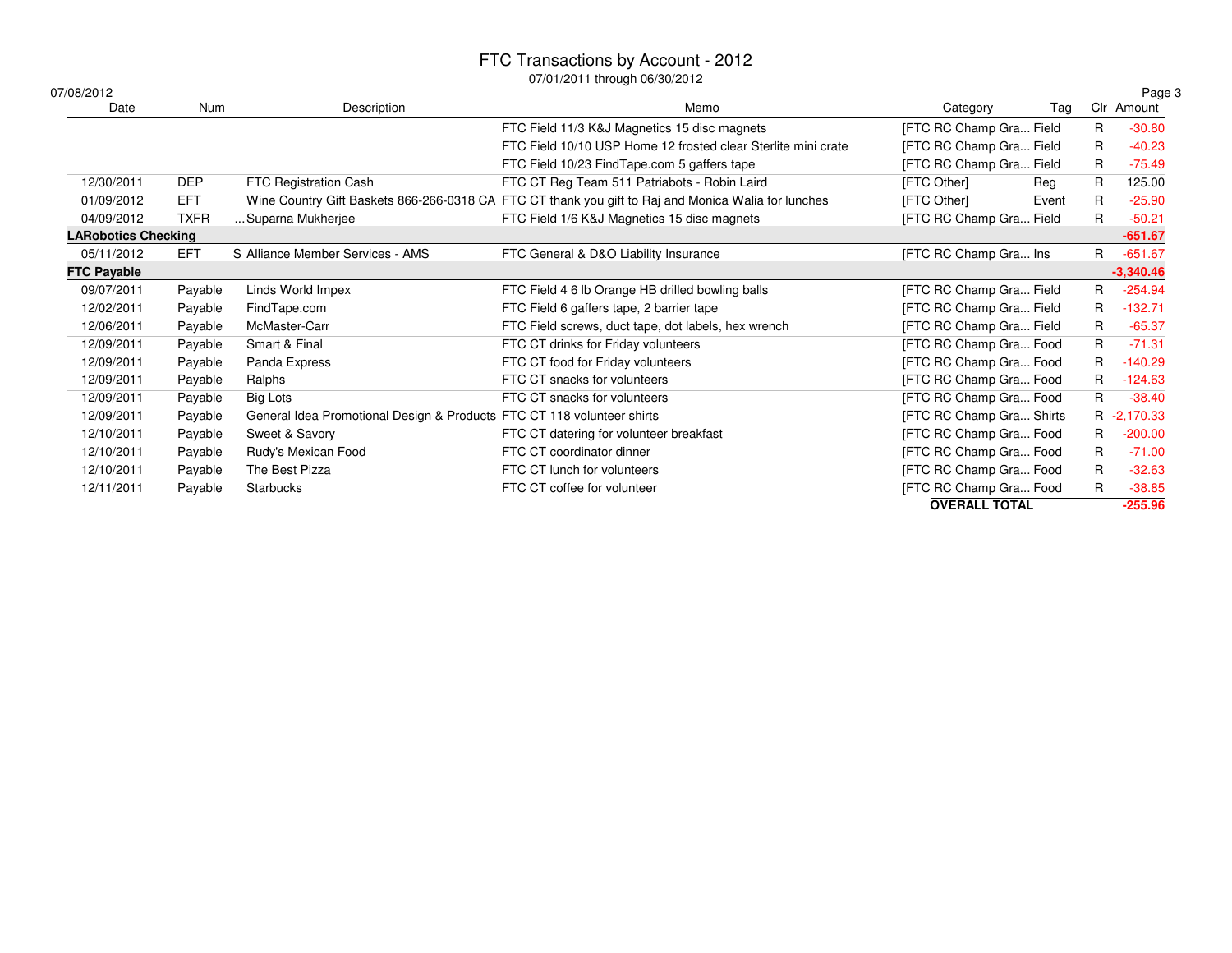### FTC Transactions by Account - 2012

| 07/08/2012 |             |                                   | , o 1, Lo 1 1 trinoagh oo, oo,                                                                         |                                      |        |              | Page 2      |
|------------|-------------|-----------------------------------|--------------------------------------------------------------------------------------------------------|--------------------------------------|--------|--------------|-------------|
| Date       | Num         | Description                       | Memo                                                                                                   | Category                             | Tag    |              | Clr Amount  |
| 11/28/2011 | <b>EFT</b>  | S Amazon.Com                      | FTC CT West Bend 12-42 cup automatic coffee urn for judges                                             | [FTC RC Champ Gra Equip              |        | $\mathsf R$  | $-51.34$    |
|            |             |                                   | FTC CT West Bend 100 cup commercial coffee urn for judges                                              | <b>IFTC RC Champ Gra Equip</b>       |        | $\mathsf{R}$ | $-135.97$   |
| 11/28/2011 | <b>EFT</b>  | Oznium LLC 800-245-8131 CA        | FTC Field - Flexible LED strips - partial shipping                                                     | [FTC RC Champ Gra Field              |        | R            | $-4.01$     |
| 11/28/2011 | <b>EFT</b>  | Oznium LLC 800-245-8131 CA        | FTC Field - Flexible LED strips                                                                        | [FTC RC Champ Gra Field              |        | R            | $-27.18$    |
| 11/28/2011 | <b>EFT</b>  | Amazon Marketplace                | FTC CT thermos for coffee for judges                                                                   | [FTC RC Champ Gra Equip              |        | R            | $-41.15$    |
| 11/29/2011 | <b>EFT</b>  | Dkc*Digi Key Corp 800-344-4539 MN | FTC Field - magnetic reed switches                                                                     | [FTC RC Champ Gra Field              |        | R            | $-62.62$    |
| 11/29/2011 | <b>EFT</b>  | Crown Trophy #18 603-645-1022 NH  | FTC CT - 2 FLL Plaques                                                                                 | [FTC RC Champ Gra Awards             |        | R            | $-68.21$    |
| 11/29/2011 | <b>TXFR</b> | Suparna Mukherjee                 | FTC 2010 7/28 GoDaddy.com domain reg LOSANGELESFIRST.org,  [FTC Payable Late]                          |                                      | Admin  |              | $-27.52$    |
|            |             |                                   | FTC 2010 Field 11/19 VEX Robotics competition field perrimeter                                         | [FTC Payable Late]                   | Field  |              | $-885.71$   |
|            |             |                                   | FTC 2010 Field 11/19 SoftTiles 36 Gray tiles, 2 Carrying Bags                                          | [FTC Payable Late]                   | Field  |              | $-313.80$   |
|            |             |                                   | FTC 2010 CT 11/23 Crown Trophy - trophies, medals, ribbons, pins                                       | [FTC Payable Late]                   | Awards |              | $-1,382.61$ |
|            |             |                                   | FTC 2010 Field 12/3 VEX Robotics spare gussets                                                         | [FTC Payable Late]                   | Field  |              | $-28.92$    |
|            |             |                                   | FTC 2010 CT 12/2 LEGO Education 7 Game Cntrlrs, FTC Base, Axle Pk [FTC Payable Late]                   |                                      | Field  |              | $-809.30$   |
|            |             |                                   | FTC 2010 CT 12/2 LEGO Education rotat servo motor pk                                                   | [FTC Payable Late]                   | Field  |              | $-21.56$    |
|            |             |                                   | FTC 2010 CT 12/10 General Idea Prom Prod - 118 volunteer shirts                                        | [FTC Payable Late]                   | Shirts |              | $-2,252.84$ |
|            |             |                                   | FTC 2010 CT balance adjustment                                                                         | [FTC RC Champ Gra Admin              |        |              | $-0.01$     |
| 12/02/2011 | <b>EFT</b>  | Logo Loc Manchester NH            | FTC CT - Judge shirts                                                                                  | [FTC RC Champ Gra Shirts             |        | R            | $-320.45$   |
| 12/04/2011 | ATM         | Albertsons Monrovia CA            | FTC CT - drinks for volunteer meeting/field test                                                       | [FTC RC Champ Gra Food               |        | R            | $-16.90$    |
| 12/04/2011 | <b>ATM</b>  | Round Table Pizza Monrovia CA     | FTC CT - food for volunteer meeting/field test                                                         | [FTC RC Champ Gra Food               |        | R            | $-78.26$    |
| 12/05/2011 | <b>DEP</b>  | <b>FTC Registration Checks</b>    | FTC CT Reg Loyola High School                                                                          | [FTC Other]                          | Reg    | R            | 125.00      |
| 12/08/2011 | ATM         | Fresh & Easy #1312 Pasadena CA    | FTC CT - volunteer breakfast and supplies                                                              | [FTC RC Champ Gra Food               |        | R            | $-81.47$    |
| 12/09/2011 | <b>ATM</b>  | Michaels #3059 Monrovia CA        | FTC CT - posterboard for signs                                                                         | [FTC RC Champ Gra Event              |        | R            | $-10.86$    |
| 12/09/2011 | ATM         | Staples, Inc. Duarte CA           | FTC CT - markers, posterboard                                                                          | [FTC RC Champ Gra Field              |        | R            | $-57.52$    |
| 12/09/2011 | ATM         | Michaels #3059 Monrovia CA        | FTC CT - posterboard for signs                                                                         | [FTC RC Champ Gra Event              |        | R            | $-65.14$    |
| 12/09/2011 | <b>EFT</b>  | Logo Loc Manchester NH            | FTC CT - 2 FTC table covers, FTC logo banner                                                           | [FTC RC Champ Gra Equip              |        | R            | $-486.45$   |
| 12/12/2011 | <b>DEP</b>  | S FTC Registration Checks         | FTC CT Reg Hollenbeck Middle School                                                                    | [FTC Other]                          | Reg    | R            | 125.00      |
|            |             |                                   | FTC CT Reg MHS Math & Science Academy Boosters                                                         | [FTC Other]                          | Reg    | R            | 250.00      |
| 12/12/2011 | <b>DEP</b>  | S FTC Registration Cash           | FTC CT Reg Team from Upland                                                                            | [FTC Other]                          | Reg    | R            | 125.00      |
|            |             |                                   | FTC CT Drinks for volunteers                                                                           | [FTC RC Champ Gra Food               |        | R            | $-25.00$    |
| 12/15/2011 | <b>TXFR</b> | Ric Wilson                        | FTC Field 12/9 Lowe's plywood, 25W bulbs, hi-vis tape, socket                                          | [FTC RC Champ Gra Field              |        | R            | $-74.95$    |
|            |             |                                   | FTC CT 12/9 Home Depot Cat5E 24/4G, RTCRMPSTRP, RJ45 RND  [FTC RC Champ Gra Equip                      |                                      |        | R            | $-105.43$   |
| 12/17/2011 | <b>EFT</b>  |                                   | Wine Country Gift Baskets 866-266-0318 CA FTC CT Thank you gifts to sponsors Darvin Jackson, Raj Walia | [FTC Other]                          | Event  | R            | $-111.80$   |
| 12/18/2011 | <b>TXFR</b> | Maggie Scholtz                    | FTC CT 12/9 Office Depot Markers, pens, labels                                                         | [FTC RC Champ Gra Event              |        | R            | $-52.73$    |
|            |             |                                   | FTC CT 12/9 Jump Connection 14 6' table rental                                                         | [FTC RC Champ Gra Rental             |        | R            | $-94.00$    |
| 12/19/2011 | <b>DEP</b>  | <b>FIRST</b>                      | FTC 2011 Rockwell Collins Grant                                                                        | [FTC RC Champ Gra Grant Inc R 10,000 |        |              |             |
| 12/28/2011 | <b>TXFR</b> | Monica Malhotra and Raj Walia     | FTC Field 10/24 Orchard Supply Hardware pipe incre, hdw                                                | [FTC RC Champ Gra Field              |        | R            | $-13.88$    |
|            |             |                                   | FTC Field 10/24 Wright Plumbing Supply 4x2 PVC reducer                                                 | [FTC RC Champ Gra Field              |        | R            | $-7.61$     |
|            |             |                                   | FTC Field 10/13 Lowe's 2" snap-in drain PVC                                                            | [FTC RC Champ Gra Field              |        | R            | $-1.91$     |
|            |             |                                   | FTC Field 10/26 Best Buy Linksys E1200 wireless router                                                 | [FTC RC Champ Gra Field              |        | R            | $-59.79$    |
|            |             |                                   | FTC Field ?/? HiTechnic Master Beacon                                                                  | [FTC RC Champ Gra Field              |        | R            | $-34.90$    |
|            |             |                                   | FTC Field 10/24 Digi-Key magnetic switches, 9V battery leads                                           | [FTC RC Champ Gra Field              |        | R            | $-24.31$    |
|            |             |                                   | FTC Field 10/14 Digi-Key magnetic switch, elect hdw                                                    | [FTC RC Champ Gra Field              |        | $\mathsf R$  | $-18.03$    |
|            |             |                                   | FTC Field 10/10 AndyMark 120 raquetball game pieces                                                    | [FTC RC Champ Gra Field              |        | R            | $-102.19$   |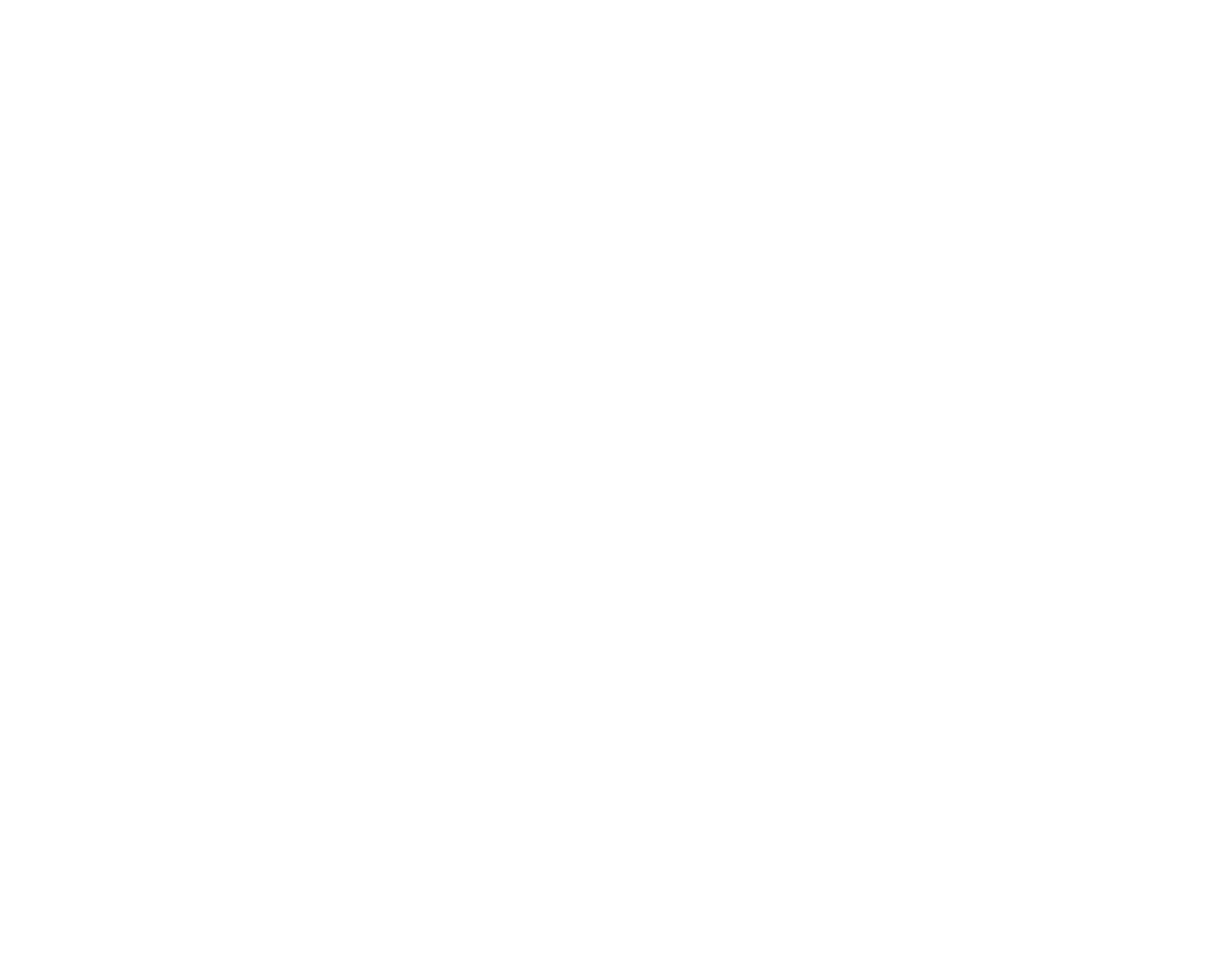### SCRRF Account Balances (SCRRF Assets are LARobotics Liabilities) - As of 06/30/2012As of 06/30/2012

| 06/30/2010<br><b>Balance</b> | 12/31/2010<br><b>Balance</b> | 06/30/2011<br><b>Balance</b> | 12/31/2011<br>Balance | 06/30/2012<br>Balance |
|------------------------------|------------------------------|------------------------------|-----------------------|-----------------------|
|                              |                              |                              |                       |                       |
| $-2,540.08$                  | $-3.204.39$                  | $-2,918.37$                  | $-4,200.98$           | $-2,927.21$           |
| $-327.05$                    | $-2,327.05$                  | $-327.05$                    | $-257.48$             | $-257.48$             |
| $-1,144.37$                  | $-1,144.37$                  | $-2,331.02$                  | $-1,966.02$           | $-2,252.72$           |
| $-2.571.46$                  | $-3,456.11$                  | $-3.456.11$                  | $-4,238.51$           | $-3,238.51$           |
| $-6.582.96$                  | $-10,131.92$                 | $-9,032.55$                  | $-10,662.99$          | $-8,675.92$           |
| $-6,582.96$                  | $-10,131.92$                 | $-9,032.55$                  | $-10,662.99$          | $-8,675.92$           |
|                              |                              |                              |                       |                       |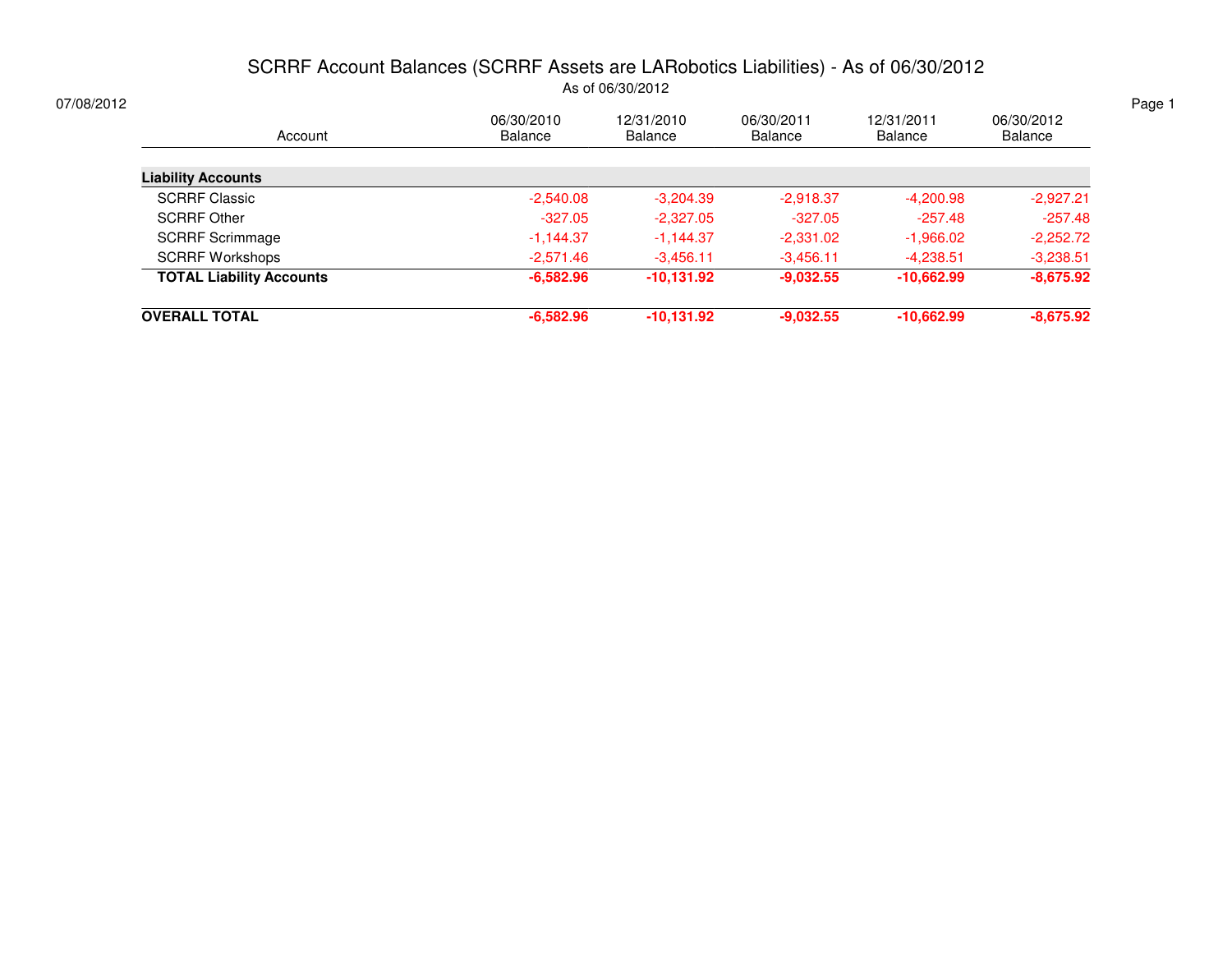### SCRRF Categories by Year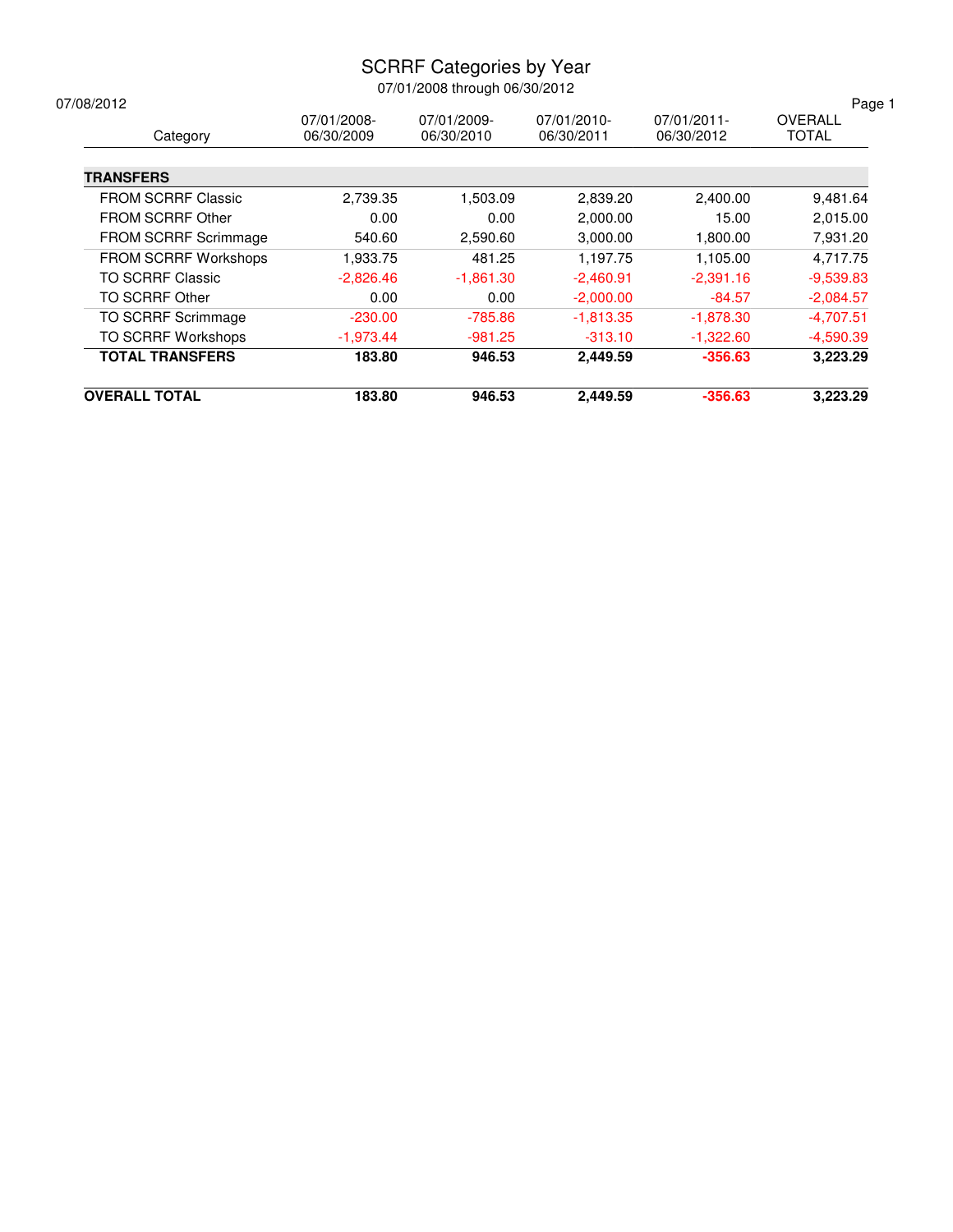#### SCRRF Payees by Year

| Payee                                        | 07/01/2010-<br>06/30/2011 | 07/01/2011-<br>06/30/2012 | OVERALL<br><b>TOTAL</b> |
|----------------------------------------------|---------------------------|---------------------------|-------------------------|
| <b>INCOME</b>                                |                           |                           |                         |
| Alex Davis                                   | 346.40                    | 250.00                    | 596.40                  |
| Archer School for Girls                      | 0.00                      | 150.00                    | 150.00                  |
| Arnel Abad                                   | 0.00                      | 50.00                     | 50.00                   |
| <b>Benedicto Sibal</b>                       | 0.00                      | 50.00                     | 50.00                   |
| CAMS Robotics - CSU Dominguez Hills Foundati | 200.00                    | 0.00                      | 200.00                  |
| Carole Riedinger                             | 146.40                    | 0.00                      | 146.40                  |
| Cathleen Hoxie                               | 0.00                      | 150.00                    | 150.00                  |
| Chris Spurgeon                               | 0.00                      | 150.00                    | 150.00                  |
| Daniel Riedinger                             | 0.00                      | 225.00                    | 225.00                  |
| David E. Brinza                              | 369.40                    | 0.00                      | 369.40                  |
| <b>Dennis Smalley</b>                        | 0.00                      | 150.00                    | 150.00                  |
| <b>Frazier Mountain Snowbotics</b>           | 100.00                    | 0.00                      | 100.00                  |
| FRC Team 980 Thunderbots                     | 0.00                      | 75.00                     | 75.00                   |
| High Tech High FRC Team 1538                 | 0.00                      | 150.00                    | 150.00                  |
| Hope Chapel Academy Robotics Team            | 75.00                     | 0.00                      | 75.00                   |
| Innovation First, Inc.                       | 72.75                     | 0.00                      | 72.75                   |
| Janet Price                                  | 146.40                    | 150.00                    | 296.40                  |
| Joseph Condrat                               | 0.00                      | 150.00                    | 150.00                  |
| Julie Loughboro                              | 0.00                      | 50.00                     | 50.00                   |
| Karen Richardson                             | 0.00                      | 50.00                     | 50.00                   |
| Klint Kirkconnell                            | 0.00                      | 150.00                    | 150.00                  |
| Lancaster High School ASB                    | 0.00                      | 150.00                    | 150.00                  |
| Lori Paillet                                 | 0.00                      | 75.00                     | 75.00                   |
| Mark Bowie                                   | 0.00                      | 100.00                    | 100.00                  |
| <b>MHS Robotics Boosters</b>                 | 146.40                    | 0.00                      | 146.40                  |
| Michelle Hughes                              | 0.00                      | 100.00                    | 100.00                  |
| Nancy Mcintyre                               | 0.00                      | 200.00                    | 200.00                  |
| Orcutt Academy Robotics Team                 | 200.00                    | 0.00                      | 200.00                  |
| Palos Verdes Peninsula High School           | 350.00                    | 0.00                      | 350.00                  |
| Penny S Ross                                 | 146.40                    | 0.00                      | 146.40                  |
| Peter Johnson                                | 146.40                    | 0.00                      | 146.40                  |
| Punjatorn Chanudomchok                       | 0.00                      | 50.00                     | 50.00                   |
| Robert Bornino                               | 195.00                    | 150.00                    | 345.00                  |
| <b>Robert Steele</b>                         | 0.00                      | 150.00                    | 150.00                  |
| Roger Kassebaum                              | 200.00                    | 0.00                      | 200.00                  |
| Ruben Aburto                                 | 0.00                      | 50.00                     | 50.00                   |
| Samuel Genis                                 | 0.00                      | 150.00                    | 150.00                  |
| Scott E Barton                               | 0.00                      | 150.00                    | 150.00                  |
| Scott Goishi                                 | 146.40                    | 0.00                      | 146.40                  |
| <b>SCRRF Registration Cash</b>               | 350.00                    | 75.00                     | 425.00                  |
| <b>SCRRF Registration Checks</b>             | 3,350.00                  | 1,580.00                  | 4,930.00                |
| Shadow Hills High School                     | 200.00                    | 0.00                      | 200.00                  |
| Shelley Nordman                              | 0.00                      | 100.00                    | 100.00                  |
| <b>Tami Harel</b>                            | 0.00                      | 15.00                     | 15.00                   |
| Thomas Zook                                  | 0.00                      | 200.00                    | 200.00                  |
| <b>Time Warner Cable</b>                     | 2,000.00                  | 0.00                      | 2,000.00                |
| West Covina High School                      | 150.00                    | 0.00                      | 150.00                  |
| Yolanda S Bautista                           | 0.00                      | 75.00                     | 75.00                   |
| <b>TOTAL INCOME</b>                          | 9,036.95                  | 5,320.00                  | 14,356.95               |
|                                              |                           |                           |                         |
| <b>EXPENSES</b>                              |                           |                           |                         |
| Alex Davis                                   | 4.70                      | 6.10                      | 10.80                   |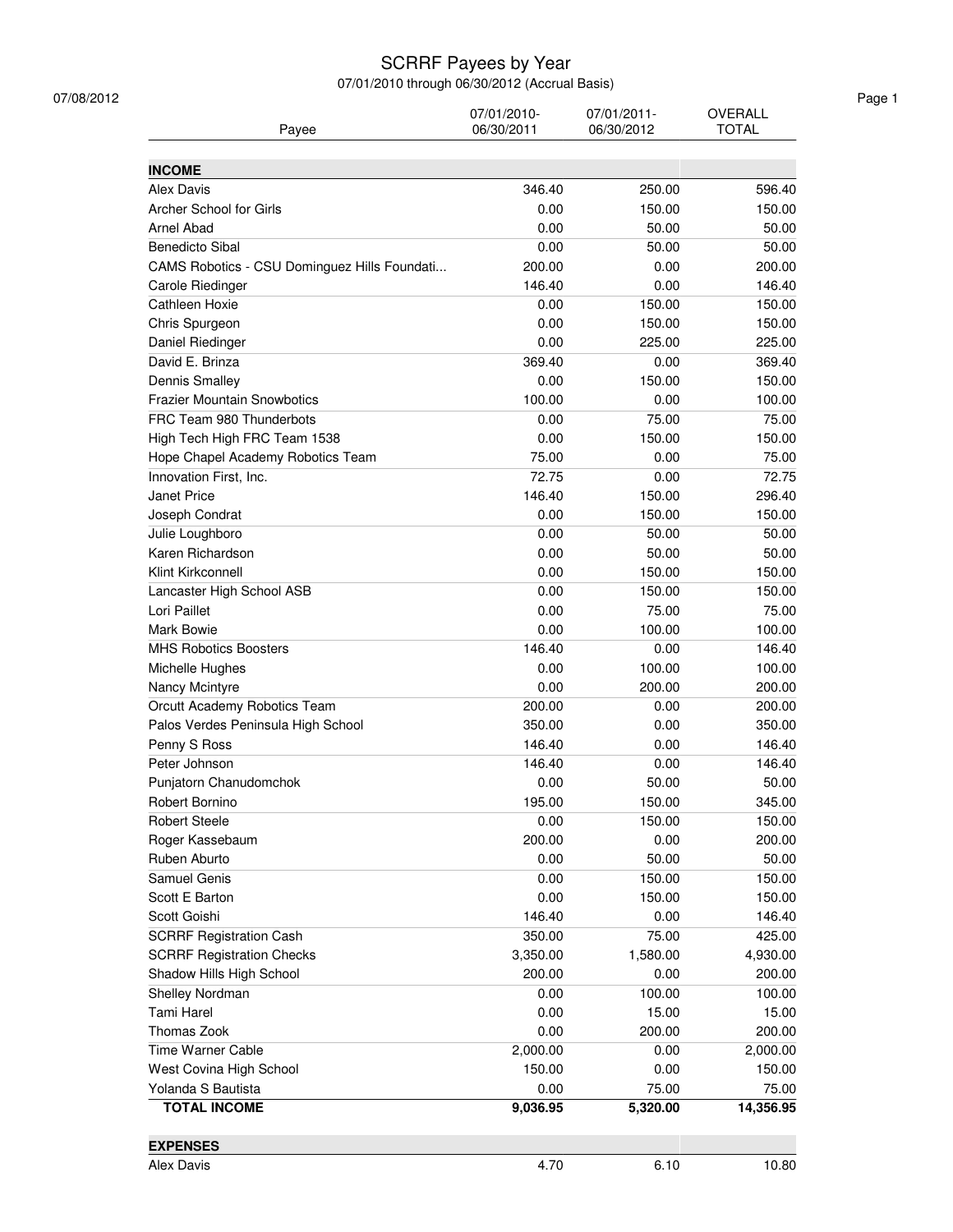### SCRRF Payees by Year

| U-Haul Ctr Burbank CA<br>U-Haul of Gardena CA<br>West Covina High School<br>Yolanda S Bautista<br><b>TOTAL EXPENSES</b> | 0.00<br>0.00<br>0.00<br>6,587.36 | 251.87<br>150.00<br>1.95<br>5,676.63 | 150.00<br>1.95<br>12,263.99 |
|-------------------------------------------------------------------------------------------------------------------------|----------------------------------|--------------------------------------|-----------------------------|
|                                                                                                                         |                                  |                                      |                             |
|                                                                                                                         |                                  |                                      |                             |
|                                                                                                                         |                                  |                                      |                             |
|                                                                                                                         |                                  |                                      | 251.87                      |
|                                                                                                                         | 170.90                           | 0.00                                 | 170.90                      |
| Thomas Zook                                                                                                             | 0.00                             | 4.70                                 | 4.70                        |
| Tami Harel                                                                                                              | 0.00                             | 0.63                                 | 0.63                        |
| Shelley Nordman                                                                                                         | 0.00                             | 2.50                                 | 2.50                        |
| Samuel Genis                                                                                                            | 0.00                             | 3.60                                 | 3.60                        |
| Ryan Epperson                                                                                                           | 0.00                             | 311.92                               | 311.92                      |
| Ruben Aburto                                                                                                            | 0.00                             | 1.40                                 | 1.40                        |
| Roger Kassebaum                                                                                                         | 4.70                             | 0.00                                 | 4.70                        |
| <b>Robert Steele</b>                                                                                                    | 0.00                             | 3.60                                 | 3.60                        |
| Robert Bornino                                                                                                          | 0.00                             | 3.60                                 | 3.60                        |
| Punjatorn Chanudomchok                                                                                                  | 0.00                             | 1.40                                 | 1.40                        |
| Penske Truck Leasing Carson CA                                                                                          | 392.27                           | 0.00                                 | 392.27                      |
| Orcutt Academy Robotics Team                                                                                            | 0.00                             | 200.00                               | 200.00                      |
| Nancy McIntyre                                                                                                          | 313.10                           | 305.00                               | 618.10                      |
| Nancy Mcintyre                                                                                                          | 0.00                             | 5.00                                 | 5.00                        |
| Mindy Huang                                                                                                             | 1,000.00                         | 0.00                                 | 1,000.00                    |
| Michelle Hughes                                                                                                         | 0.00                             | 2.50                                 | 2.50                        |
| Mark Bowie                                                                                                              | 0.00                             | 2.50                                 | 2.50                        |
| Lori Paillet                                                                                                            | 0.00                             | 1.95                                 | 1.95                        |
| Klint Kirkconnell                                                                                                       | 0.00                             | 3.60                                 | 3.60                        |
| Katherine Shen                                                                                                          | 1,000.00                         | 0.00                                 | 1,000.00                    |
| Karen Richardson                                                                                                        | 0.00                             | 1.40                                 | 1.40                        |
| Julie Loughboro                                                                                                         | 0.00                             | 1.40                                 | 1.40                        |
| Joseph Condrat                                                                                                          | 0.00                             | 3.60                                 | 3.60                        |
| Janet Price                                                                                                             | 0.00                             | 3.60                                 | 3.60                        |
| James Mullen                                                                                                            | 0.00                             | 1,000.00                             | 1,000.00                    |
| Jade Brooks                                                                                                             | 0.00                             | 1,000.00                             | 1,000.00                    |
| <b>Grant Pickett</b>                                                                                                    | 1,000.00                         | 0.00                                 | 1,000.00                    |
| FRC Team 980 Thunderbots                                                                                                | 1,200.69                         | 1.95                                 | 1,202.64                    |
| Dennis Smalley                                                                                                          | 0.00                             | 3.60                                 | 3.60                        |
| Deborah Epperson                                                                                                        | 433.90                           | 0.00                                 | 433.90                      |
| David E. Brinza                                                                                                         | 369.40                           | 188.67                               | 558.07                      |
| David Carr                                                                                                              | 0.00                             | 1,000.00                             | 1,000.00                    |
| David Berggren                                                                                                          | 0.00                             | 3.60                                 | 3.60                        |
| Daniel Riedinger                                                                                                        | 0.00                             | 5.55                                 | 5.55                        |
| Costco Gas Hawthorne CA                                                                                                 | 0.00                             | 46.79                                | 46.79                       |
| Christopher H Husmann                                                                                                   | 118.56                           | 0.00                                 | 118.56                      |
| Chris Spurgeon                                                                                                          | 0.00                             | 3.60                                 | 3.60                        |
| Cathleen Hoxie                                                                                                          | 0.00                             | 3.60                                 | 3.60                        |
| <b>Burbank Unified School District</b>                                                                                  | 0.00                             | 420.00                               | 420.00                      |
| Blizzard ENT*ONL Sto 800                                                                                                | 0.00                             | 83.94                                | 83.94                       |
| <b>Benedicto Sibal</b>                                                                                                  | 0.00                             | 1.40                                 | 1.40                        |
| Arnel Abad                                                                                                              | 0.00                             | 1.40                                 | 1.40                        |
| Andymark, Inc. 765-86847                                                                                                | 207.16                           | 0.00                                 | 207.16                      |
| Andy Mark Inc 765-868-47                                                                                                | 0.00                             | 199.94                               | 199.94                      |
| Alliance Member Services - AMS                                                                                          | 371.98                           | 438.77                               | 810.75                      |
| Payee                                                                                                                   | 07/01/2010-<br>06/30/2011        | 07/01/2011-<br>06/30/2012            | OVERALL<br><b>TOTAL</b>     |
|                                                                                                                         |                                  |                                      |                             |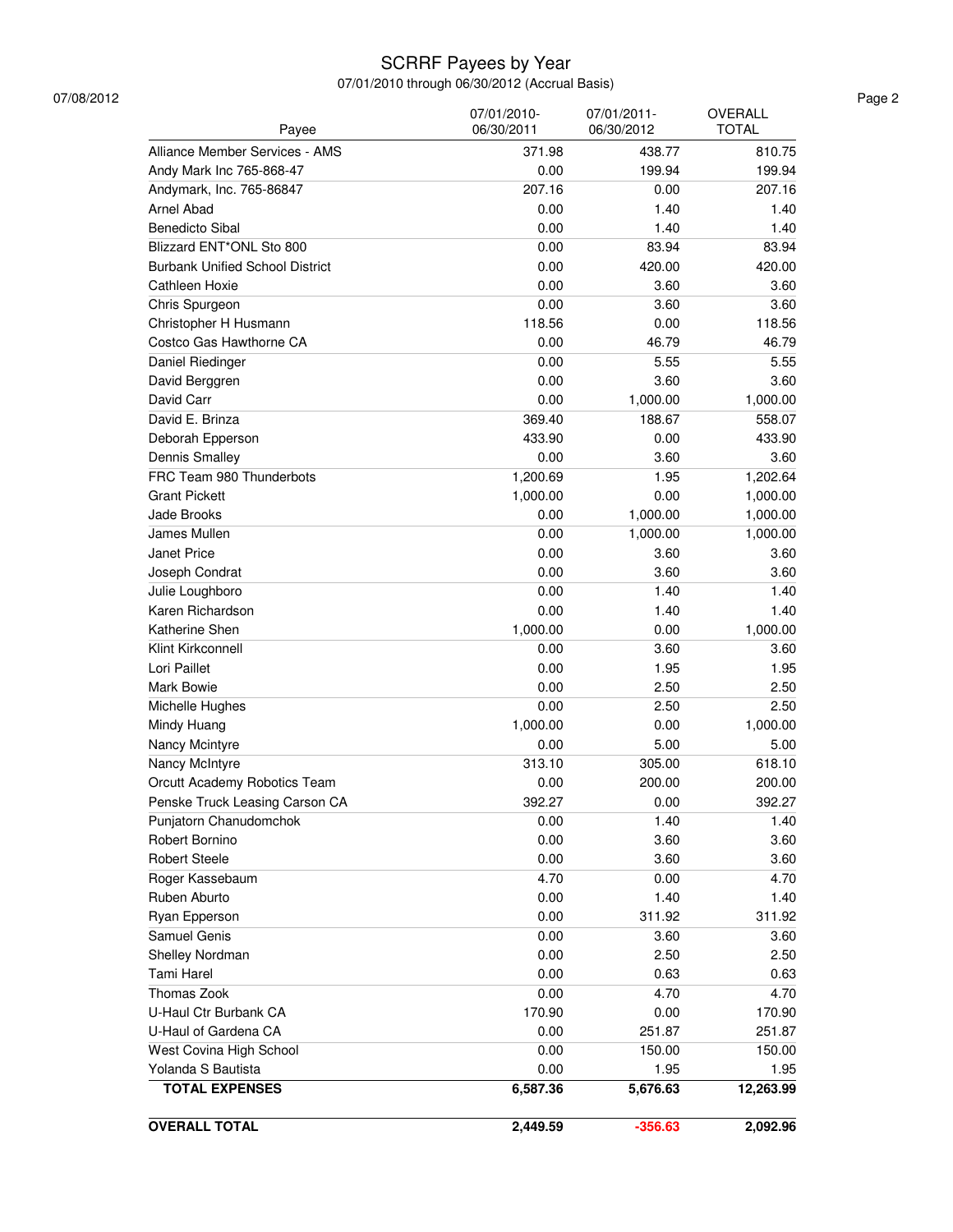### SCRRF Tags by Year

07/01/2010 through 06/30/2012

| <b>OVERALL TOTAL</b>     | 2.449.59                  | $-356.63$                 | 2.092.96                |
|--------------------------|---------------------------|---------------------------|-------------------------|
| Write Off                | 0.00                      | $-433.94$                 | $-433.94$               |
| Travel                   | $-433.90$                 | $-311.92$                 | $-745.82$               |
| Scholarship              | $-3,000.00$               | $-3,000.00$               | $-6,000.00$             |
| Rental                   | $-569.17$                 | $-298.66$                 | $-867.83$               |
| Reg                      | 6,667.55                  | 5,305.00                  | 11,972.55               |
| Ins                      | $-461.98$                 | $-438.77$                 | $-900.75$               |
| Food                     | $-463.78$                 | $-305.00$                 | $-768.78$               |
| Field                    | $-1,450.53$               | $-619.94$                 | $-2,070.47$             |
| Donation                 | 2,369.40                  | 15.00                     | 2,384.40                |
| <b>Bank</b>              | $-9.40$                   | -79.73                    | $-89.13$                |
| Awards                   | $-198.60$                 | $-188.67$                 | $-387.27$               |
|                          |                           |                           |                         |
| <b>Class Description</b> | 07/01/2010-<br>06/30/2011 | 07/01/2011-<br>06/30/2012 | OVERALL<br><b>TOTAL</b> |

07/08/2012 Page 1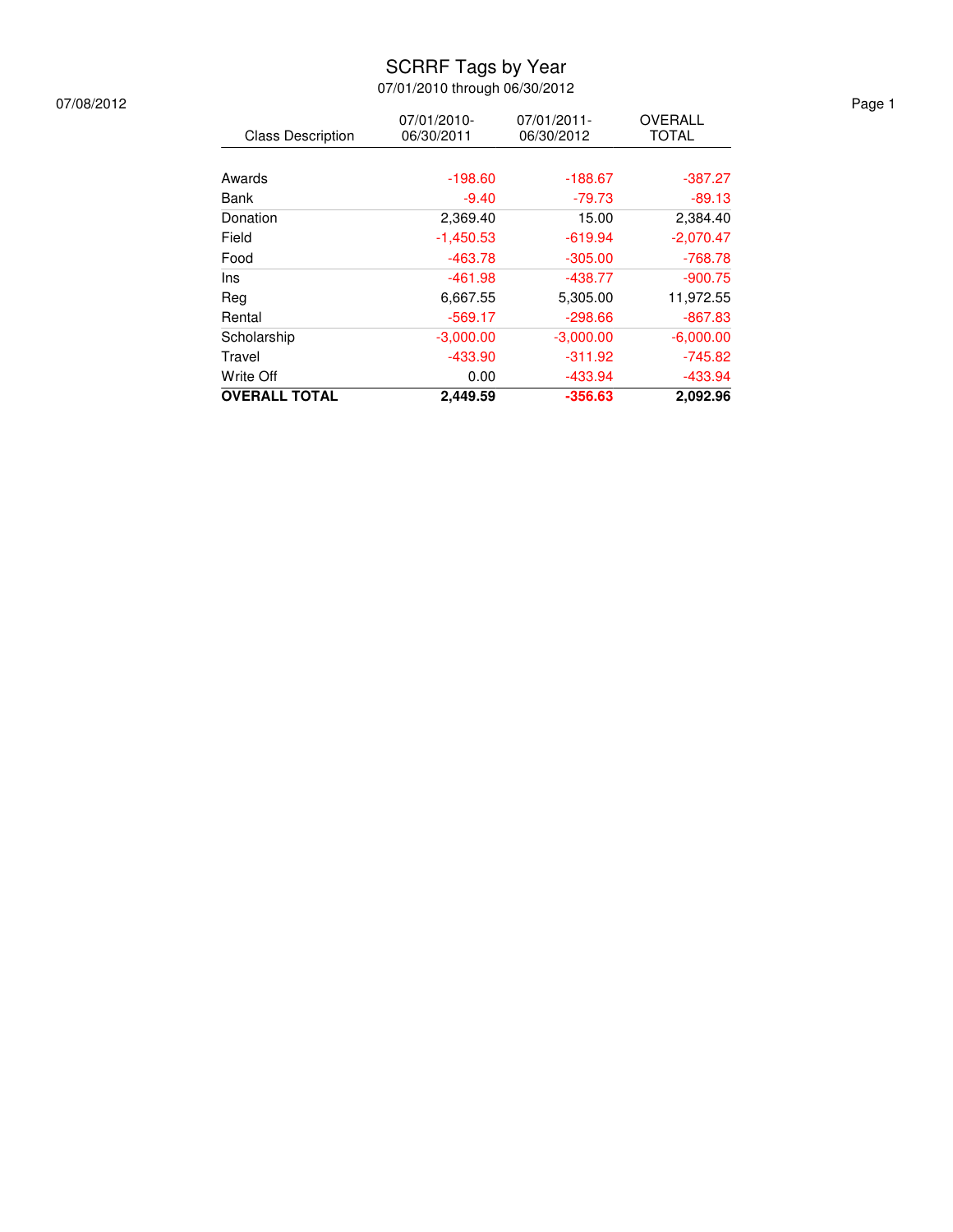# SCRRF Transactions by Account - Last year 07/01/2011 through 06/30/2012

| Tag<br>[SCRRF ScrimmaIns<br>R<br>R<br>Reg<br>R.<br>Field<br>$\mathsf R$<br>Awards<br>R<br>Reg<br>$\mathsf R$<br>Reg<br>R<br>Travel<br>SCRRF 11/05/2011 Workshops - Lunch for Presenters - Wood Ran [SCRRF Worksh Food<br>$\mathsf R$<br>[SCRRF Worksh Reg<br>R<br>${\sf R}$<br>[SCRRF Worksh Reg<br>${\sf R}$<br>[SCRRF Worksh Reg<br>R<br>[SCRRF Worksh Reg | Page 1<br>CI Amount<br>$-3,057.96$<br>$-165.00$<br>150.00<br>$-420.00$<br>$-188.67$<br>150.00<br>150.00<br>$-311.92$<br>$-305.00$<br>50.00<br>50.00<br>75.00 |
|--------------------------------------------------------------------------------------------------------------------------------------------------------------------------------------------------------------------------------------------------------------------------------------------------------------------------------------------------------------|--------------------------------------------------------------------------------------------------------------------------------------------------------------|
|                                                                                                                                                                                                                                                                                                                                                              |                                                                                                                                                              |
|                                                                                                                                                                                                                                                                                                                                                              |                                                                                                                                                              |
|                                                                                                                                                                                                                                                                                                                                                              |                                                                                                                                                              |
|                                                                                                                                                                                                                                                                                                                                                              |                                                                                                                                                              |
|                                                                                                                                                                                                                                                                                                                                                              |                                                                                                                                                              |
|                                                                                                                                                                                                                                                                                                                                                              |                                                                                                                                                              |
|                                                                                                                                                                                                                                                                                                                                                              |                                                                                                                                                              |
|                                                                                                                                                                                                                                                                                                                                                              |                                                                                                                                                              |
|                                                                                                                                                                                                                                                                                                                                                              |                                                                                                                                                              |
|                                                                                                                                                                                                                                                                                                                                                              |                                                                                                                                                              |
|                                                                                                                                                                                                                                                                                                                                                              |                                                                                                                                                              |
|                                                                                                                                                                                                                                                                                                                                                              |                                                                                                                                                              |
|                                                                                                                                                                                                                                                                                                                                                              |                                                                                                                                                              |
|                                                                                                                                                                                                                                                                                                                                                              | 50.00                                                                                                                                                        |
| $\mathsf R$<br>[SCRRF Worksh Reg                                                                                                                                                                                                                                                                                                                             | 50.00                                                                                                                                                        |
| R<br>[SCRRF Worksh Reg                                                                                                                                                                                                                                                                                                                                       | 75.00                                                                                                                                                        |
| R<br>[SCRRF Worksh Reg                                                                                                                                                                                                                                                                                                                                       | 30.00                                                                                                                                                        |
| [SCRRF Worksh Reg<br>R                                                                                                                                                                                                                                                                                                                                       | 75.00                                                                                                                                                        |
| R<br>[SCRRF ScrimmaField                                                                                                                                                                                                                                                                                                                                     | $-199.94$                                                                                                                                                    |
| [SCRRF ScrimmaRental<br>R                                                                                                                                                                                                                                                                                                                                    | $-46.79$                                                                                                                                                     |
| $\mathsf R$<br>[SCRRF ScrimmaRental                                                                                                                                                                                                                                                                                                                          | $-246.26$                                                                                                                                                    |
| [SCRRF ScrimmaRental<br>R                                                                                                                                                                                                                                                                                                                                    | $-5.61$                                                                                                                                                      |
| [SCRRF ScrimmaReg<br>$\mathsf R$                                                                                                                                                                                                                                                                                                                             | 100.00                                                                                                                                                       |
| [SCRRF ScrimmaReg<br>$\mathsf{R}$                                                                                                                                                                                                                                                                                                                            | 200.00                                                                                                                                                       |
| $\mathsf{R}$<br>[SCRRF ScrimmaReg                                                                                                                                                                                                                                                                                                                            | 100.00                                                                                                                                                       |
| [SCRRF ScrimmaReg<br>R                                                                                                                                                                                                                                                                                                                                       | 200.00                                                                                                                                                       |
| [SCRRF ScrimmaReg<br>R                                                                                                                                                                                                                                                                                                                                       | 200.00                                                                                                                                                       |
| [SCRRF ScrimmaReg<br>$\mathsf{R}$                                                                                                                                                                                                                                                                                                                            | 100.00                                                                                                                                                       |
| $\mathsf{R}$<br>[SCRRF ScrimmaReg                                                                                                                                                                                                                                                                                                                            | 100.00                                                                                                                                                       |
| $\mathsf{R}$<br>[SCRRF ScrimmaReg                                                                                                                                                                                                                                                                                                                            | 100.00                                                                                                                                                       |
| R<br>[SCRRF ScrimmaReg                                                                                                                                                                                                                                                                                                                                       | 100.00                                                                                                                                                       |
| [SCRRF Classic] Scholarship R -1,000.00                                                                                                                                                                                                                                                                                                                      |                                                                                                                                                              |
| [SCRRF ScrimmaScholarship R-1,000.00                                                                                                                                                                                                                                                                                                                         |                                                                                                                                                              |
| [SCRRF Worksh Scholarship R -1,000.00                                                                                                                                                                                                                                                                                                                        |                                                                                                                                                              |
| Ins                                                                                                                                                                                                                                                                                                                                                          | R -273.77                                                                                                                                                    |
|                                                                                                                                                                                                                                                                                                                                                              | 2,985.27                                                                                                                                                     |
| R<br>Reg                                                                                                                                                                                                                                                                                                                                                     | 150.00                                                                                                                                                       |
| R<br>Bank                                                                                                                                                                                                                                                                                                                                                    | $-3.60$                                                                                                                                                      |
| R<br>Reg                                                                                                                                                                                                                                                                                                                                                     | 150.00                                                                                                                                                       |
|                                                                                                                                                                                                                                                                                                                                                              | $-3.60$                                                                                                                                                      |
|                                                                                                                                                                                                                                                                                                                                                              | $\mathsf{R}$<br>Bank                                                                                                                                         |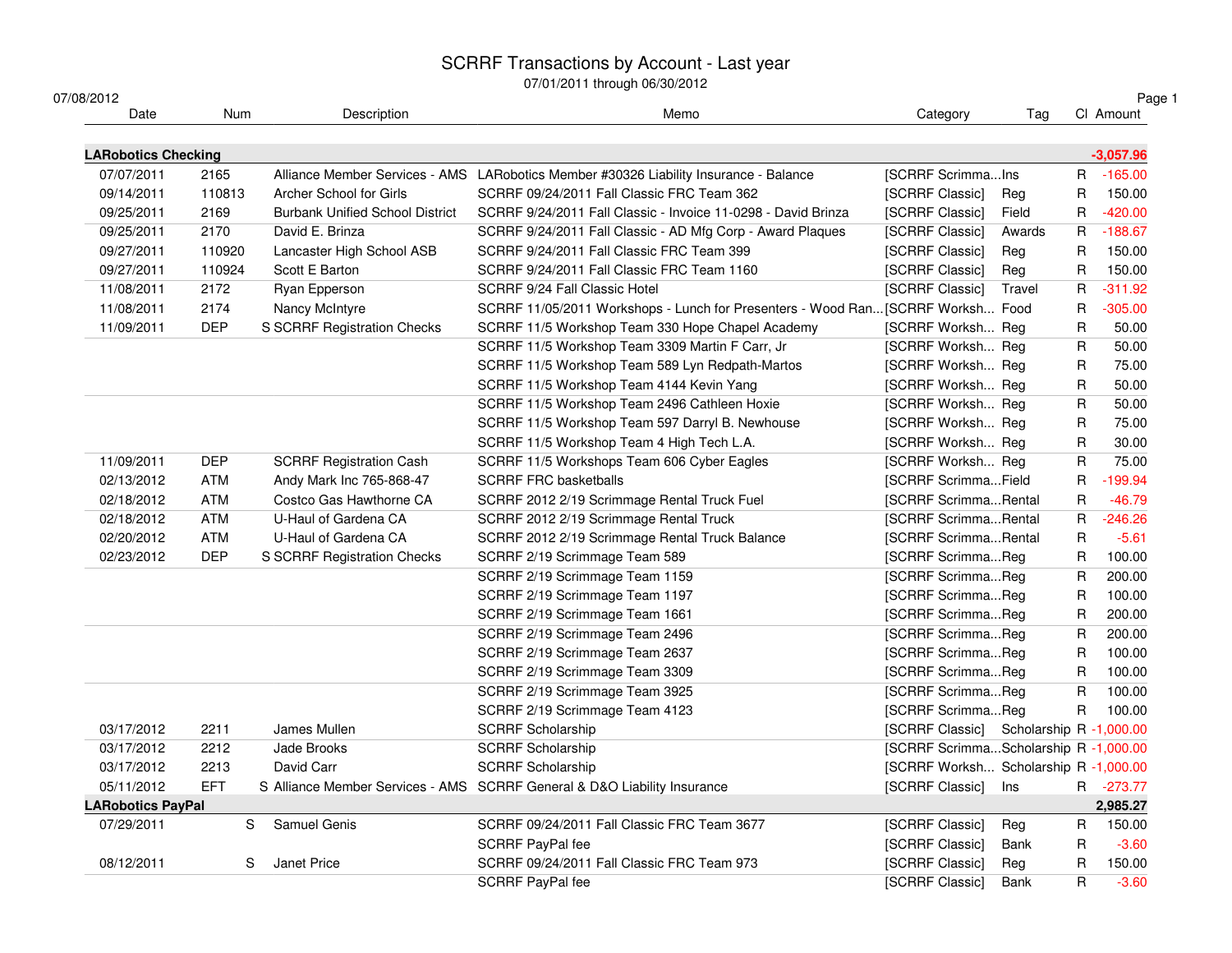# SCRRF Transactions by Account - Last year 07/01/2011 through 06/30/2012

| 07/08/2012 |     |                          | <u>07/01/4011 เมษัญญี่ปี 00/00/4014</u>     |                           |          |              | Page 2    |
|------------|-----|--------------------------|---------------------------------------------|---------------------------|----------|--------------|-----------|
| Date       | Num | Description              | Memo                                        | Category                  | Tag      |              | CI Amount |
| 08/17/2011 | S   | David Berggren           | SCRRF PayPal fee                            | [SCRRF Classic]           | Bank     | $\mathsf R$  | $-3.60$   |
| 08/22/2011 | S   | Klint Kirkconnell        | SCRRF 09/24/2011 Fall Classic FRC Team 3647 | [SCRRF Classic]           | Reg      | R            | 150.00    |
|            |     |                          | SCRRF PayPal fee                            | [SCRRF Classic]           | Bank     | $\mathsf R$  | $-3.60$   |
| 08/31/2011 | S   | Dennis Smalley           | SCRRF 09/24/2011 Fall Classic FRC Team 691  | [SCRRF Classic]           | Reg      | R            | 150.00    |
|            |     |                          | SCRRF PayPal fee                            | [SCRRF Classic]           | Bank     | $\mathsf R$  | $-3.60$   |
| 09/02/2011 | S   | <b>Chris Spurgeon</b>    | SCRRF 09/24/2011 Fall Classic FRC Team 696  | [SCRRF Classic]           | Reg      | $\mathsf R$  | 150.00    |
|            |     |                          | SCRRF PayPal fee                            | [SCRRF Classic]           | Bank     | R            | $-3.60$   |
| 09/09/2011 | S   | Robert Bornino           | SCRRF 09/24/2011 Fall Classic FRC Team 1197 | [SCRRF Classic]           | Reg      | $\mathsf R$  | 150.00    |
|            |     |                          | SCRRF PayPal fee                            | [SCRRF Classic]           | Bank     | $\mathsf R$  | $-3.60$   |
| 09/10/2011 | S   | Cathleen Hoxie           | SCRRF 09/24/2011 Fall Classic FRC Team 2496 | [SCRRF Classic]           | Reg      | $\mathsf R$  | 150.00    |
|            |     |                          | SCRRF PayPal fee                            | [SCRRF Classic]           | Bank     | $\mathsf R$  | $-3.60$   |
| 09/15/2011 | S   | <b>Robert Steele</b>     | SCRRF 09/24/2011 Fall Classic FRC Team 330  | [SCRRF Classic]           | Reg      | $\mathsf R$  | 150.00    |
|            |     |                          | SCRRF PayPal fee                            | [SCRRF Classic]           | Bank     | $\mathsf R$  | $-3.60$   |
| 09/15/2011 | S   | Nancy Mcintyre           | SCRRF 09/24/2011 Fall Classic FRC Team 1138 | [SCRRF Classic]           | Reg      | R            | 150.00    |
|            |     |                          | SCRRF PayPal fee                            | [SCRRF Classic]           | Bank     | $\mathsf R$  | $-3.60$   |
| 09/15/2011 | S   | Joseph Condrat           | SCRRF 09/24/2011 Fall Classic FRC Team 3759 | [SCRRF Classic]           | Reg      | R            | 150.00    |
|            |     |                          | SCRRF PayPal fee                            | [SCRRF Classic]           | Bank     | $\mathsf R$  | $-3.60$   |
| 09/16/2011 | S   | Daniel Riedinger         | SCRRF 09/24/2011 Fall Classic FRC Team 2584 | [SCRRF Classic]           | Reg      | R            | 150.00    |
|            |     |                          | SCRRF PayPal fee                            | [SCRRF Classic]           | Bank     | R            | $-3.60$   |
| 09/16/2011 | S   | Alex Davis               | SCRRF 09/24/2011 Fall Classic FRC Team 702  | [SCRRF Classic]           | Reg      | R            | 150.00    |
|            |     |                          | SCRRF PayPal fee                            | [SCRRF Classic]           | Bank     | $\mathsf R$  | $-3.60$   |
| 10/10/2011 | S   | <b>Tami Harel</b>        | <b>SCRRF Donation</b>                       | [SCRRF Other]             | Donation | $\mathsf R$  | 15.00     |
|            |     |                          | SCRRF PayPal fee                            | [SCRRF Other]             | Bank     | $\mathsf R$  | $-0.63$   |
| 10/23/2011 | S   | Ruben Aburto             | SCRRF 11/5 Workshop FRC Team 4029           | [SCRRF Worksh Reg         |          | $\sf R$      | 50.00     |
|            |     |                          | SCRRF PayPal fee                            | [SCRRF Worksh Bank        |          | R            | $-1.40$   |
| 10/24/2011 | S   | Julie Loughboro          | SCRRF 11/5 Workshop FRC Team 1197           | [SCRRF Worksh Reg         |          | $\mathsf R$  | 50.00     |
|            |     |                          | SCRRF PayPal fee                            | [SCRRF Worksh Bank        |          | R            | $-1.40$   |
| 10/27/2011 | S   | <b>Benedicto Sibal</b>   | SCRRF 11/5 Workshop FRC Team 4101           | [SCRRF Worksh Reg         |          | $\mathsf R$  | 50.00     |
|            |     |                          | SCRRF PayPal fee                            | [SCRRF Worksh Bank        |          | R            | $-1.40$   |
| 10/28/2011 | S   | Arnel Abad               | SCRRF 11/5 Workshop FRC Team 2012256        | [SCRRF Worksh Reg         |          | $\sf R$      | 50.00     |
|            |     |                          | SCRRF PayPal fee                            | [SCRRF Worksh Bank        |          | R            | $-1.40$   |
| 10/28/2011 | S   | Punjatorn Chanudomchok   | SCRRF 11/5 Workshop FRC Team 4046           | [SCRRF Worksh Reg         |          | $\mathsf R$  | 50.00     |
|            |     |                          | SCRRF PayPal fee                            | [SCRRF Worksh Bank        |          | $\mathsf{R}$ | $-1.40$   |
| 10/28/2011 | S   | Nancy Mcintyre           | SCRRF 11/5 Workshop FRC Team 1138           | [SCRRF Worksh Reg         |          | R            | 50.00     |
|            |     |                          | SCRRF PayPal fee                            | <b>ISCRRF Worksh Bank</b> |          | R            | $-1.40$   |
| 11/02/2011 | S   | FRC Team 980 Thunderbots | SCRRF 11/5 Workshop FRC Team 980            | [SCRRF Worksh Reg         |          | R            | 75.00     |
|            |     |                          | SCRRF PayPal fee                            | <b>ISCRRF Worksh Bank</b> |          | $\mathsf R$  | $-1.95$   |
| 11/04/2011 | S   | Karen Richardson         | SCRRF 11/5 Workshop FRC Team 4019           | [SCRRF Worksh Reg         |          | $\mathsf R$  | 50.00     |
|            |     |                          | SCRRF PayPal fee                            | <b>ISCRRF Worksh Bank</b> |          | $\mathsf R$  | $-1.40$   |
| 11/04/2011 | S   | Lori Paillet             | SCRRF 11/5 Workshop FRC Team 4279           | [SCRRF Worksh Reg         |          | R            | 75.00     |
|            |     |                          |                                             |                           |          |              |           |